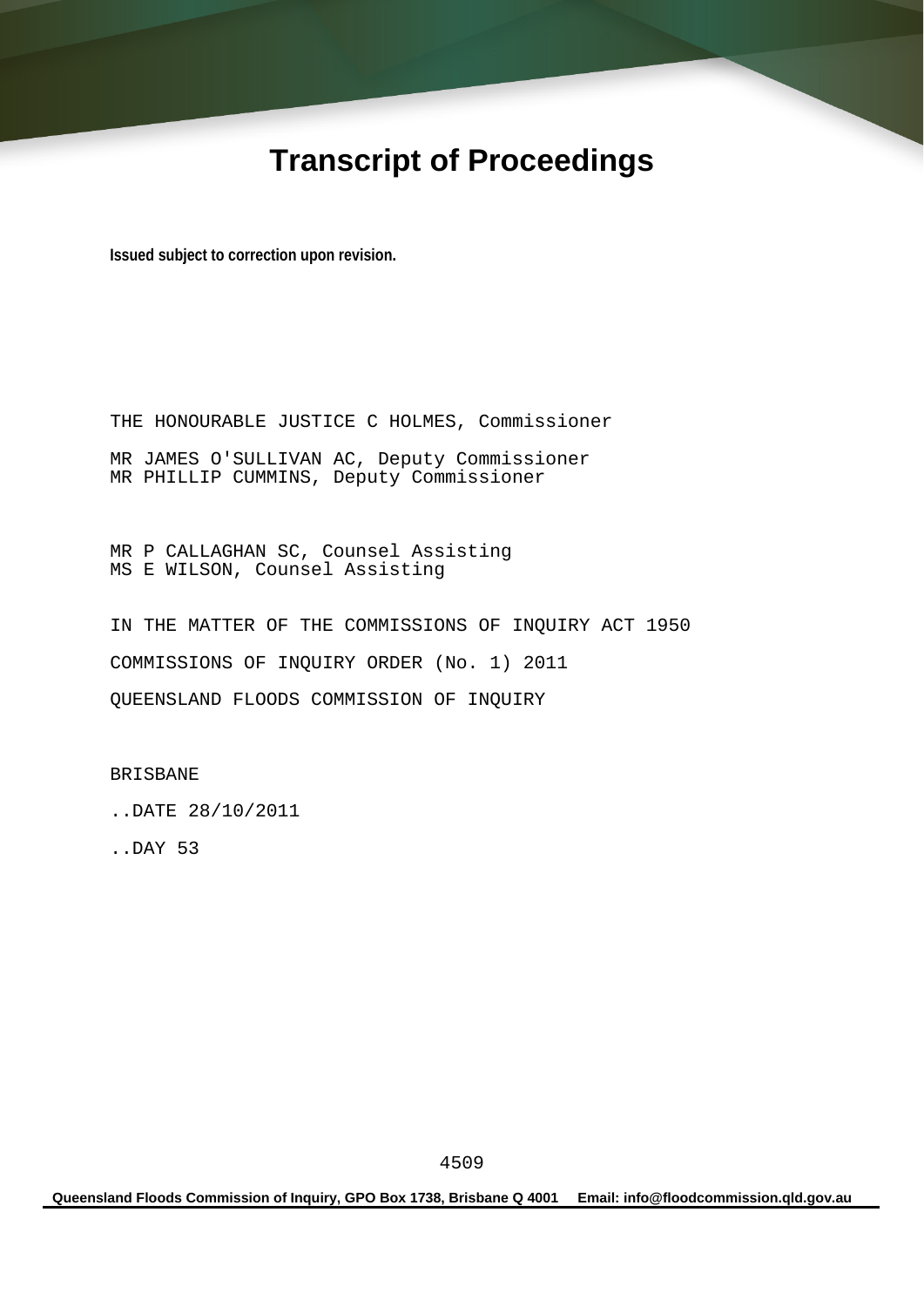THE COMMISSION RESUMED AT 9.31 A.M.

GRAHAM IAN DALE, CONTINUING:

#### COMMISSIONER: Yes, Mr Dunning?

MR DUNNING: Thank you, Commissioner.

Mr Dale, my name is Dunning. I appear on behalf of the Brisbane City Council. Can I start with a couple of matters and you will excuse me if they are a little elementary, but we need them for the record. If I can get you to put your modest to one side for a moment, you are obviously a highly experienced insurer yourself?-- Insurer?

Sorry, you are highly experienced in the insurance industry?-- Yes, I have been a long time in the industry.

All right. And extensive dealings with solicitors over that time?-- On and off, yes.

Right. And a good knowledge of the work and operational policies?-- Yes.

And we see that in - for example, if I can get you to take up your second affidavit, we see that really from paragraphs 12 through to about 23 where you give us a rundown of the operation of the home and contents policies that RACQ had live at the time of the January flood, correct?-- Yes.

And if I've read that correctly, essentially the policies operated this way: the peril that RACQ insured was damage to home or contents, depending on the endorsement, caused by weather? Agreed?-- Yes.

There was an exclusion under that policy in the event that that weather damage was in fact the result of flood, as defined in the policy?-- Yes. The flash flood cover is a separate cover to - that's a separate peril. So it is not it is not in there with storm and other things, but yes.

All right. So you see flash flood or stormwater run-off as being a separate peril?-- Yes.

All right. If we focus on that, that flash flood or stormwater run-off peril was subject to an exclusion in relation to flood as defined in the policy?-- The policy subject to exclusion for flood, yes.

Thank you. And there was, depending on the language you prefer to use, the proviso or an extension that you could in fact get flood cover if you specifically sought it?-- Yes.

**20** 

**10** 

**40**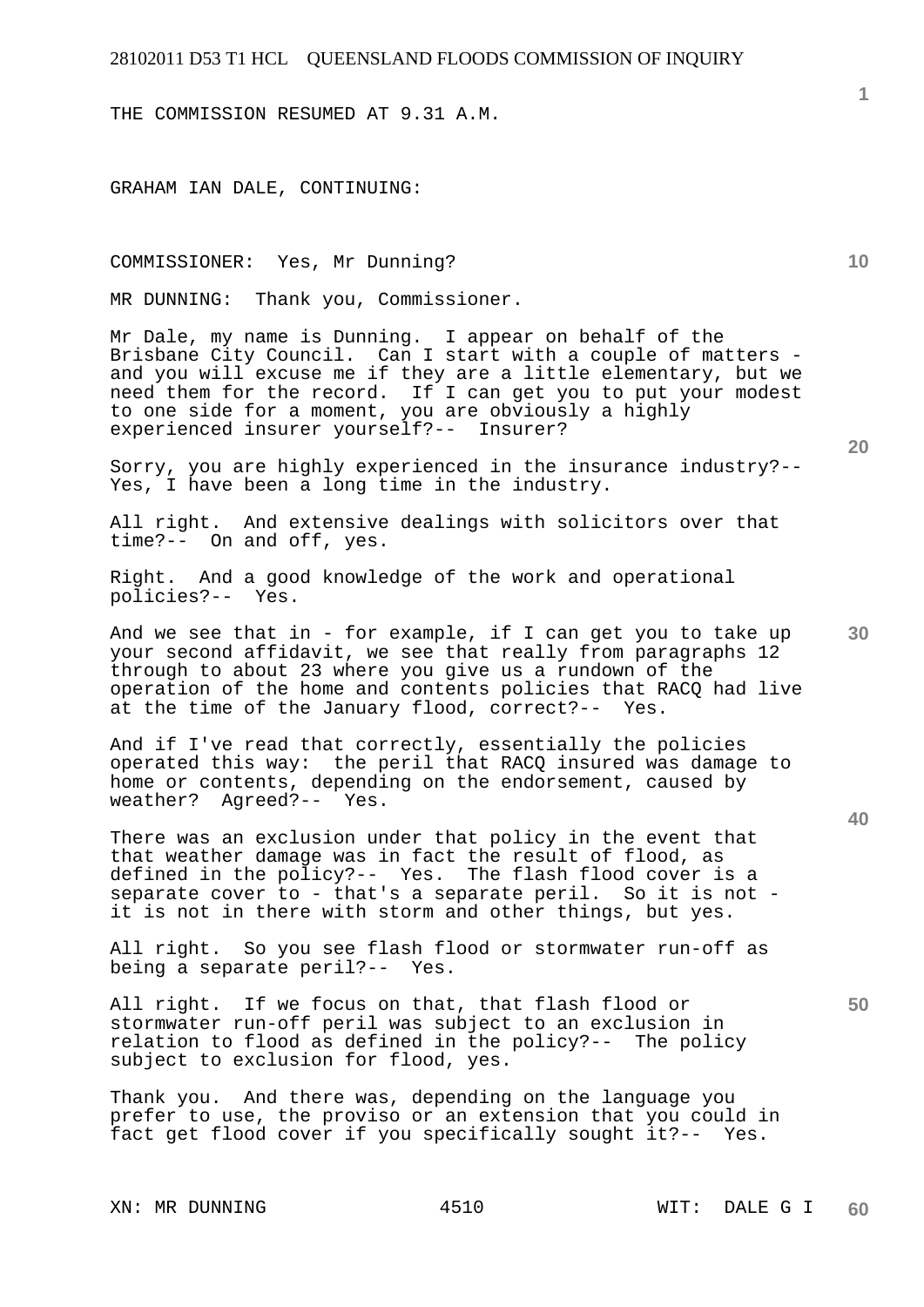And that's a fair description of how the policy operated?-- Yes.

As an experienced insurer, then, you appreciated that the insured, or the onus or obligation of demonstrating they came within the peril, agreed?-- Yes.

The insurer, RACQ, bore the onus or obligation in demonstrating it could make out an exclusion?-- Yes.

And we needn't worry about the proviso because that plainly didn't become contentious. If you had the extension, RACQ paid, we're agreed?-- Yes.

Good. Thanks, Mr Dale. Now, it is right, isn't it, that the RACQ took its obligation in relation to these events seriously from the moment it became apparent in early January that serious damage, as a result of the heavy rains, was likely to occur?-- Yes.

And that the insurer itself would be exposed to considerable claims, agreed?-- Yes.

You engaged solicitors to advise you in that regard?-- In relation to policy coverage, yes.

Yes. And solicitors who were highly experienced in the field of insurance?-- Yes.

**30**  Thank you. Now, as a result of the seriousness with which the matter was taken, we can safely assume that important decisions were matters that you were a participant in?-- Yes.

Important communications with customers were a matter that you were a participant in?-- Yes.

So that included approving at least the style of letters declining cover?-- Yes.

And it also included more broadcast communication with customers like, for example, press releases and the like?-- I am not - we have an external, you know, media relations department that deals with that and what have you, but, yes, I  $was---$ 

But you would be-----?-- -----involved in, you know, communications from a claims' perspective, if you like.

**50**  And making sure the content was accurate?-- It wasn't my sole responsibility, but, yes, it was involved in-----

I am not saying it is your sole responsibility, but you are one of the people who had some responsibility for that?-- Yes.

Okay. Can I ask you, please, to look at this document for me, and I will pass copies to the Commissioners as well. I understand our learned friends have all got copies. It is an

XN: MR DUNNING  $4511$  WIT: DALE G I

**10** 

**20** 

**1**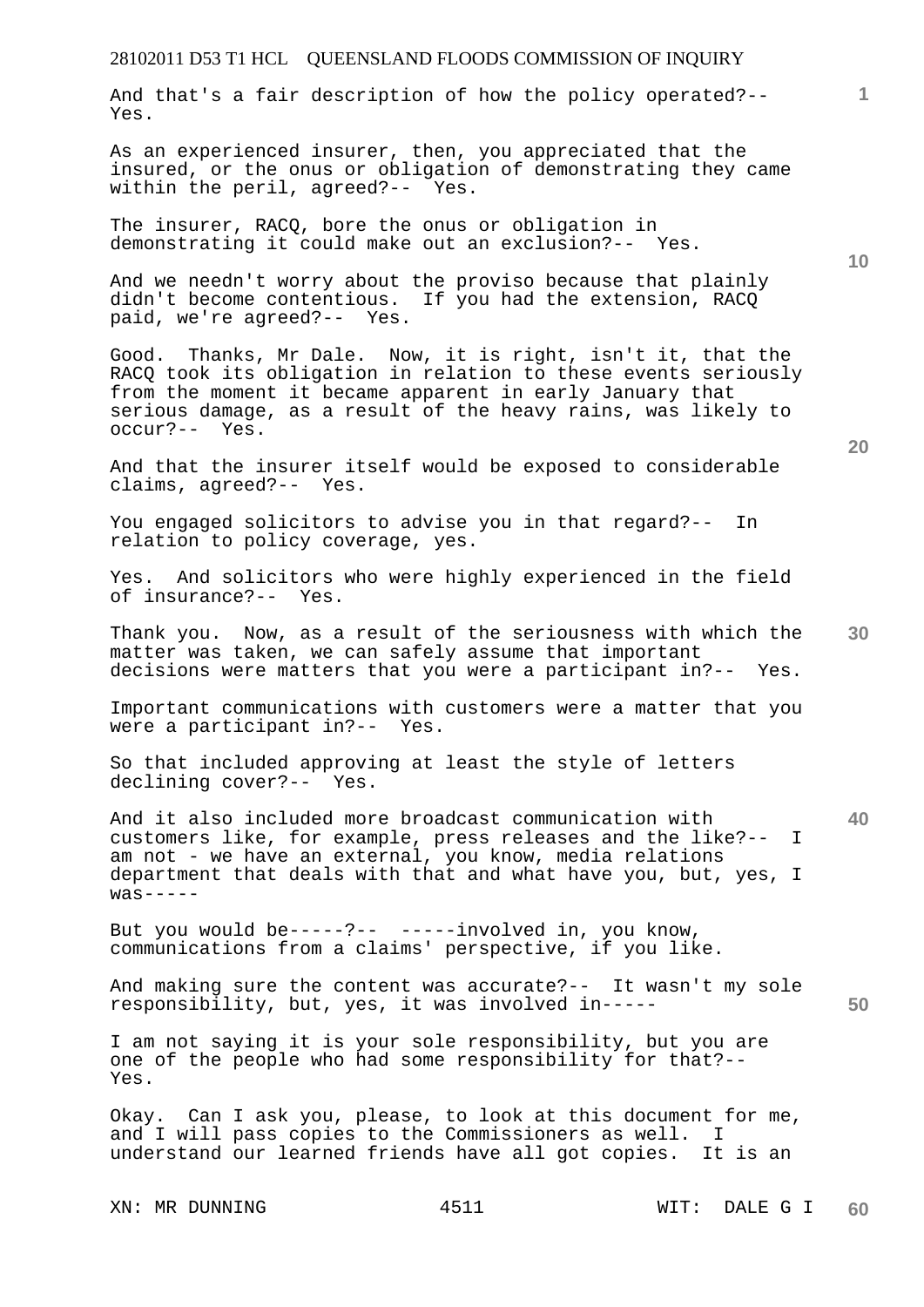RACQ press release of 2 August 2011. Needless to say, Mr Dale, you are familiar with this press release?-- Yes, I am.

All right, thank you. And given its context, it was a public announcement that a couple of hundred claims that had previously been declined by RACQ were now to be approved. Agreed?-- Yes.

**10**  Okay, thank you. Obviously enough, you saw it before it was released?-- Yes, I believe I did.

Okay, thank you. Can I take you, please, to the first paragraph - sorry, not in bold. The paragraph that starts, "The decision to pay the previously declined claims"?-- Yes.

I want to draw your attention to a couple of paragraphs. That paragraph you will see there is talk of release of new hydrological information?-- Yes.

And two paragraphs down we again see that you'd "finally received this new hydrological information"?-- Yes. received this new hydrological information"?--

Again, in the next paragraph in the third line, and again in the next paragraph in the first line. And if we go over the page to the fourth paragraph, we'll see again reference to this "new hydrological information"?-- Yes.

And again in the next paragraph. It'd be fair, wouldn't it, Mr Dale, to say that you were intending to convey by the press release that at the time these claims had been declined in the past, the RACQ was not aware of the hydrological information of this nature but it later came to know of it? That's a fair assessment of it?-- Yes.

Can I then, please, take you to this conception of reassessment we also see. So, if we go to the third paragraph on the first page that doesn't have bold, so the paragraph, "We are very pleased to be able to reassess". Then we see in the next paragraph, in the third line, you were able to relook. And again if we go over - about the middle of the second page, the paragraph that starts, "We are confident that now", and the second line you talk about being "able to reassess due to this information"?-- Yes.

It would be fair, wouldn't it, to say that it was intended to convey by that that an absence of the knowledge of this hydrological information by RACQ had meant that once it came to know of it, it caused it to look again at its decisions and change the decision that it had made based on considerations that it was not aware of at the time it first made its decision?-- Yes.

Okay, thank you. Can I then take you, please, to the expression "finally" that you use in the first page, third paragraph. "We're very pleased to be able to reassess these claims after we finally received access to this new hydrological information." You would agree with me that that

**20** 

**1**

**30** 

**40**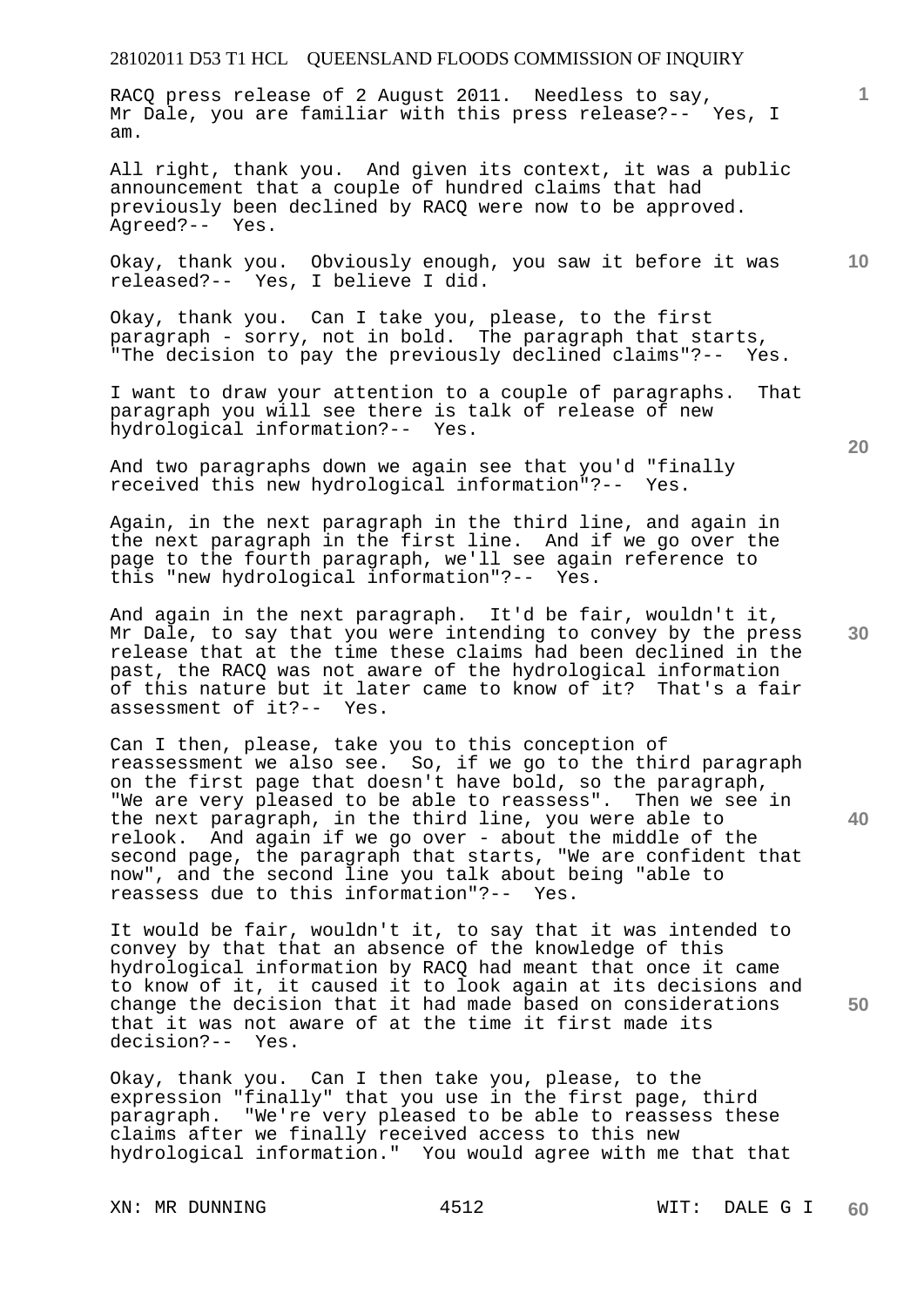was intended to convey the impression that the delay and the responsibility for it lay with other people?-- I agree that it creates that impression.

Thank you. Can I then ask you, please, to go to the second page, and about halfway down that page we see a paragraph, "We regret this occurred but we have acted as soon as possible on receiving this new information." Now, where you refer to "as soon as possible", I think you will agree with me, won't you, that it contended to convey that once the RACQ received this information, it acted as quickly as it reasonably could in the circumstances?-- Yes.

Thank you. And then, finally, can I please take you to the paragraph on the foot of the first page? "Mr Heath CEO said RACQ Insurance was sorry that customers had been forced to go through the months of heartache and the initial rejection of their house and contents claims." Now, you will agree with me that that paragraph, indeed, read with the rest of the letter, was intended to convey that the cause of the initial decision by RACQ to decline and the resultant delay was matters that the RACQ were not responsible for, nor matters it might reasonably have been aware?-- Sorry, could you say that again for me? I was just struggling to find the paragraph.

Sure. The paragraph on the foot of the page?-- Yes, thank you.

In particular, but generally in the context of the whole press release, but with particular emphasis on that, that the impression you were intending to convey was that the cause of the original decision by RACQ to decline, and its delay in altering that decision, were due to matters the RACQ were not responsible for, nor could reasonably have been aware of?-- Oh, I don't know that I would go that far.

You tell me how far you'd go then?-- My view is that it is saying that RACQ Insurance made an initial decision, as I said yesterday, based on the best information that it had, and it became aware of new information, ie new to RACQ Insurance, and reassessed claims when it got that information. And I agree that it is - it is stating there that we did things as quickly as we could once we got that information, and the bottom - the last paragraph on that is an acknowledgement, in my view, of the impact for customers of being in a period where a decision was made and then a decision reassessed.

Thank you. Can I ask you to have a look at this bundle of documents for me, please? It is a bundle of correspondence and I have got copies for the Commissioners as well. Now, Mr Dale, you canvassed this exchange of correspondence in your second statement but the text of it and the detail of it I would like to take you to. Can we start, please, with the first letter there, which is a letter from your solicitors, Cooper Grace Ward, of 23 February 2011, and can I ask you, please, to - sorry, we can safely assume that letters like these are written on the instructions of the RACQ?-- Yes.

XN: MR DUNNING  $4513$  WIT: DALE G I

**10** 

**1**

**30** 

**20** 

**40**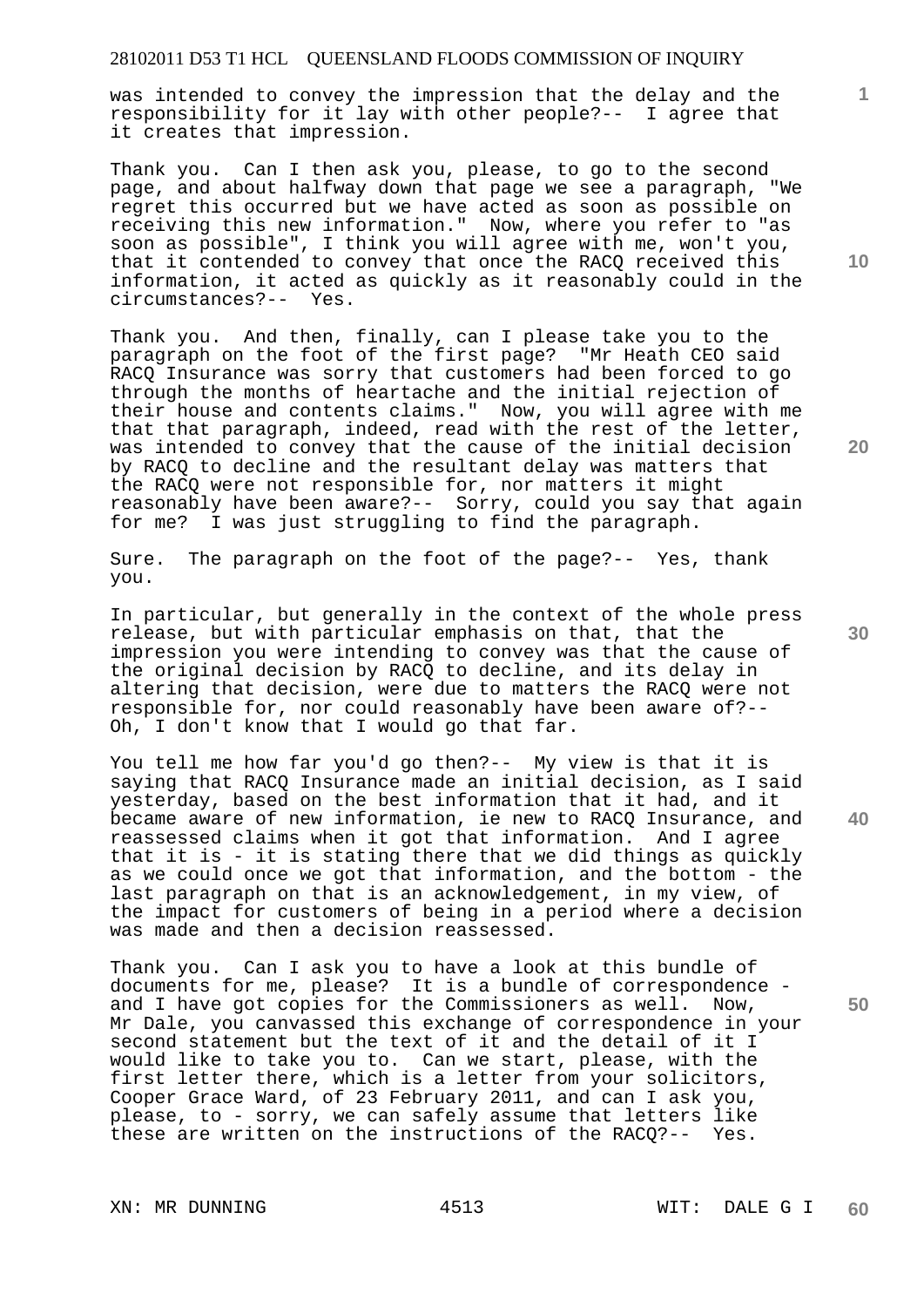And that you were in, particularly at this time, effectively constant contact with your solicitors to manage what was a serious situation for the insurer?-- Yeah, I wasn't constantly sort of reviewing every letter they sent but I was aware that they were vigorously chasing this information.

Sure. And you were, in a contemporaneous sense, across all matters of substance that were occurring at the time?-- Yes.

Thank you. Can I then take you, please, to the last - second last and third last paragraph? You will see that on the 23rd of February 2011 Cooper Grace & Ward say, "Our client needs the model", being reference to the MIKE-11 model, "to assess a substantial number of claims it has received as a result of the recent flooding. Please urgently let us know if the model can be made available and, if so, when." Now, you will agree with me, I think, these things: the first is that by 23 February 2011 at latest, RACQ appreciated the importance of the MIKE-11 model to be able to assess these claims, correct?-- Yes.

Okay. You will also agree with me, won't you, that the significance of the MIKE-11 model would be to determine whether the policyholders in question came within the exclusion in relation to flood?-- Yes.

Okay. So ultimately this was information needed to - for RACQ to discharge its obligation of being able to show the insured came within the exclusion, agree?-- I said to you as it panned out, we made a decision based on a report with what I consider were reasonable conclusions drawn within that report in the absence of that. So I would say that it was - it was as I said yesterday, it was clear that Water Technology believed that there may be stuff in this model that may help them in their considerations, and they were pursuing that.

Returning to my question this time, this was information that you realised RACQ required for the purpose of being - seeing whether it was able to establish a matter on which it bore the responsibility of determining whether it was a flood, a matter excluded by flood, or not? Agree or disagree?-- Sorry, I probably disagree on the basis that clearly we were after - or Water Tech was after that information because they believed it would help, but I don't think they knew exactly what might be in it or what the format of it might be, and other bits and pieces.

Can I stake you, please, to the next letter, which is the response from the Brisbane City Council. To put this into some context, you can take it from me that the first letter I've shown you on 23 February was sent on Wednesday. The response from the Brisbane City Council of 28 February is sent the following Monday, so it is sent three working days later. Can I talk you please - well, you have a read of the letter yourself. It is pretty short?-- Yes.

You will agree with me these things: the first is it in no way suggested that a refusal was likely?-- Yes.

XN: MR DUNNING  $4514$  WIT: DALE G I

**20** 

**10** 

**30** 

**40** 

**50**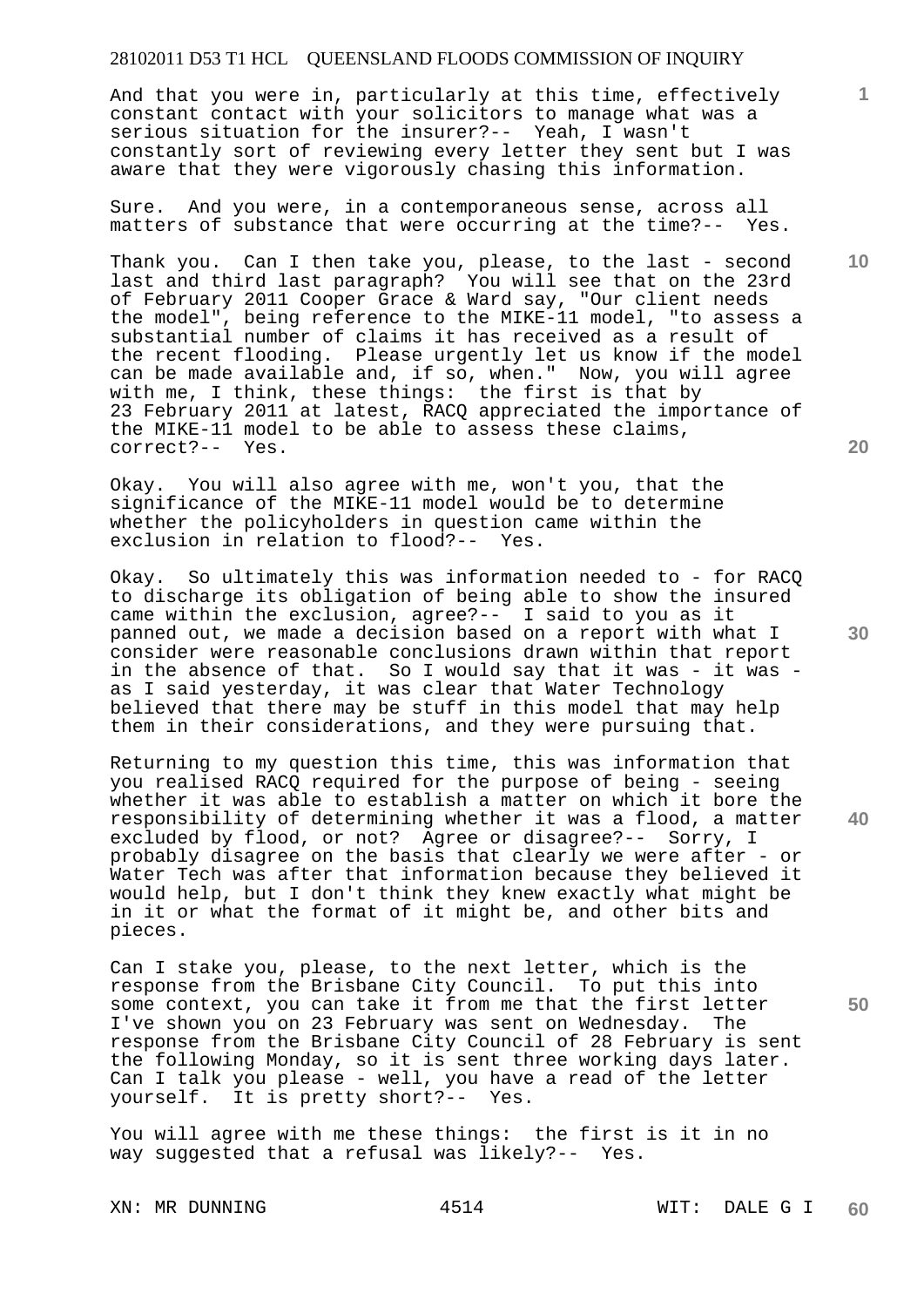It indicated that a time-frame had been set in which council would endeavour to get a response?-- Yes.

And it indicated that it appreciated the urgency of the matter?-- Yes.

Okay, thank you. Can I then, please, take you - sorry, before I take you to the next one, it would be fair to say that by Monday the 28th of February there was no reason for RACQ to believe that it was likely to be refused provision of the MIKE-11 by the Brisbane City Council?-- Yes, I think it would also be fair to say that it is saying that you can't take it from it that a response will in fact - that the information will in fact be provided.

Your point is a perfectly reasonable one, Mr Dale. You couldn't take from that that you were assured you would get it?-- Yes.

But what you did know was that it was being seriously and urgently considered by council?-- I agree.

Okay, thanks for that. Can I ask you then, please, to go to the next letter, which is a letter from Cooper Grace Ward of 7 March - and again to give you some perspective on it, this is the following Monday, so it is a week afterwards. It refers to the two earlier letters that I have taken you to, and then in the next paragraph, "As noted in our letter of 23 February 2011, our client seeks access to MIKE-11." Then if we go down a couple of lines, "to assess a substantial number of insurance claims it has received as a result of the recent flood events." And then you will see there is reference to the 20 day timeframe being insufficient for the urgency required. Do you see that?-- Yes.

Now, the response to that comes on Thursday the 10th, so only a matter of a couple of working days later. The Brisbane City Council come back and say, "It has been passed to the appropriate council area as a matter of priority", and they reiterate the urgency. So, again, you would agree with me whilst the RACQ couldn't be assured they were going to get it, there was nothing to suggest that they were going to be refused, and, plainly, council indicated they were approaching the matter with priority, agreed?-- Yes.

Right. No doubt the RACQ was very busy in the aftermath of the flood?-- Yes.

I don't think you will have any difficulty agreeing with me that Brisbane City Council were likely to have been every bit as busy?-- Yes.

Thank you. Can I then take you, please, to the - look, I can take you to the evidence if you need me to, but I think you will be familiar enough with the chronology. You will agree with me, won't you, that the first of these contentious claims started being declined on the 18th of March 2011?-- Yes.

XN: MR DUNNING  $4515$  WIT: DALE G I

**10** 

**1**

**20** 

**30** 

**40**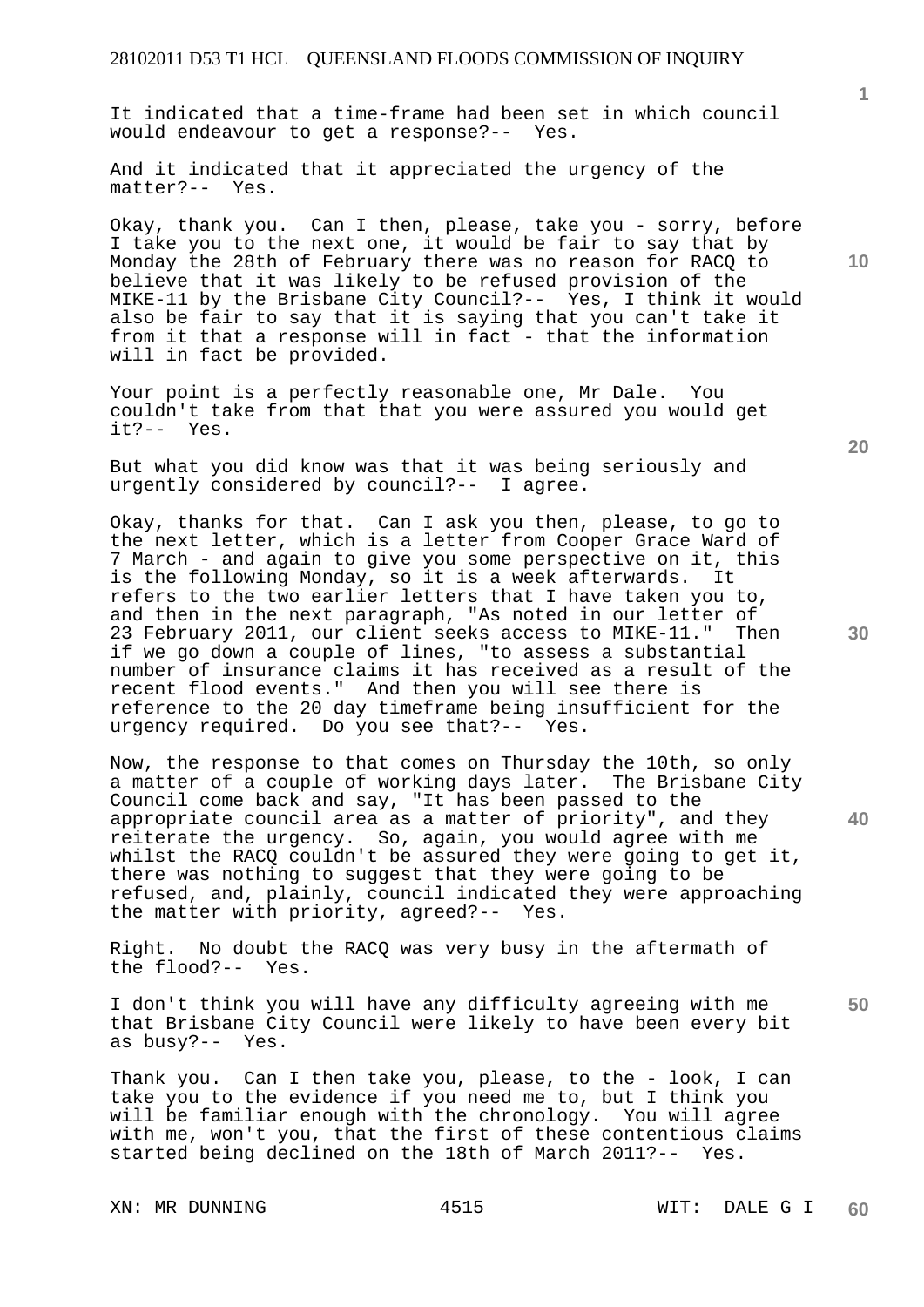Okay, thank you. And, indeed, there is some on the 18th and there are some, I can suggest to you, on the 29th of March?-- Yes.

Okay. Now, those letters declining occur within the period during which the Brisbane City Council had indicated that it would respond to you, don't they?-- Yes.

Thank you. And I can take you to the particular responses that you gave but I don't think - I think, again, you are familiar enough with the topic to be able to agree with me that the letters declining cover didn't refer either to the insuring clause or the exclusion, but, rather, referred simply to the definition of flood in the definitions of the policy. You agree with that?-- Well, flood is an exclusion.

Yes?-- So-----

Would you like to see one of the letters?-- Yes, please.

Okay. I will go on to something else while somebody from the Commission if kindly bringing it up. While we're doing that, Mr Dale, we will press on. Can I ask you, please, to go to the next letter, which is 4 April 2011? You will see that that is a letter from Cooper Grace Ward and it is indicating the 20 days have now passed, and that was, in effect, the 20th day, and seeks confirmation urgently whether the model will be provided. That accords with your recollection?-- Yes.

If you go then, please, to the next page, you will see that there's an email in response, so that by 5 February the Brisbane City Council has agreed to provide the MIKE-11?-- 5 April?

5 April?-- Yes.

It has agreed to provide the MIKE-11, and sent back to you the documents that are necessary to be signed to enable the MIKE-11 to be obtained?-- Yes.

There was nothing particularly onerous about those documents; they were part and parcel, indeed at the simpler end of what you'd ordinarily expect to access, that sort of intellectual property?-- I don't think there was, as I understand it. There might have been some discussion about who was the appropriate party to sign the agreements, but, yes, I agree with you.

**50**  Thank you. So that from 5 April, at least, 2011 there was no issue at the RACQ's end that they had access now to MIKE-11, agreed?-- They had - there was an undertaking of access. The access wasn't actually on the 5th of April.

No. But it would be fair to say that from 5 April the ball was in RACQ's court to do those couple of relatively straightforward things that they had been asked to do?-- Yes.

**10** 

**1**

**30**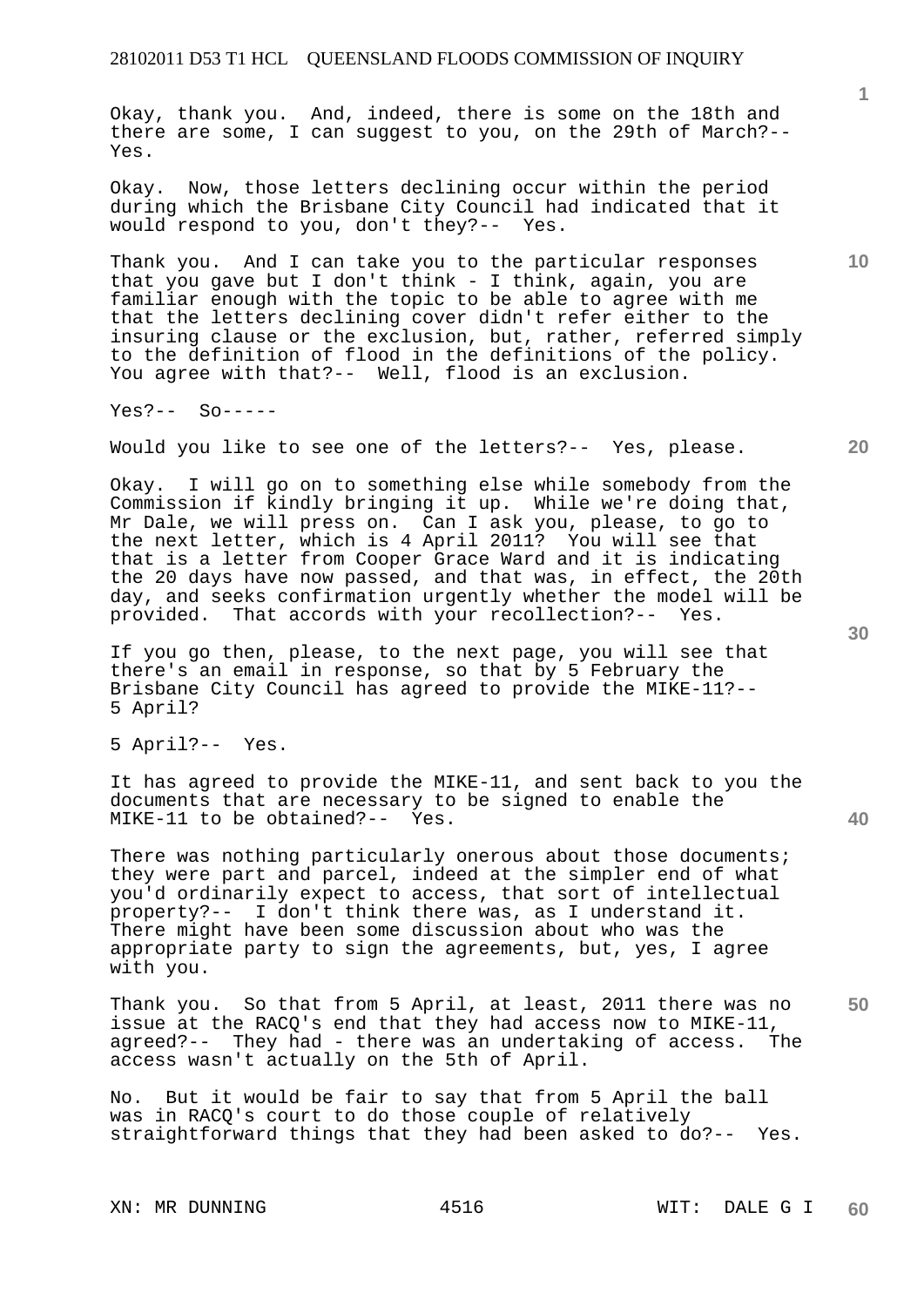Okay, thank you. Now, you will agree with me that on the 7th of April further claims are rejected?-- I would have to look at the schedule but I will assume that you're looking at it and it is right.

Well, that accords with roughly - we're not going to quibble over a day or two - that roughly accords with your recollection of how events unfold, that you were declining claims around early April?-- Yes.

Now, if we assume that it is the 7th of April, in effect you're declining claims at a time when you now know that better information will be provided to you?-- We now know that we'll get information. As I said yesterday, what's not known is whether that information will change the conclusions in the original report.

Well, that's not right, is it? If we go back to the very first letter Cooper Grace Ward send on the 23rd of February 2011, they made it crystal clear of its importance. Go back, if you would, to the first letter in that bundle?-- Yes.

"Our client needs the model to assess a substantial number of claims it has received as a result of the recent flooding." It is pretty plain language, isn't it?-- Yes.

You will agree with me, then, that when it was decided to decline claims on the 7th of April and afterwards, they were acts by RACQ at a time when it knew that it could access if it wished this additional information that its solicitors had appreciated from the outset was important?-- Yes.

Thank you. And the RACQ continued to decline claims right through to the 30th of June, didn't it?-- Yes.

Thank you. Mr Dale, have you got a screen - you have got a screen in front of you, haven't you?-- Yes.

**40**  Can you see that letter there? This is a letter declining cover, 21st of the 4th?-- I can only see the very top part of the letter, so if you scroll down for me?

Okay. If we-----?-- Or up.

You will see there it says, "We have completed our investigation relating to your claim and determined it was caused by flooding." Then can I take you to the next paragraph? "We refer you to your household insurance policy Product Disclosure Statement, which state in part", and then sets that out?-- Yes.

Then it goes on, "As your policy does not include cover for flood, we must advise your claim has not been accepted."?-- Yes.

Now, I think you and I can both agree that that's neither the insuring clause, nor is it the exclusion clause in the policy, is it? I can take you to the PDS if you want me to?-- Yes.

XN: MR DUNNING  $4517$  WIT: DALE G I

**10** 

**1**

**20**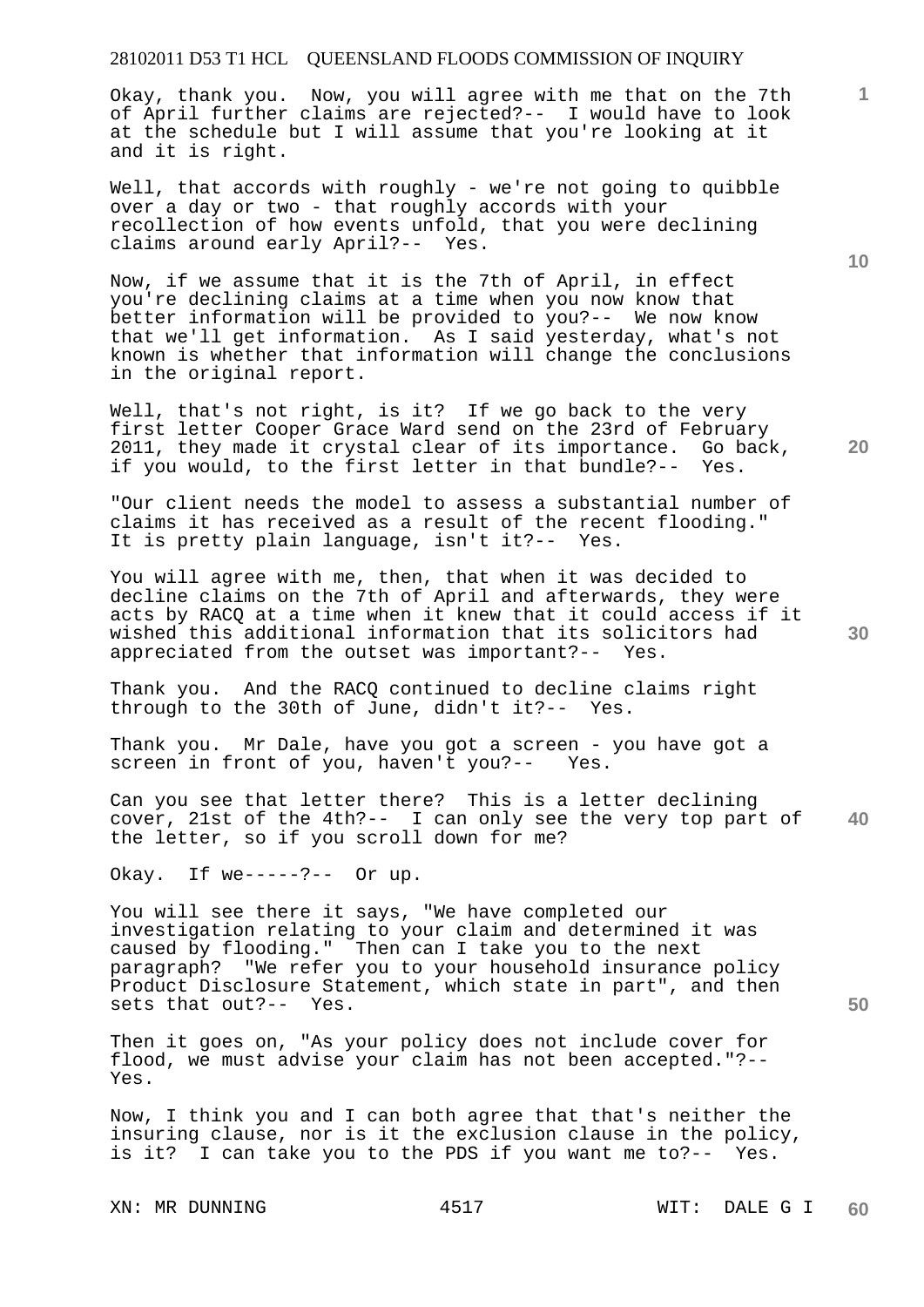Rather, it is a definition clause?-- Yes, it is a definition clause.

And certainly a more accurate way to have explained the situation to the customers would have been to have said, "You are insured for stormwater run-off but flood is excluded under the policy. We have determined that this was a flood event and therefore excluded." Agree?-- I am not quite understanding your point, but-----

Well, you understood well enough, didn't you, that when it came to demonstrating it was flood, that was your responsibility, not the insured's?-- Yes.

Now, you will agree with me that letter doesn't give a hint of that to insureds, does it?-- It is quoting a clause that says, "This policy does not cover flood unless we have agreed, and it is shown on your certificate of insurance." Then it is saying, "As your policy doesn't cover for flood, we must advise your claim is not accepted."

What it does is it quotes a definition in the policy rather than quoting the two operative provisions that actually determined the outcome; you would agree with that?-- Yes.

**30**  Thank you. Now, if we can return to, please, our movement through the documents? On the 5th of April, as we've seen, the Brisbane City Council said, "Subject to signing up to a user agreement and the payment of a fee", purely to access the are relevant data, "you could have it", you will agree with me that it took until the 17th of May for the RACQ to actually do that, agreed?-- Yes.

**50** 

**1**

**20**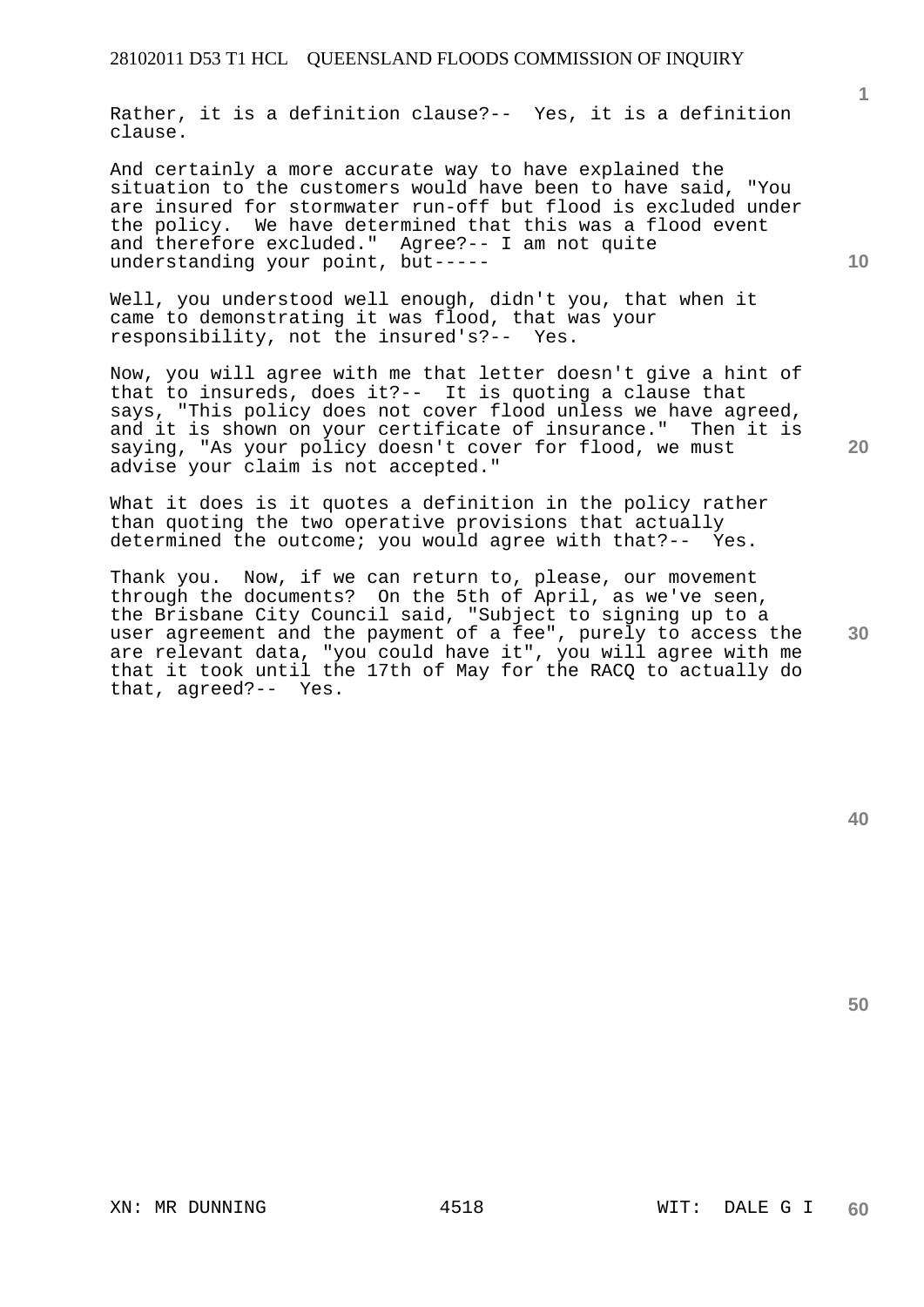And you will agree with me that as soon as that was done, the Brisbane City Council immediately supplied the data?-- Yes.

Thank you. Then chronologically the next thing that happens is - that is after 17 May when Brisbane City Council supplied the data - is that your solicitors received the Water Technology's report dated 14 June 2011?-- Yes.

About a month later?-- I'm not sure when they received it. I know it's dated that date.

Dated that date, yes. Now, presumably that was something that you received at about the same time?-- 11th of July.

So, you say that on a matter as significant as this to the insurer and upon which had excited such public interest, you didn't actually see the Water Technology report for another month?-- I didn't see it until the 11th of July.

Well, the essential findings of it presumably were communicated to you well before then?-- Yes, there was discussion on the findings of the - or the remodelling and the - the ramifications of that.

Now, the ramifications were that you were not in a position to - you were never going to discharge your obligation of proving it was a flood is a fair way of summarising that ramifications?-- I don't know if - that's one way of expressing it. The ramifications of it were that a number of claims now would be covered under our flash flood and stormwater run-off provisions.

Yes, but that's not an orthodox characterisation of an exclusion, is it? The reality was it demonstrated to you that you were not in a position to avail yourself of the exclusion?-- Yeah. The thing I'm resisting is that we're looking for ways to decline claims.

I haven't-----?-- That's what I was-----

Mr Dale, I can assure you that if I want to make that suggestion to you, you won't be wondering whether I am making it to you?-- Okay.

At the moment I am just asking you to answer the questions. A fair characterisation of the Water Technology report is that it demonstrated to RACQ that it was not going to be able to make out the exclusion in relation to the flood?-- Yes.

**50**  Thank you. And that's something, then, that you must have appreciated at least in the days shortly after 14 June 2011?-- Yes.

Thank you. Now, you gave us a reference to a date of 11 July 2011 and that's the date upon which Cooper Grace Ward give you some advice and provide you with a copy of the report?-- Yes.

**10** 

**1**

**20**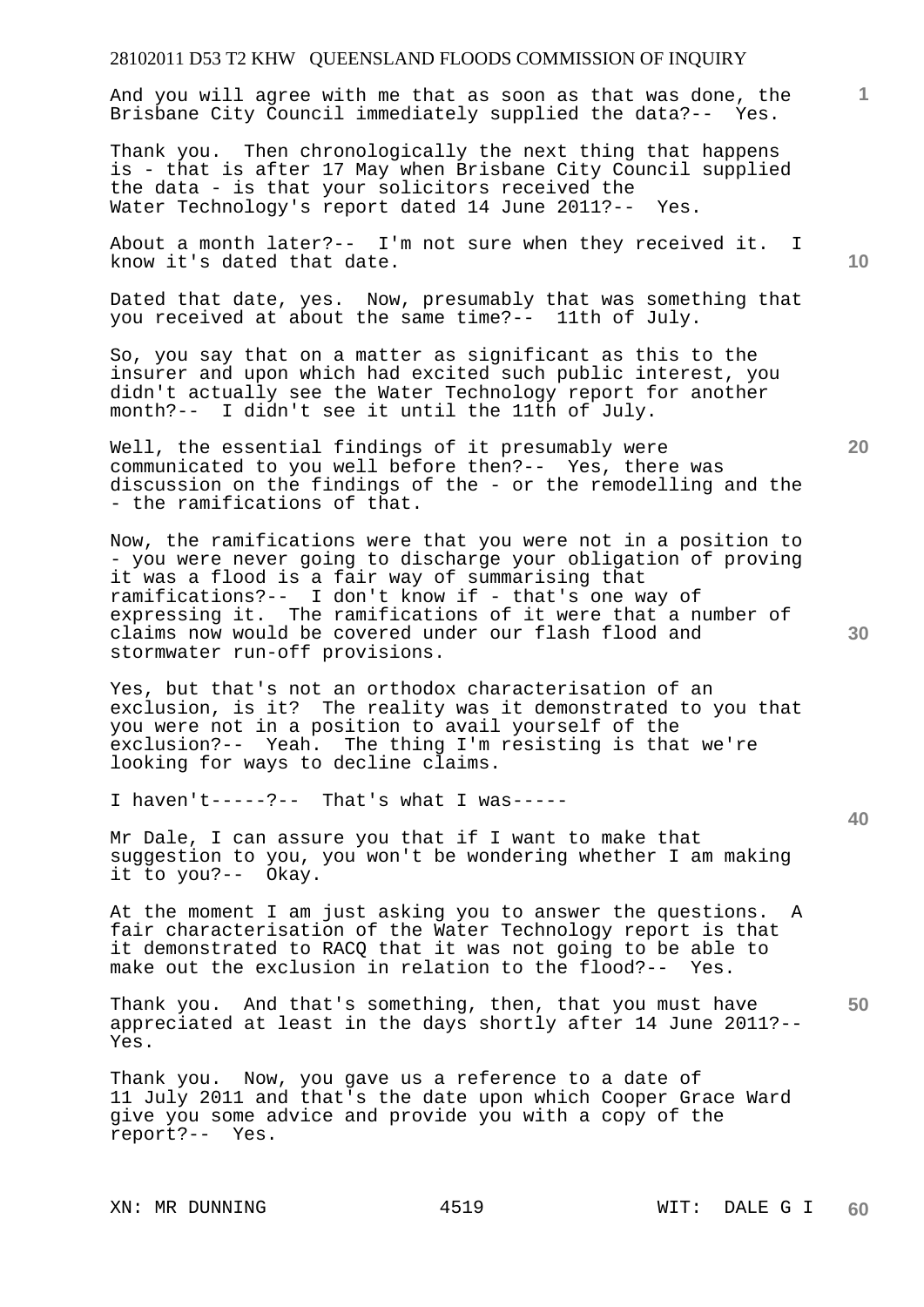Okay. Thank you. And then the RACQ makes its decision on the 2nd of August and we have been been through the contents of that?-- Yes.

Okay. Thank you. And I can take you through the arithmetic if you want me to, but what I can suggest to you is that from the first request to the RACQ - from the RACQ's solicitors to Brisbane City Council to provide this information through to the actual provision of it was about 41 calendar days and about 29 working days?-- What dates is that from to?

That's from the 23rd of February?-- Yes.

Through to the 17th of-----?-- May.

-----May. And can I suggest to you that upon the receipt of the information by Water Technology through to the decision on the 2nd of August was about 77 calendar days or about 55 working days?-- I will take your advice on the maths.

All right. Thank you. Now, I am going to return to those matters in relation to the press release that I took you to at the beginning. Now, you remember the first thing I asked you about and we agreed was these references to "new" we see throughout were intended to convey the impression that at the time of declining the policy the RACQ was not aware of hydrological information that later it later came to know of. You will agree with me, won't you, that from the 23rd of February, months before you finally make a decision on the 2nd of August, you appreciated the significance - that is the RACQ appreciates the significance - of access to this hydrological data; agree?-- The letter from - from the lawyers that you pointed me to suggests that. As I say, my view of it is still that the - the model and whether it had relevance was not known at that time.

All right. Well, I am going to suggest to you that to the extent it sought to convey this impression, the RACQ was not aware of this hydrological information that it later came to know of, the press release was really quite misleading?-- I don't believe it to be misleading.

All right. Can I suggest to you it's also misleading inasmuch as it nowhere identifies the fact that this was - this was and always was information that it was on the RACQ to be able to establish if it was ever going to decline claims on this ground, there's not a hint of that there, is there?-- No.

Thank you. The second thing you and I agreed about was that where we see these references to "reassess", it was intended to convey that it was the absence of this hydrological information that meant that once the RACQ knew of it, it caused it to look at the decision again - decisions made again on the basis of that hydrological information. Now, can I suggest to you again that was misleading because there was no reassessment involved, nothing new had happened in the sense that nothing had happened that the RACQ didn't fully expect to happen, did it?-- Oh, I don't accept that.

XN: MR DUNNING  $4520$  WIT: DALE G I

**20** 

**1**

**10** 

**40** 

**30**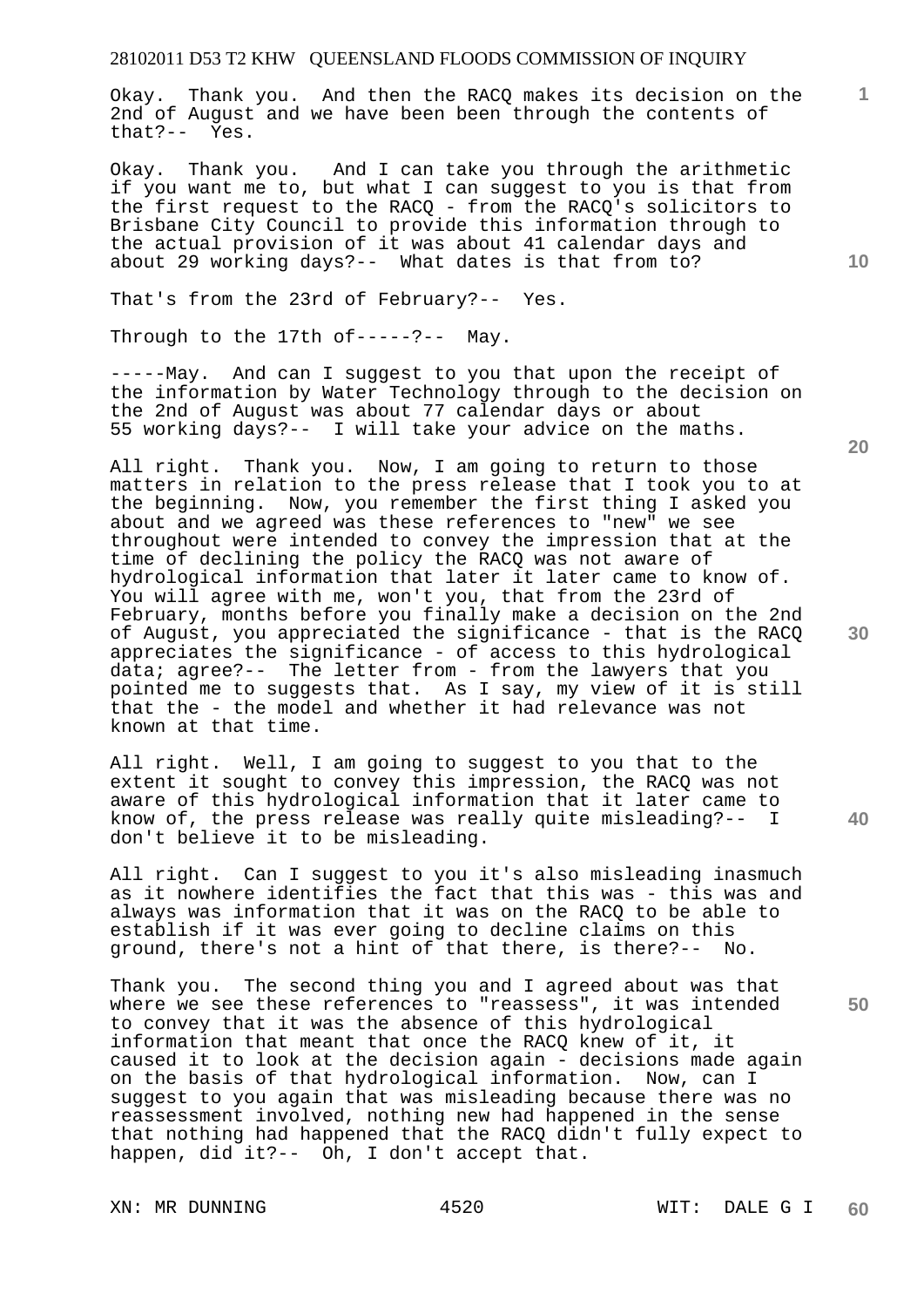All right. And particularly from the 5th of April when it was made clear to RACQ's solicitors that this information would be provided and the RACQ kept declining policies, there was no element of reassessment on the 2nd of August, there was, rather, just a commercial decision to keep declining, notwithstanding it knew then it had available to it, if it wished, the additional information?-- Yeah, I'm not quite sure I understand your proposition.

Right?-- Sorry, if you could explain it to me again?

I would be happy to. You will agree with me to the extent that this suggests that something new happened for the RACQ's - something new that it hadn't realised existed caused it to reassess its position was misleading and particularly misleading after the 5th of April when the RACQ knows that the Brisbane City Council is willing to provide this information that it appreciates is significant?-- From my position on the - on the 5th of April, yes, we became aware that information was proposed to be provided. It appears to me that from the 5th of April through to the 17th of May that any delays in that regard largely rest with RACQ or its representatives, because if we had responded more - it seems to me, reading the information, that if we had responded more quickly to that then we might have got the information earlier, but the fact is we didn't, and until the 17th of May when the data was - the information, whatever it looked like, was obtained and then Water Technology had to do stuff with that to - in order to reach conclusions, that up until the 17th of May from my perspective we weren't - that's the date on which we became aware - not became aware - that's the date on which we received the information or the new information which was new to RACO Insurance.

Presumably we won't have quite as much trouble finding agreement on the next two points. To the extent that there's this reference to "finally" and "acting as soon as possible", you'd agree with me that that isn't accurately borne out by the facts?-- Yes, I - I think the "as soon as possible" part of it, there's - as I have just alluded to, there's a clear there's a clear - when I look back through the correspondance, there's a clear delay evident to me in between the 5th of April when it was proposed that we could get that information and our giving you the document or giving the Brisbane City Council the documentation in early May and then receiving it on the 17th of May. And, sorry, what was your other-----

**50**  The reference to "finally", that that's really the other side of the coin, that the delay had been at the hand of somebody else?-- Yes.

Okay. Thank you. Finally, Mr Dale, can I ask you, please, to go to paragraph 183 of your second statement? Can I direct your attention to the last sentence that starts in the fourth line, "I believe that had"? You'd agree with me in light of the exchanges that we have had that that's a position you can

XN: MR DUNNING  $4521$  WIT: DALE G I

**10** 

**1**

**20**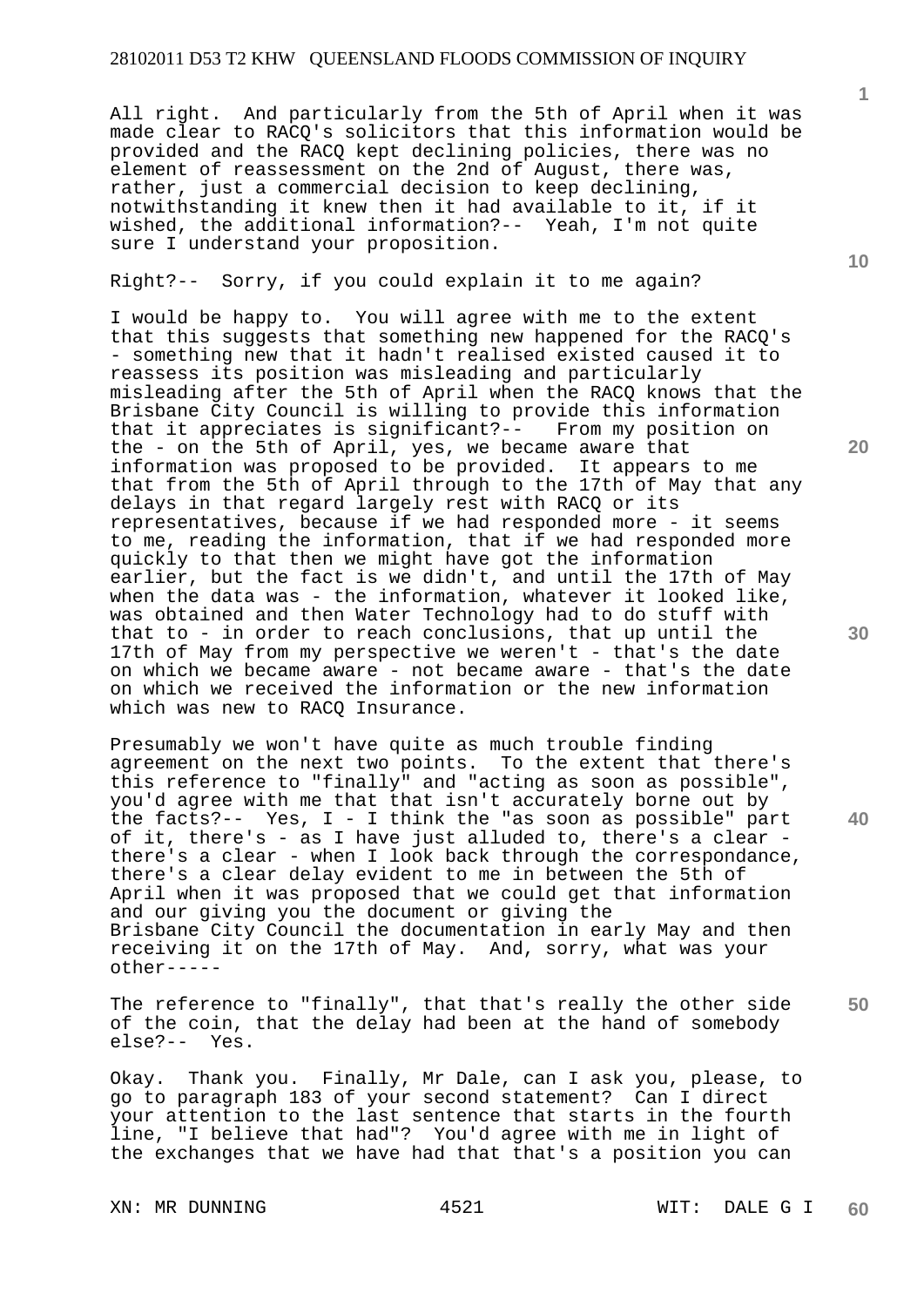no longer sustain?-- No, I wouldn't - sorry, I wouldn't agree with that.

All right. In what way wouldn't you agree?-- Well, I think from the letters and the things that I had reviewed - as I understand it, Water Technology drafted this model from three primary sources, Southeast Queensland Water, who in the end said, "No, we won't give it to you.", Ipswich City Council, who after going through the same process of sort of number of days and requesting information and those sorts of things in the end said, "We don't have it.", and we got it from the Brisbane City Council, which we were very grateful for, because that - whichever way you look at it, you know, that enabled us to reassess the claims, so we were grateful to get it from them, but I would - it would be my position that none of those three parties acted with urgency, should I say.

Well, what you say here, to focus on my question now, is that had the Mike-11 been available to Water Technology sooner, the claims that were accepted in August would not have been declined in the first place. So, I'm focussing on your decision to decline?-- Yes.

Now, critically you made a commercial decision to start declining things within the period during which you knew the Brisbane City Council was still considering your request; agree?-- As at the - as at the 5th of April, yes.

No, no, prior to that. We agreed that there was - there was some letters declining cover in March while you were still waiting the 20 working days?-- Yes, there were - but there was no - no certainty, as I said before, that we would-----

Get the-----?-- -----get the information-----

Okay?-- -----at - through that point.

So, you made a commercial decision to decline policy holders at that stage; agree?-- We made a decision based on the best information that was available to us as at that point.

But-----?-- It was-----

-----knowing there was better information available?-- There seems to be this - if you were sitting in my office in February/March, you know, those types of period, the pressure to make decisions in Ipswich and other areas was enormous. So, if the proposition is that we would wait until May or some time like that, I can't even imagine what that would have looked like.

Can I suggest to you that after the 5th of April when the Brisbane City Council has told you that it would provide this information, you continued to to make commercial decisions to decline, notwithstanding you now knew you could access better information?-- We continued to act on the basis of the best information that we had.

**10** 

**1**

**20** 

**30**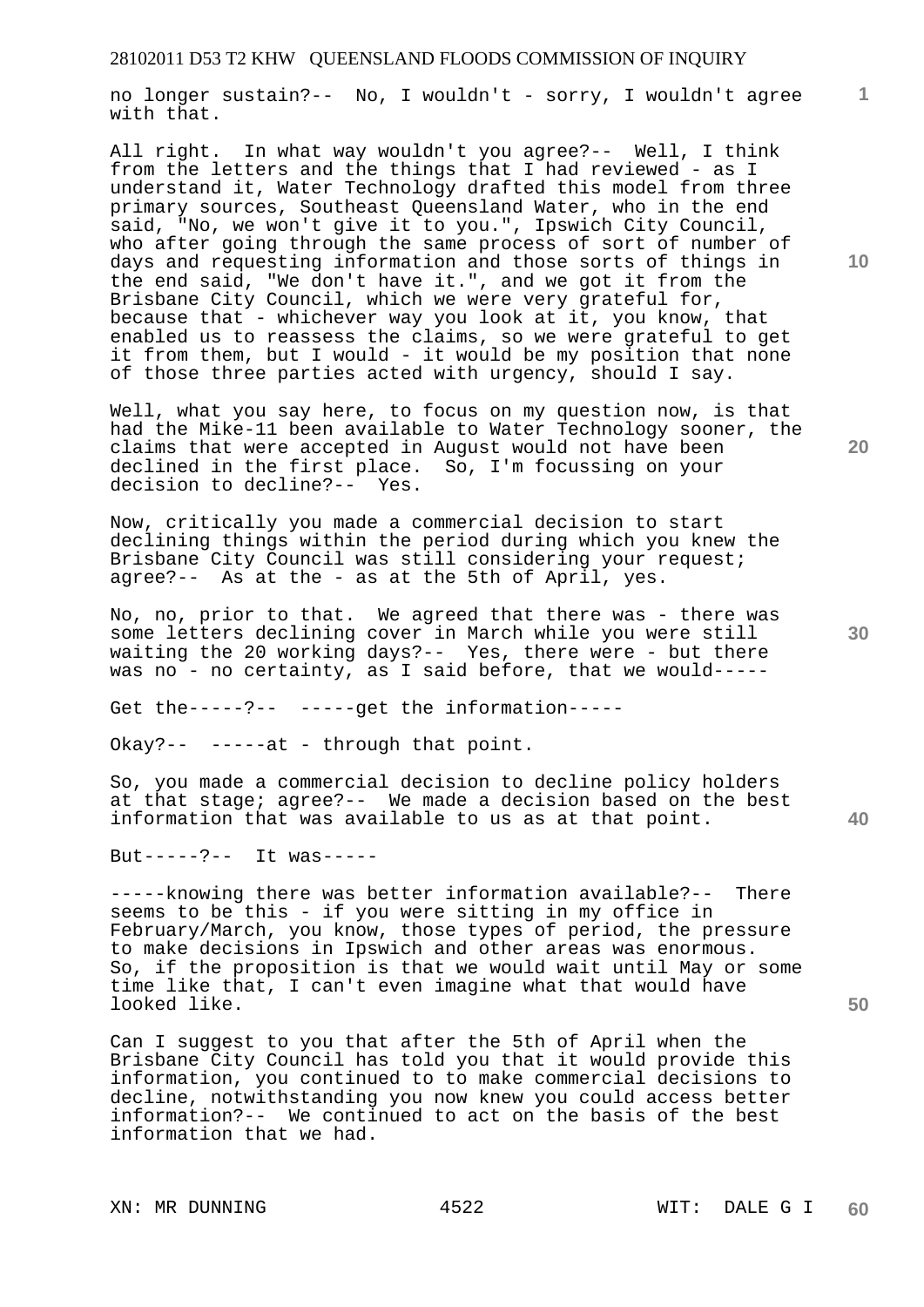Well, can you explain, then, for me the decline in between the 17th of May when the Brisbane City Council provides the data and the 30th of when you declined the last policy holder? You have you then got the information or your agents have?-- Yeah, we were continuing to act on the basis of the initial report and its conclusions.

See, can I suggest to you a much more accurate characterisation of events is this: the RACQ appreciated by the end of February the need to access Mike-11; agree? You just tell me - I can run you through a series of things. Just tell me if you agree or disagree. Agree?-- We were asking for that information, yes.

Notwithstanding that, it was told its request, at least by the Brisbane City Council, was being urgently considered, it elected to reject policy holders; agree?-- Yes, except that as at the 4th of April, or whenever it was, when the Brisbane City Council comes back and says what it says, at that point we still don't know whether we are going to get the information and whether it's going to be relevant.

These are a series of questions you will be able to answer yes or no to really, and I'm still in - I'm still in that period before you had confirmation from the council. You made that commercial decision to reject these claims on the basis of something that ultimately you knew the RACQ would have to prove, not the insured, and that was it was a flood?-- Yes.

And in the face of knowing there was better information that was presently being sought?-- The possibility of better information.

All right. After the 5th of April, you continued to decline, notwithstanding the possibility of now being excluded from the scenarios I have just been putting to you because the Brisbane City Council were, in fact - had, in fact, indicated they'd give it to you?-- The possibility still existed that it wouldn't be relevant through until some time after the 17th of May.

And that was a commercial decision you made?-- You call it "commercial", I say that we made a decision based on the best information we had.

And after the 17th of May, you persisted with that commercial decision through to the 30th of June, notwithstanding your agents actually had the information?-- Yes, we continued to act on the basis of the report, yeah.

Mr Dale, thank you for your attention to my questions. Commissioner. That's the cross-examination.

COMMISSIONER: Thank you. Can I just ask you, Mr Dale, to help me with this: the period between the 14th of June when Water Technology gives its report, second report, and the 2nd of August where there's the announcement of the decision to accept the claims, what's going on there? That's about

XN: MR DUNNING 4523 WIT: DALE G I

**10** 

**1**

**20** 

**30** 

**50**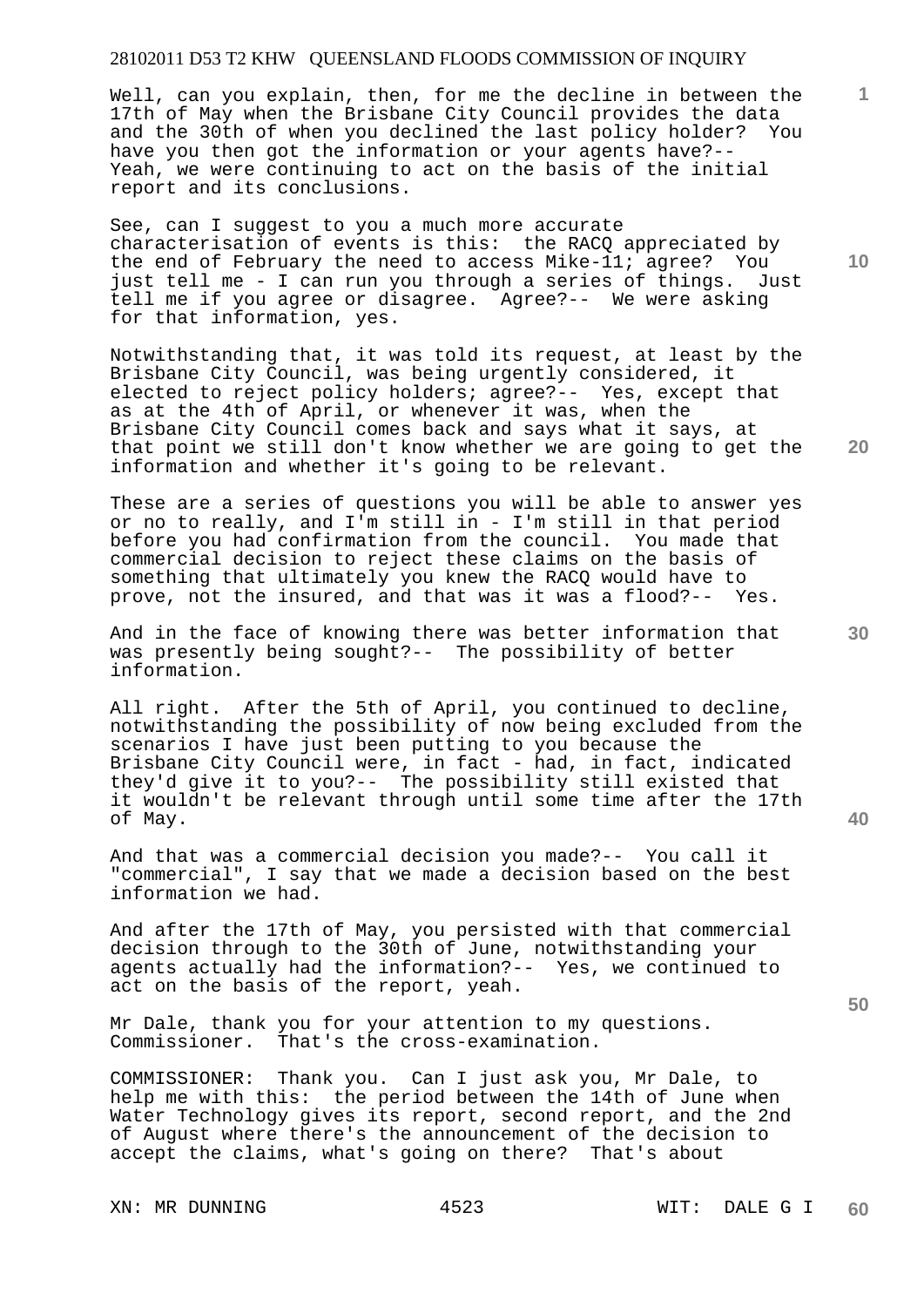seven weeks?-- I think - I think you can probably divide that period into two parts, the first period from the 14th of June through until the 11th of July when the report is given to RACQ Insurance with covering legal advice, and my understanding is that the - the ramifications of the investigations were still complex and that there was ongoing discussions between our legal advisors and counsel as to the ramifications of that in terms of the policy coverage, and that that-----

I'm sorry, there's discussions between who?-- Our legal advisors and counsel as to the ramifications.

Do you mean BCC council or counsel as in Mr Doyle type counsel?-- Sorry, Mr Doyle, and so that's what's going on in that period, as I understand it, through to the 11th of July, when I got it, and then in between the 11th of July and the 2nd of August I talked yesterday about preparatory measures that needed to be put in place to lead up to an announcement. We were very keen to not take a sort of a piecemeal approach to it, but to be able to make an announcement and immediately act on the basis of that announcement so we needed to put certain things in place.

Like what?-- I talked yesterday about making sure that we had reconciled and identified all of the claims so as not to miss any in that process. I had to come up with a claims strategy which I decided given that - those claims needed special attention because it was eight months since the - seven or eight months since the event and I wanted to make sure that our strategy in response to that was appropriate for the customers. So, I talked yesterday about we engaged our internal loss adjusting staff to go out and meet those people, I had to push resources across in order to make the phone calls in the immediate two or three days after that event, and the other thing that was going on in that space was that we communicated to our reinsurers a - the revised position, not for them to make a decision, but we communicated to them that we had new information and that we were going to accept a number of claims as a result of that information and we asked whether they had any comments.

All right. Well, presumably that just took a letter?-- That's a little - a little more complex than that.

Two letters?-- No. We go through a broker. The treaty arrangements have a number of reinsurers. We needed to get that broker to analyse some of the data themselves, as it turned out, and to talk to probably the top two, three, four reinsurers, I think - it's not my area - but talk to the two, three, four reinsurers at the top to make sure they were that they didn't have a position which was different to ours.

I can see why those things might be going on in parallel with the determination of these claims, it's a little hard to see why it should extend the period necessarily of that?-- Sorry, Commissioner?

**10** 

**1**

**20** 

**30** 

**50**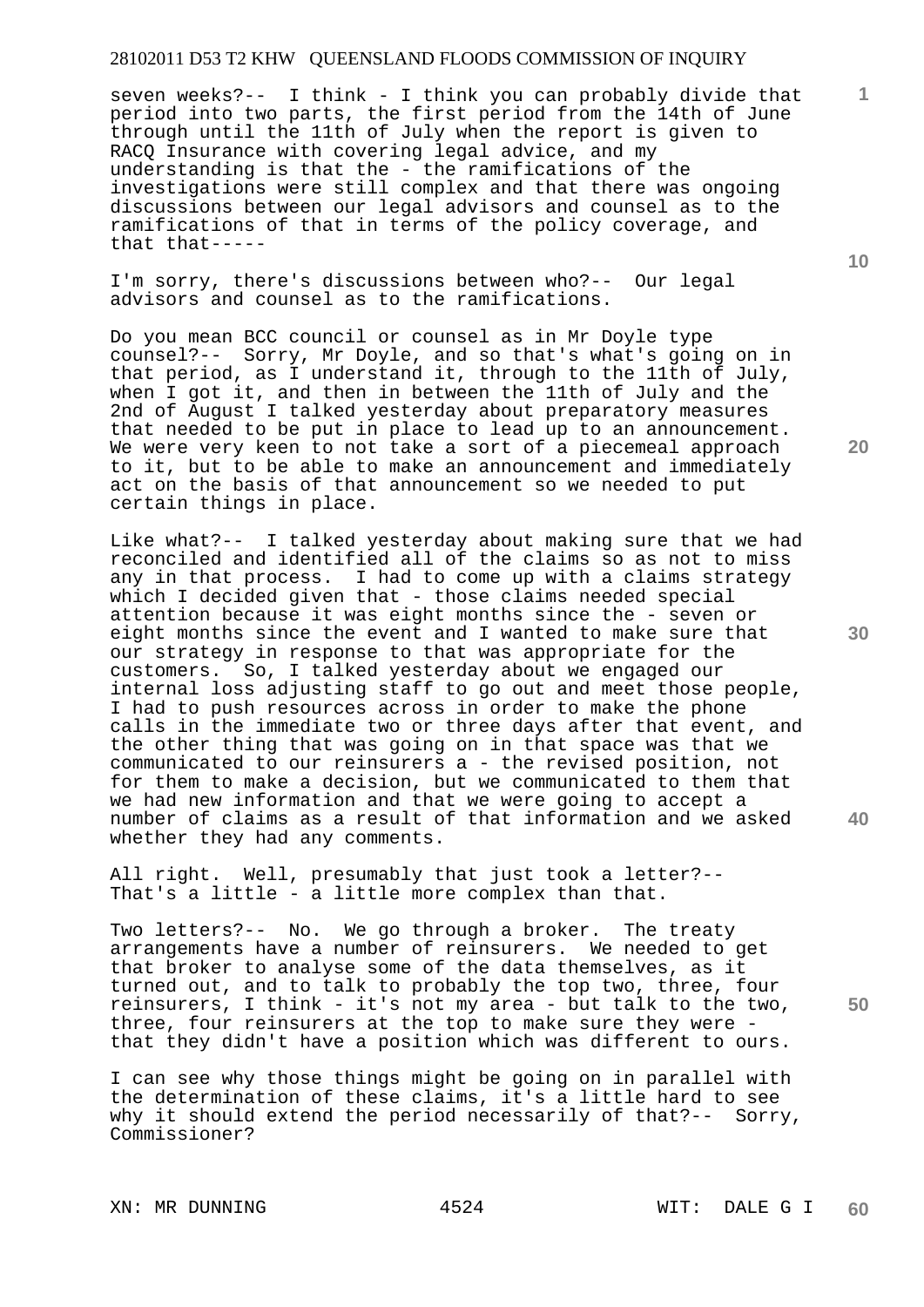I can see you why you might need to do those things at the same time as you sort out the claims in the light of new information?-- Yes.

It's difficult to see why it should extend the period though?-- Well, it really - that - that - I can't recall how long that took, but from the 11th of July to the 2nd of August - I am not sure how many working days are in that period either - but the best I can say is that we had to go through that process and we had to - principally one of communicating with the reinsurers, and the other one of making sure that we had the processes in place and I believe we did that as quickly as we could within that timeframe to be ready to launch on the 2nd of August.

The other thing that puzzles me is you say that you didn't get the Water Technology report until the 11th of July?-- Yes.

It may not matter very much, but why wouldn't you want it straight away? Knowing that it existed and having some idea at least of what was in it, why would you not want to see it as of-----?-- Well-----

-----you know, the 15th of June?-- We might have been able to see it on the 14th of June but we wouldn't have been able to act upon it, because the policy coverage issues and the - it took some time for advice to be provided to us as to what that meant in terms of our - what the technical findings meant in terms of our policy coverage.

It just seems odd that even given a need for advice on it you just didn't want to see it as quickly as possible because it was so important. All right. You don't want to add anything?-- No.

Thank you.

MR DUNNING: Excuse me, Commissioner?

COMMISSIONER: Mr Dunning?

MR DUNNING: I perhaps should tender the press release.

COMMISSIONER: That's right. This bundle of correspondance?

MR DUNNING: And the bundle of correspondance.

COMMISSIONER: Sorry?

MR DUNNING: There was-----

COMMISSIONER: The media release. No, no, it hasn't got marking, you are right. The media release will be Exhibit 901 and the bundle of correspondance 902.

ADMITTED AND MARKED "EXHIBIT 901 AND 902"

**10** 

**20** 

**1**

**50**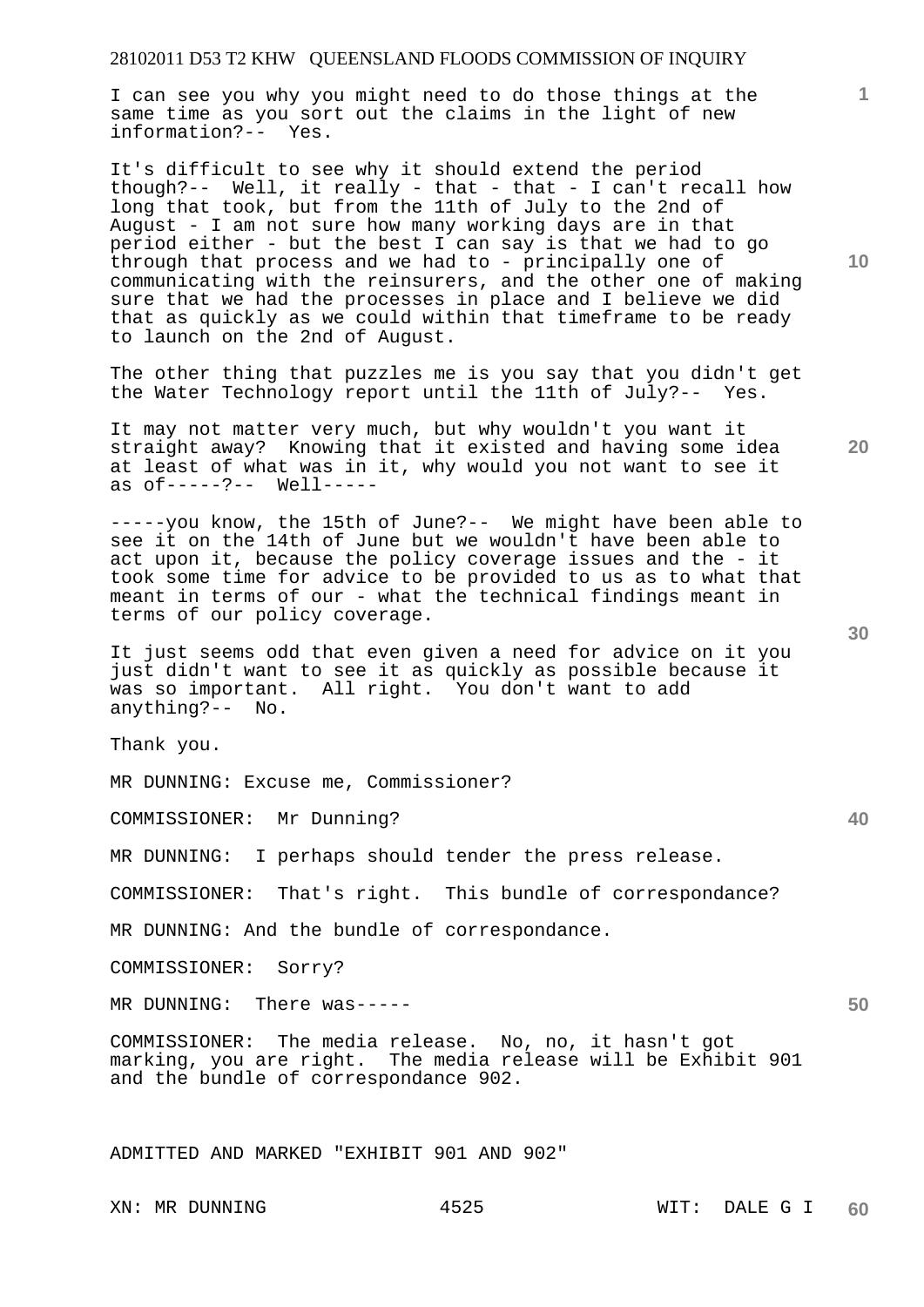MR DUNNING: Your Honour, if I can just identify for the record, the RACQ letter of 21 April 2011 that I took Mr Dale to is within Exhibit 134 to his second affidavit.

COMMISSIONER: Thank you.

MR DUNNING: Thank you, Commissioner.

COMMISSIONER: Ms Brasch?

MS BRASCH: Madam Commissioner, I have no questions, but can can I invite the Commissioners to turn up the second affidavit of Mr Dale and, in particular, it's just been brought to my attention paragraphs 172 and 173 of that. I think it's probably fair to say there's some - a fairly unparticularised plaint, for want of another word, is made with respect to DERM and BOM. If the Commission wishes to pursue that, if the State could have an opportunity to provide either a statement or submissions on that? In particular, Madam Commissioner, for example, the last sentence, "In some cases, despite the requests, information data is not made available in full or even part." Now, it's a little hard to respond to that as it stands, but if the Commission wishes to pursue the matter the-----

COMMISSIONER: I think this is probably your opportunity, though, Ms Brasch. If you wasn't to know what Mr Dale is saying there, by all means ask him now.

MS BRASCH: I have no instructions on that. As I say it just been brought to my attention, these two paragraphs.

COMMISSIONER: Mr Dale, could you have a look at that, paragraphs 172 and 173 of your affidavit, and see if there's any more detail you are able to provide here and now? Does this concern Michael Evan or is it something else, do you happen to know?-- Something else.

Sorry, it does?-- It's something else.

Oh, something else. What is it, do you know?-- I'm not a hydrologist, but I will do my best to explain it. I understand that hydrologists, that a critical part of what they need to consider is rainfall and river gauge data, if you like, in order to help them with their conclusions. I know that I have seen exhibited to Bradley Heath's affidavit a pictorial representation of rainfall and river data - gauge data which was available as at the 17th of January overlaid with what became available as at the 11th of February and there was substantially more information available as at the 11th of February, which was, as I understand it, provided by DERM or BOM through to the ICA and Water Tech gained access to that from the 11th of February.

XN: MR DUNNING  $4526$  WIT: DALE G I

**10** 

**20** 

**40**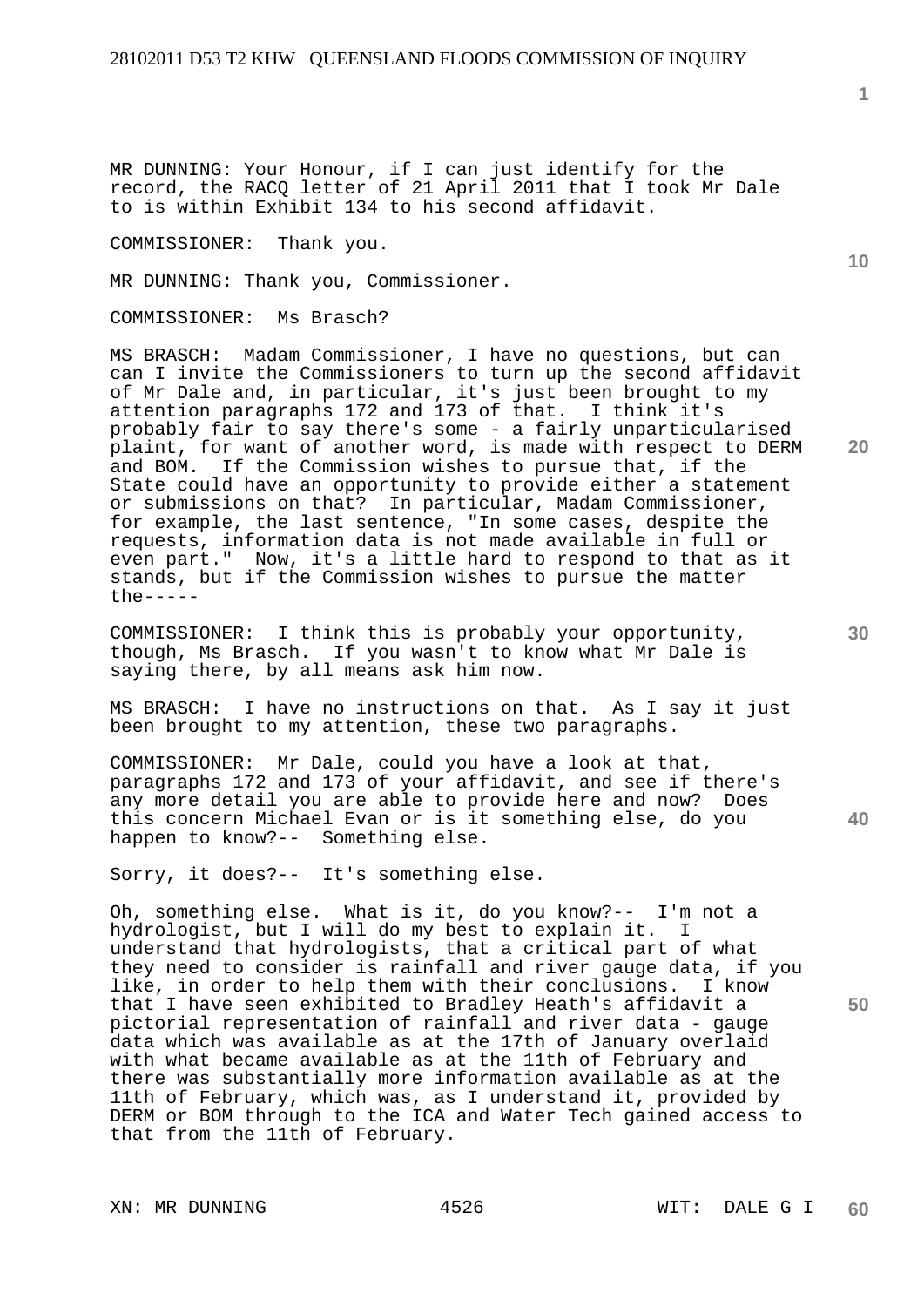Is that the sole period you are talking about, up to the 11th of February in these two paragraphs?-- I understand the information was - that that information was subsequently updated periodically beyond then. I think - I think the point that's being made is that as at the - as at the 17th of January, if I recall the dates right, that the riverine gauge - the river and rainfall gauge data, which is critical to hydrology considerations, was limited and that a bulk of more information became available three weeks later approximately three weeks later on the 11th of February.

Okay. But after the 11th of February you have no complaints; is that right?-- I don't really understand all the - all the - that's the part of it that I do understand and I understand there was subsequent information updated regularly beyond that period.

All right.

MS BRASCH: I am content to leave it at that.

COMMISSIONER: Ms O'Gorman?

MS MELLIFONT: Before Ms O'Gorman starts, I should - excuse me - I should just formally tender RACQ Insurance's submission to the Queensland Floods Commission of Inquiry, dated the 11th of May 2011.

COMMISSIONER: Does this bear on this in some way?

MS MELLIFONT: I understand there is to be questioning on it.

COMMISSIONER: By Ms O'Gorman?

MS MELLIFONT: Yes. Potentially.

COMMISSIONER: All right. 903 then.

ADMITTED AND MARKED "EXHIBIT 903"

COMMISSIONER: Yes, Ms O'Gorman?

**50**  MS O'GORMAN: My name is Kateena O'Gorman and I appear for Commonwealth, in this case, the Bureau of Meteorology. If we could just focus on paragraph 173 of your second statement? I take it you have had an adequate opportunity to read that paragraph or would you like to read it now?-- Yes.

It's correct, isn't it, that you reached your understanding as to the timeliness by which the government agencies provided date to Water Technology by reading the submission that RACQ provided to the Commission?-- No, it's - it's - it's correct

XN: MS O'GORMAN 4527 WIT: DALE G I

**10** 

**20** 

**1**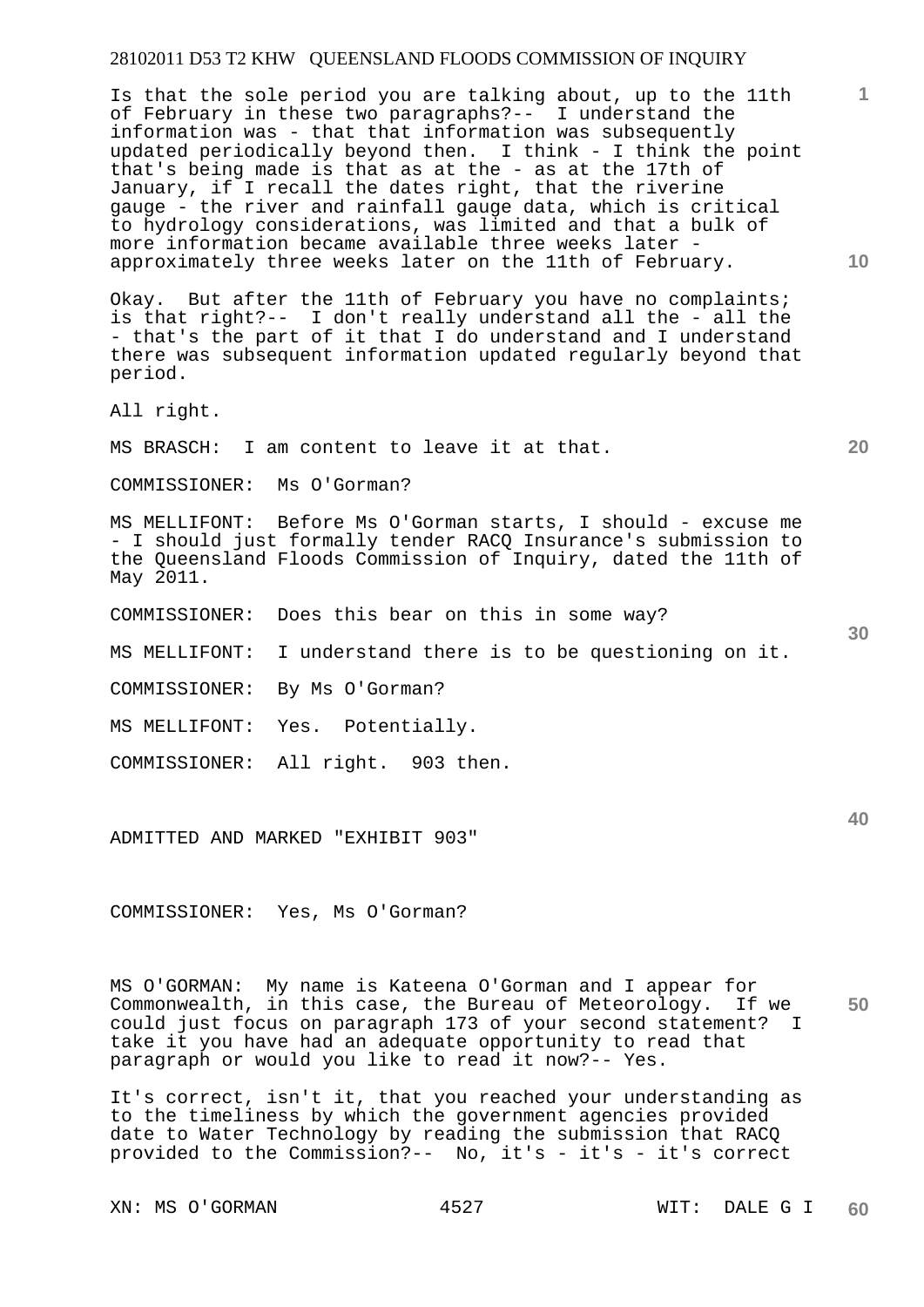to say that the - the comment in there is to do with feedback from Water Technology in relation to delays that it experienced and that that - that that that led to comments being made in the submission on the 12th of May.

Right. So, were you privy to the comments that Water Technologies made as to the timeliness by which they received information?-- I knew that they were - at the global level that they were saying they were experiencing delays because of unusual - this is an unprecedented event, so I knew they were experiencing delays due to unprecedented demands, as it was expressed to me. The detail of that I didn't really know.

Well, I am just interested in your statement in the second sentence of that paragraph where you say, "I understand from correspondance referred to in RACQ Insurance's submission to the Commission", and then you go on, so I'm just interested in whether or not you read the correspondance or at least the correspondance referred to in the RACQ's submission?-- Yes, I believe it would have.

So, can I take you to page 62 of that submission, which I believe is Exhibit 890?

COMMISSIONER: Sorry, the submission just tendered or-----

MS O'GORMAN: No, the submission from RACQ to the Commission, which I believe was tendered yesterday, Commissioner.

COMMISSIONER: It's 903.

MS O'GORMAN: 903. I beg your pardon.

COMMISSIONER: The Suncorp submission was tendered yesterday.

MS O'GORMAN: Sorry, Commissioner.

COMMISSIONER: Or some time.

MS O'GORMAN: So, at page 62, Mr Dale, is it correct that your understanding is that on the 18th of January Water Technology's requested from the Bureau data concerning warnings and stream flow levels?-- Sorry, could you read that for me again? I was just scrolling and moving around while you were talking.

Certainly. Is it your understanding that on the 18th of January 2011 the Bureau - it was requested by Water Technologies that the Bureau provide data concerning wards and stream flow levels?-- Yes.

And if I could take you now to page 63, the next page? Is it also your understanding that on the 10th or by the 10th of February 2011 the Bureau had provided all of that data to Water Technologies?-- Through - through - yes, it is, but through the Insurance Council, through it being provided to the Insurance Council.

XN: MS O'GORMAN 4528 WIT: DALE G I

**1**

**10** 

**20** 

**30** 

**40**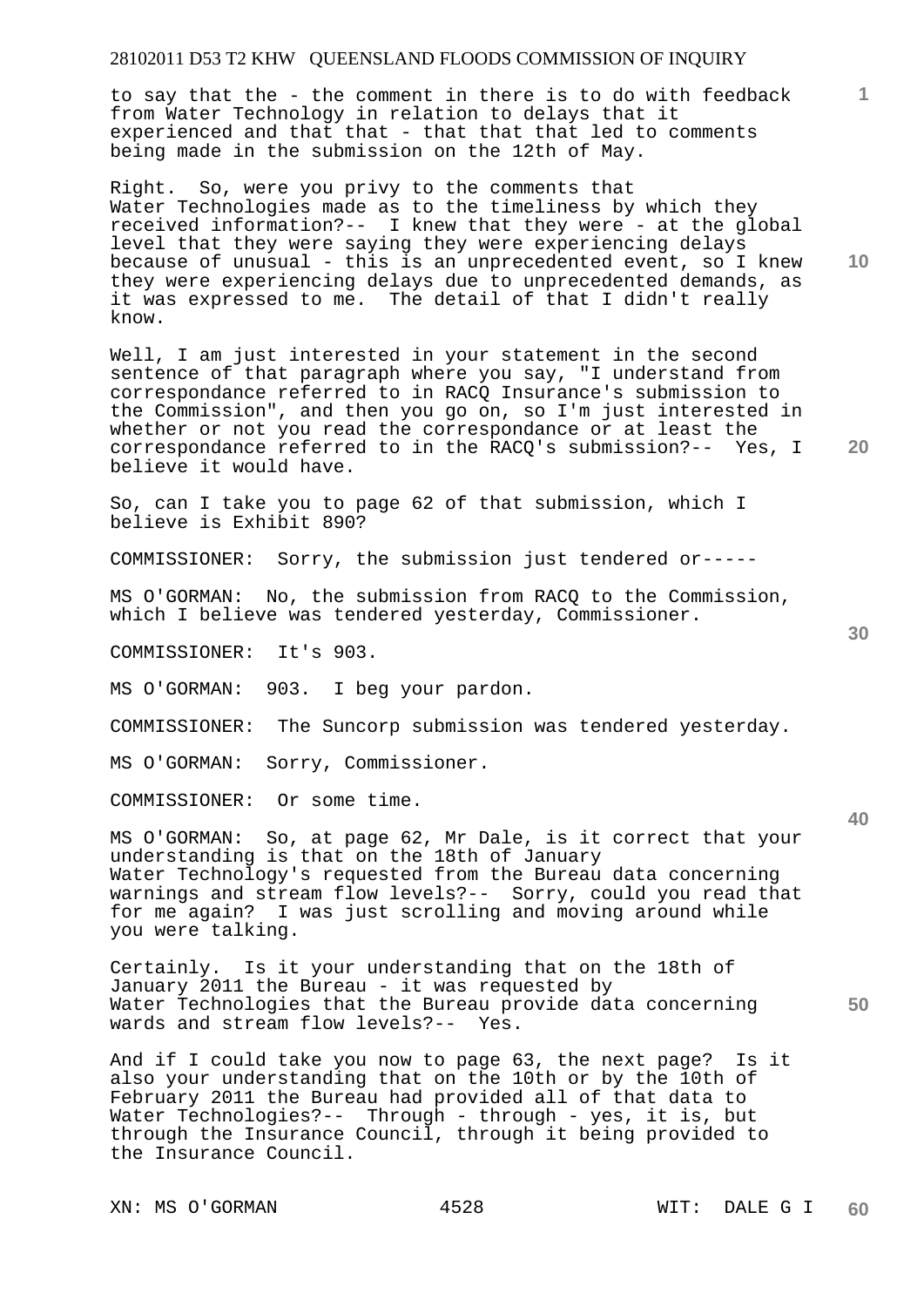Certainly?-- Yep.

So, the Bureau provided that data to the Insurance Council of Australia?-- Yes.

Which was then made available-----?-- Made available.

**10**  -----to RACQ. And also referring to the correspondance referred to here, it's your understanding that the Bureau provided that data two weeks before Water Technologies made a request of Seqwater to make its hydrodynamic model for Brisbane available to it?-- Sorry, say that for me again?

**20** 

**1**

**40**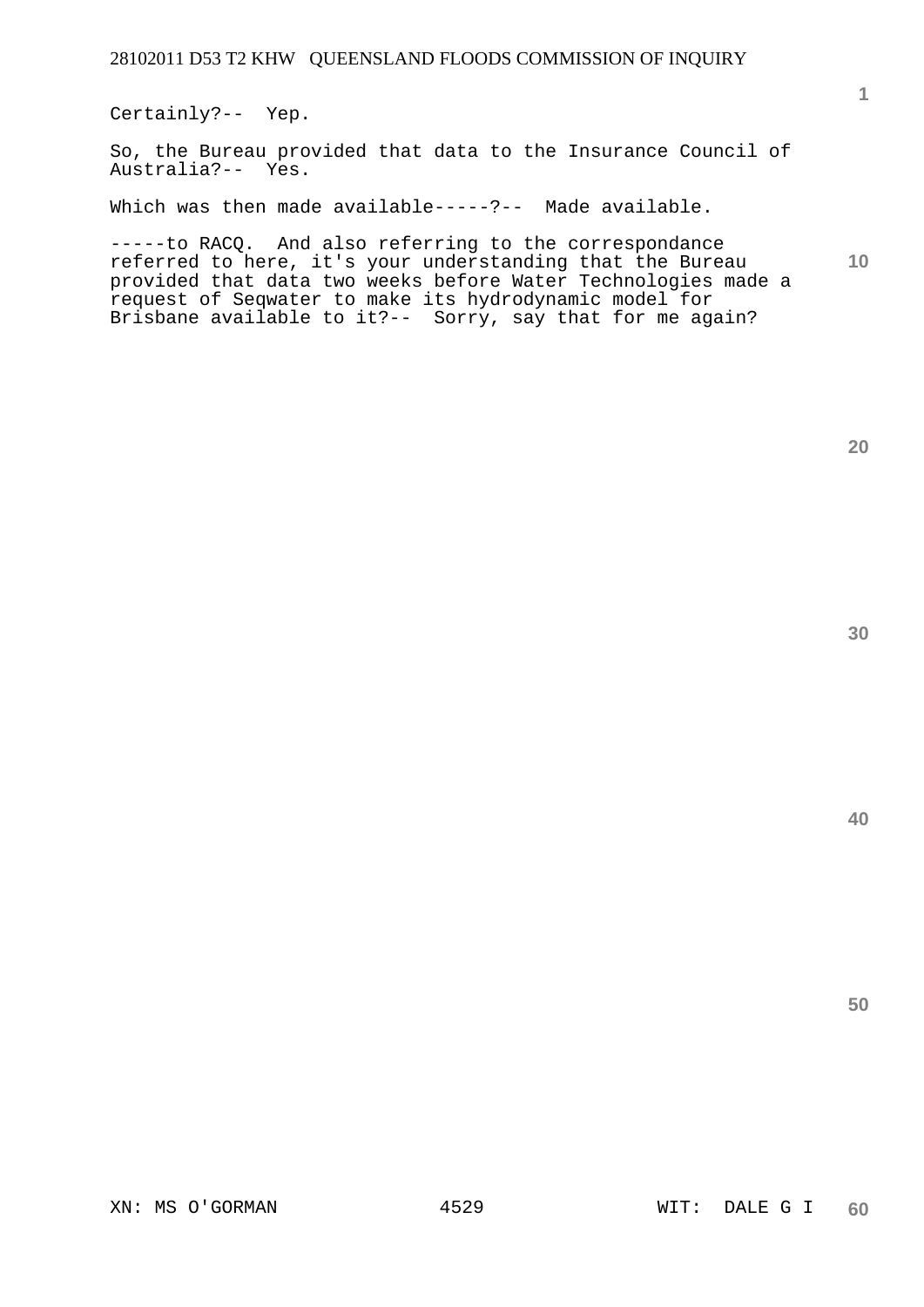Is it your understanding that the Bureau provided the data on the 10th of February which was two weeks before Water Technologies made a request of Seqwater to make the Seqwater hydrodynamic model available to Water Technologies?--MIKE-11 model?

Yes?-- Yes.

**10**  And is it also your understanding that the Bureau provided its data two weeks before Water Technologies requested Brisbane City Council to make that model available?-- Yes.

And is it also your understanding that the Bureau provided that data just under three months before Water Technologies filled out the application for that model from the Brisbane City Council which my learned friend referred you to?-- On the 4th of May, wasn't it?

Yes?-- Yes.

So, therefore, can I just take you back to the last sentence of paragraph 173 of your statement? Can I take it then that that reference is a reference to data that is being made available by government agencies other than the Bureau of Meteorology?-- It doesn't say that.

But Mr Dale, by reference to the fact that the Bureau provided its data to Water Technologies two weeks before Water Technologies made a request for similar data, can you - is it your position then that the Bureau's - the date by which the Bureau provided its information had no effect on the ability of Water Technologies to progress its investigations?-- I don't understand the relationship between what was being referred to here, which, to me, was rainfall, river gauge data and other bits and pieces, which was provided on the 10th of February, I think it was - I think you said.

Yes?-- And the information requested in the MIKE-11 hydrodynamic model. I don't understand the relationship between those two things.

Okay. Could I take you back to page 63, then, of the RACQ submission?-- Yes.

Is it the case that Water Technologies made a request from DERM to provide water level data three weeks after the 10th of February, namely on the 1st of March 2011?-- Yes.

So, returning back to your statement then - and, in particular, I'll take you now to paragraph 172 of that statement - if I could take you to the first sentence of that paragraph where you refer to Water Technologies' ability to progress the investigations?-- Yes.

Can you explain to me - or can you just tell me, first of all, whether or not your opinion, after having looked at the timetable of that correspondence - can you tell me whether or

XN: MS O'GORMAN 4530 WIT: DALE G I

**20** 

**30**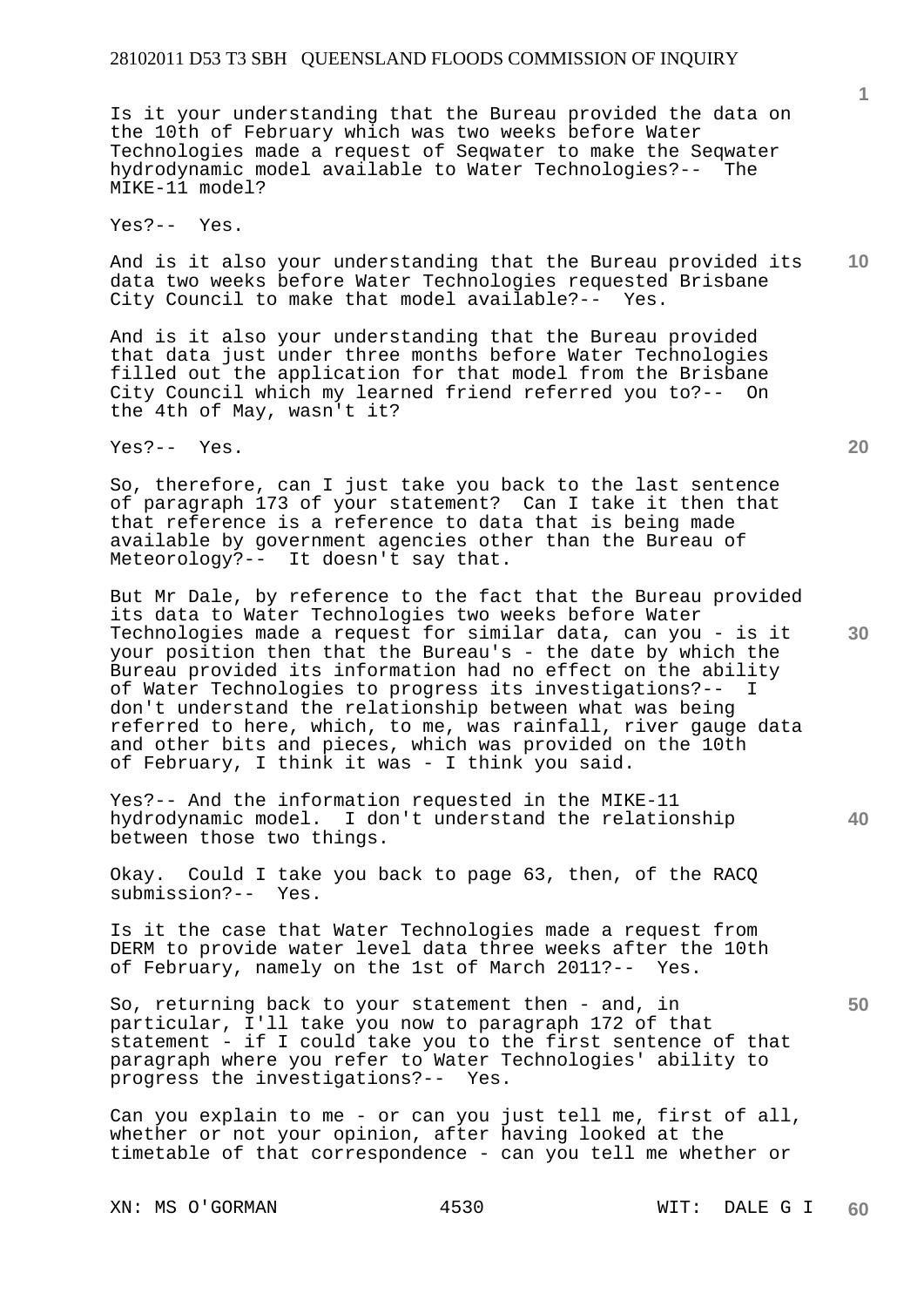not you think the date of the 10th of February, which was the date by which the Bureau provided its data, meant that the date - that the Bureau's provision of the data had any effect on Water Technologies' ability to progress the investigations?-- Yes, I believe it did.

And you believe that even though Water Technologies did not make a request of DERM for similar information until three weeks after the Bureau provided that data?-- Yes.

And can you explain to me how it is that you reach that understanding that the Bureau - that the date by which the Bureau provided the data had any effect on Water Technologies' ability to progress the investigation?-- As I said, I'm not a hydrologist. What I understood - and I don't quite understand the relationship between the two things that might be separate or might be similar or might be the same - but my understanding when I wrote this affidavit was that there were delays caused by - and it is only a three week period, I understand that - but there were delays caused by a lack of available rain and river gauge data.

Yes, but I'm just trying to ascertain whether the extent of you knowledge is simply the fact that Water Technologies made a vague and general statement about the Bureau and DERM or whether, in fact, you have any particular knowledge as to the effect that the date by which the Bureau provided the information had on Water Technologies' ability to progress the investigations. So, perhaps you could clarify with me whether the extent of your knowledge is simply the fact that Water Technologies made a vague and general reference to the date by which they obtained this particular data?-- As I understand it, Water Technology made a specific reference to the request for and the availability and the subsequent availability three weeks later of the rain and river gauge data that they were looking for.

And that is the-----?-- As I understand.

**40**  And is that the extent of the statement that was made to you by Water Technologies as to the delay with respect to the data?-- That's the position, as I understand it.

Thank you, Commissioner.

COMMISSIONER: Ms O'Gorman, can I just get your point clear? Are you saying that Water Technologies couldn't have been in such a hurry because it took them another couple of weeks to ask DERM for their gauge data? What's your point?

MS O'GORMAN: I'm not trying to reflect upon the urgency with which Water Technologies was acting, but simply the fact that the Bureau provided the data by the 10th of February could not have affected their ability to progress the investigations, given that they did not obtain the similar information from DERM - didn't make the request for that similar information until three weeks after we'd provided that data.

XN: MS O'GORMAN 4531 WIT: DALE G I

**10** 

**1**

**20** 

**50**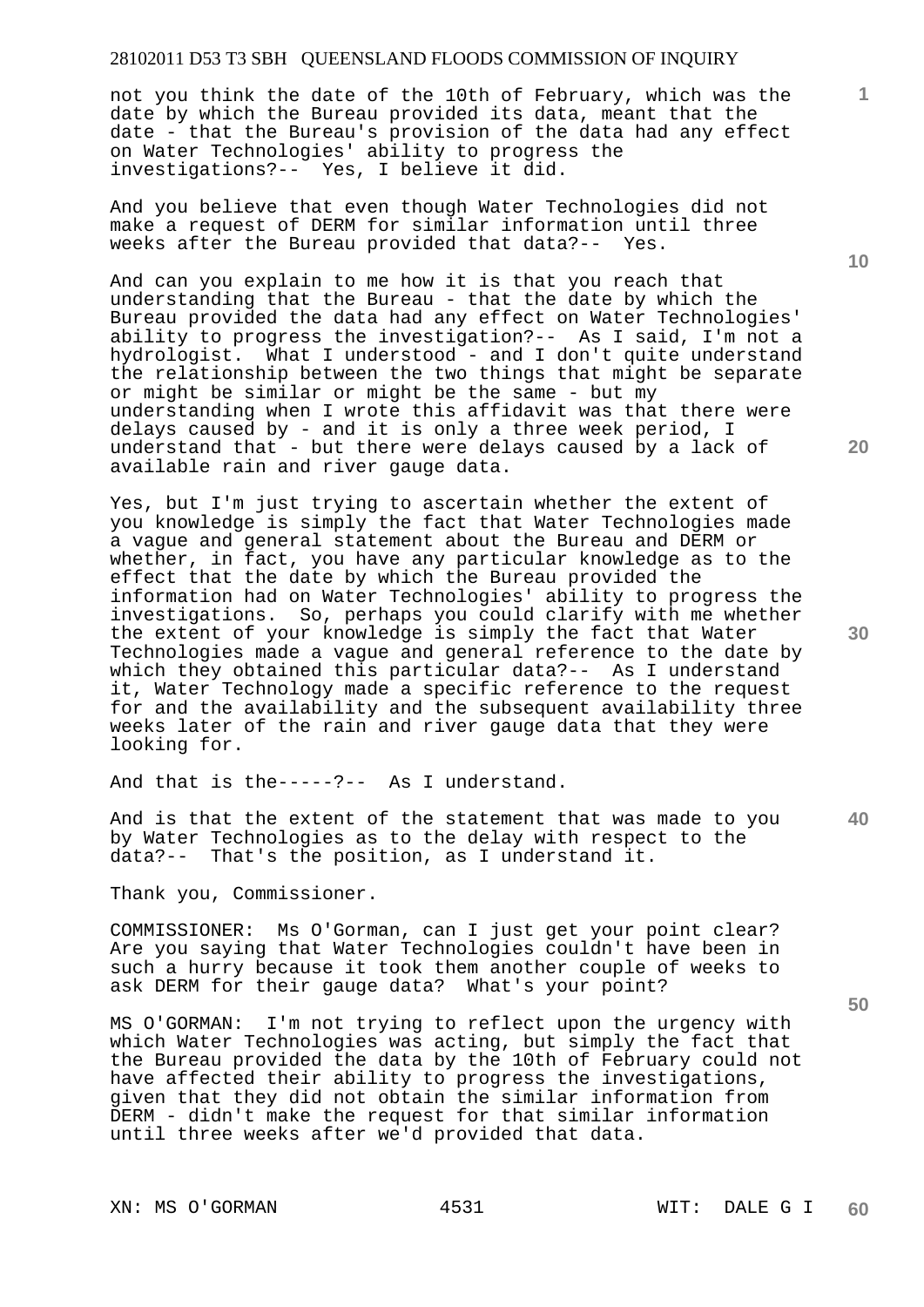**1** COMMISSIONER: Yes, that's what I understood you to be saying. MS O'GORMAN: Thank you, Commissioner. COMMISSIONER: Thank you. Mr Doyle?

MR DOYLE: I might deal with this one whilst it is fresh in our mind. Would you go, please, to the submission that you've just been taken to. Do you have a copy of it, by the way? Would you open it, please, at page 62?-- Yes.

And can I just draw your attention - before I ask you some questions - to the entry of the 17th of January where it says, "Water Technology requested all hourly rainfall from the Bureau of Meteorology for every gauge in Queensland on the 17th of January."?-- Yes.

**20**  And then there's a further entry request, I think to which our friends took you, on the 18th of January. Can you see those two further requests?-- Yes.

And then the next two I want to direct your attention to, to which I think were not taken - Water Technology on 25 January requested water level and discharge data from DERM for gauging stations in the Lockyer - and then there's some further words - and the same day they requested stream level information for Condamine, Balonne, Brisbane, Lockyer and Bundaberg gauges, and DERM began supplying that information, and then on the 27th of January another request for DERM; you see all that?-- Yes.

And then the entry - and I won't take you through it - but I want to take you to the 10th of February entry to which our friend took you - the 10th of February, on the next page?-- Yes.

And I think in answer to the questions you were asked, you referred to some document in Mr Heath's affidavit?-- Yes.

Which I would like you to look at, please. Mr Heath's affidavit, your Honour, is - I'll give you an exhibit number in a moment, sorry - yes, Exhibit 824. And I want to go to, if you would be so kind, to Exhibit 8, which is at page 304. Now, you referred to some maps, I think?-- Yes.

Is that one of the maps you're talking about?-- Yes.

**50**  And can I ask you do you understand it to show with a red cross the Bureau locations for which information was provided on the 18th of January?-- Yes.

And with a green dot, those which were provided on the 11th of February?-- Yes.

And if we turn to the next sheet, which is 305, that's a South-East Queensland blow-up, if you like, of that data?--

**30** 

**40**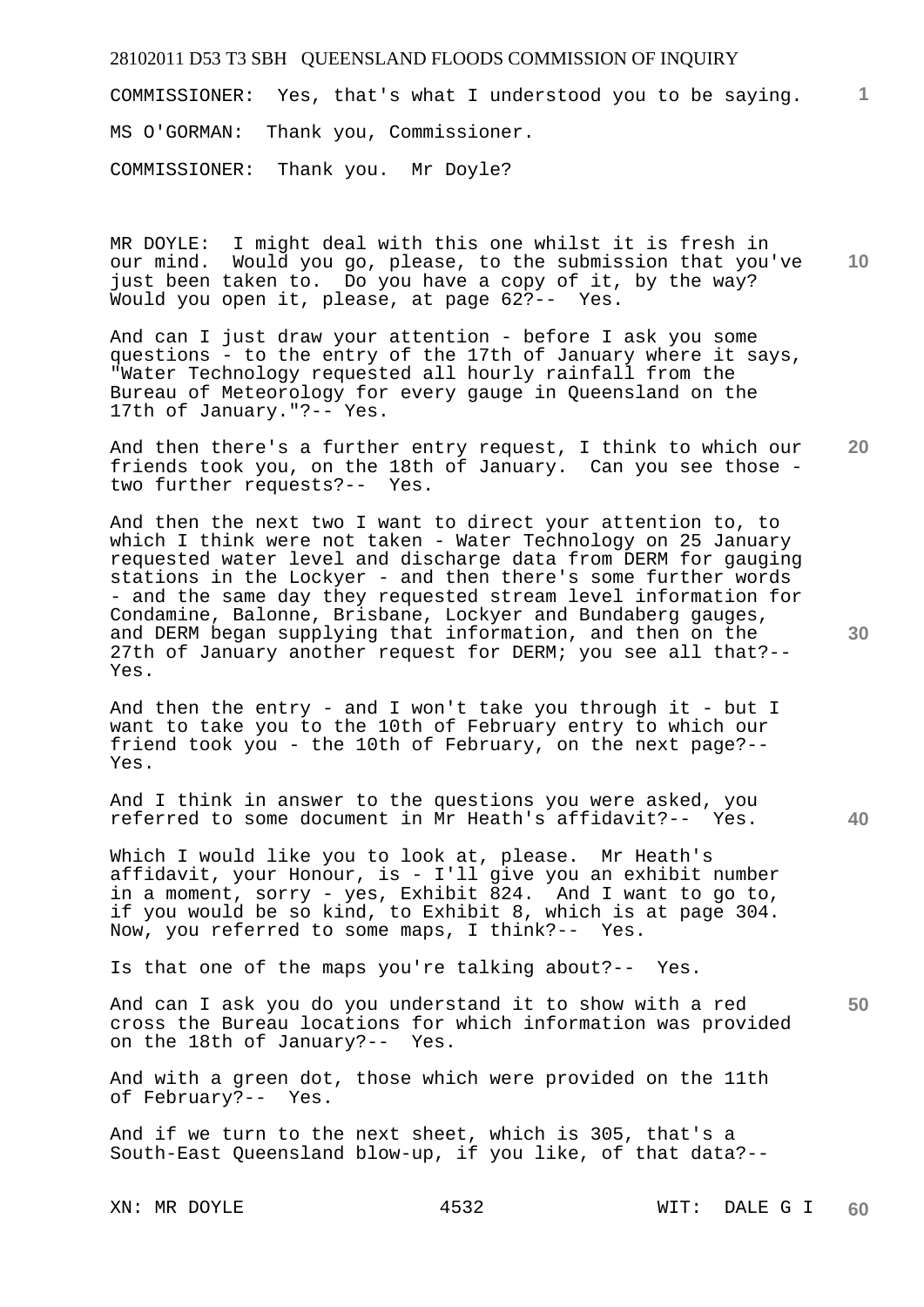Yes.

The same legend is the case - the red dots which - or the red crosses, I'm sorry, which we see, provided on the 18th of January, and the 11th - and those provided on the 11th of February are in the green dots?-- Yes.

And is that the document you had in mind when you were answering those questions?-- Yes.

And whilst you have Mr Heath's affidavit, will you turn back in the body of it, please, to page 18 - sorry, to page 17, paragraph 79?-- Yes.

And that's where there's a reference, you'll see, to that exhibit I've just taken you to?-- Yes.

And if you look across the page, you will see that it says that some 729 stations were provided on 11 February and added to progressively on 17 and 25 February, 30 March and 25 April?-- Yes.

Now, were you aware of those facts before answering our learned friend's questions?-- I was aware of the - as I referred to - that I'd seen some pictorial references comparing data availability as at one date and another date.

And have you been told anything by the Water Technology man himself that the provision of that data earlier would have assisted him to do things earlier?-- Yes.

Thank you, you can put that aside. Mr Dale, I want to ask you really about some broad topics. If, to answer me, you need to look at affidavits or documents, and if I don't show you them, would you mind mentioning them and I'll try to give them to you. Now, I want to start, if I may, with the Ipswich reassessment topic, okay? Now, we've seen some requests for information in relation to what's known to be MIKE-11?-- Yes.

**40**  And I want to take you to some documents about that. Sorry, I shouldn't have asked you to put Mr Heath's affidavit away. I want you to go to it again, please. Would you turn, first, please, to page 9-----?-- Yes.

-----where, commencing at paragraph 43, Mr Heath sets out a chronology of events?-- Yes.

Now, you've read that before now, I take it?-- Yes, I have.

And as far as you're able to say, it's accurate?-- Yes.

It refers to requests, broadly speaking, made to three entities. Seqwater - and I'll take you to the document if you need to - I think you say in your affidavit they ultimately were pretty clear and said "no"?-- Yes.

You also - also some requests were made to the Ipswich City Council?-- Yes.

**1**

**50** 

**20**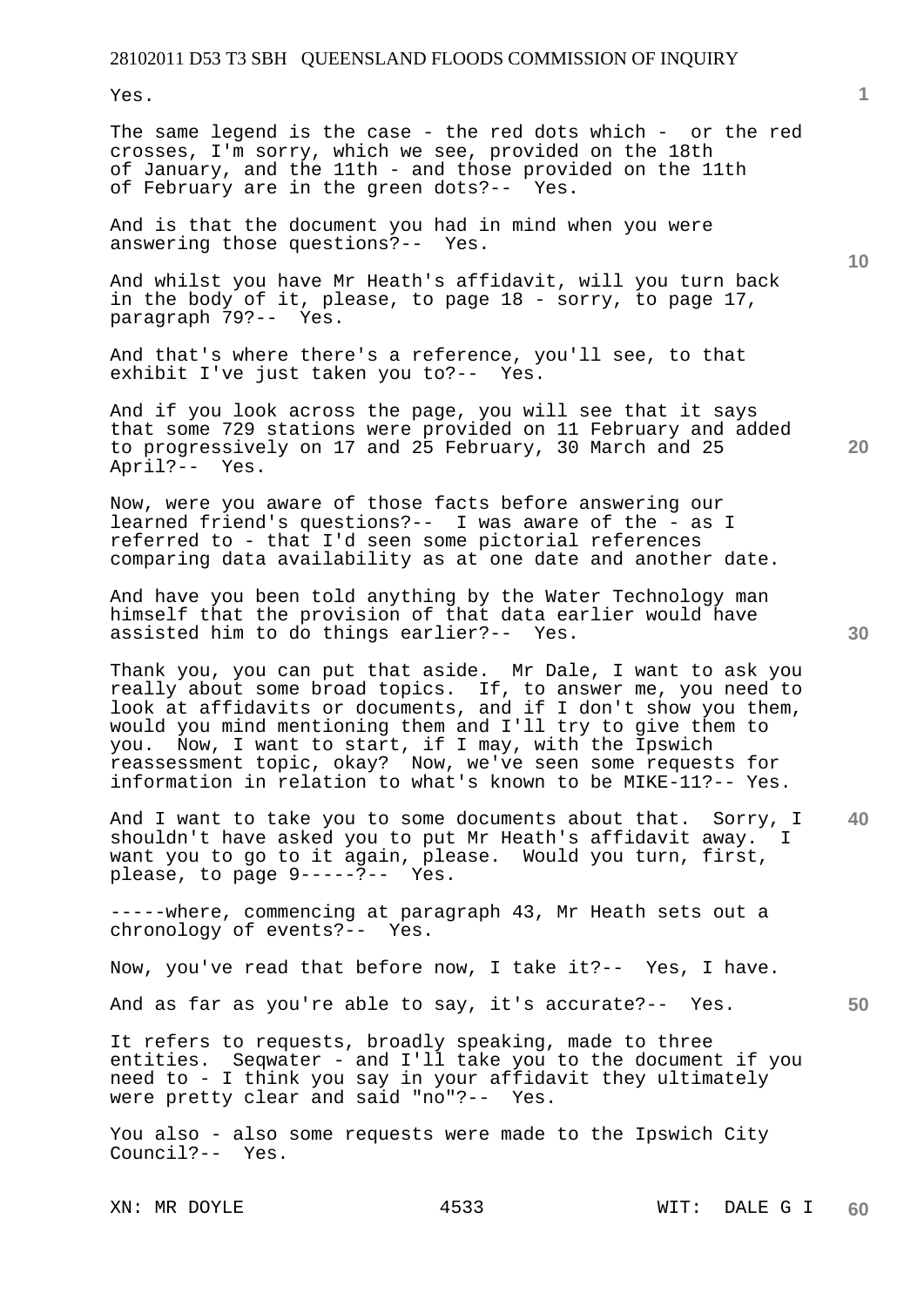And I'll take you to those in a moment. Were you receiving any encouragement from either the Council or the councillors to hurry up and make decisions with respect to claimants within Ipswich?-- No.

Were you being invited by them to move on and make decisions? Were you under any pressure from them?-- The pressure at that time was immense. Mr Pisasale and others were extremely vocal in the media around making statements like, "It all comes from the sky. What are they doing? You know, hurry up and make decisions.", and that's their job. You know, I understand that. He's there to represent his constituents.

All right. We'll start by looking to see how they responded to your requests for information, if you would. Would you turn, please, to page 121 of that bundle? Do you have that?-- Yes.

And we see the letter from your lawyers, similar to the one they sent to the Brisbane City Council the same day. Probably identical, frankly?-- Yes.

I want to leave some things out because it is all in Mr Heath's affidavit. Would you turn, please, to - now, if you would - to page 286. Have you read that before?-- Sorry, what was your question?

Have you read that before?-- Yes.

Have you seen that document?-- Yes, I have.

Would be fair to describe it as a hurry-up letter to the Council?-- Yes.

And if you would turn then, if you would, to page 290? Do we see the Council's response dated the 9th of March?-- Yes.

And it was to tell you that, "Now that you've made a Right to Information Application-----"?-- Yes.

"-----certainly things follow."?-- Yes.

I've left some things out, but you know at some point they told you, "In response to the first letter that I've sent you, that you've got to make an application under the Right to Information Act."?-- Yes.

**50**  And they told you in this letter that you - they would attend to it within 25 business days?-- Yes.

Of 10 March?-- Yes.

Now, dealing, if we can with the Council - that's the Brisbane City Council, I'm sorry - our learned friend took you to some documents before?-- Yes.

And if you still have that bundle, it is probably convenient

**10** 

**20** 

**1**

**30**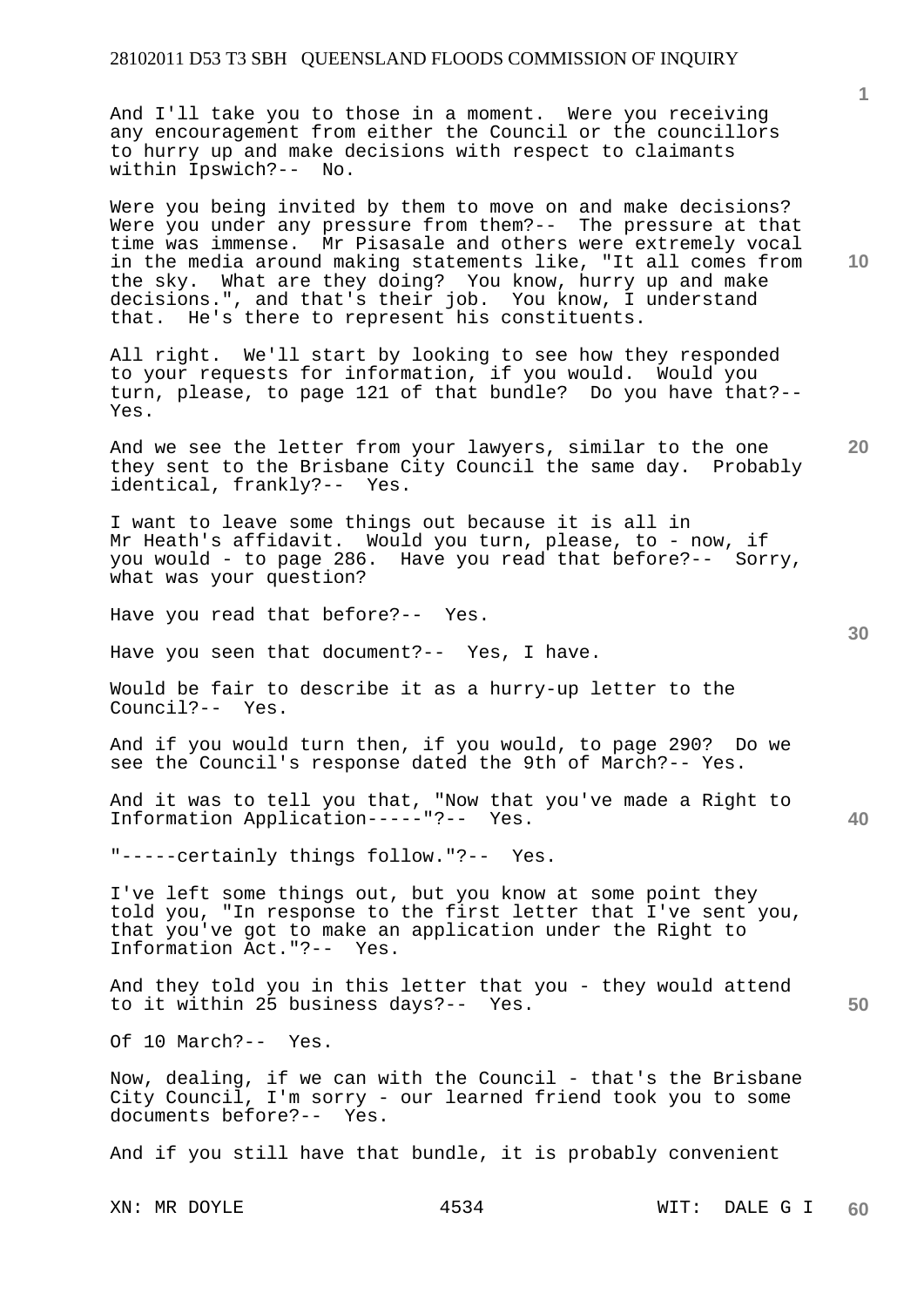to do it by reference to that. Do you have that bundle of exhibits? If not, I can take you - that's sufficient. If you go to page 120 in that bundle?-- Yes.

I think our learned friend, Mr Dunning, took you to that as the first approach?-- Yes, he did.

In fact, I want to remind you that Mr Heath refers to some telephone approaches a couple of days earlier?-- Yes.

You're aware of those, I take it?-- Yes.

And this letter, you'll see, asks that the model - that they let you know urgently if the model will be available?-- Yes.

And you've been taken through it this morning. Did you, prior to the 4th or 5th of April, get a response from the Council which, in fact, said they would provide it urgently?-- No.

We'll just see what the Brisbane City Council told you. If you go to the next document, page 127, you will see that they tell you that they'll endeavour to provide a response within 20 working days. You see that?-- Yes, that's right.

Were you aware of that, Mr Dale-----?-- Yes.

-----prior to making the decisions you made on the 9th of March?-- Yes.

**30**  And then I think our friend took you to page 150. There's a hurry up letter from your lawyers. Did you ask that to be done?-- Yes.

And, again, when you came to make your decision on the 9th of March, you were aware of no change to that position?-- That's right.

**40**  Now, I'll come back in a different context to deal with this, but ultimately it seems in very early April the Council - Brisbane City Council, this is - tells you they'll provide whatever the MIKE-11 data is and our friend took you to the circumstance where you continued to make some decisions-----?-- Yes.

-----about claims in the Ipswich area, I assume?-- Yes.

Notwithstanding that offer?-- Yes.

When we come to the Ipswich report for WT Technology, I take it your you're familiar with it?-- Yes, I am.

And let me summarise it and tell me if this is the correct position: it's a report which deals with properties in a it's a report which deals with properties in a number of different areas within Ipswich?-- Yes, it does.

Including some in the Goodna area?-- Yes.

In respect of which Water Technology had told you that the

**1**

**10** 

**20**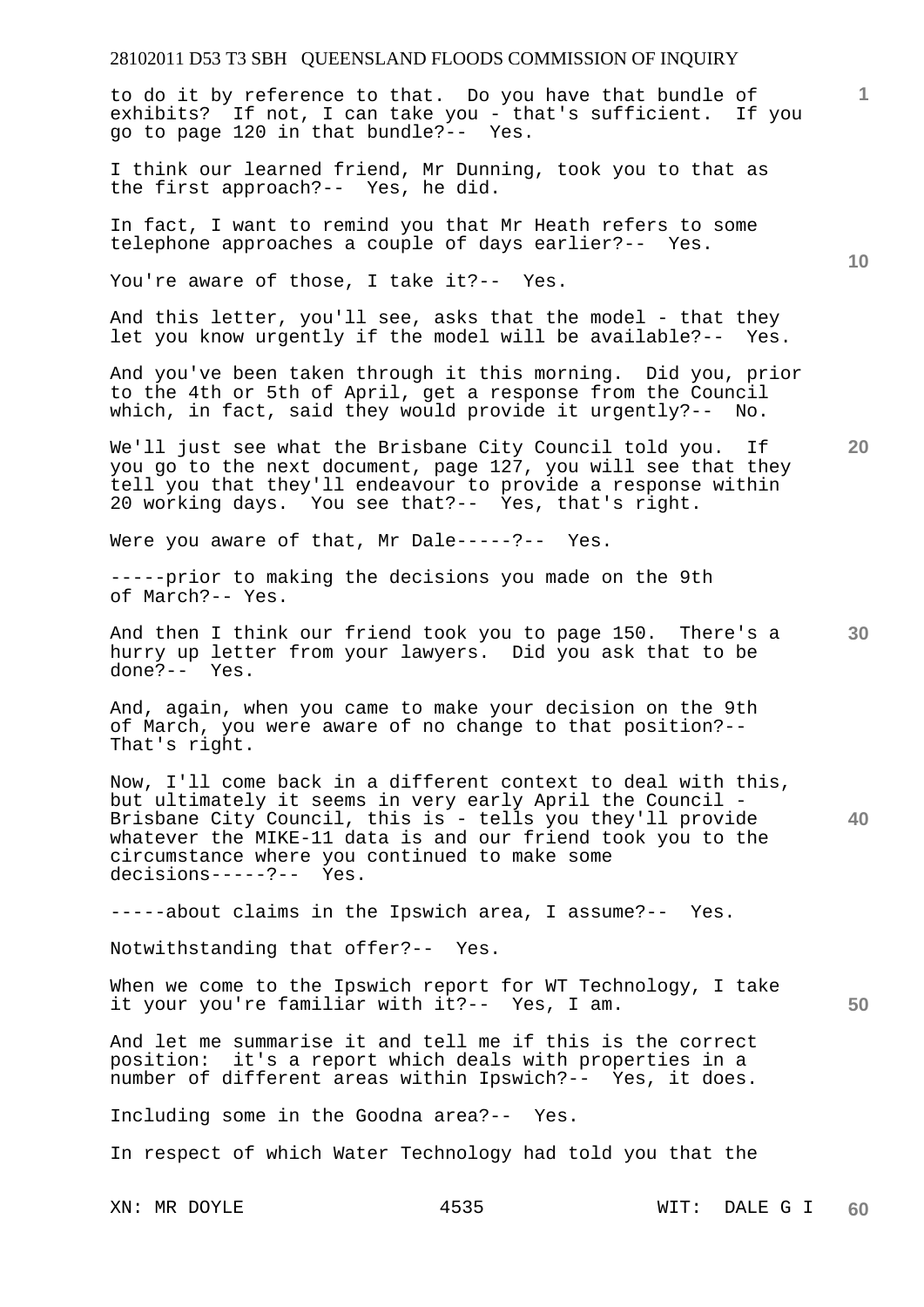view they were expressing about the Goodna area was uninfluenced by the presence or absence of the MIKE-11?-- Yes, that's right.

Or the MIKE-11 model?-- Yes.

And the report also deals with areas upstream in the Bremer River where they were telling you, at least some of them, the view expressed by them was dependent upon their view of the MIKE-11 model?-- Yes, that's right.

When we go to - perhaps I'll take you to this now: can you take up your affidavit, please - your second affidavit - the exhibit number of which is 892, and I really need you to go to the exhibit, please - to the exhibit at page 407?-- Yes.

And if we scroll down, if you would, to the heading "Ipswich"?-- Yes.

We see there the decision dates for the dates when you declined - made decisions about acceptance or declining of claims; is that right?-- Acceptance and decline, yes.

I think the focus of Mr Dunning's attention was on the ones you declined. By looking at that table, are you able to help us, please, whether your decisions after - let's say the 7th of April, are decisions which relate to areas at Goodna or other areas which are the subject of the WT report in respect of Ipswich for which the MIKE-11 model is not relevant. Understand the question?-- Yes, I do, but I can't tell from the table-----

Well, let me put the question differently. Merely looking at the dates of decline, are you able to say whether the decision to decline is one based upon that part of the WT report that related to the MIKE-11 model?-- Not merely looking at that table.

Thank you.

COMMISSIONER: Presumably that's something that you could establish, is it?-- Yes.

MR DOYLE: Now, our learned friend, Mr Dunning - I'll come back to that. You've explained to us yesterday your thought processes when you came to make your decision in relation to Ipswich - at least parts of Ipswich-----?-- Yes.

-----on the 9th of March. And if you need to, to answer my question, see the Ipswich report, please tell me?-- Yes.

But Council Assisting asked you whether your thought processes were really this: "Looking at that report, can I sustain a decision to decline?" Do you recall that question?-- Yes, I do.

Was that your thought process?-- No, it was not, and yesterday I answered that with a very direct answer of "no",

**10** 

**20** 

**1**

**50**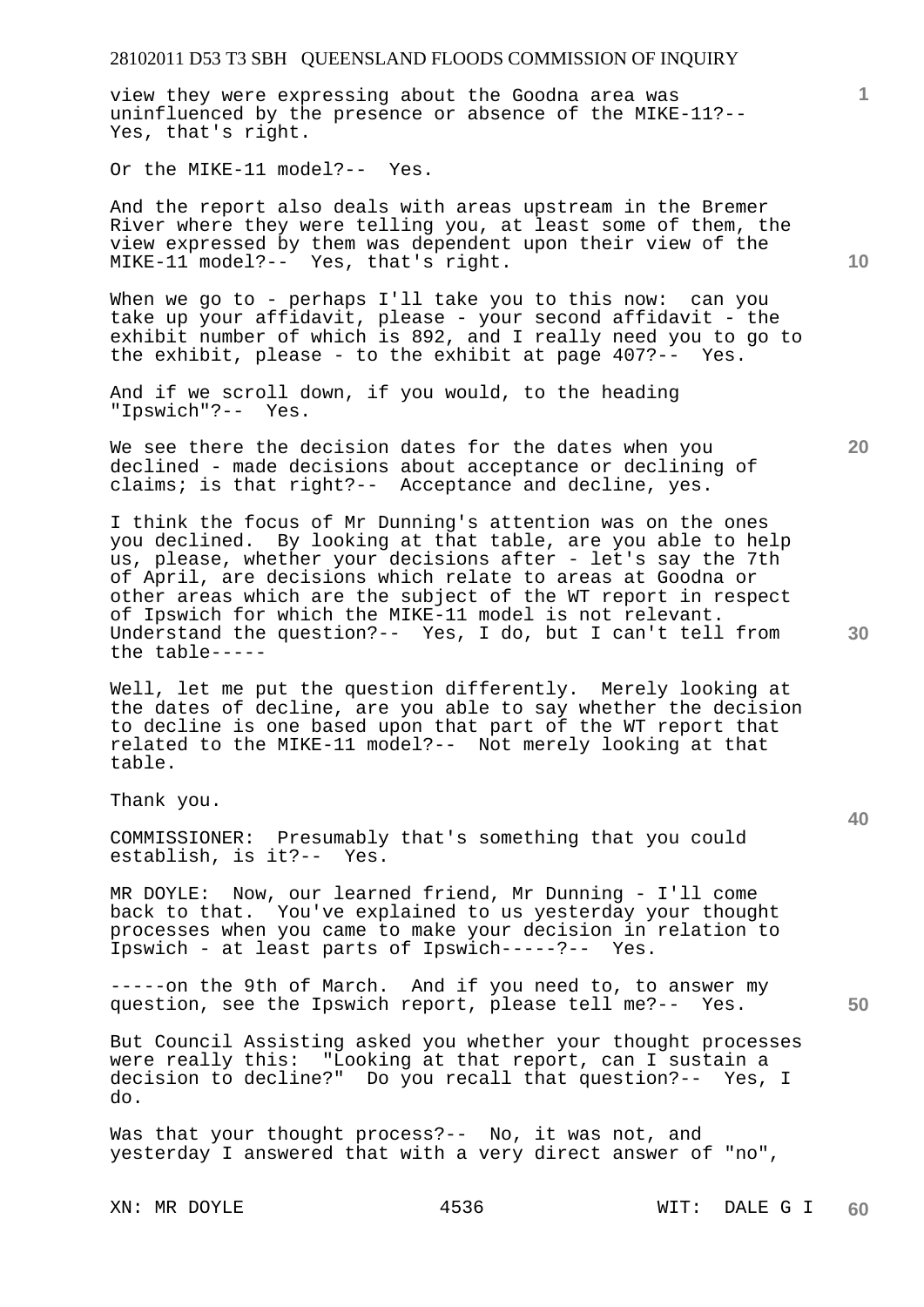because I took it from that there was some sort of suggestion that I sit in my office waiting to - or looking for ways to decline claims, and that's just not - that's not even close to the truth. You know, we've got customers - my obligation in this - in this process, as it is always, is to make the right decision based on the best information that I've got available, and that's the obligation. It's not about looking for ways to decline. If anything, RACQ Insurance probably has a philosophy of looking for ways to accept claims.

Well, I will show you, if I can, the first Ipswich report. It's in an exhibit to your second affidavit at page 1660. Now, Mr Dale, as I've just outlined to you, this report covers a number of different areas?-- Yes, it does.

I want to focus, if I can, on that part of the area which is influenced by what WT - Water Technology - used the MIKE-11 model for?-- Yes.

You know that to be aspects of the Bremer River and its catchment?-- Yes.

Would you turn, please, in that volume, to page 1681?-- That's a diagram, yes?

It is a diagram. We'll just wait until it comes up on the screen. Now, you've looked at this before, I take it?-- Yes, I have.

**30**  And you've read the report and you understand what this chart shows?-- Yes, I do.

It shows, obviously, an aerial photograph of that part of Ipswich with which we're concerned?-- Yes.

And someone has overlaid it with lines of two colours?-- Yes.

**40**  And you can explain to me what those two colours are?-- Well, the yellow line is indicating inundation based on the modelling of what it would look like if the Brisbane River was not in flood, and the blue line is indicating what actually happened.

All right. So, you understand the yellow line to be the model output which identifies what would have happened with the actual rain which fell in Ipswich or in the Bremer catchment, but for the elevated level of the Brisbane River?-- Yes.

And the authors of the report describe it as being largely contained within its banks?-- Yes, they do.

Is that the basis of the information that you proceeded on in making your decision?-- Yes.

Now, we've seen that subsequently, in the process which Mr Dunning has taken you through, you obtained the model that is, you obtained-----?-- Yes.

**10** 

**1**

**20**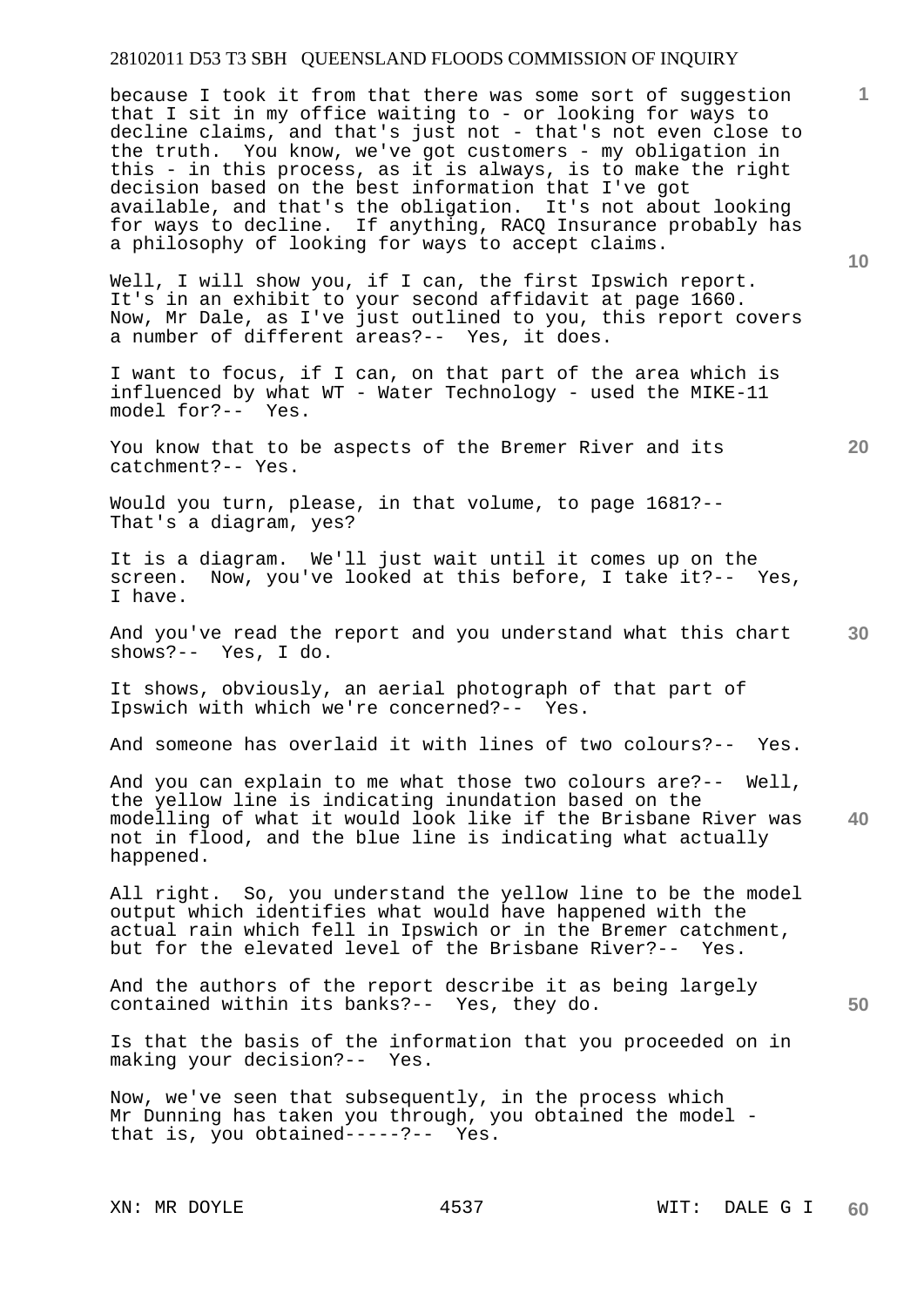-----the Brisbane City Council model?-- Yes.

And I take it that you asked WT - Water Technology - to do something with respect to it?-- Yes, we asked them to do whatever they needed to do - I don't really understand this hydrology stuff, but it was like, "Do what you need to do with that model and tell us what the outcomes of that are."

Why?-- Well, we - as I alluded to yesterday, we didn't know whether - I didn't know, from my point of view, whether they would get a model or what difference it would make if they ran it or whatever, but we continued to pursue the model and I wanted them to run the model and tell me whether it - you know, do what they do and tell me whether it changed any outcomes.

That's what I'm really asking you. You've had already a report upon which you felt justified to decline these claims?-- Yes.

Why did you bother pursuing the model which might give you some more information and, having got it, why did you bother to ask WT to do anything with it?-- If we made wrong decisions, I wanted to know about that so we could correct them.

Thank you. I'll show you the revised report that WT Technology produced. It's in the same affidavit at page 1872. I want you to go, please, to page 1873 where, just above the heading "Previous Analysis", you see they say since the preparation of their first report, they've been provided with-----?-- Sorry, counsel, whereabouts are you?

Just above the heading "Previous Analysis"-----?-- Yes.

**40**  -----they tell you that since their first report, they've received the Brisbane River MIKE-11 model and other relevant information. Just pausing there, do you really understand what they got?-- I've said many times I've learnt a lot about hydrology over the last six months, but I'm not a hydrologist, but I understand it was a model which had better data in it and it had some stuff around cross-sections of rivers and other bits and pieces and maybe stuff to do with bridges and other bits and pieces that might change the flow of water. That's probably the extent of my understanding of it.

That matches my understanding of it - and they report that the model has been used to further investigate the impact of the Brisbane River and the Bremer River flood levels as they go on to discuss?-- Yes.

Now, they set out at some length all the things they did, which I take it you've read before now?-- Yes, I have.

And they come to some conclusions about what all that means with respect to those parts of Ipswich that were initially thought to be affected by the Brisbane tail-water effect on the Bremer River. You understood that?-- Yes.

**10** 

**1**

**20** 

**30**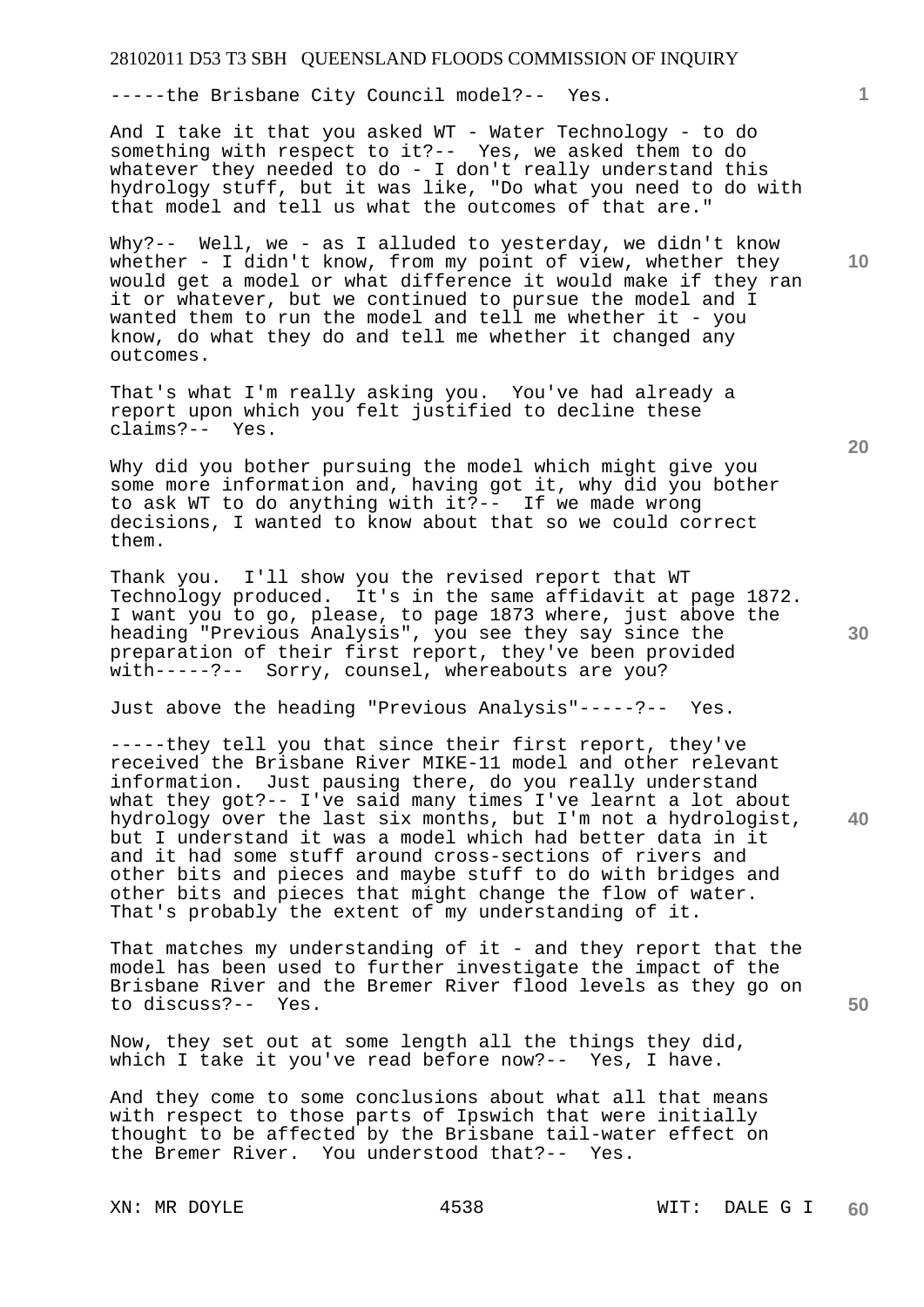Thank you. Did you, perhaps in consultation with others, set out then to make some decisions about what that meant in respect of your claims that you received from Ipswich?-- Yes, I did.

**10** 

**1**

**20** 

**30**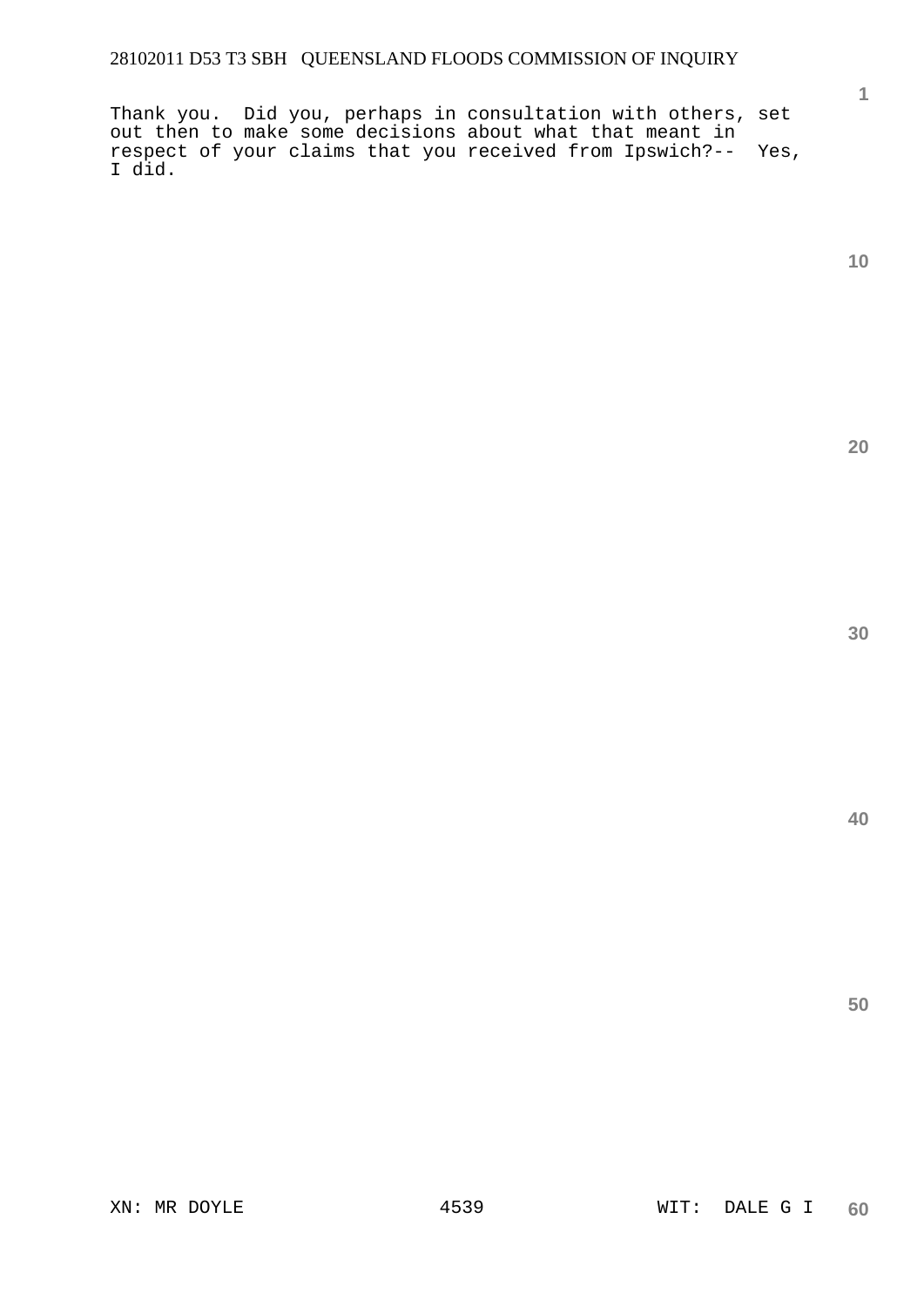And what did you seek to do?-- Look, in essence, you know, as I understood the report concluded, with the benefit of this revised model or information that they had, it effectively said that the impact of the Brisbane River tailwater was substantially less than what it was thought to be in the first analysis that had been undertaken, and we sought to review our claims decisions on the basis of that conclusion.

**10**  To what end though? To do what? To achieve what outcome?-- To make the correct claims decision.

Thank you. Now, tell me, please, in between those two decisions of yours, the one in March and the one which took place in July at some stage - the date doesn't particularly  $mather---?--- Yes.$ 

-----you had declined these people in Ipswich?-- Yes.

**20**  We've seen in your affidavit reference to something called a compassionate fund?-- Yes. compassionate fund?--

Can you explain to me, please, what that is?-- The best way I will describe it is that there was a lot of discussion internally when it was - when these events happened and we knew that we would - we couldn't pay flood claims because it was just going to cost too much and we didn't have the necessary reinsurance in place. The mood in the place was that we knew we couldn't do that, but also doing nothing didn't feel right within the organisation. So there was a compassionate fund established which divided into two or three parts, but the insurance part of it was to be able to make a payment from that fund to customers whose claims we weren't able to accept. The terms of the fund were pretty similar to the Premier's Relief Fund, in that the kicking-in point was over-the-floor flooding in relation to the main living areas of the home, and once that kicked in, there was a payment of \$10,000 made in respect of the building, and two and a half thousand dollars made in respect of the contents.

In the course of answering me you said, "We realised we weren't able to pay claims that were flood" - you mean flood in the policy-defined sense?-- Yes.

I see. Are you able to tell us whether any of the 240 odd numbers of claims that were the subject of this reversal had themselves received payments from the compassionate fund?-- 197, from memory.

And when you made your reassessment in July/August, what did you do with respect to that payment that you had previously made-----?-- I discussed it-----

-----under the compassionate fund?-- I discussed that with my CEO, Bradley Heath, and I gave them some figures as to what the amount of that was, which from recollection was 1.9 million, or something, we had paid to customers who might be affected by this reassessment decision, and we made the

**1**

**30**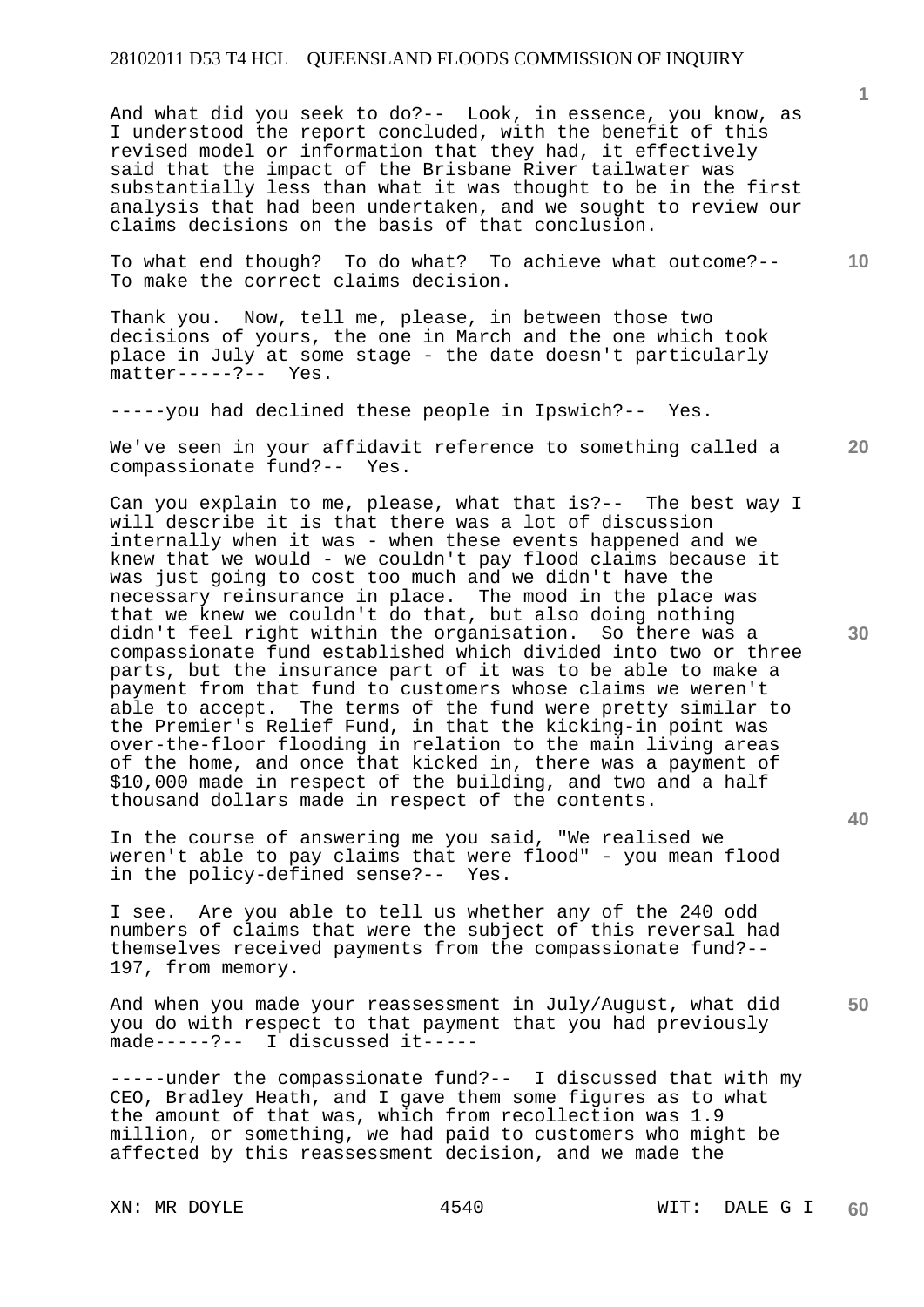decision that although we could, we felt we were - you know, legally we could, we made the decision not to - we made the decision to leave that compassionate payment with those customers.

So that the Commission understands, those customers received not only the compassionate fund payment, but their entitlement under the policy?-- Yes, they did.

**10**  COMMISSIONER: The Commission is not that thick, Mr Doyle. I had gleaned it.

MR DOYLE: Sorry?

COMMISSIONER: I had gleaned that.

MR DOYLE: So that others, then, can understand, your Honour. Well. Thank you. I say now I am likely to probably raise many things your Honour has already gleaned, but I will press on.

COMMISSIONER: All right.

MR DOYLE: Also in the course of answering me you referred to reinsurance?-- Yes.

I want to ask you - and I am going to repeat a question - it was suggested to you that your thinking might have been "can I sustain a denial", back in March. Is the existence of reinsurance relevant at all to that, or at least relevant at all to your decision-making?-- It doesn't - it doesn't enter my thought process as the guy in charge of claims. You know, the company like all insurance companies, we have reinsurance arrangements in place which are adequate to cover the events that we have. So it doesn't really matter to me whether it is coming from our pocket or reinsurer's, or whatever. My obligation is around the policy and the customers. But, you know, if it so happens that you have to call on your reinsurance arrangements as a result of decisions that you make, well, that's the way it is and that's what those arrangements are in place to provide protection for.

All right. Now, we heard again this morning that in the course of the reassessment, you notified the reinsurers of-----?-- Yes.

-----what you were doing. Did you get any push back from them?-- No, we didn't.

Thank you. Can I move-----?-- I can just probably add there that the reason - one of the reasons that you might do that is that I think - I estimated the cost of this reassessment to be in the region of \$20 million. Now, in that light we just wanted to be 100 per cent sure that our reinsurers didn't have any concerns with the decision that we were making, so as - I guess as a confirmation that they will - that they don't have any concerns and that reinsurance will apply.

**20** 

**1**

**40** 

**50**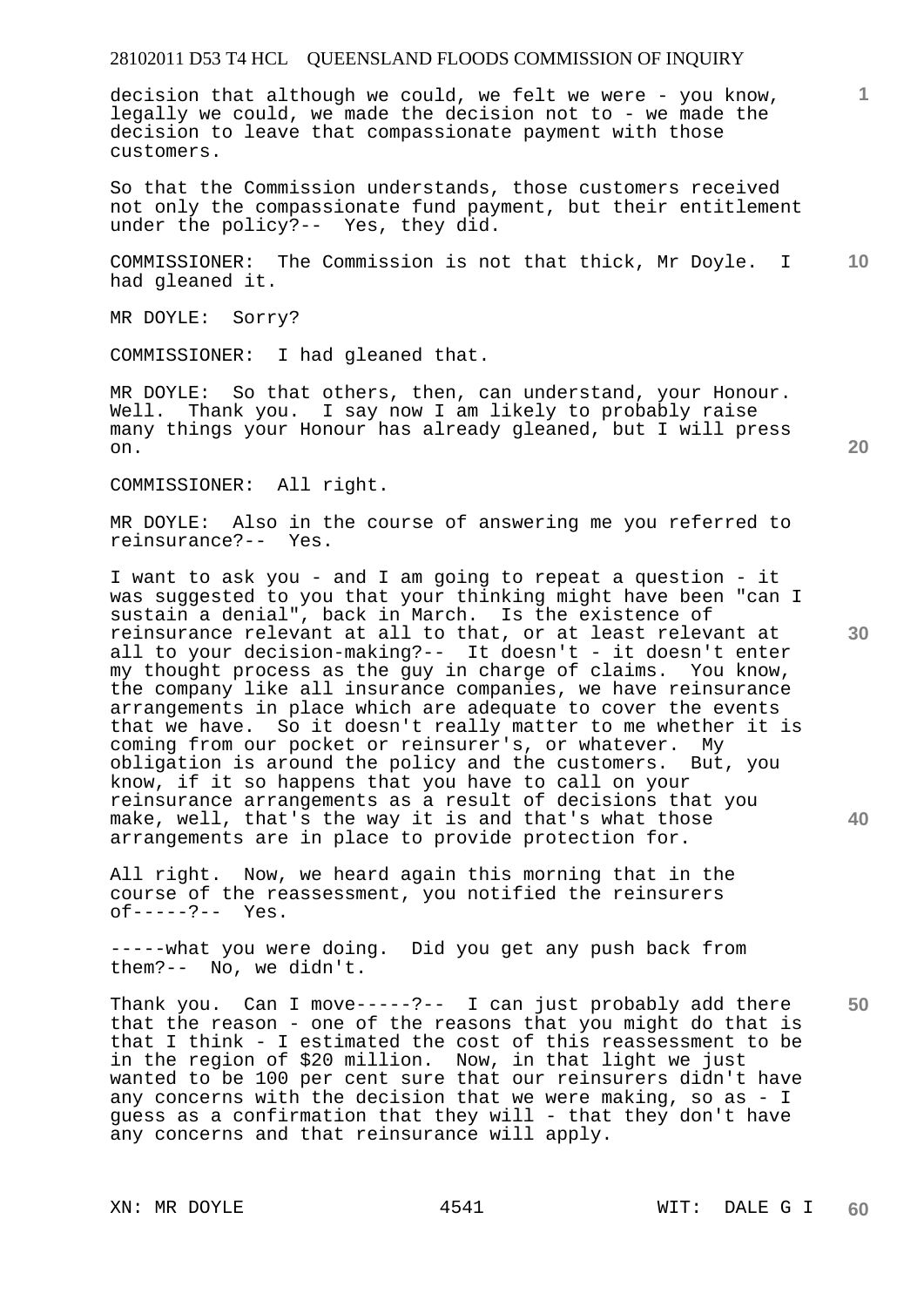You may not know the answer to this and it may not matter, but are you aware of any other insurer who has reassessed the Ipswich flood - the Ipswich claims?-- I am not personally aware of any other insurance company who's reviewed them.

Can I move from the Ipswich reassessment to a different topic, and in the course of some of the answers yesterday, I think you spoke of the presentation or the preparation and presentation of these WT reports as being an interim process. Do you recall that?-- Yes.

I want to take you back, if I can, to Ipswich, not so much for its content, but help me, please, if you will, explain what you mean by the interim process?-- Yes.

Do you have the Ipswich report there? The initial report, of course?-- Sorry, what page was it?

It is in your second affidavit. Exhibit 74 at page 1,660?-- Yes.

I hope we're on the same page. You have what is in fact the first Ipswich report?-- Yes.

And we don't need to go to the detail, I think, but at the back we see various schedules. If you go to page-----?-- Yes.

Sorry, if you go to page 1,688 we see the commencement of schedules?-- Yes.

If this is put on the screen, this has people's information on it. And those go on for some pages-----?-- Yes.

-----or so, and the form of the report is that it identifies claimants as being in one of a number of possible schedules, which to understand what it means you'd look at the report?-- Yes, that's right.

**40**  Is that, broadly speaking, the form in which these reports have been prepared?-- Yes, it is. There were two exceptions, Toowoomba and Upper Lockyer Valley, and the other eighteen reports were all in this format.

Was the exception made for those Toowoomba and Upper Lockyer because it was clear the event was a flash flood and every-----?-- The mechanism was flash flood.

**50**  Okay. Without going to the detail again, do the schedules generally fall into these categories: that some claimants are identified as claimants where the mechanism is clear and it is flash flood or stormwater?-- Yes.

Some the mechanism is clear that it is flood?-- Yes.

And then others, the mechanism is unclear, or there is a need for further investigation for one reason or another?-- Yes, that's right.

**10** 

**20**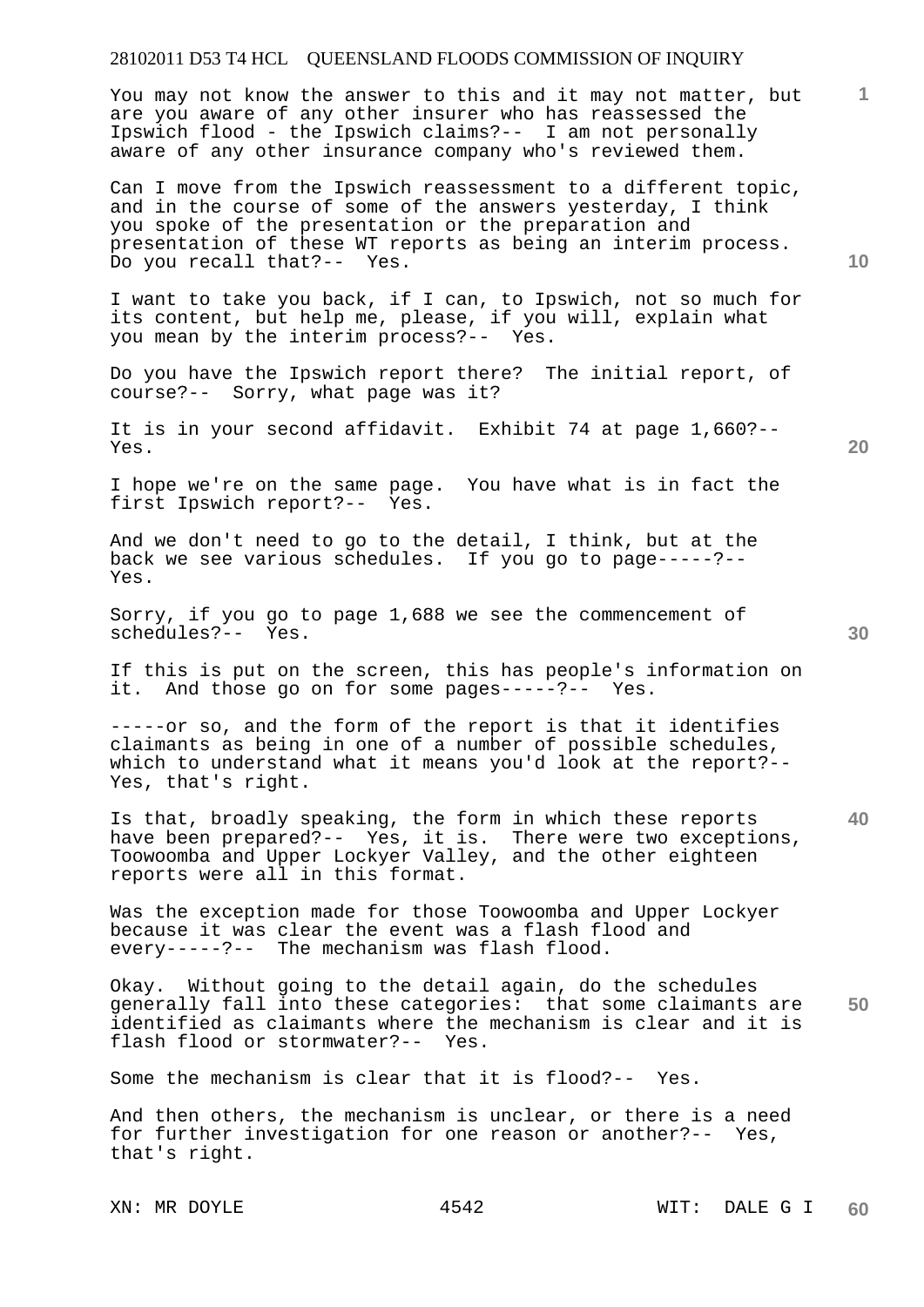And they are put on a schedule which is designated for people whose claims need to be further investigated hydrologically?-- Yes, that's right.

Then if we turn to the next exhibit, Exhibit 75, do we see another report that relates to some properties within the Ipswich area?-- Yes.

**10**  And I probably don't need to dwell on the detail. Again, does this one concern the people who are in schedule A of the first report?-- Yes, it does.

And is the process that as further investigations are conducted, Water Technology provided further reports which made it clear whether the claimants whose claims were on the schedules identified as requiring further investigation were moved to a schedule that identified them as one where the mechanism is clear, be it flash flood and stormwater run-off on the one hand, or flood on the other?-- That's correct, and that's effectively what I was referring to yesterday when I said it was an iterative process.

Is it also the case, Mr Dale, that as you go along, more people were making claims, that is people who are not themselves identified on the schedules in the initial report?-- Yes, that's correct.

And are they then identified in subsequent Water Technology reports allocating them to whatever particular schedule-----?-- Yes, they are.

-----might be relevant? Well, can we just for the moment look at Ipswich? We have one on that page of the 14th of March, and we see that both in the body of the report itself, but in the schedule there is identification of some particular properties?-- Yes.

Can you turn to Exhibit 76? We have got another Ipswich report, where all of the information is contained in the schedules-----?-- Yes.

-----essentially? Is Exhibit 77 another Ipswich report?-- Yes.

And is it your recollection that in fact there are about a dozen such reports for Ipswich?-- Yeah, a dozen or more, yeah.

Of that order of things?-- Yeah.

I will take you through them if you like. We can all do that, I suspect. Is that what you had in mind by describing to her Honour yesterday the iterative process?-- Yes.

Now, I suppose I should ask you - Ipswich might be thought to be fairly complex - was the same process one applied across all the other regions but for Toowoomba and Upper Lockyer?--

**1**

**30** 

**40** 

**20**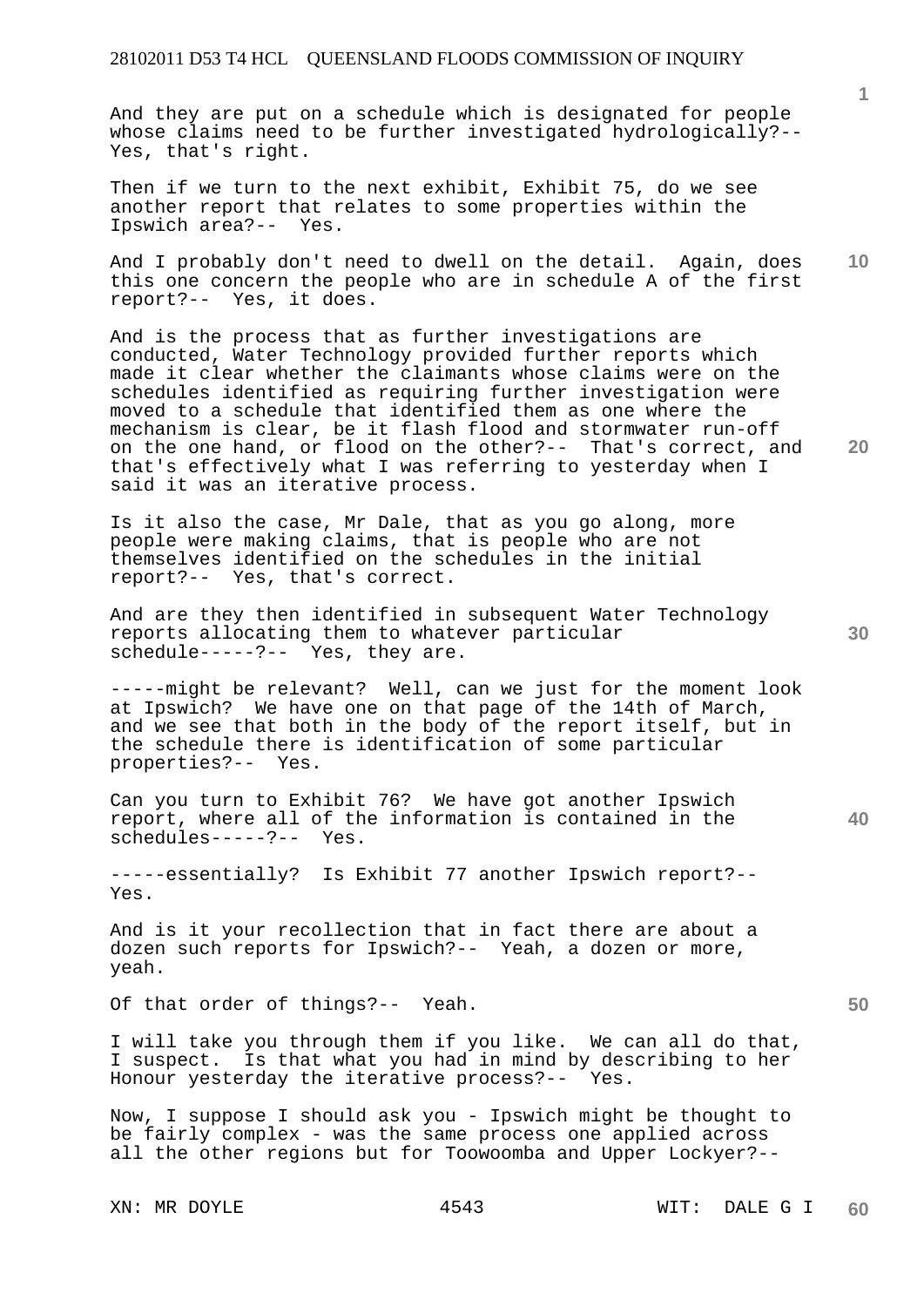Yes, it was.

With variations depending on the number of claims, and so on?-- Yes, that's right.

Thank you. Now, can I ask you then, please, some questions about another topic now, and that is the processes you applied upon making or in relation to making decisions to decline inundation claims?-- Yes.

Okay. Now, you deal with these in your affidavit, and I would like you to turn - that's your second affidavit - I would like you to turn it up, please. If you go to, please, page 25, paragraph 130?-- Yes.

You explain in earlier parts of your affidavit this proposition: that you would have made a decision about the causation mechanism-----?-- Yes.

**20**  -----based upon the legal advice and Water Technology reports. And then as a consequence, you provide schedules of claimants to officers under your control?-- Yes.

And I want to pick it up at that stage; after you've made the mechanism causation decision, and have activated whatever follows?-- Yes.

You refer in the first, that is in paragraph 130A, to a review of the claim information?-- Yes.

Can you explain what that means and why it is done?-- I am making a determination based on the hydrological information and legal advice on the causation of the claim. If I were to say to my claims team, "I'm making a decision on the claim", so "I'm instructing you to decline", then that would prevent them the opportunity of looking at the claim at the individual level and understanding whether there are any other considerations which they need to take on board before - or consider before making that decision to deny the claim.

Can you give us some examples, or not?-- Look, it may well be that the customer may have presented additional information, it may well be that - you know, there is a lot of claims and a lot of volume going around, so it may well be the claim number is wrong, or there could be a bunch of administrative sort of things around that.

Assuming that review throws anything up out of the ordinary, what happens?-- What happens is that that - you know, from that point on we've made a decision as to causation, but if there were other things that needed to be considered then, you know, they would be considered by the customer services officer and escalated to team leaders or managers as the case may be-----

Let's assume-----?-- -----for consideration.

Assume that's not the case here. The next thing you refer to

**10** 

**1**

**30** 

**40**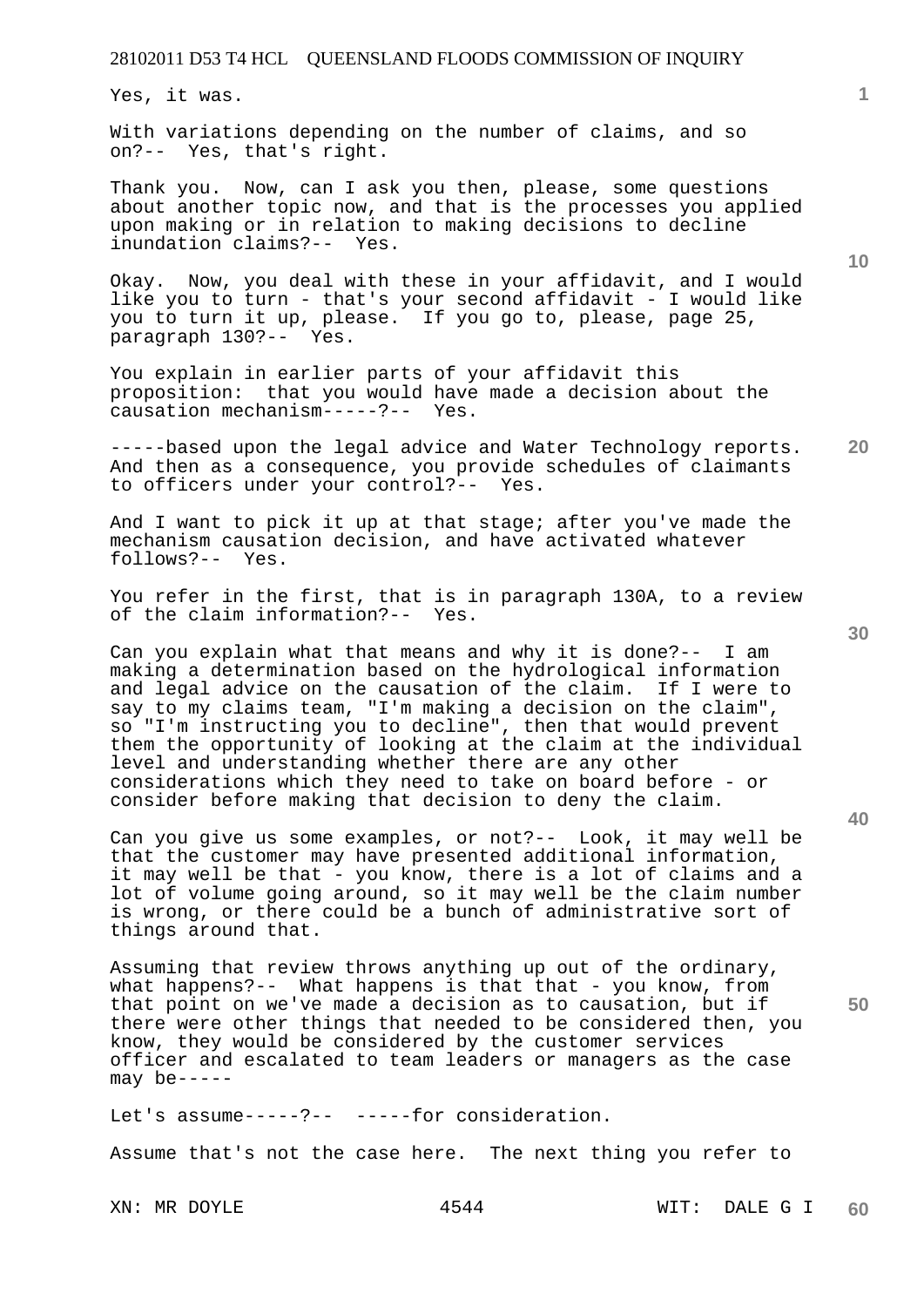is consideration and preapproval of eligibility under the special fund. Is that the compassionate fund?-- Yes, it is.

We needn't trouble about that. Then you've got the next tempered personal contact with customer. How is that effected?-- That's effected by our people ringing the customer.

A phone call?-- Yes.

All right?-- Sorry.

Why did you do that and not simply send the letter?-- It is part of our standard process when we decline a claim. It is, in fact, one of the ones I introduced, where I just don't believe in sending letters to people as the way that they find out about a claims decision. So the - there was two purposes - probably a number of purposes of it. One is it is the right thing to do to talk to someone when you reach a claims decision. The second part is they might introduce new information at that particular point in the conversation which may need further consideration around that, and I guess the third part of this was that I felt it was important at the same time as delivering that information to advise the customer of their eligibility for the payment under the special fund and the stuff that went with that. So, in other words, reinforcing to them that they could still challenge the claim even if they accepted the payment, those types of things.

All right. And are these - do you know are they very quick calls or do they take time?-- They were very long calls, and they involved a lot of emotion, and we needed to be very careful through this process that we had appropriate support measures in place for our staff because they were - these were very taxing.

You say elsewhere in your affidavit that there were times when you diverted members of the dedicated response team from a particular function to some other function. Were the making of these calls, on the occasion when you did that, diverted to people from other tasks?-- Yes, it was, as was the preparation leading up to it. So the consideration of a compassionate fund payment, that's a process that in itself, by having to look at the claim, having to get that payment signed off by a team leader, that in itself would take an estimated half an hour per claim as well as part of that process.

All right. The next thing you say is in that initial telephone advice, you talk about the compassionate payment. I don't think I need trouble you more about that. And then you provide what you describe as a formal letter of advice to the customer, and I want to take you to that now, if I may?-- Yes.

Could Mr Dale be shown, please, his ninth affidavit? That's Exhibit 898 at page 190?-- Sorry, what were those numbers

**10** 

**1**

**20** 

**40** 

**30**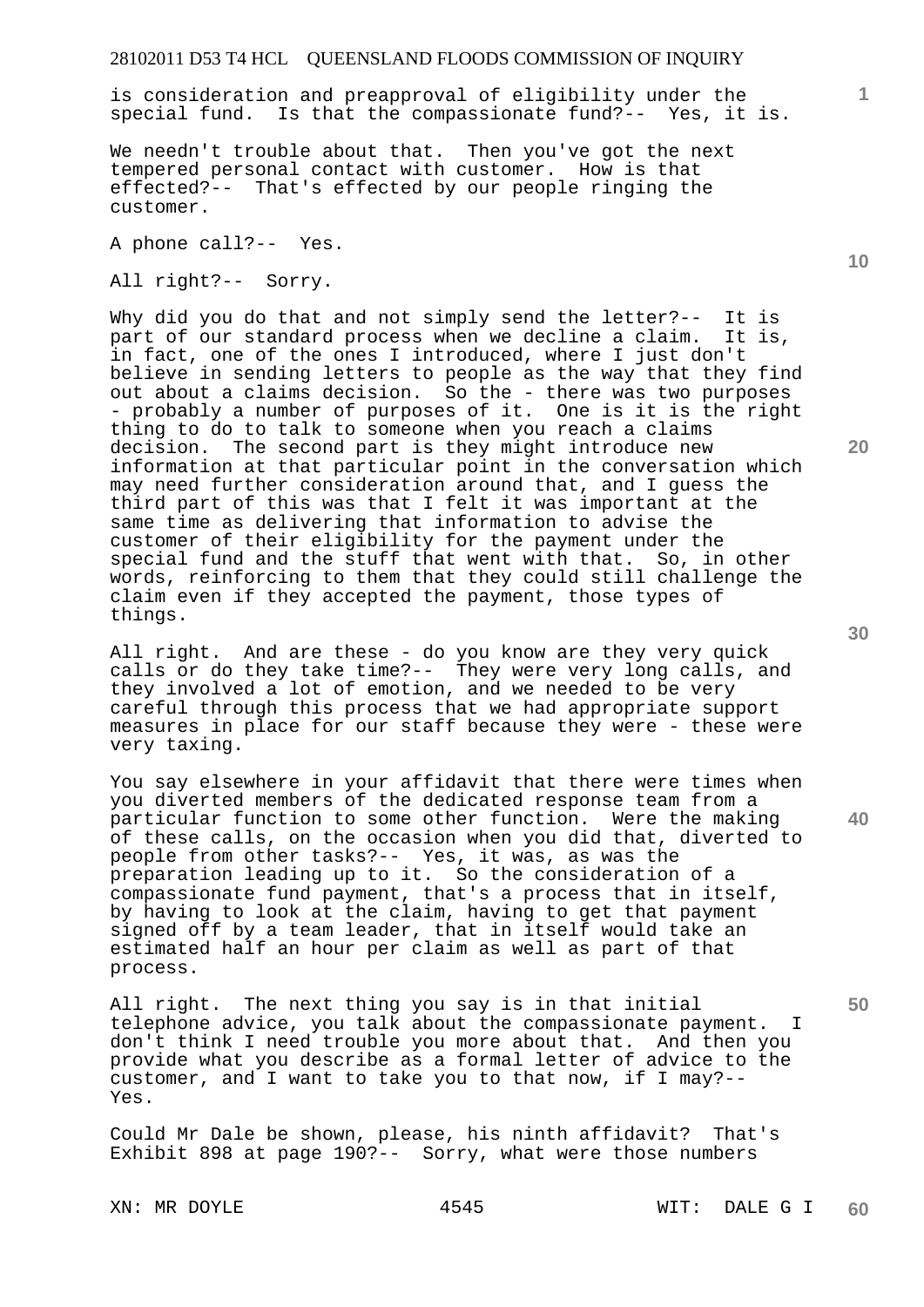again?

I almost certainly got some of them wrong. You should have your ninth affidavit?-- Yes.

And I want you to turn to Exhibit 17 of it at page 190. You were shown this yesterday. You may have been shown this morning?-- Yes, sorry.

**10**  Okay. Now, putting aside the variables such as the person's name and the claim numbers and their addresses, was it generally a standard form letter?-- Yes.

And would you turn, please, to the second page of it? It says, "If you have any queries or need more information, please call us", and you give them a number?-- Yes.

And in this case identified the customer service officer?-- Yes.

Were they all in that form?-- Yes.

And accompanying that letter was some information - sorry, I should have drawn your attention to this. You say, "We have enclosed a customer information sheet"-----?-- Yes.

-----which outlines the process by which they can make a complaint?-- Yes, that's right.

About your decision?-- Yes.

Okay. I won't bother showing you that. I take it that was a standard form as well?-- Yes, it was.

We heard yesterday that - and I am going to come back to this topic in a moment - that you did not provide initially either hydrological reports or the information sheets with this letter?-- That's right.

**40**  And it was your process initially, I take it, that if someone rang up and asked for more information, they would be sent the information sheet - assuming it was-----?-- If they were requesting hydrological information, that's what they would be sent. If they asked for copies of loss adjustor's reports, or copies of phone calls, we would send them that.

**50**  Okay. Well, I will just show you, if I can, still in that affidavit, if you go to exhibit 18 - you haven't been taken to this before - this is an instance where you are sending someone some information - the information sheet. Do you see that?-- Yes, it is, Mr Gourley.

And he identifies - and I draw your attention to the second paragraph - "We enclose a report by RACQ on the flooding which occurred in your region. The report outlines the conclusion that RACQ Insurance has reached in relation to hydrological issues relevant to the region which we have applied to your particular property and claim." Do you see that?-- Yes.

**20**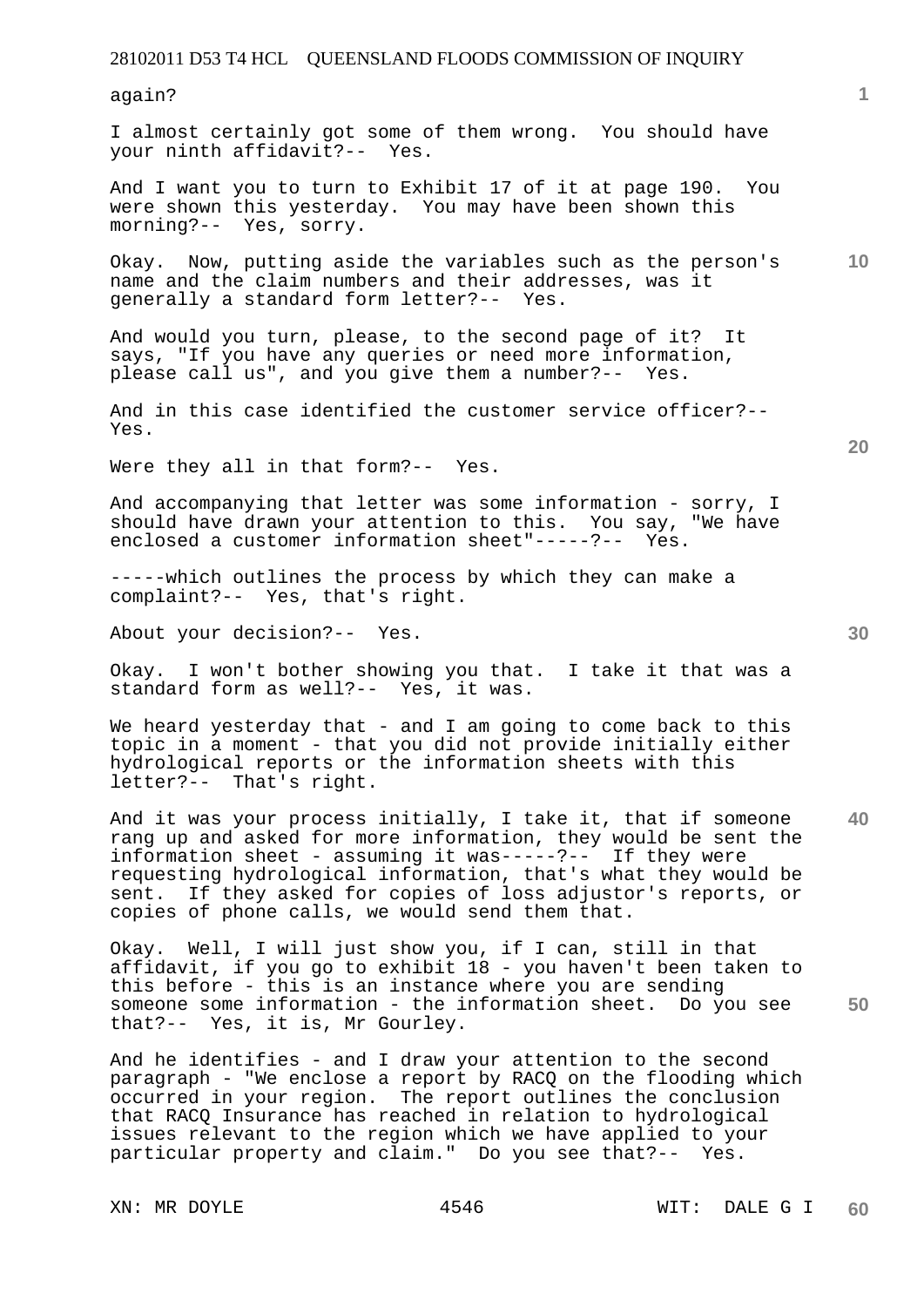If you turn then to the next page, do we see the information sheet that this particular insured received?-- Yes.

This one happens to be Brisbane?-- Yes.

Recognising this is Brisbane and not Ipswich or Toowoomba, whatever. Let's concentrate on this one?-- Yep.

**10**  You obviously - sorry, let me start again. Were you at least in part responsible for either preparing or approving the forms of information sheet that went out?-- Yes, I was.

The latter? Approving or preparing?-- Preparation and approving.

With what in mind? That is, what criteria did you apply in deciding what information was to be set out in these sheets?-- Look, I wanted to give the information in  $a - in a$ simplistic is a strong word, but in plain English I wanted to explain to the customers the fact that we'd undertaken investigations, what the results of those investigations were, and what the impact was on the application of the policy, and, in essence, provide them further information which had led to the decision to decline their claim on the basis that it was flood.

All right. Just looking at that one which is a Brisbane one?-- Yes.

Reading it now have you satisfied yourself that you achieved that; that you set out in plain English the relevant aspects of the hydrological investigation which caused you to make your decision it was flood?-- Yes, I believe I did.

Is that your belief in respect of all of these information sheets?-- Yes, it is.

All right. Now, I want to ask you a slightly different but related question. You have been asked various questions really about the practicality of personalising the phone call, the phone call that's made to the claimant, to tell them they are declined, the initial letter of decline, or the letter providing the hydrological information. Let's put to one side, for the moment, whether you give them the hydrology reports. I will come back to that. In other words, you have been asked why didn't you do it, and it would be more helpful, and so on. Can you explain, please, what your thinking at the time was?-- There was - there was a lot of pressure, as I have already discussed, in relation to the timeliness of decisions and making decisions, and, effectively, the first letter does that. The conversations leading up to it and the letter effectively confirms it in a formal sense. So that is communicating the claims decision. If in that process the you know, I had to try and go into more detail in the letters around the particular things in relation to individual properties, then we would have gone from sort of one sort of standard letter into multitudes of letters that would have

**30** 

**40** 

**50** 

**20**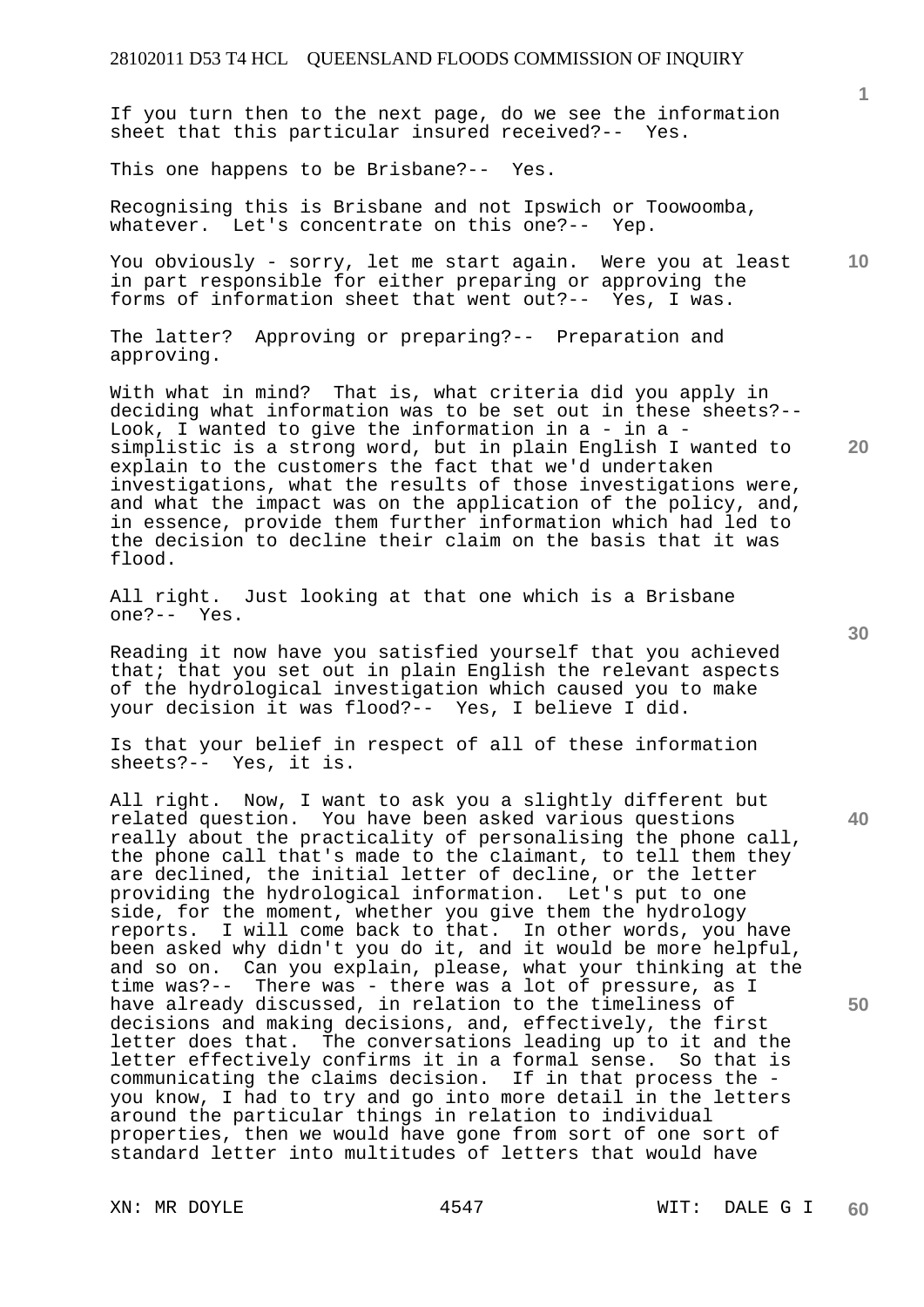needed to all be different. And so in my view that would have had a substantial impact on the timeliness with which we would have been able to confirm the decisions.

Just in your answer then you spoke about the impact if you had to personalise the letter. I also asked you about the phone call, the initial phone call?-- It would have been exactly the same thing, and the customer services officers who are talking to these insureds with the decision - remembering that I said before that those phone calls at the moment went for you know, it wasn't uncommon for them to go over half an hour, three quarters of an hour, those sorts of time periods - I would - that just would have added again to the complexity of the whole exercise, and I wouldn't have the confidence that you know, my staff have done a great job through this, right, but to ask them to have a conversation with a customer which gets into detailed sort of hydrological or those types of things, it is just not something that I would expect of them. It is not their area of expertise in what's a very complex area.

We saw yesterday some scripts that were prepared?-- Yes.

You were ultimately, I think you said, responsible for approving?-- Yes.

And they included, or some of them included a note about not referring to hydrology reports. Why is that?-- It is the same reason I said yesterday. When you look at the iterations of reports, you can see instances where we have multitudes of reports. So it is around - it was based on that. It is based on the fact that in the vast majority of instances, because of the nature of the reports, there isn't one report that you can go to that says, "There is the report in respect of your individual claim."

All right. Now, one of the things that the Code of Conduct contemplates is for catastrophes-----?-- Code of Practice?

**40**  What did I say?-- Code of Conduct, I think you said. Code of Practice?

Sorry, that's the one I mean, anyway. Sorry, yes, Code of Practice. That the regime which applies to business usual claims need not apply in the case of catastrophes?-- Yes.

Rather, you are to do something yourself?-- Yes.

**50**  Had you set about to personalise the calls, or the letter, or information sheet - make that sort of hypothesis - what impact would that have had upon the progress of-----?-- It would have been massive.

You have got to let me finish my question?-- Sorry.

I know I am ponderous, Mr Dale. What impact would that have had on your company's progress of your dealing with the claims that have been made?-- It would have been massive. It would

**20** 

**10** 

**1**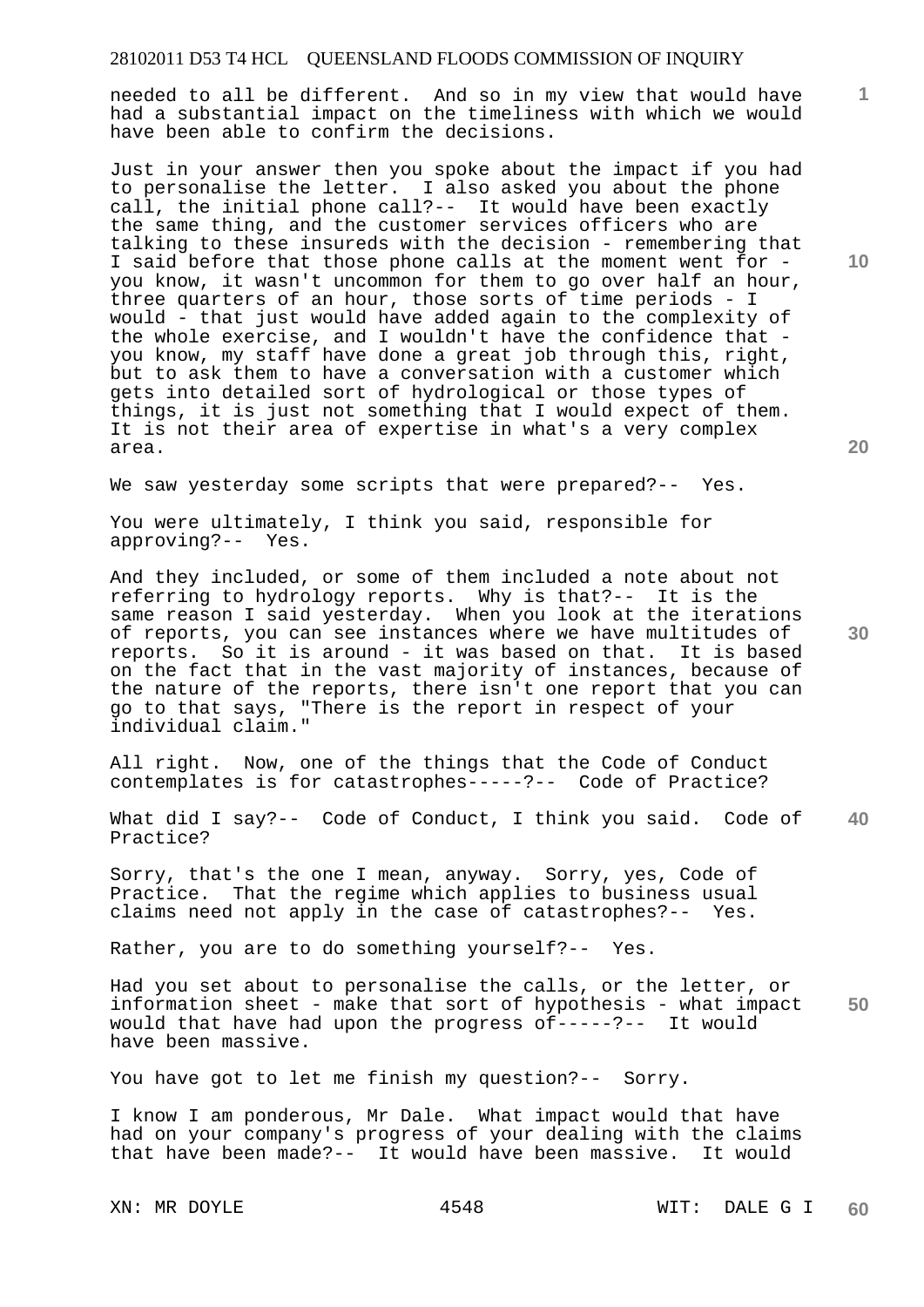have completely slowed - well, a process which was already a very long one and which was - which was already - you know, the customers had waited for decisions for considerable periods of time because of the nature of the investigations that we had to undertake. I made those decisions - you know, those types of decisions around scripting and the format of the letters and those sorts of things in the context of, you know, unprecedented events, and, you know, I had to be very conscious of communicating well with our customers, but also doing so, you know, as efficiently and effectively as we could in the context of these events that were going on.

All right. Now, can I move to a related topic of the release of the hydrology reports? We can look at any one of them for these purposes-----

COMMISSIONER: Actually before you do that, shall we take a morning break and come back at quarter to?

MR DOYLE: Thank you.

THE COMMISSION ADJOURNED AT 11.29 A.M.

**40** 

**50** 

**1**

**20**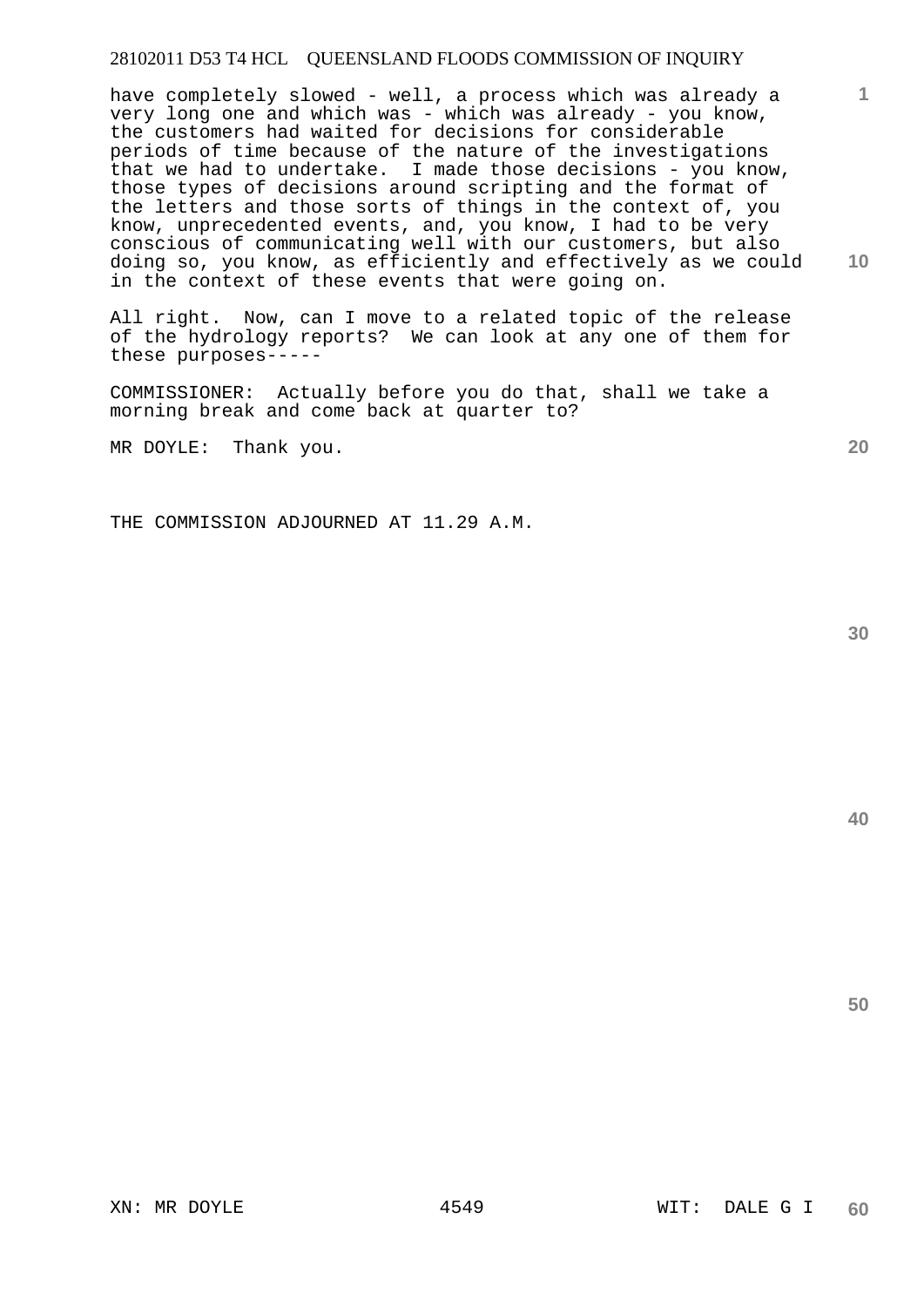THE COMMISSION RESUMED AT 11.45 A.M.

COMMISSIONER: Yes, Mr Doyle?

MR DOYLE: Thank you. I want to move now to the topic concerning the release of the hydrology reports?-- Yes.

**10**  We heard yesterday your evidence that they were, you believed, subject to legal professional privilege?-- Yes.

Is that the case?-- Yes.

All right. Have you or did you prior to their ultimate release consider whether the Code of Practice or the Terms of Reference themselves required the release of this kind of data, even if privileged?-- Yes, I did.

**20**  And what view did you come to?-- I came to the view that they were not required to be released under the terms of the Code of Practice.

Very good. Can I ask - or the Terms of Reference?-- Or the Terms of Reference.

**30**  I will show you the Code of Practice, please. It's Exhibit 587. I will ask you to start, please, in part 3, albeit that's a section that is displaced if required for catastrophes, but can you tell us, please, if there's anything in that part that you rely upon for the view you have just expressed?-- Under 3.4.3 it talks about customers having access to information upon which we've relied upon and it further talks about, "In special circumstances we may decline to release information or reports but we will do not so unreasonable." There's a footnote down the bottom that says that, "Such as where information is subject to privacy laws or where information is protected from disclosure by law.'

And is that the part you have in mind?-- Yes.

Thank you. If you turn, then, to part 4, which is concerned with catastrophes. There's nothing - I will tell you there's nothing particular in there. You know that, Mr Dale?-- Yes.

If you turn then to part 6, that's page 11, which is headed, "Complaints Handling Procedures."?-- Yes.

There's a similar reference to the one you have just referred us to?-- Yes.

6.1.4?-- Yes, there is.

Now, are those the things you had in mind?-- Yes.

Thank you. And the Terms of Reference, which I won't for the moment trouble taking you to, are concerned with complaints which become elevated to a complaint to FOS?-- Yes.

**40**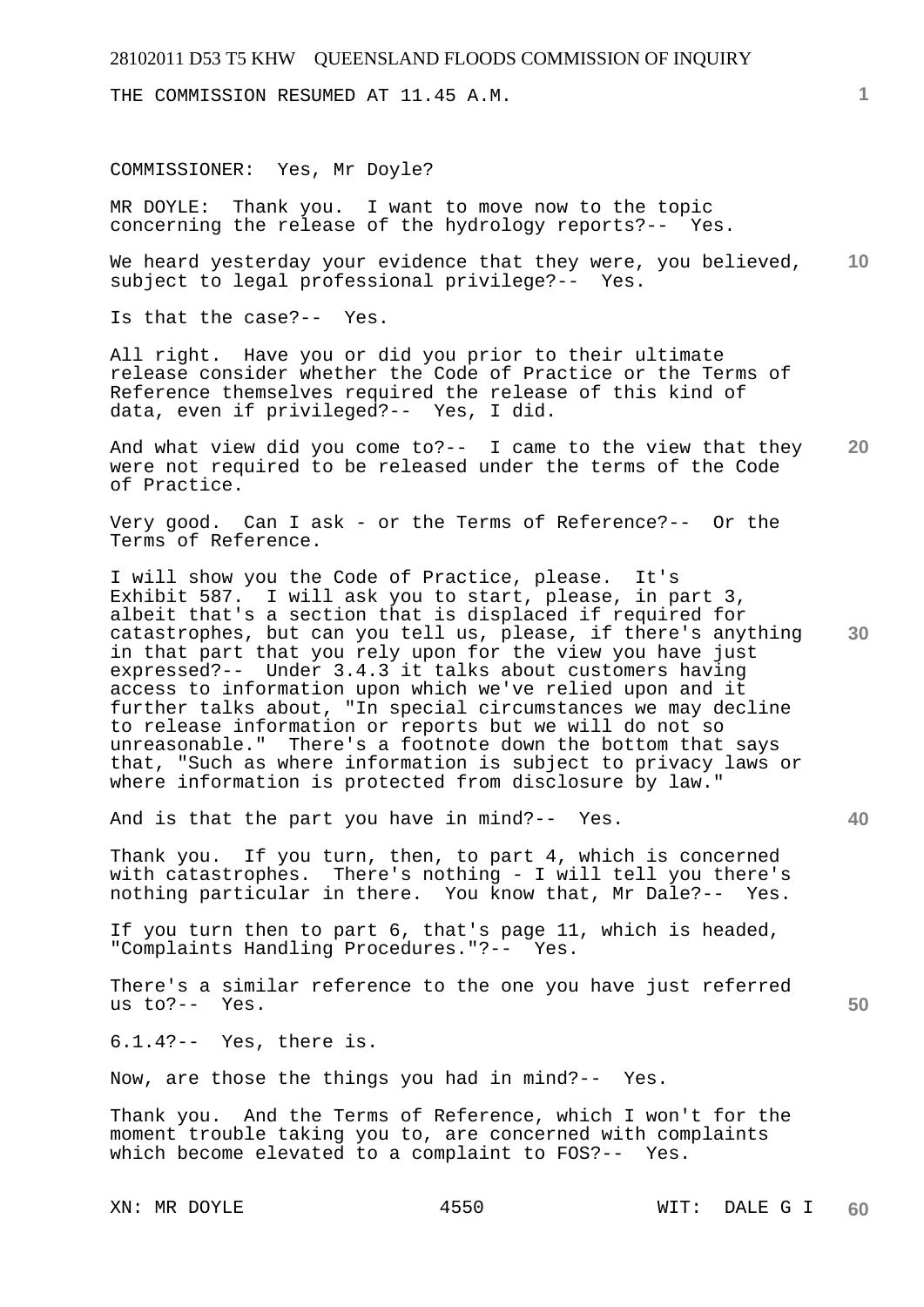And the Terms of Reference govern the provision of information and so on for FOS to make decisions about things?-- Yes, they do, amongst a number of other things.

Of course?-- Yes.

Many other things. Now, I want to show you, please, a letter which is in Mr Heath's second affidavit, which is Exhibit 900, and it's Exhibit 3 of that affidavit, page 65?-- Yes.

We may have gone to this - that is you may have been taken to this before - but you will see it's a letter date the 15th of June 2011 to your lawyers from Mr Price, the general insurance ombudsman?-- Yes, it is.

And it refers to some letters he'd received from your lawyers, dated in May and June?-- Yes.

And I will tell you that they contain assertions that these documents were privileged, the hydrology reports were privileged-----?-- Yes.

-----with reasons given. That's the sort of context of it?-- Yes.

Do you recall if you read this letter roughly around the 15th of June or thereabouts?-- Yes, I know that I did.

Can you I draw your attention, please, to the top of the second page?-- Yes.

Where it says, "FOS accepts that its Terms of Reference cannot compel a party to disclose information to either FOS or the other party if it is protected by LPP.", which I think we can all infer is - in fact, it tells us on the first page - legal<br>professional privilege?-- Yes. professional privilege?--

And at least at the time of receipt of that letter, was that your understanding, that FOS accepted that its Terms of Reference could not compel-----?-- Yes, it was.

-----production of privileged documents?-- Yes, it was.

Now, there were at that time complaints or disputes on foot between insureds and RACQI before FOS, that is being considered by FOS?-- Yes.

**50**  In connection with those disputes, at least if they concerned hydrological issues, were you providing hydrological evidence to the ombudsman?-- Yes, we were.

And I want to show you, and it's convenient to do it first in that affidavit, to one at page 238. It's part of Exhibit 4 to that affidavit?-- Yes.

And the name of the applicant's been deleted. I don't think it matters for these purposes. Do we see there an affidavit

**10** 

**20** 

**1**

**30**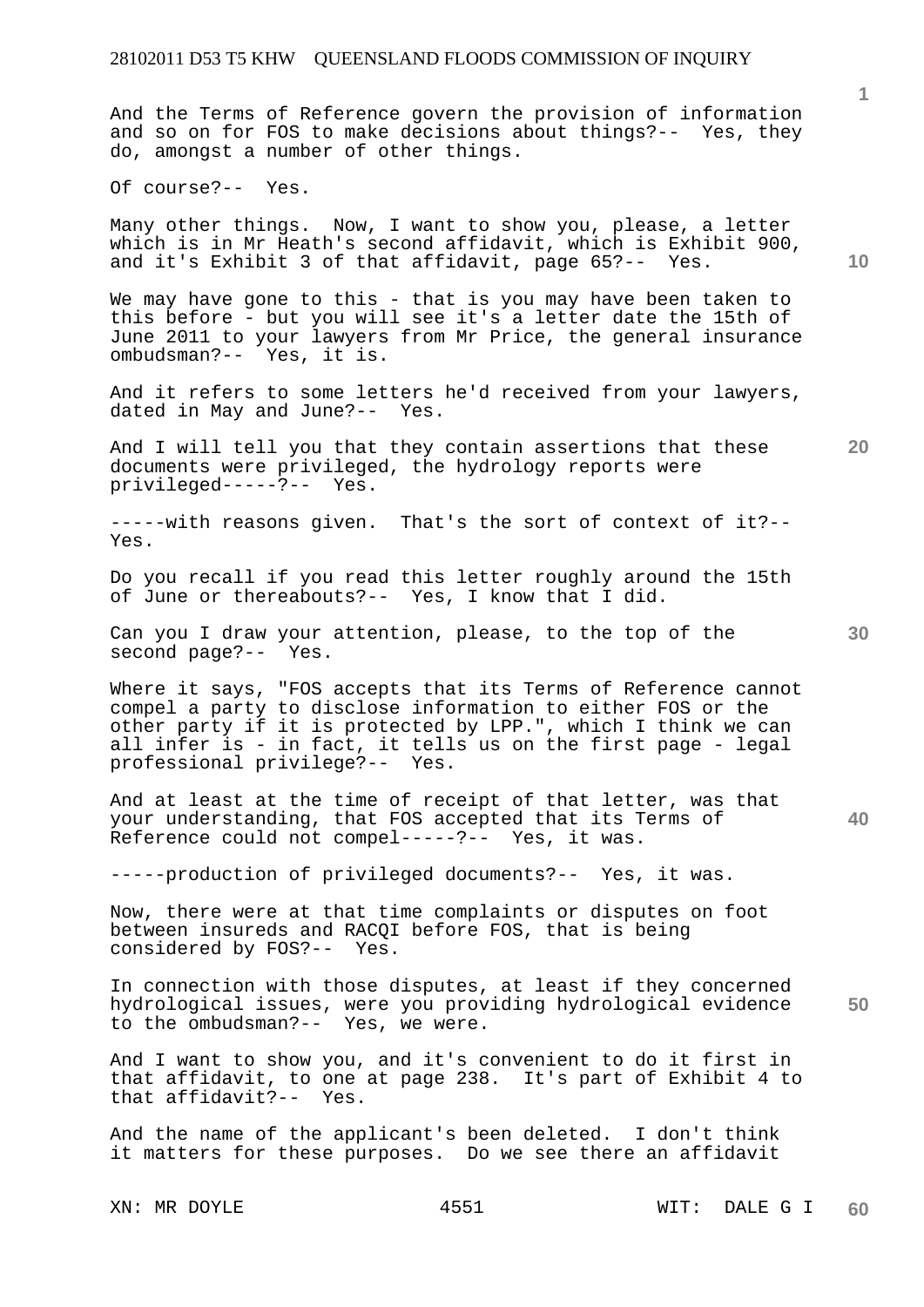or a statement, sorry, of Mr Clarke?-- Yes, we do.

Is he the director of Water Technology who was responsible for your hydrological reports?-- Yes, he is.

And he sets out at some length in this document evidence in support of your position in relation to the particular dispute that was the subject of the complaint to FOS?-- Yes, he does.

**10**  Have you done that in relation to other complaints before FOS which involve hydrological issues?-- That has been part of the standard process to provide a statement like that in relation to every one of those.

Thank you. We notice, if you would be so kind as to look to the last page of the affidavit, that it's sworn on the 27th of June and no doubt provided, you tell me, to FOS?-- Yes.

**20**  Thank you. And just for completeness, I wanted to show you one other. I will do it on the screen to save you pulling a document out?-- Yes.

It's Mr Dale's ninth affidavit, which is Exhibit 898. You may even have the ninth affidavit, with you, Mr Dale?-- I don't have the exhibits to it.

Okay. Don't worry about it. I would like to go to Exhibit 35 of that to page 414?-- Yes.

**30**  Right. We have a similar kind of statement by Mr Clarke in relation to, in this case, the dispute by Mr Gourley?-- Yes.

All right. Just excuse me. And do you know where Mr Gourley's property is? Is it Jindalee?-- Yeah, it's in Jindalee.

This relates to the Brisbane aspects of the hydrological investigation?-- Yes, it does.

**40**  All right. Thank you. Now, that one, though, you will see is dated more recently, in September?-- Yes.

You had a meeting, I think you told us, with Mr Price-----?-- Yes, I did.

-----in early July?-- Yes.

Did you make notes of that meeting?-- Yes, I did.

**50**  I will show you those. They're in Mr Heath's affidavit, Exhibit 900 at page 88. That doesn't look like them. I'm sorry, I might be at cross-purposes. Is that page 88 of the exhibits? I am at cross-purposes. Just excuse me. Mr Heath's second affidavit. Sorry. That's it. Now, are they your notes or the notes you made of that meeting?-- Yes, they are.

Thank you. And it's a meeting attended by yourself, Mr Heath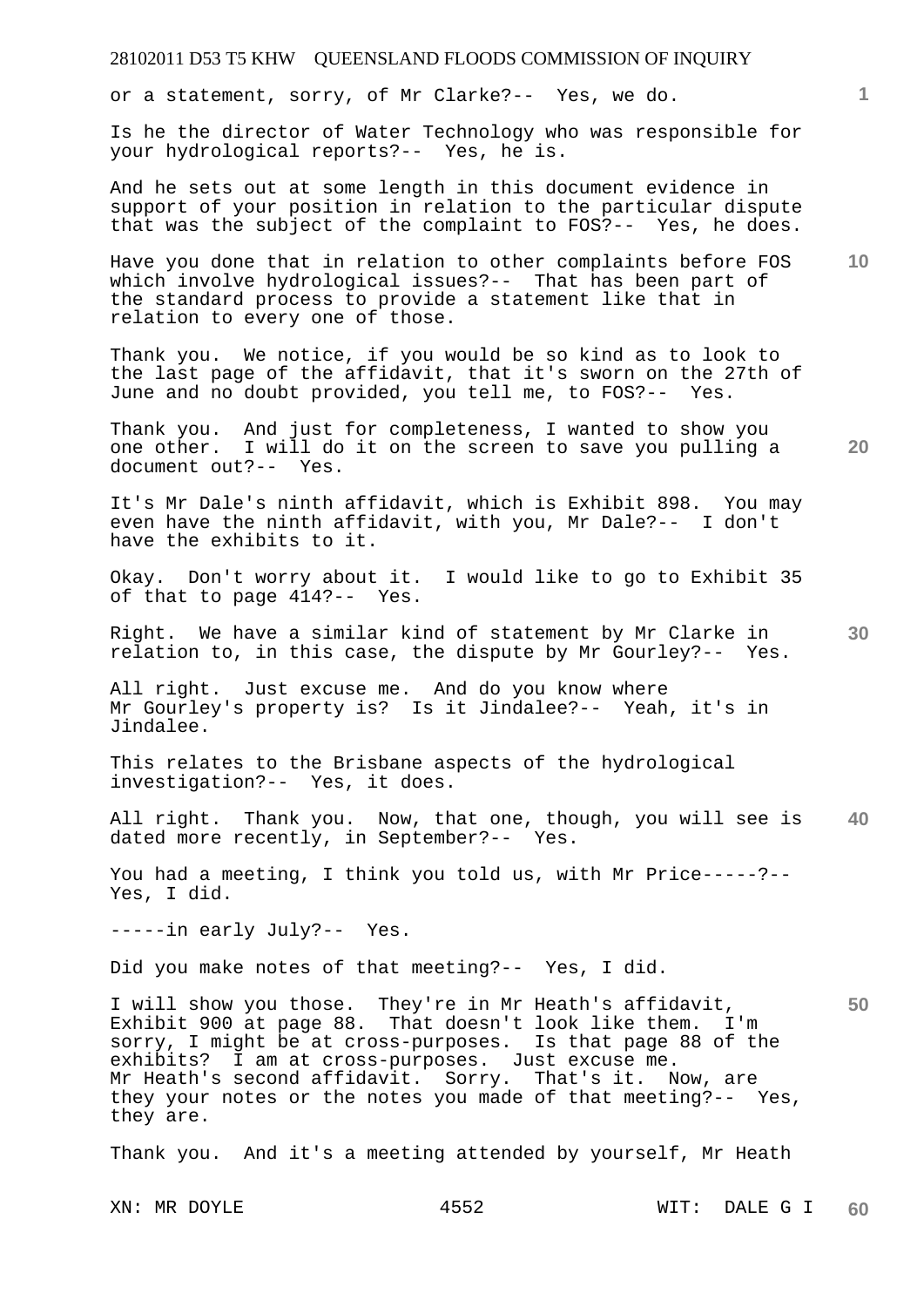and Mr Price?-- Yes, it is.

And was there a discussion about whether or not RACQ should publicly release the hydrological reports it had obtained?-- Yes, that was the purpose of the meeting.

Thank you. And did you - did Mr Price express a view about that?-- He was adamant, as I say in my notes, that there must be - the full hydrological reports must be released as a fundamental principle.

Did you tell him in that meeting that you took the view they were privileged?-- Yes, I did.

And what was his response to that?-- His response to that was that RACQ Insurance could take that stance should it wish to. However, if we took that stance then, in essence, the Financial Ombudsman Service would assume that we weren't releasing the reports because information in those reports would prejudicial to our position and they would find adversely against us.

Did you discuss with Mr Price whether it was sufficient for the purposes of the disputes before FOS to rely upon the kinds of statements of Mr Clarke that we have just taken the Commission to?-- We had already provided a number of statements in the form that we referred to before to the FOS as part of our submissions and Mr Price reinforced that - that he required us to release the full hydrological reports and, as I say in my notes there, his explanation of that was that the FOS couldn't be sure that the affidavits that we were providing were independent and not a hired gun report which had been prepared without independence.

Right. Did you discuss with him whether the author of the statement was the same person as the author of the reports?-- Yes, I believe we did.

Right. Thank you. I just want to direct your attention to, I think, the passage that we have just been referring to. On page 89, the fifth dot point, is that the reference that you just made to-----?-- Yes, it is.

All right?-- Yes, it is.

Now, her Honour, I think, asked you yesterday - suggested to you - that, in effect, Mr Price was saying to you something like this, "Show us your evidence or we will assume you don't have any."?-- Yes.

Do you recall that being asked?-- Yes, I do.

And is it the case in respect of - at least to that point, that is the 4th of July  $-$  in respect of all of the disputes that have been made to FOS where hydrology was an issue, you had been providing evidence in the form of a statement signed by the director of Water Technology?-- Yes, we were.

**10** 

**1**

**20** 

**30** 

**40**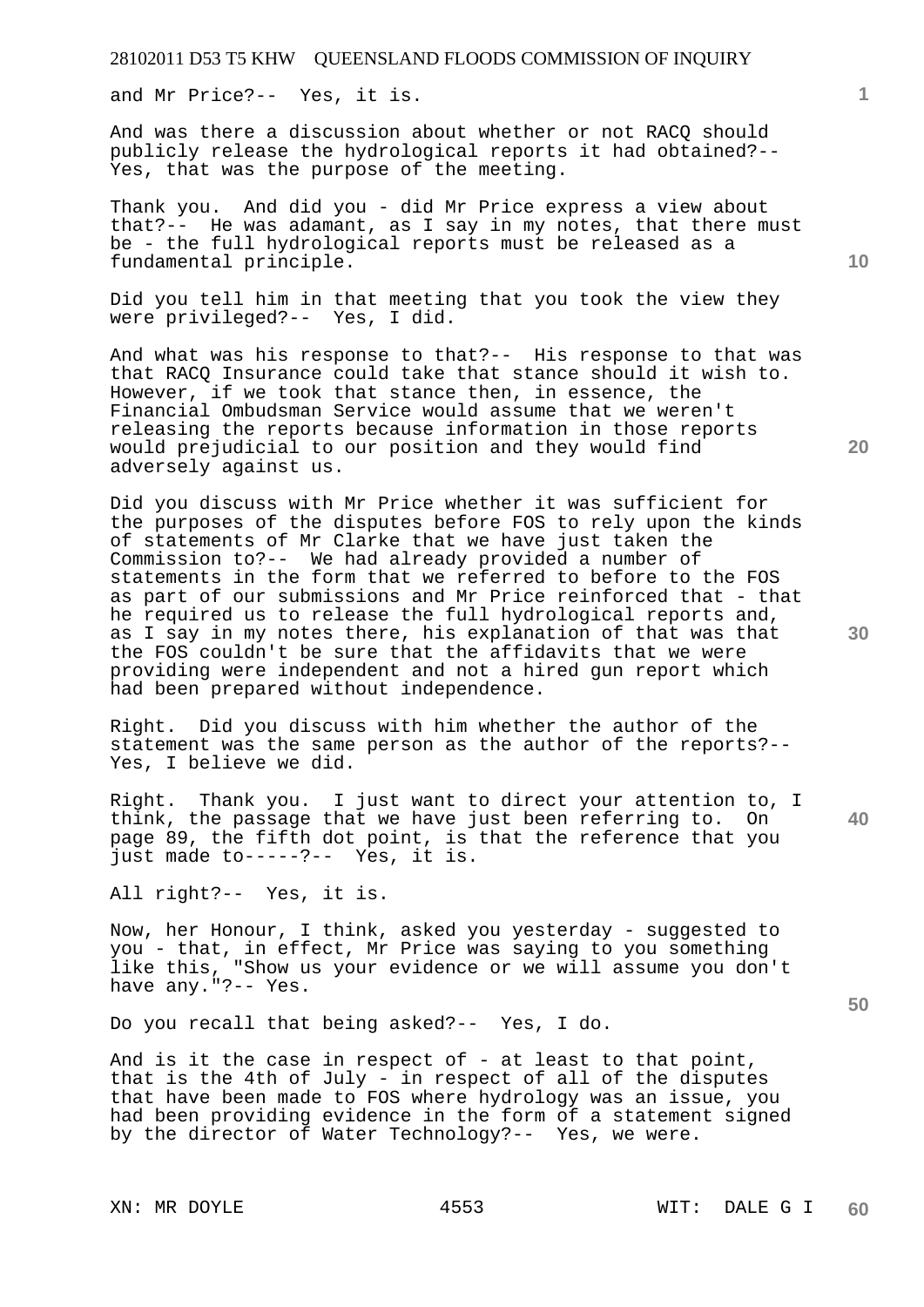But should we infer Mr Price was insisting you do something beyond that?-- He was insistent that we release the full hydrology reports.

In the course of this meeting, did he identify any provision of the Code or the Terms of Reference which entitled him to require that if they were privileged?-- No, he did not.

Thank you. What did you do after that meeting in relation to the release of the hydrological reports?-- We released them.

Right. And how did you go about doing that? Sorry, did you release them to lawyers, to FOS, what-----?-- Yeah, we released them to - we released them to the FOS, we basically just bundled them all up together, put them on discs and released them to them, and then we went through a process of identifying - there was some legal providers who at that stage weren't representing people across all of the regions, so we had to go through a process of identifying which regional reports and information and iterations of the reports they needed to get, so we had to go through that process, and effectively - the effect of that was to provide legally represented - to those legal representatives, sorry, the reports that related to their clients.

Right. What did you provide to the ombudsman?-- We provided the ombudsman with all of our reports.

All right. Now, we have seen in respect of Ipswich there was an initial report and then a series of supplementary reports, I suppose it's fair to describe them as?-- Yes.

Further iterations. Were all those provided to FOS?-- Yes, they were. I am - just don't know whether the 14 June report has been provided, I just can't recall that, but certainly up to that point they were, and also when the Ipswich reassessment decision was made I corresponded directly with the ombudsman to let them know this process was happening.

That is the second Ipswich report?-- Yes.

Thank you?-- The one of the 14th of June.

Now, I will come back to some of that later, I think, but I want to ask you this: I asked you earlier about the practicality in the course of dealing with notifying insureds their claim had been declined of providing a personalised letter and a phone call and so on?-- Yes.

I want to ask you, assume for the moment that you waived privilege, assume for the moment-----?-- Yes.

-----that you waived privilege. What would be practically involved in providing the insureds with the hydrological reports that related to them in the course of the assessment of your claim and in dealing with the declining of the claim?-- It would be - be a massive task. If you take, I think, for example, Mr Sharp, who I have provided an affidavit

**10** 

**1**

**20** 

**50**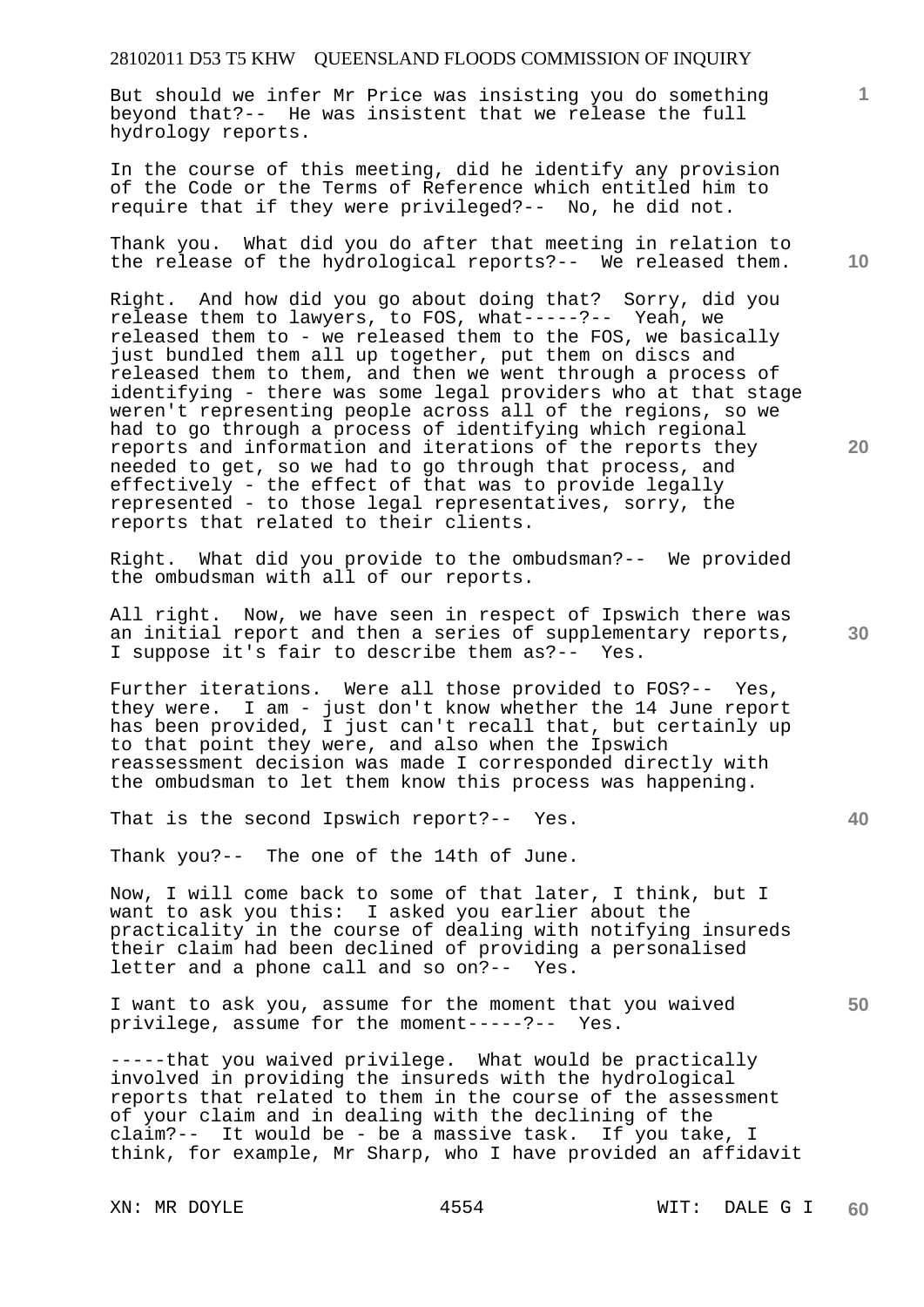in respect of, his property starts in Ipswich, there's a number of iterations of the Ipswich report in which his property features, then he moves to middle Brisbane, and there's a number of schedules and updates where his property features again, and in order to provide, you know, that customer with the information - if the requirement is to provide them with all - you know hydrological reports, then effectively you have to tell them the end to end story through all of those reports and iterations as they go through, and you would also have to redact those reports for information which isn't relevant to that customer, and you would have to do that on individual customer by customer basis.

Just with Mr Sharp, and I will take you to his actual reports in a moment, one of his complaints was delay, you might recall, and I think you say in your affidavit that a good part of the explanation for the time it took to resolve this claim was the need to obtain hydrological information?-- Yes.

So, that would it be right to say that to provide, if you were, information to him in the form of these reports which not only told him what was being done but the time it was being done, you would need to provide him with each of these iterations?-- Yes, it is.

Can you go, please, in your second affidavit to the first Ipswich report, which is Exhibit 74, page 169?-- Yes.

I will just wait until it's on the screen. Do we see at the very top of that page the reference you have to Mr Sharp?-- Yes, we do.

One of these schedules?-- Yes.

Now, we will come back to it later, but it's on a schedule which suggests there's a need for further hydrological investigation?-- Schedule B, that's right.

**40**  You can assume that for all of the schedules I take you to except for the last one where it's resolved. Next can we go to page 1718 and at about .8 of the page we have Mr Sharp again?-- Seven or eight from the bottom, yes.

And that, I will tell you, is a report of the 20th of March. I will tell you that. You can accept that from me, Mr Dale?-- Yes.

Next is a report of the 29th of March, which was at page 147 sorry, 1740?-- Yes.

About .7 of the page he's there again?-- Yes.

Still on the schedule requiring further investigation?-- Yes.

Next is a report of the 6th of April, page 1788 - sorry, it might be 1758. It is, 1758?-- Yes.

Still Mr Sharp. It might be sufficient if I just read these

**10** 

**1**

**20**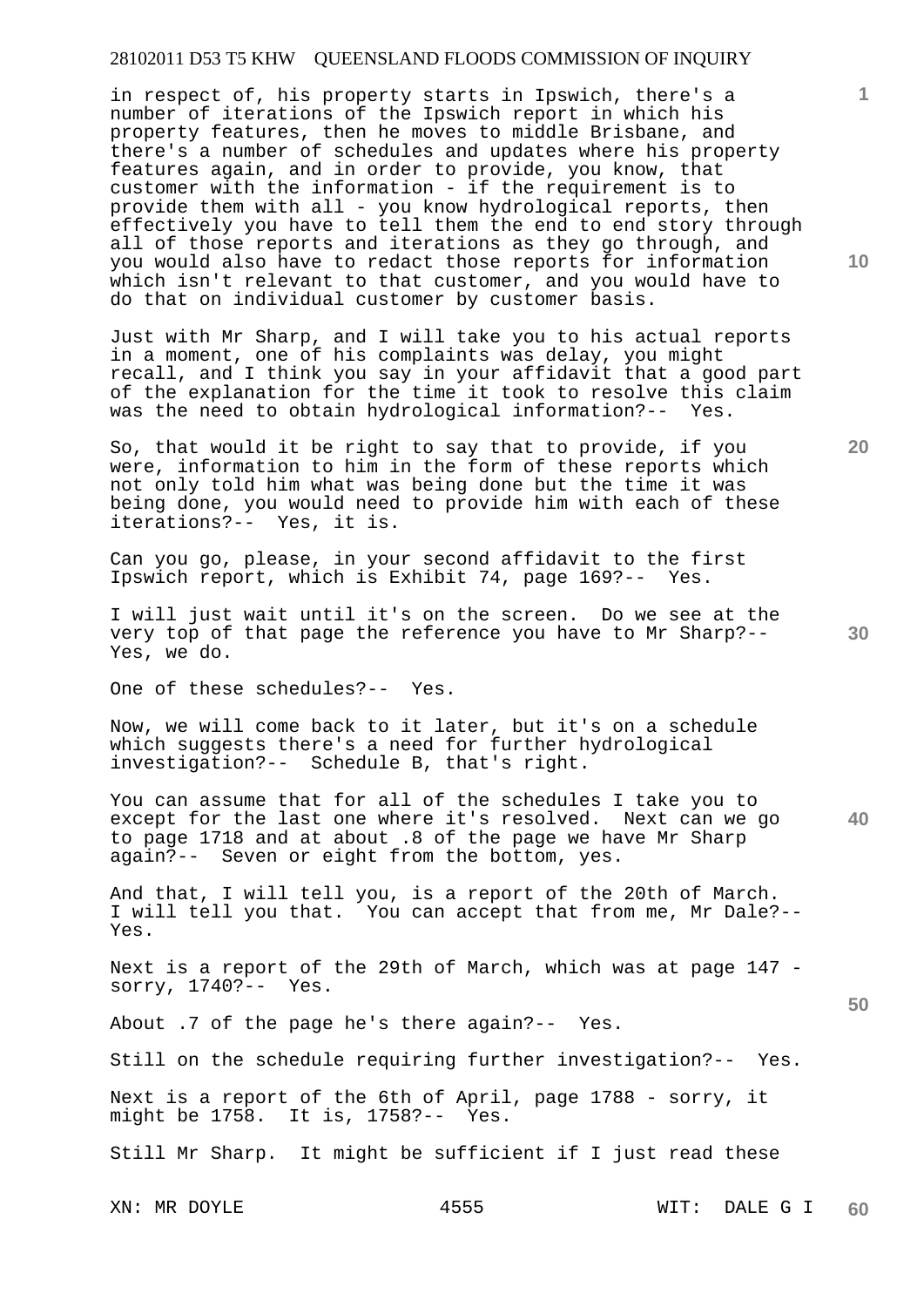out. I am sure you are familiar with them?-- Yes, I am.

14th of April, he's there on page 1798 - sorry, 1778; 19th of April, page 1797; another 19th of April, page 1813; the 4th of May, page 1998; the 11th of May, page 2004; and then finally the 19th of May?-- Yes. the 19th of May? $-$ -

Now, if you were to provide - he might be in a sense one of the more extreme ones, I don't know, but there would be many, you'd understand, which - in respect of which there would be multiple iterations of reports which affect them?-- Yes, I think from memory there was something like a thousand properties on Schedule Bs and what have you through the reports, so a lot.

All right. Well, again, I want your comment, please, on the impact it would have had on the ability of RACQ Insurance to deal with claims in a timely, efficient, professional and compassionate way - that's the test that we're told we're to address - if they were to provide to the insureds redacted forms of all these hydrological information, excluding other people's entries, but just dealing with their own?-- Well, the time commitment would have been massive. Just looking at something - if I take Mr Sharp as an example, my estimate of how long it would take to review all of the reports, ascertain which was ones he was in, make sure he had the information right, redact it, you know, that looks to me like a - a couple of hours work and multiply that by at least - and multiply that by large numbers of clients, because you'd have to do it individually for every client, the time would have been massive, as would the - with that would come a capacity for error, I would think.

You mean human error?-- Yes.

Right?-- In the process.

Thanks. Now, we will use Mr Sharp there as an example. We will see a multiple number of reports and we need to go to the detail, but in each case WT was saying to you further investigation is required of people in various schedules?-- Yes.

What instructions did you give in relation to doing that?-- Whenever a further investigation was required, they were always instructed to do it.

Right?-- And it wasn't - it wasn't necessarily in every individual case that we gave them a specific instruction, it was - it was the process that we were going through, so naturally if something was on Schedule B and was unresolved at that point, it needed to progress through the schedules into a resolution.

For what purpose?-- In order to make the right claims decision and get it right for our customers.

All right. Thank you. Now, I want to ask you now some

**10** 

**1**

**20** 

**40**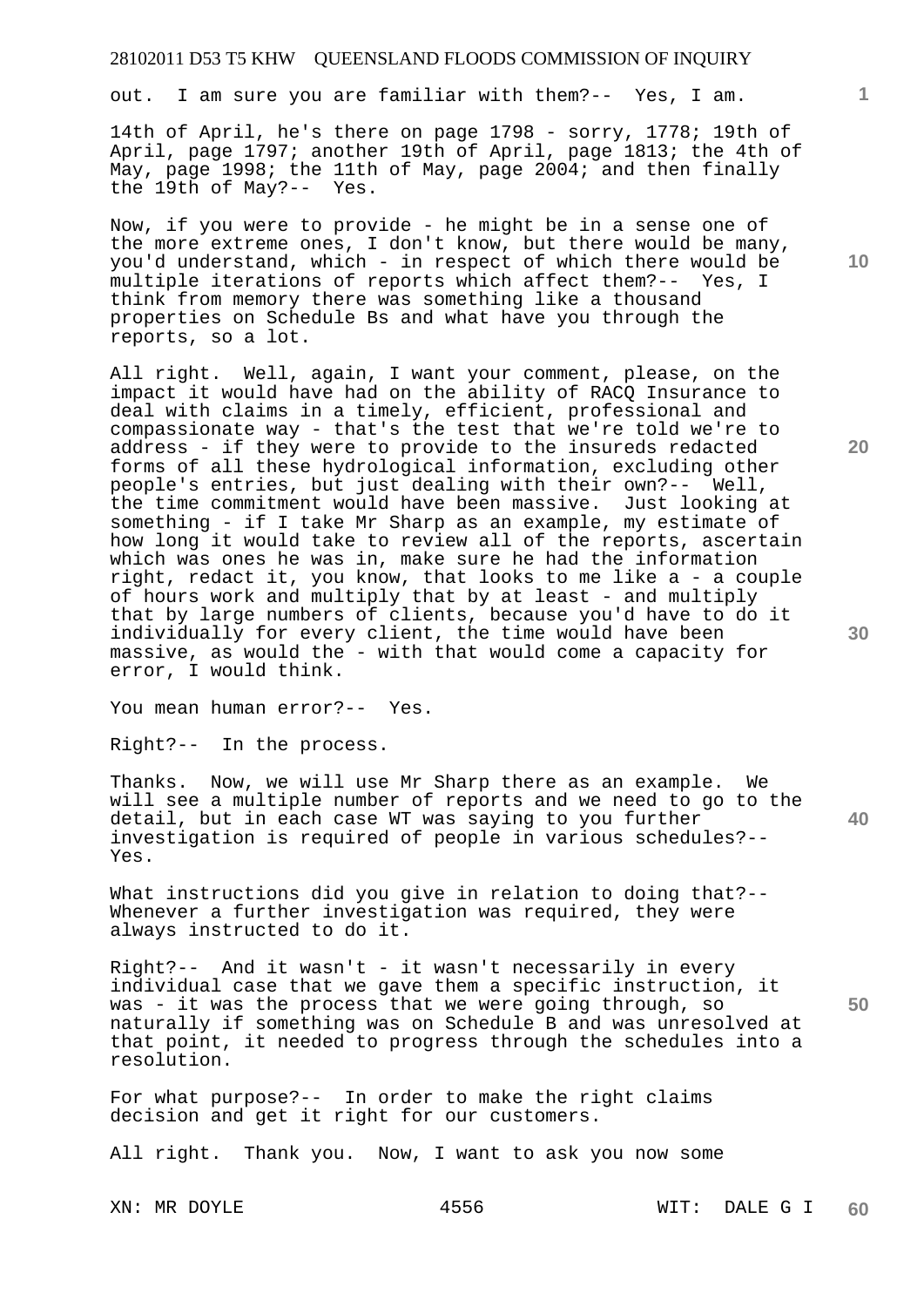particular things about particular claimants who have provided information to the Commission and for some you may need to go to your affidavit, and I will take you to them. There's one, Mr Byron, you might recall, who was paid, I will remind you, Mr Dale. He received a cash payment instead of you performing the work that is-----?-- That's right.

Do you remember that?-- Yes, I do.

Okay. I take it that kind of thing is not unknown?-- No, it's not unknown, it's our preference to - I don't believe that when people buy a home insurance policy and their house is damaged that what they're really - they're - what they're really buying is, "Well, here's a cheque and off you go, do with it what you will." For the majority of people they are looking for us to manage along with them the reinstatement process of bringing them back to normality, getting their house back in order. It isn't unusual, though, for clients to - sorry, for customers to request cash settlements, and where they do, after we have discussed through them - the advantages and disadvantages of that generally, you know, we will - we will provide them with a cash settlement, because that's the customer preference.

All right. Well, you may have answered. What is RACQ's preferred possession?-- RACQ's preferred position is very much to get the rebuilding work done for the customer.

All right. Do you give-----?-- To facilitate that.

Is there a practice of giving them advice to that effect?-- Yes, there is.

Next I want to take you to something that Mr Sharp has said. We have just been to some of his reports. His was a claim which we have seen was in respect of a property at Fernvale. Do you recall that?-- Yes, I do.

And ultimately declined?-- Yes.

He gave some evidence which I have asked you to read previously, you know?-- Yes.

I want you to go to it again, please. It's in the transcript at page 4167. It starts at 4166. I'm not sure, Madam Commissioner, whether you will have that available to you.

COMMISSIONER: I will in just a moment. I am not sure if it can be brought up on the screen.

MR DOYLE: I can make copies available.

COMMISSIONER: I'm sorry, you said 4167?

MR DOYLE: Then I went back to 4166.

COMMISSIONER: And the date was?

**1**

**10** 

**20** 

**30** 

**40**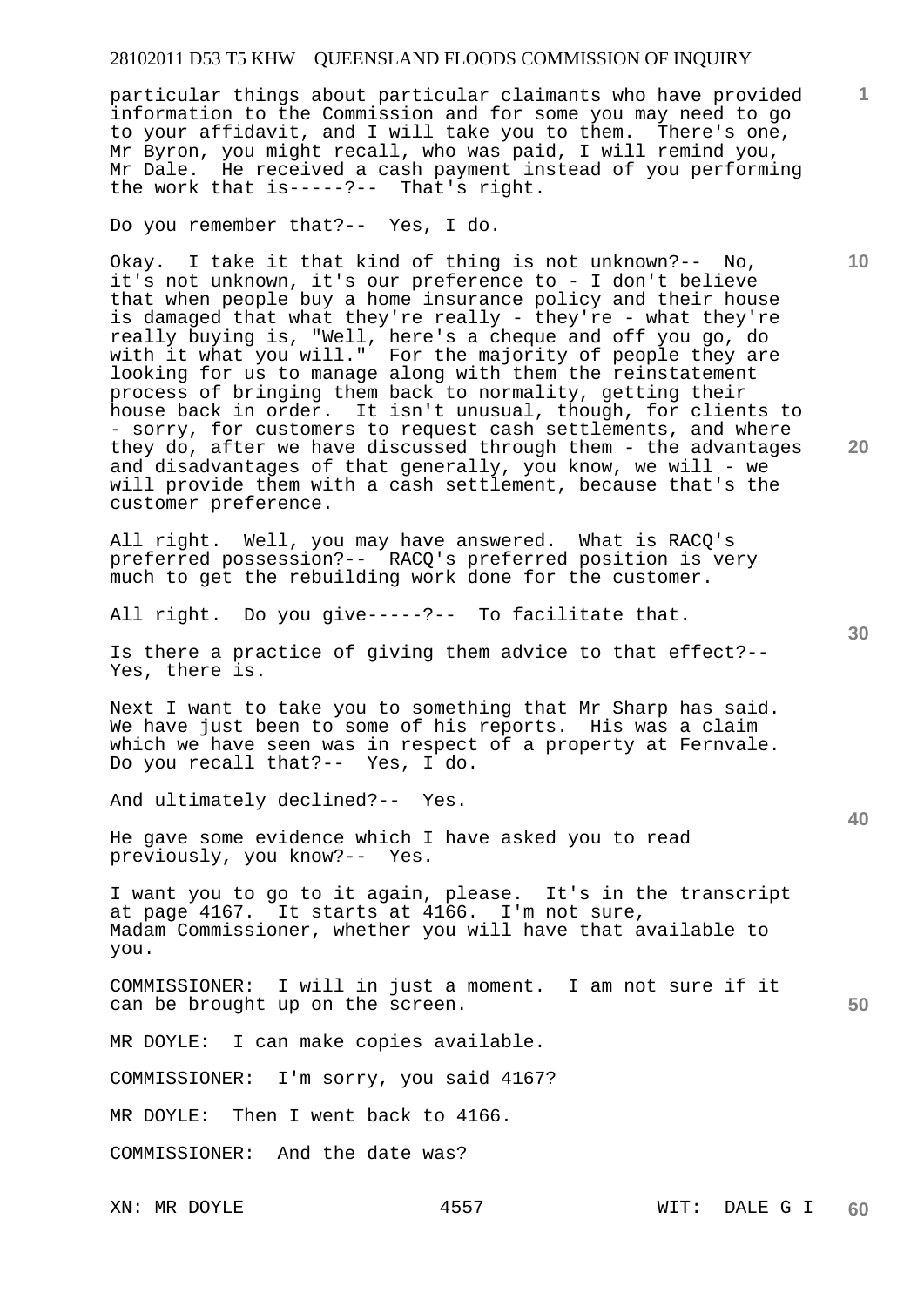MR DOYLE: Day 48, the 18th of October.

COMMISSIONER: Thank you.

**10**  MR DOYLE: The passage I asked you to read commences at line 45, "Now, if we can go to paragraphs 11 and 12?", and I want you to read across to page 13 (sic) on the next page. The proposition I want you to deal with is really his scepticism, if you like, that he's saying to himself at least, "Well, did they get a hydrologist's report in that sort of didn't go their way and now they're trying to get another one." See that?-- Yep.

Do you have a comment about that?-- It is just - it's just so far from the truth. We were - you know, I would have loved to have given customers decisions earlier. I did everything I could to try and expedite that process, but, you know, we the reason that it took time was we needed to make the right decisions and if you look at his property, you know, in Fernvale, the reality was - and even when we - when we got it into the Fernvale schedule, in Fernvale there was a flash flood in the morning, there was a flood in the afternoon, and some properties in the Fernvale were affected by both, some were only affected by the floods, some were affected by flash floods, so it was complex, and you know I - we need to get the decisions right. So, that's the driver. I am not sitting in my office, sitting there going, "Well, how do I decline claims?", or looking for some sort of report that suggests, you know, that I can. That's not - that's not what we're about.

**1**

**20**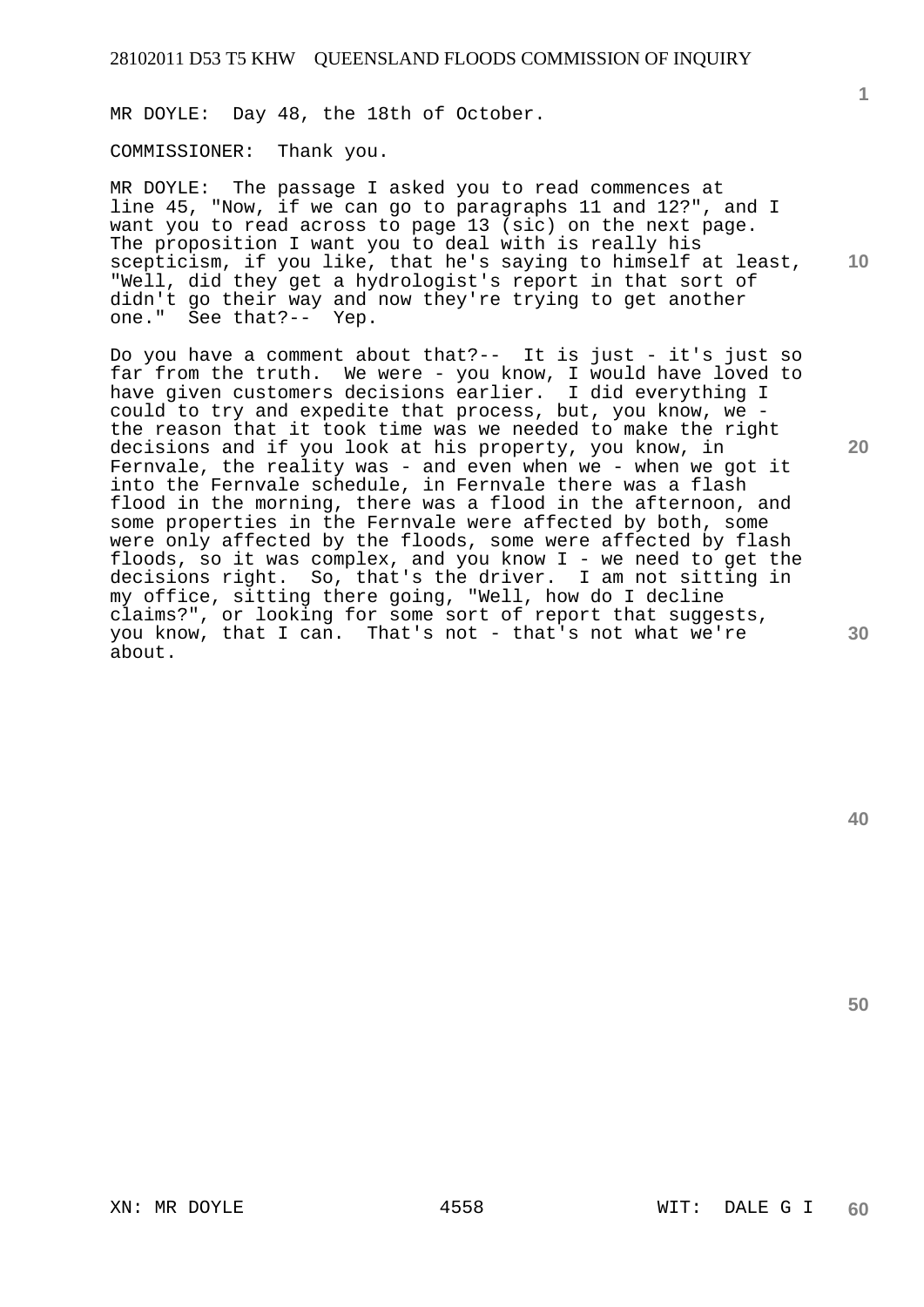COMMISSIONER: But, Mr Dale, you might be missing the point a bit, because Mr Sharp's complaint seemed to be one of communication. Somebody had said to him, "There's a hydrologist's report.", and then they said, "We haven't got the hydrologist's report.", and that's more or less what happened, except it became fairly clear that there were hydrologists' reports in existence but more precise material presumably was being got?-- Yes.

So his issue was more about it just not being made clear to him what was going on, I think?-- I accept that that was a you know, from my review of this statement and the transcripts and other bits and pieces, I certainly accept that communication was an issue, and I've already acknowledged in my affidavit that I would like to do better in terms of communication, so I accept that as an issue and I think-----

Well, what can you do about it with your call operators to make sure at least at claims manager level you'd think that they'd be able to explain a bit better that - well, it makes it hard for them, doesn't it, if you keep saying, "Don't mention the hydrology reports."? Clearly somebody did here?-- Look, I think that's - you know, that's part of what we're reviewing at the moment to understand. It's gathering the feedback, understanding, yeah, our communication with our customers could have been stronger, and that's something we'll work hard to do to get better in the future. This was an unprecedented event for us and it put an awful lot of pressure on us in terms of our management of it.

Yes.

MR DOYLE: I won't revisit Mr Sharp's evidence about what he was told, but I do want to raise one of the things with you that he did talk about - and he's not the only one - the suggestion that when they ring up, they can't always get through to the same person - you know Mr  $X$  - Tez - or whatever it might be?-- Yes.

And it might be said that's a deficiency in your processes. Do you have a comment about that? Now, if you need to go to Mr Sharp's instance to example it, please do so, but otherwise-----?-- No, I don't need to. Look, over my 30 years experience in the industry, I've seen a lot of different operating models in relation to providing customer and claims service. A lot of that is dictated to - you know, by your brand and your systems and other bits and pieces. Generally, the best one, from my point of view, is that when the customer rings up, what they want is they want to talk to somebody who knows what they're talking about and they generally want an answer to their question at that time, and, you know, we have systems and processes in place which are really about - we have one view of the claim and one central computer system so any of our staff can see that at that particular point in time, and we believe it is better for the customer to be given an answer if they can and it is better for - if they ring up with an inquiry, rather than continually try to get hold of

**1**

**20** 

**40**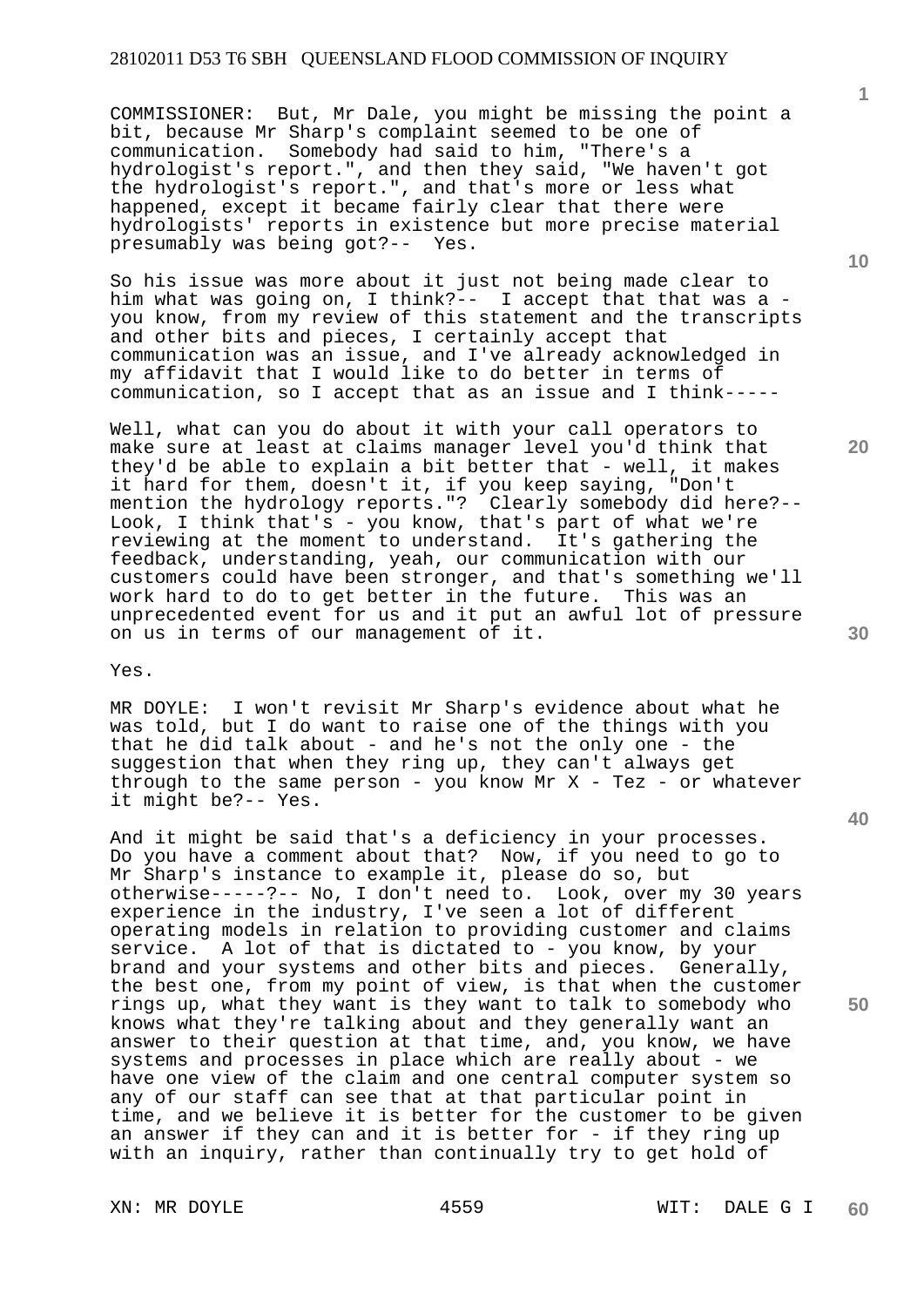somebody who might be on leave, at the toilet, on a lunch break, on an afternoon tea break, whatever that may be - it is better for the customer and more efficient for us to drive a process which tries to see the person who answers the phone within that team providing the answer to the insured.

All right. Now, again, one of the things that I think Mr Sharp and some others have commented upon is the time it takes to get through?-- Yes.

You know, waiting time, if I can put it that way?-- Yes.

Do you have any help you can give us as to what, in fact, were the waiting times-----?-- Yeah.

-----on average, and what, if anything, you can do about it?-- Yeah. Look, we - I think in January, from memory, it might have been 220 seconds to answer the phone in our teleclaims department, 246 in February. We got it down to 136 seconds in March, and from April through to October, it's been within our targeted level, which is to answer the calls within 60 seconds. We did have - our normal call volume into there is 35,000 calls a month. That's what it was in 2010. In January, we had 60,000 calls into there and, in February you know, that's the month when the Cyclone Yasi happened as well, we had 70,000 calls into there. Now, those levels are just totally unprecedented in our history, and what we have done is - you know, we do the RACQ - the Club helps us with, you know, the engagement of - we teach staff so that they're able to help us with the insurance inquiries and we moved staff over into there to help support that process. We had 30 of those people in response to those events. We've increased that number to 40. We have forward recruited again in relation to this summer storm season coming up, and I'm also looking at whether there are any outsourcing type opportunities that we might be able to take advantage of.

Now, the times you gave us of numbers of seconds-----?-- Yes.

**40**  -----are they averages?-- Yes, sorry, I should have made that clear. Those are the average speeds of answer.

On a day or a month?-- On a month.

So, it's obvious you'd accept that there would be higher and lower figures throughout the-----?-- Yes, I would do.

And is it right during the day that there would be busier times than others?-- Yeah, there's peaks during the day.

Thank you. Now, I wanted to take you next - only briefly - to some aspects of - sorry, before I leave Mr Sharp, you'll recall that in his evidence and his statement he expressed some concern about - my words, not his - about a discriminatory process because someone else in the adjoining street had originally been told they were declined and then that was reversed, whereas his decision was not reversed. I can name the street if it helps you?-- Nardoo Street.

**10** 

**1**

**20**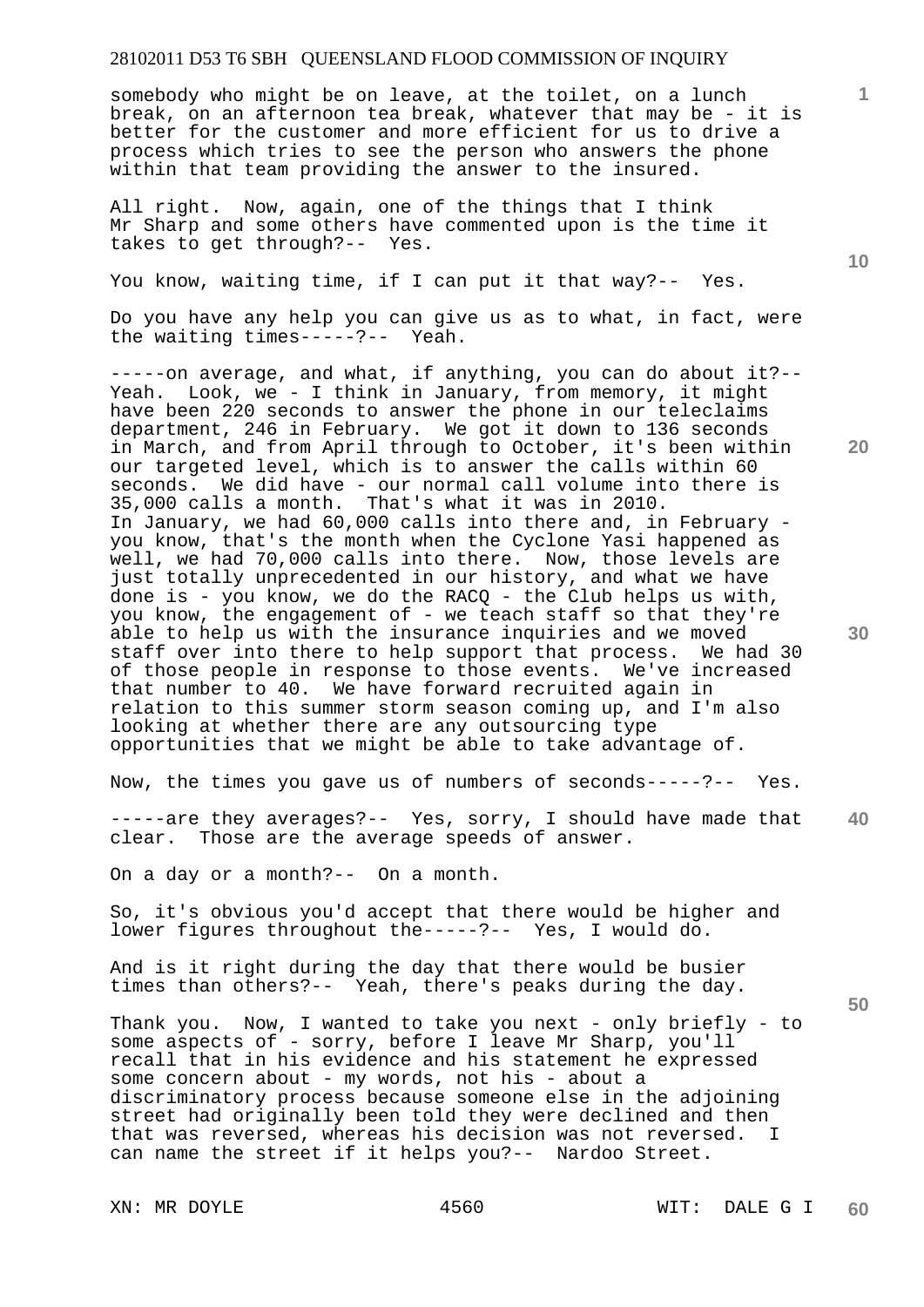Nardoo Street. That's the one. And you've investigated whether that's so or not?-- Yes, I have.

And?-- And there's one claim in Nardoo Street which was accepted after all of the investigations that we undertook because the cause was determined as flash flood.

Was there an occasion when it was declined and then accepted?-- No.

Next I want to take you to this affidavit you provided in response to some concerns by people called Cameron, which is exhibit - sorry, it's your 7th affidavit, Exhibit 897.

COMMISSIONER: You don't need to worry about the exhibit numbers, really, Mr Doyle. If you tell us which number affidavit, that will do, thanks.

WITNESS: Yes.

MR DOYLE: Do you have that? I want you to go to paragraph 46, please, where you advert to the claim being declined because it was flood and then you give some background to that?-- Yes, I do.

And I'll paraphrase some of the background until we get to the part I want to ask about, if I can?-- Yes.

Were these peoples' homes in Goodna?-- Yes, it is.

Which was the subject of reporting in the Water Technology Ipswich Region Report?-- Yes.

And initially their property was identified in a schedule which said there needed to be some further investigations as to whether they were affected by stormwater run-off?-- Yes.

**40**  They conducted some further investigation, and they provided you with a report of the 14th of March, which concluded that it was unlikely they were inundated by stormwater run off?-- Yes, that's right.

But rather they were likely to be flood?-- Yes.

And that report excepted from that view four other properties in the same street as the Camerons?-- Yes, it did.

**50**  Now, you've received that report, you tell us, on the 15th of March, and what I want to ask you about is what you say in paragraph 51 - what you then did?-- We went through our internal claim records for claims in the area to ascertain whether there was any suggestion from customer information or the loss adjustor reports or anything else we had on our records which suggested that there might be stormwater run-off.

Yes. And did what?-- We referred it back to Water Technology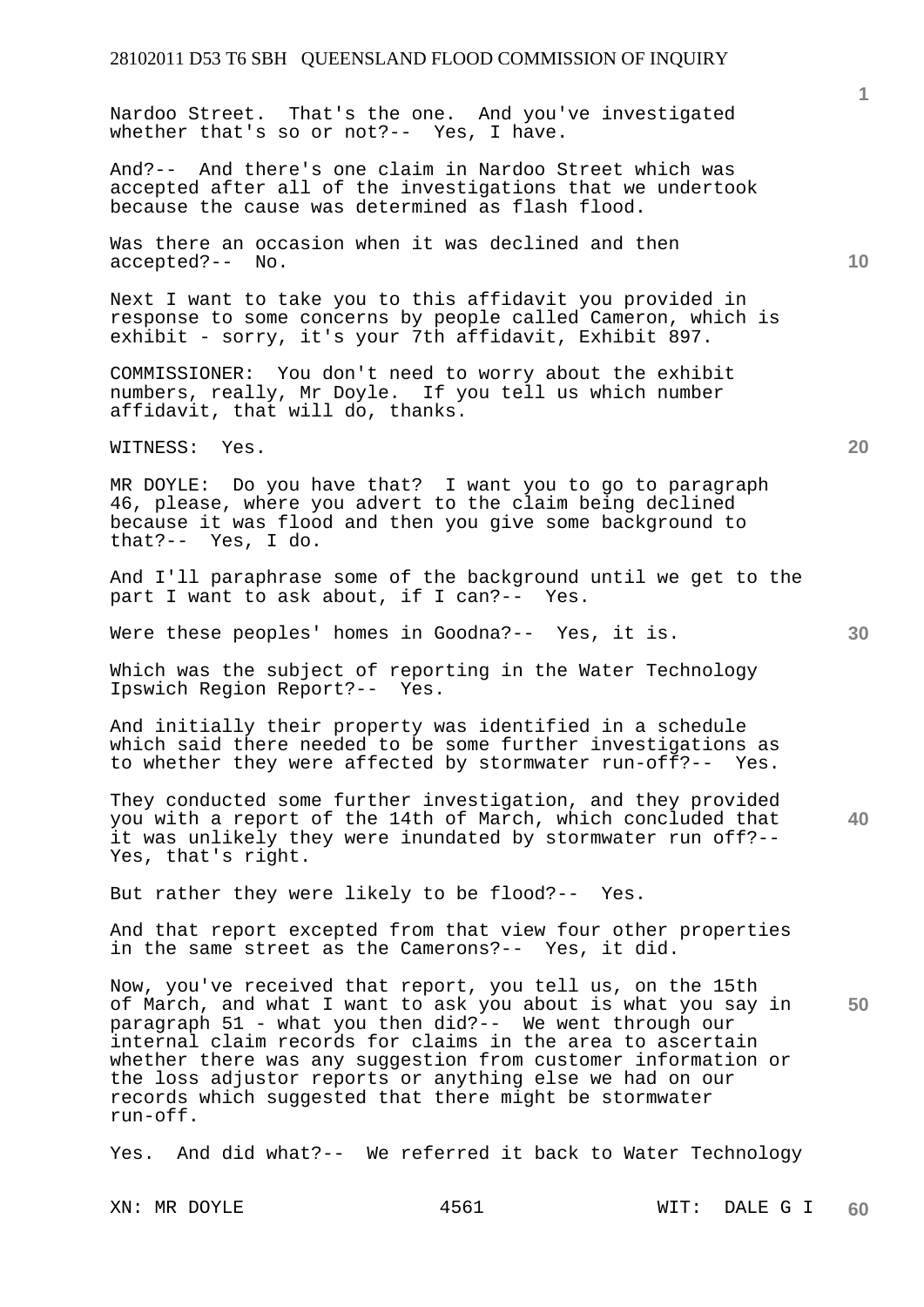for further investigation.

So, is this an - I think we - you were asked yesterday about instances where you - I'll misuse the word - were proactive and referred something to WT for them to conduct an investigation, even if their own report suggested their investigation had been concluded for that property. Is this one of those?-- Yes, that's one of those.

Okay. And did you ask them to carry out further investigation?-- Yes, I did.

And they did?-- Yes.

With the result that you got a report on the 6th of April confirming that it was - the mechanism was not one covered by the policy?-- That's right.

And in your affidavit you refer to - I think you use the expression an "audit"-----?-- Yes.

-----being conducted by RACQ Insurance in relation to things which may lead you to referring something back to Water Technology?-- Yes.

Can you explain, please, what that means - what you did?-- One of my information support people, I got them to - they were constantly reviewing records to make sure that there weren't claims that we had missed through - because the process was still subject to some human error if the loss adjustor got it wrong or failed to lodge a report or something like that - that was still subject to that - so I was having them review our internal records for completeness, and also if they identified things where, you know, they felt that further - you know, there was further evidence of something else which the hydrologists needed to look at more closely, then we would refer those as well.

MS WILSON: All right. Thank you. Just excuse me, please. I won't worry about that one. There's been a suggestion, I think, made by Mr Sharp and maybe one or two others of at least some of your staff - I'll put it neutrally - not being as helpful as they could have; that is, being impatient, or that kind of thing; is that right?-- The staff - I think I alluded to it earlier - we moved our underwriting area away to a different site and, effectively, the dedicated event response team was established on the same floor as me. So, I was amongst them every day and I had meetings with my team, as I say, every second day as well - with my operational managers. I couldn't be more proud of the staff, of the job my staff have done. They faced some very difficult circumstances and, you know, from a mixture of my own personal observations of what I saw on the floor and, you know, the information that I was getting from my team leaders and my managers and what have you, I believe under difficult circumstances our staff did the very best job they could, and, you know, in difficult circumstances, they held their composure and they - from my observations and those that are

**10** 

**1**

**40**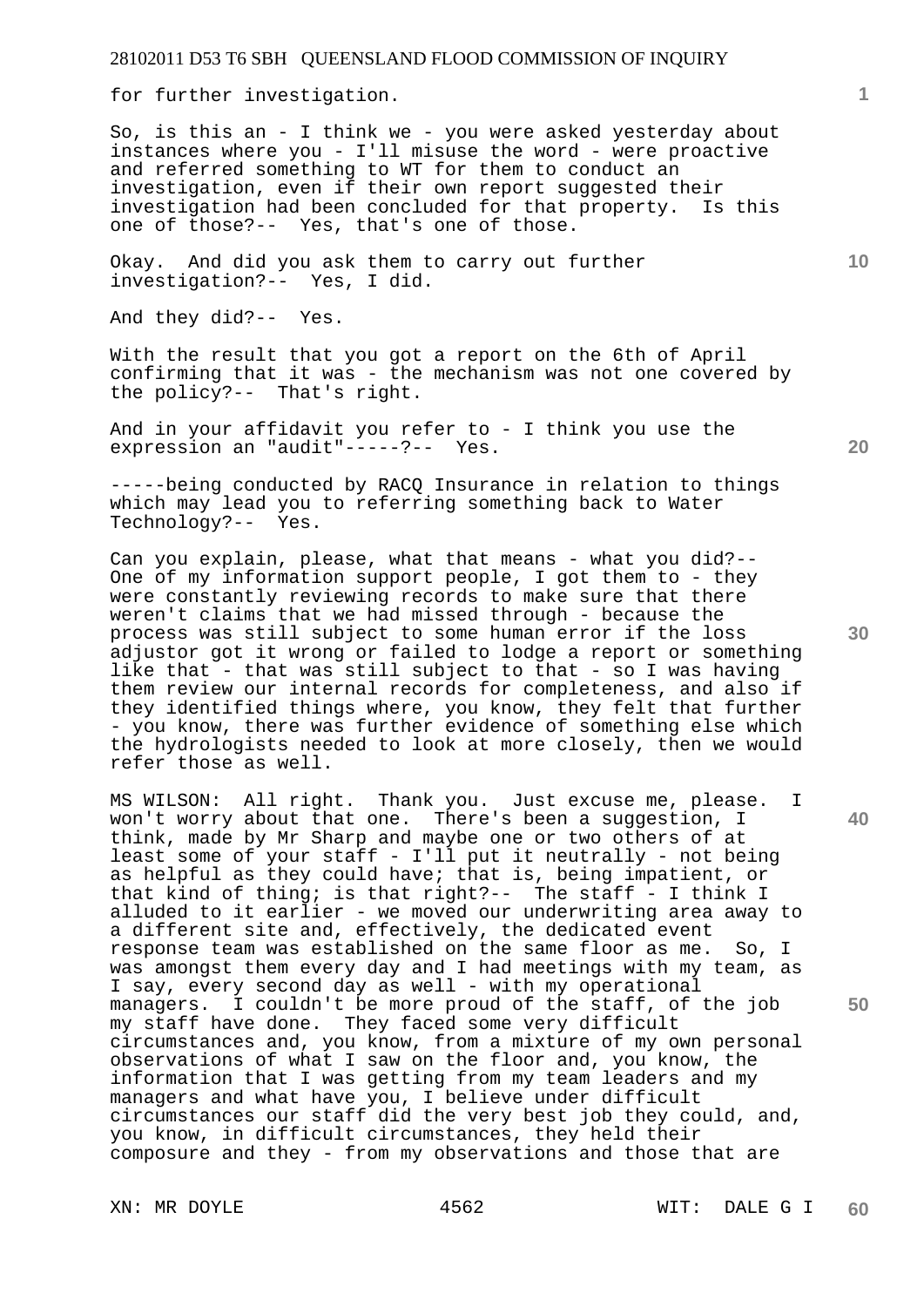available to me - they were courteous and friendly and tried to be helpful, although sometimes that was difficult for them because they didn't have the hydrology outcomes. They tried to be helpful.

Very good. Now, I know there were - sorry, I will start again. The floods that we're talking about of December/January - and no doubt there were times when things became busier than others-----?-- Yes.

-----in terms of your management of claims and making decisions and notifying people and so on - was the period from - in March and April - a quiet time, or as quiet as can be, or a busy time?-- It was a very busy time. At that point, we were getting a lot of hydrology outcomes back and that meant a lot of communication with customers and a lot of the processes that had to be done to support things like the payments we were making to them.

Our learned friend Mr Dunning sort of quizzed you about the delay between when Council, in early April, told you they would release something to you, and when you said, "Yes, please.", five weeks later or thereabouts?-- Yeah.

Can you explain why that is - why that took place?-- Look, I believe in that timeframe Water Technology delivered to us 15 or 16 reports during that period, and it was just an incredibly busy time and our focus was very much on understanding those reports and making claims decisions and communicating those to our customers.

All right. Now, the press release to which you referred talks of you acting as soon as possible, and I think it is fair to say he wanted to challenge you that wasn't so, because you had this period of delay at least when you didn't ask for the report. Was the - were the other things which were occurring such as to inhibit your doing anything with respect to the Brisbane City Council offer of information?-- It was an extremely busy time for us.

Okay. I want to ask just one more thing about that: someone - I think it is either you or Mr Heath - said that when the Brisbane City Council version of MIKE-11 was obtained, it contained something of a surprise. Do you recall that?-- Yes.

What was it?-- I know personally I was surprised, because I sort of expected the information, as I understood it that we were looking for, would most likely be in the Ipswich sort of area, so I think there was a pleasant surprise when, in fact, we got the information from the Brisbane City Council that included that.

The "that" being, what, the details of the Bremer catchment?-- Yes.

I see. Thank you. Just excuse me. Thank you. I have nothing further.

**10** 

**1**

**20** 

**30** 

**40**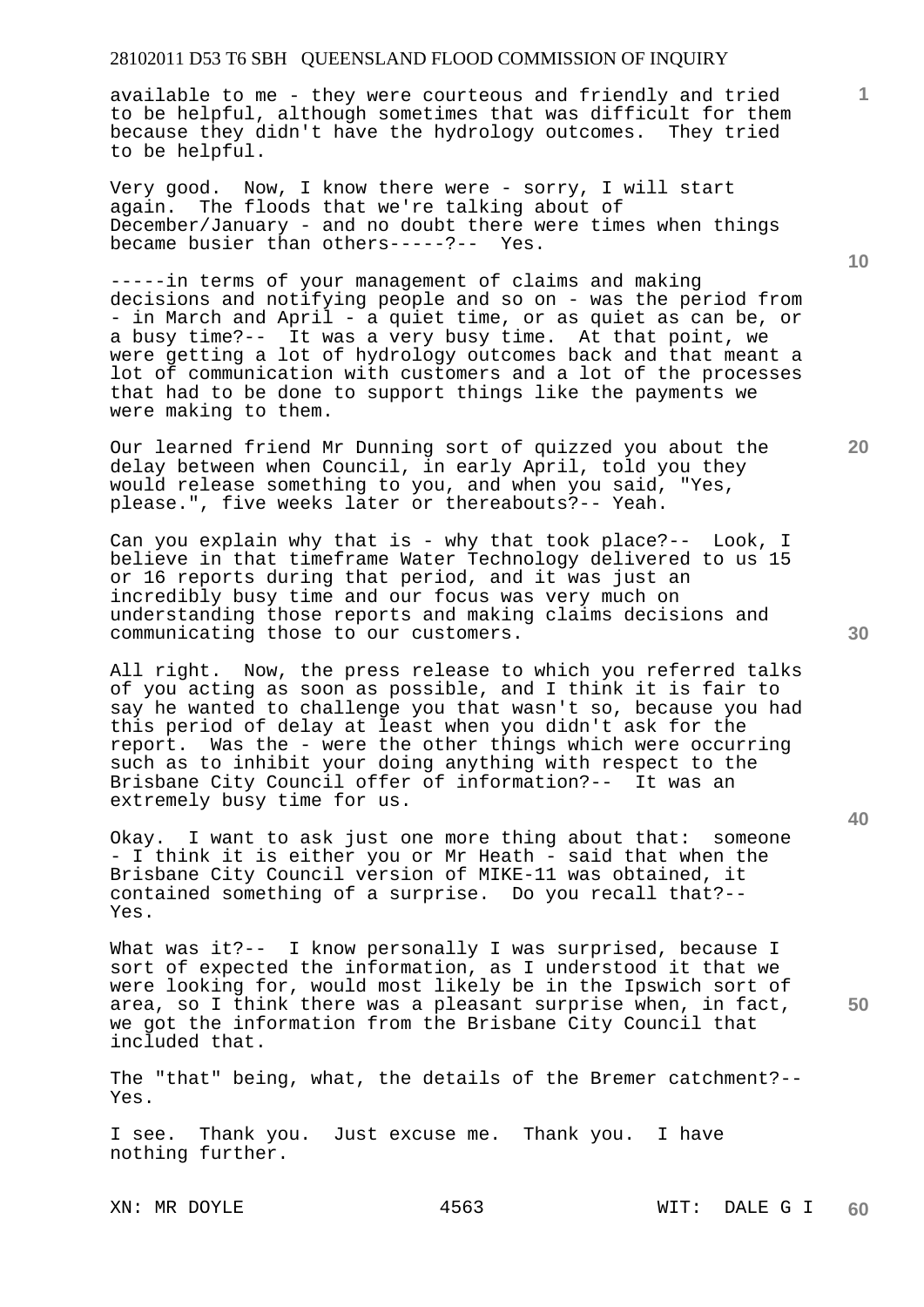COMMISSIONER: Ms Mellifont, any re-examination?

MS MELLIFONT: Briefly, please. I just need you to compare two documents and help me to understand how they interrelate. If we can have up on the screen, please, Exhibit 23 to your second affidavit, and if Mr Russo could provide you, please, with Exhibit 2 to Mr Heath's affidavit, Exhibit 824. I ask this just to clarify an answer in response to my learned friend, Mr Doyle, that you couldn't discern from the table at Exhibit 23 to your second affidavit - which dates applied to the Ipswich claims, which were the subject of the reassessment - can you tell me how the column "Date Causation Decisions Made" - sorry, how that column relates to the dates in Exhibit 2 to Mr Heath's statement, the column "Original Decision Date"? How do they interrelate? And if we could go down to the Ipswich page on the screen, please?-- I haven't checked through them all, but I believe that the attachment in Mr Heath's affidavit - the original decision date - would be the date at the individual claim level that corresponds to this table.

Right. So, there's not necessarily a direct correlation between the "Original Decision Date" column in Mr Heath's statement and your "Date Causation Decisions Made" column?-- Sorry, you're asking me - you're suggesting there isn't or are you asking me whether-----

Whether there is-----?-- -----whether they are directly related?

Are they directly related?-- Yeah, I believe that they are.

So, they should match?-- Well, I haven't looked through all 247, but looking at a quick glance, the dates that I'm seeing popping out on the right-hand column of Mr Heath's table are sort of corresponding with the dates that I'm seeing on the screen.

Right. So you expect them to match, subject to human error?-- Yeah, yep.

All right. Can I just take you to the 11th of July entry in the document which is up on the screen? You see there's 248 accepted and then minus 248 declined. Is that sort of a reconciliation of the earlier declines?-- What that's doing is it was felt important to the context of the document to show the original decisions, if you like - so, the time taken to reach those - and, effectively, you will see that the 11th of July is the date that the report was received by me for the Ipswich reassessment, the 2nd of August is the date that we announced the decisions, and the 248, minus 248 is effectively correcting the numbers above. It's - does that make sense?

Yes, and the 248 is because there was actually 247, but one of the properties was doubled up?-- One was a duplicate as it

XN: MS MELLIFONT 4564 WIT: DALE G I

**10** 

**1**

**20** 

**30**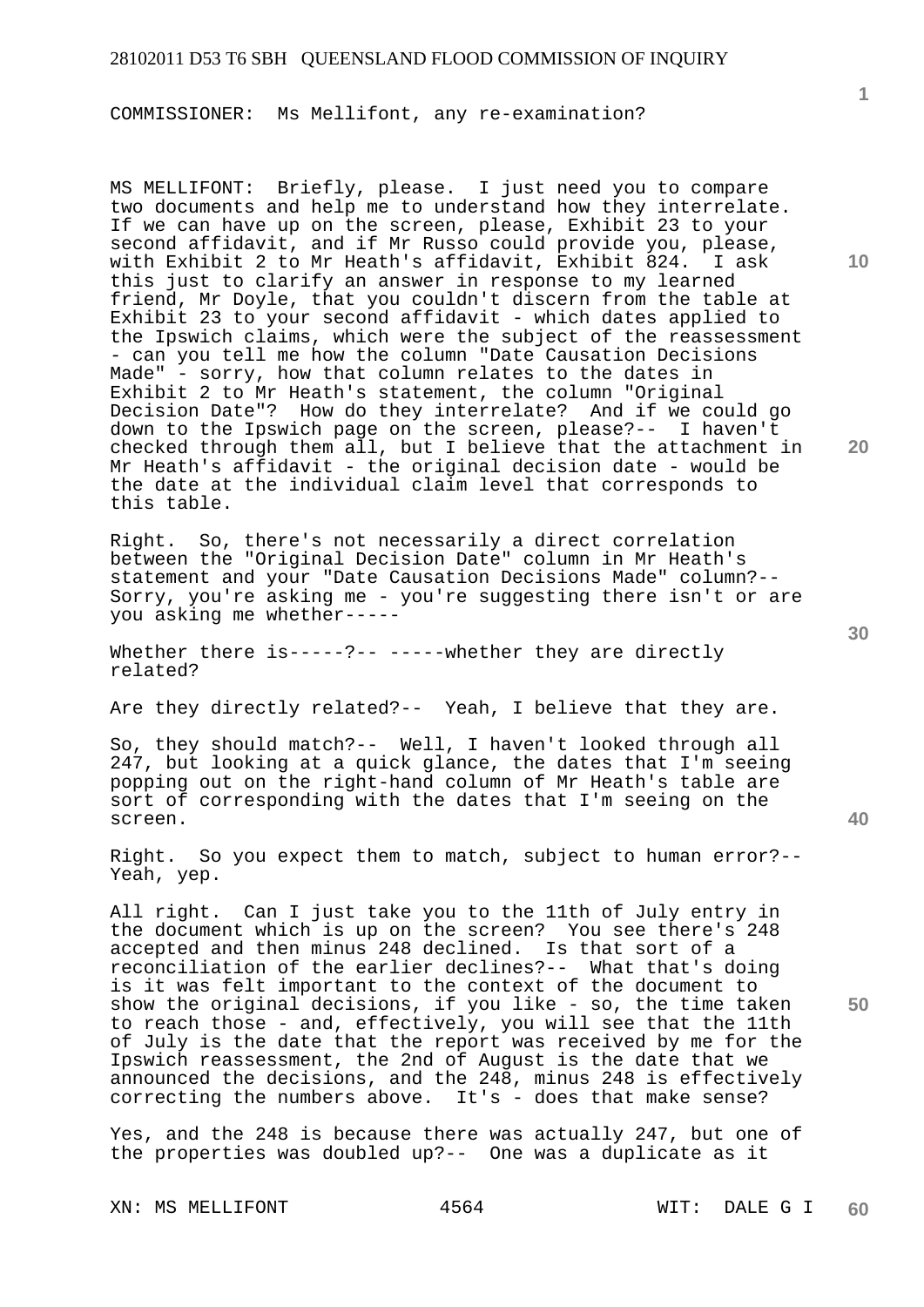turned out, yes.

And just a couple more questions: in answer to some questions from Mr Dunning, you spoke of being under pressure to make the decision in Ipswich. Can I take you, please, to your sixth affidavit, paragraph 87 - 86 and 87. It's up on the screen. Give yourself a moment to read those two paragraphs?-- Sorry, 86 and 87?

Yes?-- Yes.

So, you see on 22 March 2011 you decided to stop processing decisions to decline claims in respect of properties at One Mile and Churchill so as to allow further hydrological investigations to be carried out. Can I ask you why you were prepared to defer One Mile and Churchill decisions but not other parts of Ipswich?-- What effectively happened was that the hydrologists went - as it states there - went and looked at - we already had a report that said "decline these claims", and the hydrologist went and looked at - we had just been given that, from memory, a couple of days before - one day before - and the hydrologist then went and looked at this property at 67 Old Toowoomba Road and saw some things which caused him some concern, obviously, and he then communicated, "Look, you'd better hold fire on One Mile and Ipswich because" - I'm assuming that's because of something that he saw at this property, and effectively we did that, and-----

And was that-----?-- Sorry, so that was the advice that I had at that time. It wasn't "halt all of Ipswich", it was "halt One Mile and Churchill because of something that I've seen at this particular property".

And was the further investigations that the hydrologists identified as being required ones that could be done by the hydrologist based on information accessible to the hydrologist or did he have to wait for the BCC material?-- I'm not sure whether he had to wait or not. I know that, as it turned out, I believe he used the information in that model to help determinations at One Mile and Churchill.

Well, do you know whether the MIKE-11 data was data they wanted to have for One Mile and Churchill?-- I don't know.

In your answers to my learned friend Mr Doyle, you spoke of the immense pressure that you were under at the time of the Ipswich decision and you mentioned in that context adverse comments about insurers being made publicly by Mayor Pisasale. Are we to understand from that answer that the pressure of such public comments in the media caused you to make the decision to decline claims in Ipswich earlier than you otherwise would have?-- No, we're not.

Why mention it in that context?-- I was trying to reenforce the environment within which we were working.

Why? Why in the context of a decision to decline at that point in time rather than wait? Why mention it in that

XN: MS MELLIFONT 4565 WIT: DALE G I

**10** 

**1**

**30** 

**20** 

**40**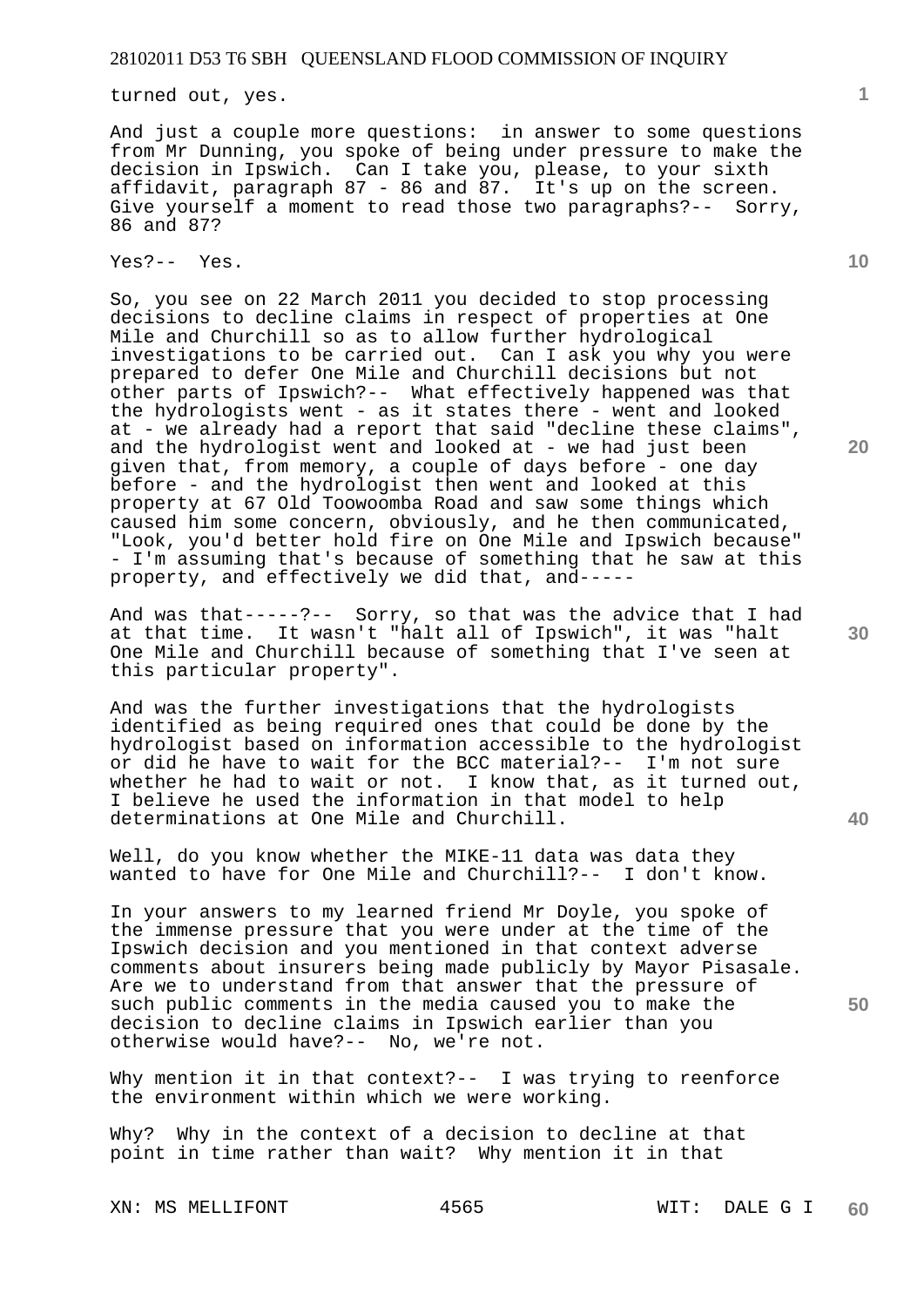# 28102011 D53 T6 SBH QUEENSLAND FLOOD COMMISSION OF INQUIRY **1 10 20**  context?-- Because that's the environment we were working in. But if you say there's no connection between your decision to decline at that point in time and that climate, why connect the two?-- There was tremendous pressure to make decisions, all right - to communicate those decisions to customers. Yes?-- If I'd been faced with a scenario where I wasn't comfortable with - that I had a report with reasonable conclusions, I wouldn't have reached a decision to decline those claims, but I was comfortable with the report that I had, but there was - I was just saying, the environment was one of intense pressure. Well, without those public comments being made, might you have waited longer?-- No. I have nothing further. Thank you. COMMISSIONER: All right. Do you want Mr Dale excused? MS MELLIFONT: Yes, please. COMMISSIONER: Thanks, Mr Dale. You're excused. WITNESS EXCUSED

MR DOYLE: Thank you, your Honour.

COMMISSIONER: Thanks, Mr Doyle. Yes, Ms Kefford?

MS KEFFORD: Your Honour, the next witness is Nicholas White. I call Nicholas John White.

**50**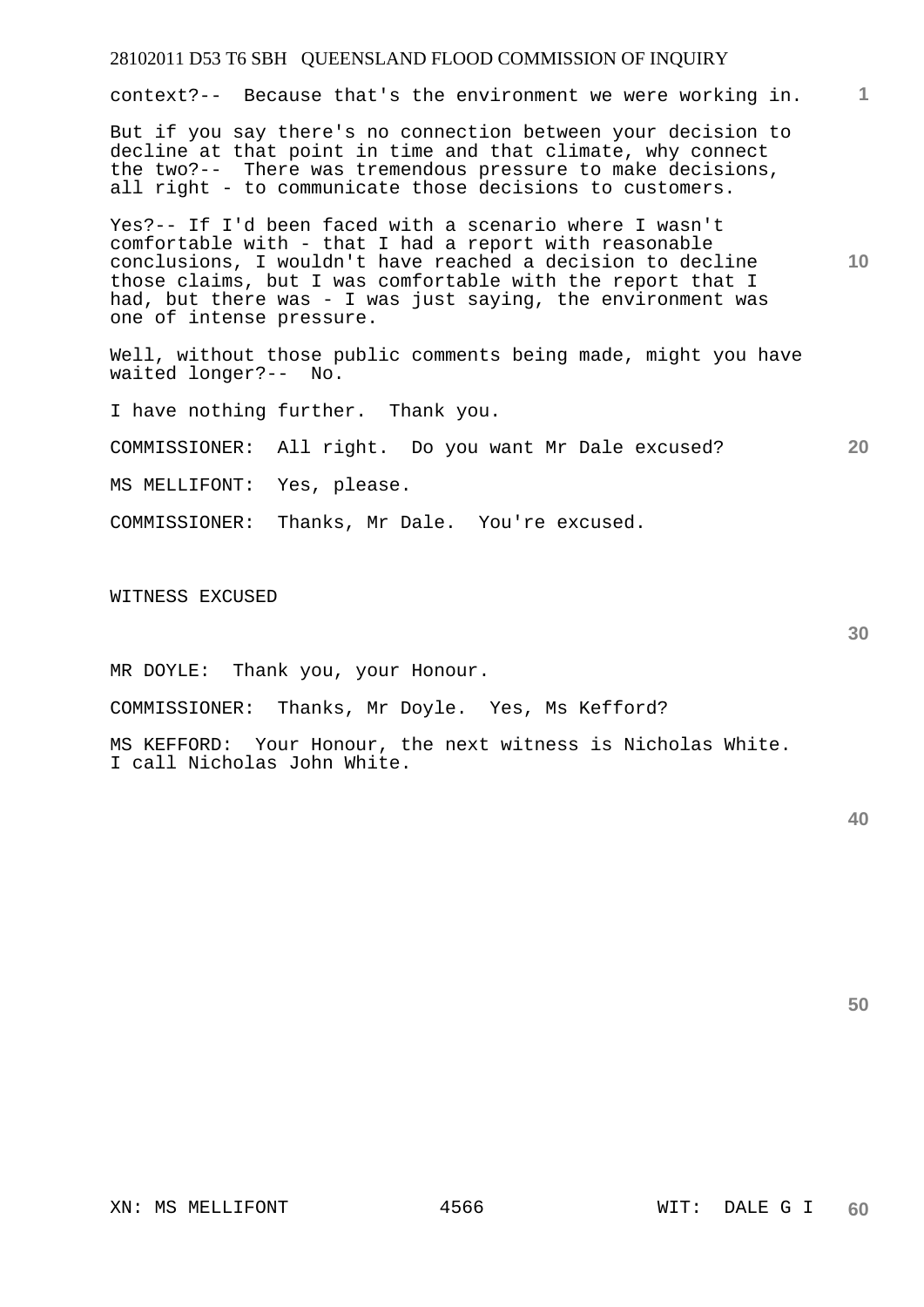NICHOLAS JOHN WHITE, SWORN AND EXAMINED:

MS KEFFORD: You may have a seat, Mr White. Is your full name Nicholas John White?-- It is.

And you live at 28 Hume Street, Woodend?-- I do.

You have prepared a statement for the Queensland Floods Commission of Inquiry, and can I ask you to have a look at a copy of this document, please? Is that a copy of your statement?-- Yes.

I tender that document.

COMMISSIONER: Exhibit 904.

ADMITTED AND MARKED "EXHIBIT 904"

MS KEFFORD: Now, in your statement you make reference to a number of pieces of correspondence, and I've been provided with two other pieces of correspondence that appear to relate to similar issues. I'll just ask you to be shown those other letters. One is a letter from the Minister for Finance and Arts - sorry, from the Premier of Queensland to the Minister for Finance and Arts dated the 12th of April 2011, and the other is a letter from the Office of the Premier to yourself dated the 7th of September 2011. Have you seen those documents before?-- Yes, I have.

And do they relate to the matters you deal with in your statement?-- They do.

I tender a copy of those documents.

COMMISSIONER: Exhibit 905.

ADMITTED AND MARKED "EXHIBIT 905"

**50**  MS KEFFORD: Now, your house is located - where you reside is located on the western bank of the Bremer River?-- That's correct.

And your property was inundated during the 2011 floods, was it?-- The property was. The house wasn't itself.

And, in your statement, you raise concerns with the development that is occurring on the other side of the Bremer

**20** 

**40** 

**10**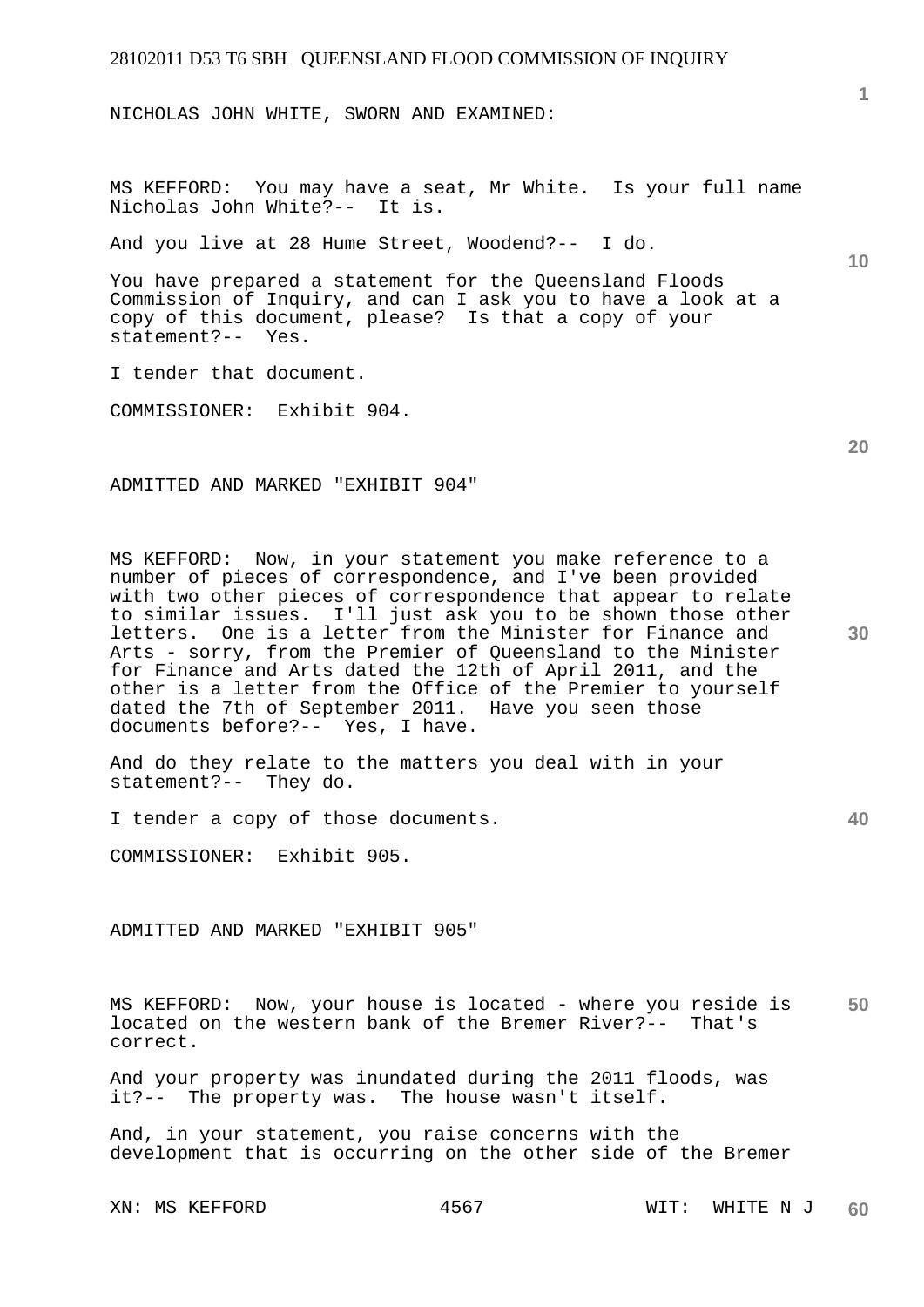River - that is, the eastern side?-- That's correct.

And, in particular, it's the development that's occurring on the Old North Ipswich Railway Yards?-- Yes.

Madam Commissioner, there have been two statements prepared by Ipswich City Council officers that respond to Mr White's statement with respect to the Riverlink development. If I might, at this stage, tender each of those? First is the statement of Brett Davey dated the 26th of October 2011, and he is the Development Team Coordinator, West Team, from Ipswich City Council.

COMMISSIONER: Exhibit 906.

ADMITTED AND MARKED "EXHIBIT 906"

**20** 

**30** 

**40** 

**1**

**10** 

MS KEFFORD: And the second is a statement of Gary Stephen Ellis dated 25 October 2011 and he is the Engineering and Environment Manager of Ipswich City Council.

COMMISSIONER: Exhibit 907.

ADMITTED AND MARKED "EXHIBIT 907"

MS KEFFORD: Now, if I could just show you, Mr White, a copy of a Disaster-Affected Properties Map produced by the Queensland Reconstruction Authority, and ask you to identify have a look at this map and identify a number of features of it. Firstly, do you see on the map where there is a small area marked - ringed in black with the initials "NW" nearby?-- I do.

And does that mark the location of the property where you live?-- That's correct.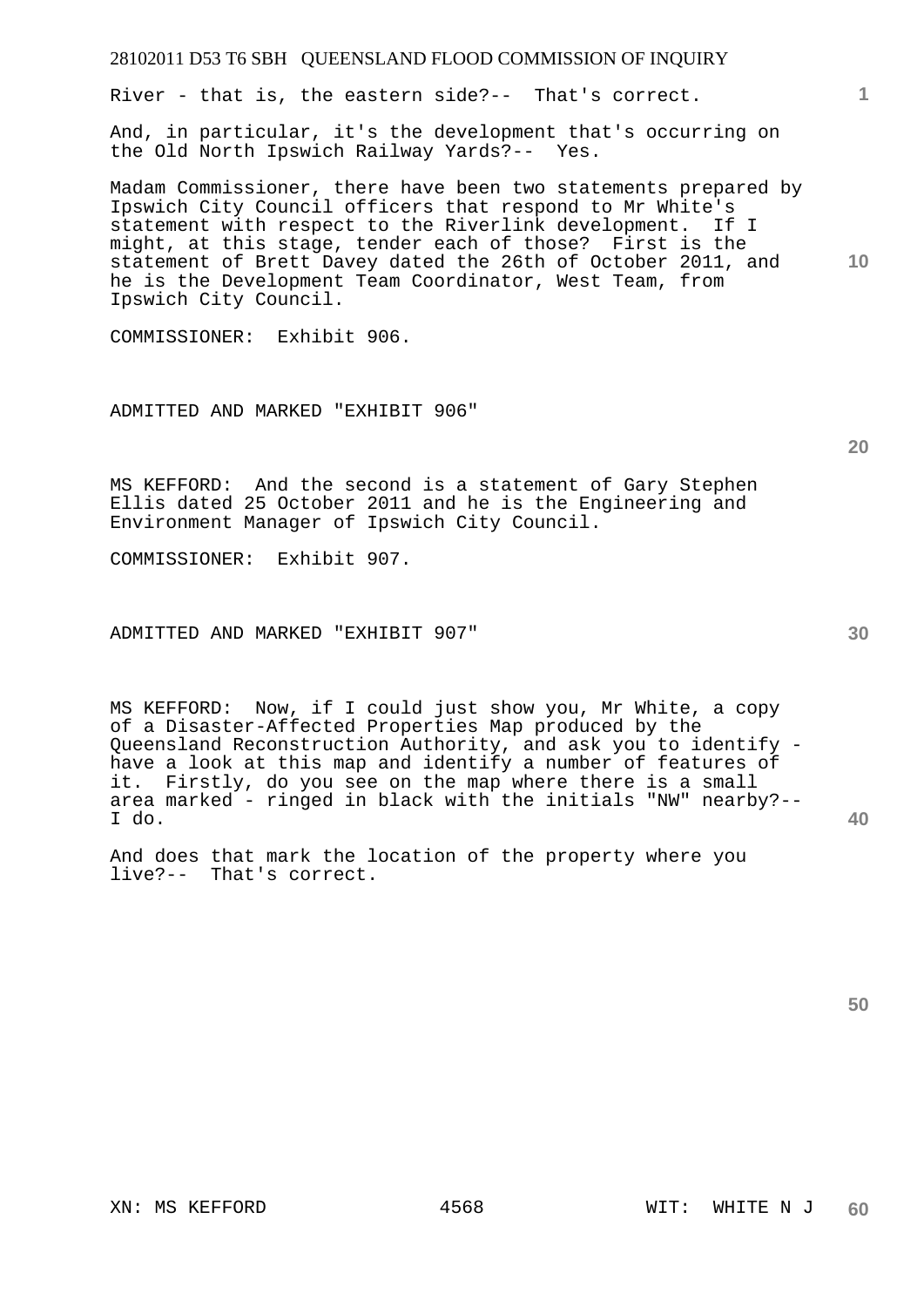On the other side of the river there is a property that's ringed and marked with the letters RLSC. What is that?-- That's the current Riverlinks Shopping Centre development.

And in terms of the land on the other side of the Bremer River about which you express concern, is it then the balance of the Riverlinks development that's marked with the numbers 53, 54, 55, as well as 51 and 52?-- Yes, it is.

I tender that map.

COMMISSIONER: Exhibit 908.

ADMITTED AND MARKED "EXHIBIT 908"

MS KEFFORD: In your statement you express a number of concerns about the development that's occurring on that land known as the Riverlink development? You have to-----?-- Yes

Yes. And you attach a number of documents that are related that also express concerns that you hold?-- That's right.

If I could just clarify a few matters with respect to your statement? At paragraph 7 of your statement you explain that you received a copy of the flood study, and that is attachment 5 to your statement?-- That's correct.

And in paragraph 8 you identify a number of areas where you think the flood study is deficient?-- That's correct.

Those deficiencies that you refer to in paragraph 8, are they the same concerns that you are referring to in paragraph 18 of your statement where, about halfway through the paragraph you talk about a Cardno flood study which you believe is flawed, inappropriate modelling tools?-- There were two Cardno studies, one was a macro study that was based more on the flow of the Bremer River itself. The other study was to do with storm run-off from lot 55. That particular storm run-off comes through a large duct that is actually directed at our property from the other side of the river, that is the eastern side of the river.

So in terms of paragraph 18, are the concerns that you have about the adequacy different to those expressed at paragraph 8?-- I think I am attempting to include both of those concerns, the scouring from the stormwater and the reprofiling of the riverbank which has to do with lot 54.

So the extent of your concerns are set out there in paragraph 18?-- Indeed.

At paragraph 10 of your statement you refer to an operational works application that was approved by council and you attach

**20** 

**10** 

**1**

**30** 

**40**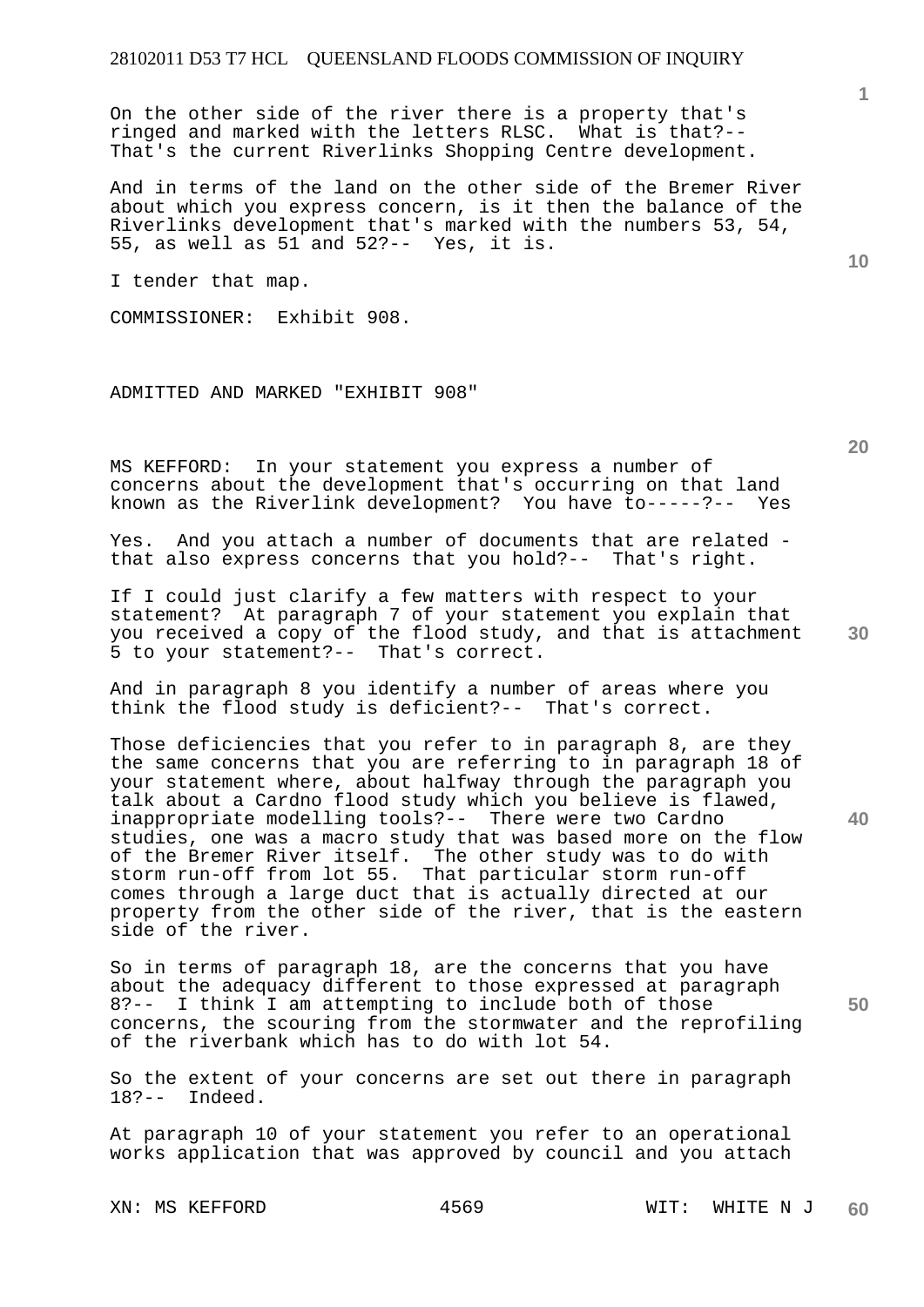a copy of that. Now, that approval authorised filling of land on lot 54, is that correct?-- Correct.

And the filling allowed a platform to be created some 19 and a half metres above the river height?-- That's right.

Now, if I could take you to attachment 1 to your statement which contains some photographs showing the eastern side of the Bremer River, is that correct?-- Attachment 1?

In just a moment it should come up on the screen in front of you?-- Yes, thank you.

Could you just explain those photographs to us?-- These are fairly old photographs taken of the development site back when the railways workshop was a going concern. I think probably late 80s, early 90s. Those are a series of shots of the entire bank from lot 54, almost down to the Riverlink Shopping Centre.

And have you seen more recent photographs of the same area, ones that were taken by police employed by the Flood Commission?-- Indeed, yes, I have seen those.

If I could show you a copy of this photograph, please?-- Thank you. Yes, that's almost the current situation. The build-up's actually been slightly more in the last couple of days.

I will just wait a moment and then the relevant photograph will be on the screen. Perhaps if I could tender a copy of that photograph?

COMMISSIONER: By all means. Exhibit 909.

ADMITTED AND MARKED "EXHIBIT 909"

**40** 

**50** 

MS KEFFORD: And so if you could just explain to us, now that it is on the screen and others can see it, can you just explain to us the fill - is that the area of brown that can be seen-----?-- That's correct. The brown material is capping which has been one from the site. It is a clayish kind of capping. Below the clay capping is the contamination from the ex-Queensland Railway site, and the old gasometers that were stockpiled from the Riverlink Shopping Centre.

And in that photograph we can see two sort of shades of - one is more a sandy colour and one's a darker colour. Are both quantities of soil there part of the filling, do you know?-- I think the top one's the clay capping and the bottom one is probably material from the stockpiles.

Thank you. I have no further questions.

**10** 

**20** 

**30**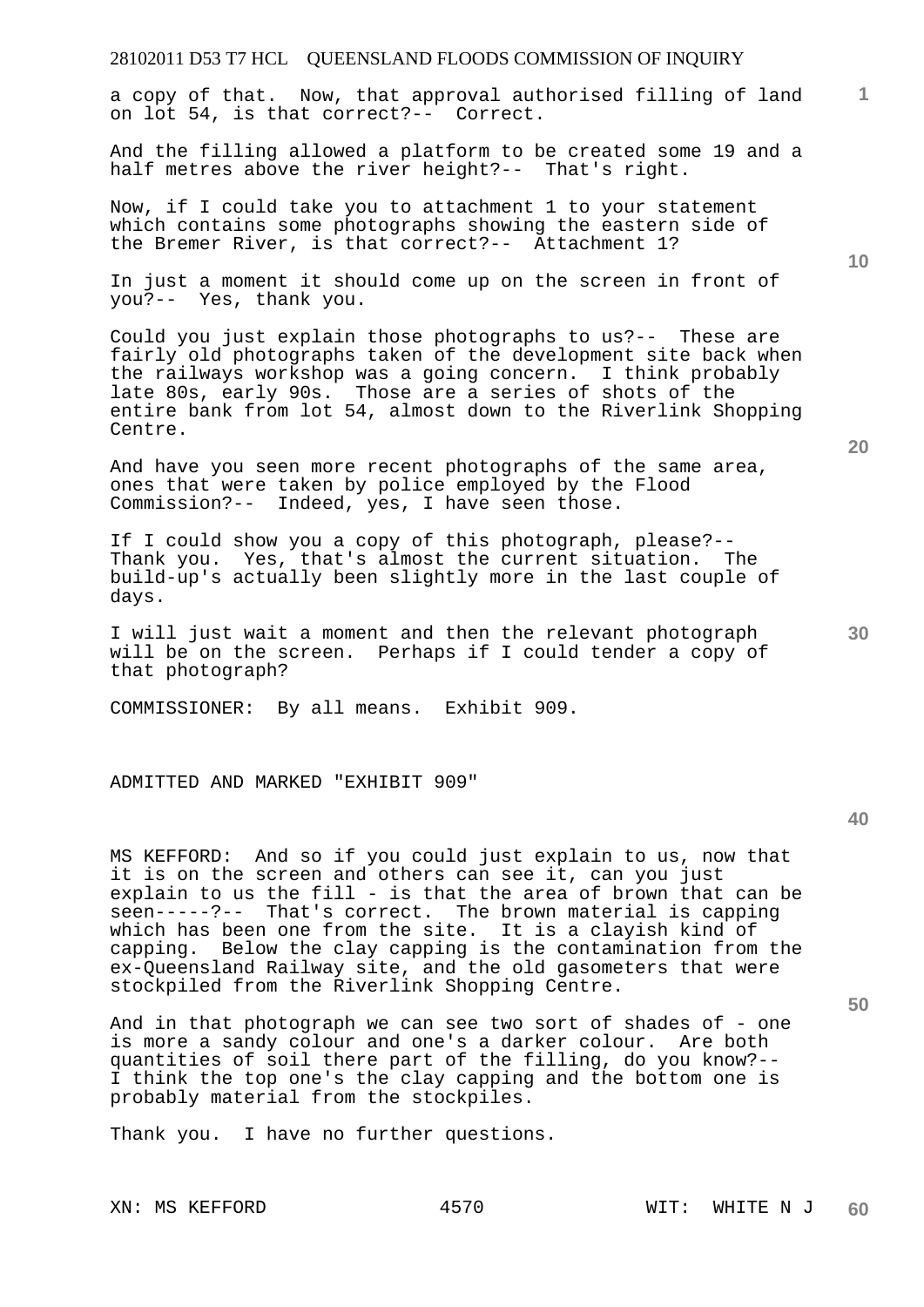COMMISSIONER: Mr MacSporran?

MR MacSPORRAN: I have nothing, thank you, your Honour.

COMMISSIONER: Mr Flanagan?

MR FLANAGAN: Thank you. Mr White, may I take you to paragraph 3 of your statement? You state there that in January 2010 you became aware of an operational works application for land directly across the Bremer River from your house at the southern end of North Ipswich Railway Yards. How did you become aware of this operational works application?-- We were interested in this entire development quite intentionally, so we did monitor PD Online and it possibly came that way.

So at all times were you aware that you could access these applications and their supporting material from the Ipswich City Council website?-- From time to time.

And you will see in paragraph 4 that you refer to reviewing material that was available online which proposed the shifting of contaminated soil and stockpiles. Do you see that?-- Yes.

All right. Can I just then take you to paragraph 18 of your statement? You will see in the fourth line that you state, "The obtaining of applications and other supporting documents was difficult." Do you see that statement you made there?-- Yes, I do.

Given that all the applications soon after lodgement are publicly accessible on the PD Online, can you explain the difficulties that you actually experienced in relation to receiving or obtaining material?-- This specifically refers to the Cardno 2008 study-----

I see?-- -----which was not online and it required a direct request to the planning department to be able to view that.

Did you actually view other Cardno studies on line?-- I believe I did.

All right. And could there have been, perhaps, a delay in getting a particular study in support of an application online?-- There may have been.

All right. If you look at paragraph 7 of your statement, we understand that you requested a copy of the Cardno Flood Study, is that correct?-- That's correct.

And a Mr Aaron Katt, the Senior Engineering Officer, sent you a copy of that study on 27 August 2010, is that right?-- Yes.

Mr White, can you recall when you first requested that Cardno

**20** 

**10** 

**1**

**40**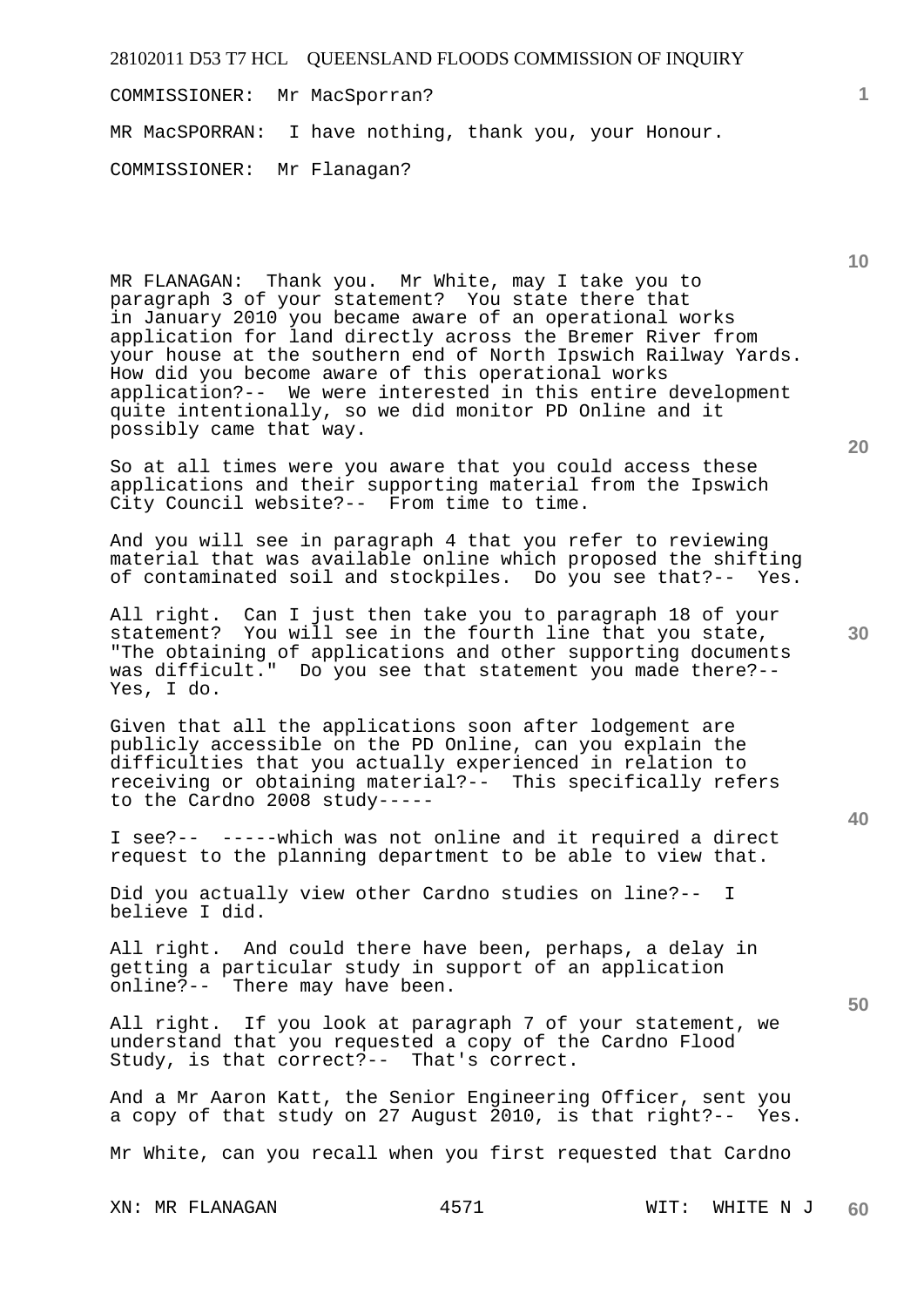study from Mr Katt?-- No.

All right, thank you. In any event, you accept, don't you, that when you made a request to the Ipswich City Council for material which you couldn't otherwise access for whatever reason on the PD Online service, that material was sent to you?-- Yes.

Now, do you also accept that in the course of the processing of these applications, not just the works operational application but in relation to the material change of use applications, you and Ms Tilbrook were able to phone directly the planning officer who was dealing with the application for material change of use, Mr Brett Davey?-- Yes.

Do you recall how often you spoke to him?-- On several occasions.

All right. Have you had the opportunity to read Mr Davey's statement that was just recently tendered?-- I haven't had the opportunity.

That's all right. But in any event, Mr Davey was able to give you information and talk to you about your concerns, particularly in relation to the peak flows, flooding and adverse impacts on the natural environment which were your concerns in relation to this particular development application, is that right?-- That's true. If I may, my experience of this part of the river comes from having a fairly large boat in it. We're very sensitive to flooding, and because of that, especially having read the Cardno 2008 report where it mentioned flow rates of, say, two metres a second, having had the experience of having a large boat in a flooding river, I know that the hull speed of that boat is six knots or so, and that's far in excess of two metres a second. So what I'm observing is something very, very different to what I'm reading in the report.

Quite. Could I say no part of my cross-examination seeks to undermine your concerns in any way. I am more interested in the process to ensure that the information was available to you and that the process with the council was acceptable to you?-- I have no complaint about the process that council was involved in in our communication. Sometimes maybe a little tardy is the only comment I can make.

All right, thank you. That will take care of most of my questions. Can I just ask you some questions about the development itself, though? Were you aware from your own research that this development, in terms of preliminary approval, that is the combined approval application 68203, was given in 2004?-- Yes.

And were you also aware that the preliminary approval application was the subject of a ministerial call-in on 3rd of June 2004?-- I was.

And it was actually approved by the Minister for State

**10** 

**1**

**30** 

**20** 

**40**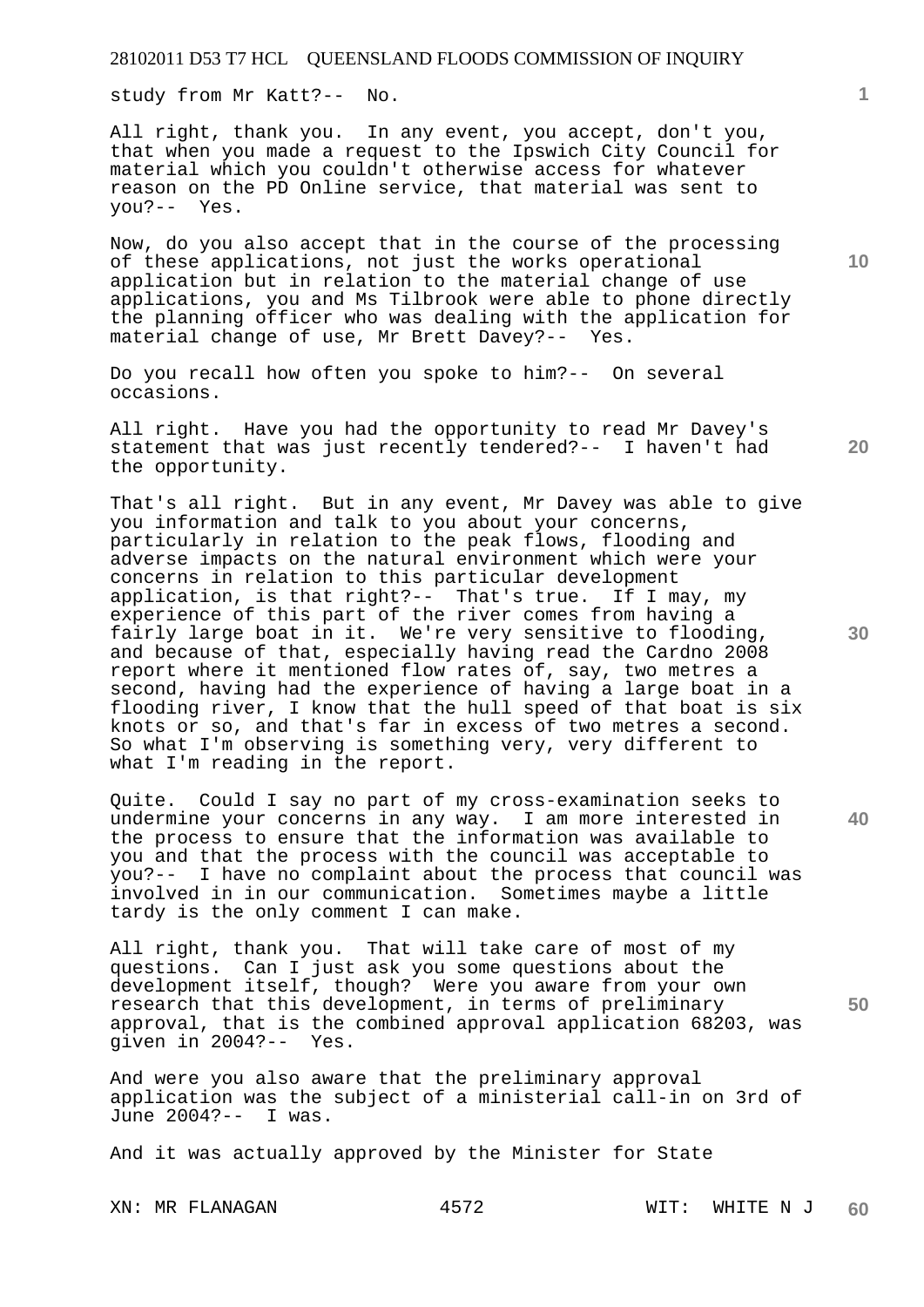Development and Innovation on the 1st of July 2004?-- I understand that.

Is it fair to say one of your main concerns in relation to this development, given that it used to be a railway - and you have shown us photographs of when it was a railway - is in relation to contamination?-- Yes. But also because of the structure - the bulk earthworks structure that is being built - well, has been built now - the change of flow regime in the river is going to be extremely marked and it is going to jeopardise the properties on the other side of the river.

But dealing with contamination, do you appreciate that that is actually within the jurisdiction of the relevant State department and not in council's jurisdiction?-- I understand that.

All right. Have you raised your concerns in relation to contamination with the State department as well as with the Local Government?-- I certainly have, yes.

Yes, thank you. In relation to your concerns about flood modelling, you'd appreciate that some of these applications are code assessable and some were impact assessable, is that correct?-- That's right.

Right. Even in relation to the code assessable applications that you don't have a legislative right to make submissions, it is the case, isn't it, that you and Ms Tilbrook gave or made submissions by way of an objection on the 20th of January 2010 and a further submission on the 5th of February 2010?-- I will take your word for the dates.

All right. It is in your statement, so accept that for the present moment?-- Okay.

Even though you didn't have a legislative right to object to the particular applications, do you accept that you received a fairly fulsome response from Ms Jo Pocock, the planning officer from the Ipswich City Council, on the 8th of June 2010?-- I can recall that response.

All right. And then having read that response, you saw that there was a Cardno Flood Study in relation to the particular development?-- Once again, there are two Cardno flood studies that you could be referring to.

All right. Do you recall writing to the council and saying, "I have some specific concerns about the Cardno Flood Study"?-- Yes.

And you outlined those concerns in an email?-- Yes.

And that email is actually attached to your statement, is it not?-- I believe so.

All right. Do you accept that having received those concerns, the Ipswich City Council passed those concerns of yours on to

**20** 

**10** 

**1**



**40**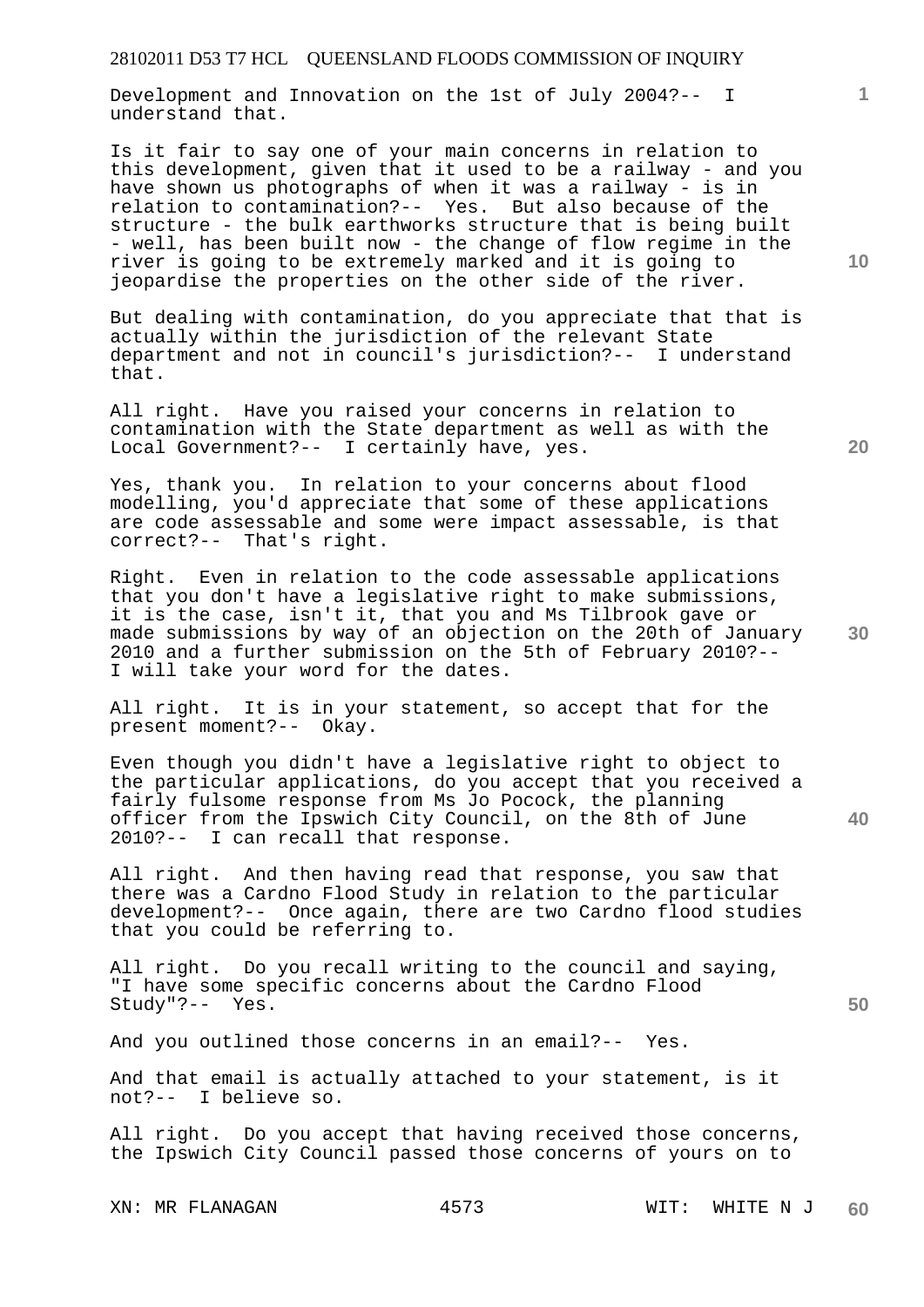Cardno and requested, in fact - well, requested of Cardno to do a supplementary report specifically identifying and answering your concerns?-- That's correct.

And that subsequent report was provided to you and Ms Tilbrook?-- That's correct.

And you were happy with that process through the council?-- The process was fine. The content of the report was debatable.

Quite. Again, I don't wish to question you in relation to your concerns, or whether your concerns were answered by Cardno, but, in any event, you received what was expert advice back in relation to your concerns?-- That's correct.

Thank you. Would you accept that the Ipswich City Council at least took your concerns in relation to the flooding seriously by requiring a further report from Cardno?-- Well, I certainly considered that they could have gone one step further and included a third party review of the Cardno study. The original part in the Cardno study referred to modelling on a 50 year ARI event and I considered this not appropriate at all.

**30**  Can I then take you to paragraph 18 of your statement? You will see there the words start, "In summary, we believe that the whole process with regards to the approval of the Riverside Central development did not involve or take into consideration the residences on the bank of the Bremer River." In making that statement, you don't seek to be critical at all of the process as undertaken by Ipswich City Council?-- Well, insofar as - how can I express this? Insofar as practical knowledge of the situation goes, it seemed to me very, very plain that a development like this would directly affect the residences on the other side of the river, and, therefore, there is either a problem with process or there is a problem with execution.

You will appreciate that the expert reports that the council had, which they analysed themselves, basically said that the site and the development wouldn't have any effect in terms of increasing the flood levels for neighbouring properties?-- Yes, I understand that.

Is your concern that you simply don't agree with that conclusion from the expert hydrology report?-- You could characterise it like that.

**50**  All right. Would that be a fair characterisation?-- I think the models used are inappropriate, or a swiftly flowing stream, such as the Bremer is in that particular reach, I think a MIKE-11 model is completely inappropriate.

We certainly heard evidence about that this week. May I take you then to the other paragraph - or the other sentence in paragraph 18? You say that you weren't given the opportunity to make a public submission concerning the developer's

**10** 

**1**

**20**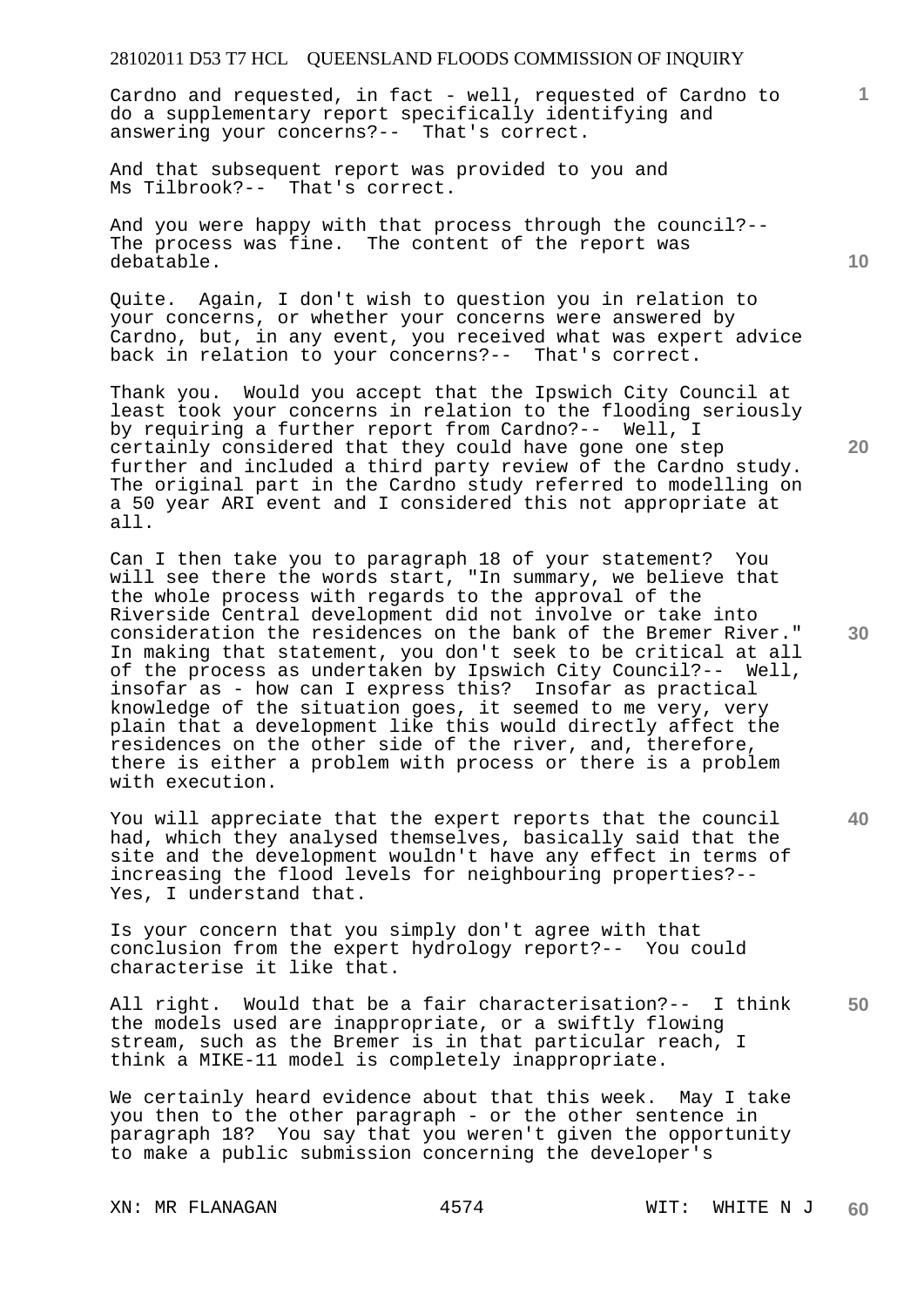proposal - sorry, you say that that opportunity was limited. Do you see that?-- Yes, I do.

Right. Would you accept that in relation to application 2727 of 2010, which was the combined application for reconfiguring of land into three lots and making a material change of use for 18 units, it is the case that that combined application was impact assessable?-- That particular application was.

**10**  And you took your - exercised your legislative right to make a submission in relation to it?-- That's correct.

And that's still the subject of a negotiated decision phase or it is in the negotiated decision phase?-- I believe so.

And you have all your rights as an objector under the Sustainable Planning Act?-- Yes.

But in relation to the code assessable applications, it is the case that you still made objections which were dealt with by the - or at least responded to in the way we've described by the council, is that correct?-- That's correct.

Thank you. You accept from your own research that all the units that are going to be built, the 118 units that are going to be built on lot 55, which is the only lot that's been the subject of these sorts of unit development applications, they are all above the Q100 line?-- They are all above the Q100 line.

Right. And you know from your own knowledge that the Q100 line and the 2011 flood line basically coincided, for practical purposes?-- No, I don't agree with that.

You don't agree with that? Would you say they were relatively close?-- In that particular part of the reach of the river, I'd say there would probably be up to a metre difference.

All right, a metre difference, but your main concern is in relation to the 1974 flood, is that correct?-- Well, yes.

All right. Now, we accept - or we appreciate that there are in fact four lots here, lots 51 to 55, is that correct?-- That's correct.

And it is only 55 that's going to have - a unit development has been approved for present purposes, is that correct?-- So far, yes.

**50**  Yes. And that's presently under a - the decision - sorry, the mediation phase, if you like, but in relation to lots 51 to 53, you appreciate that any application for development of units on those lots have to be assessed now in relation to the temporary planning instrument flood line?-- That's correct, which is in force for one year.

Quite. But if they are assessed in relation to that line, you appreciate that that means it is assessed in relation to

**20** 

**40** 

**30**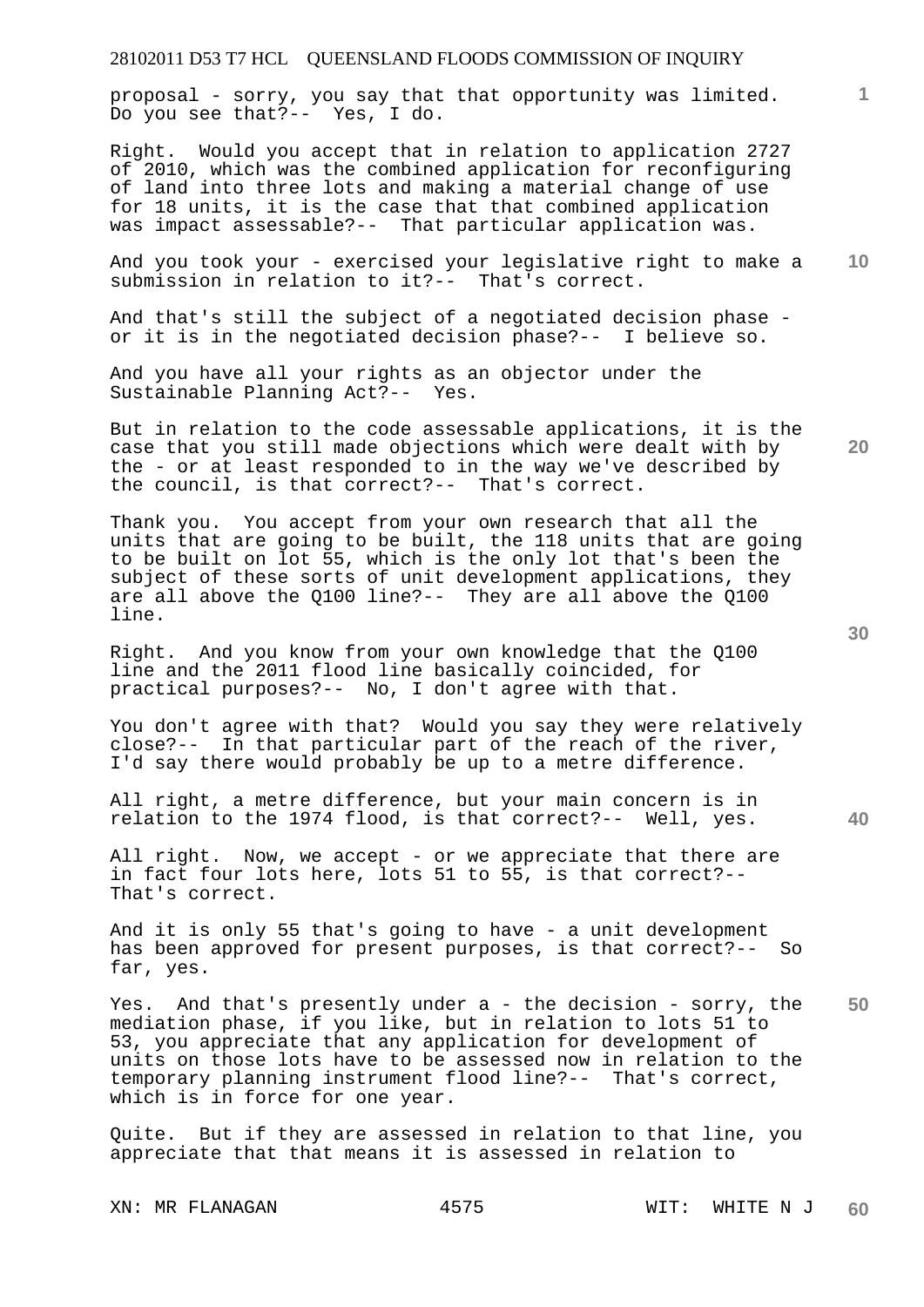whatever is the highest of the lines, whether it be the 2011 flood line, the Q100 or the 1974 flood line?-- I am aware of that.

So under the present temporary instrument, lots 51 to 53 will be assessed in accordance with the 1974 flood line if it is the highest flood line?-- Yes.

Right. Thank you. Thank you, Commissioner.

COMMISSIONER: Ms O'Gorman, did you have anything?

MS O'GORMAN: No questions, thank you.

COMMISSIONER: Mr White, I am curious about your background. Are you just very well informed or do you have some qualifications in hydrology or planning?-- I have been pretty passionately concerned with a lot of catchments and rivers in South-east Queensland. I've been one of the forming members of the Bremer Catchment Association; I've been on the Bremer Steering Committee; I've done time in Western Catchments Group, Natural Resource Management in South-east Queensland; and I'm currently a member of SEQ Catchments Members Association.

All right, thank you. Any-----

MS KEFFORD: No further questions. Might Mr White be excused?

**30**  COMMISSIONER: Yes. Thanks for your time, Mr White. You're excused.

WITNESS EXCUSED

COMMISSIONER: We'll take the lunch break until 2.30.

**40** 

**1**

**10** 

**20** 

THE COMMISSION ADJOURNED AT 1.07 P.M. TILL 2.30 P.M.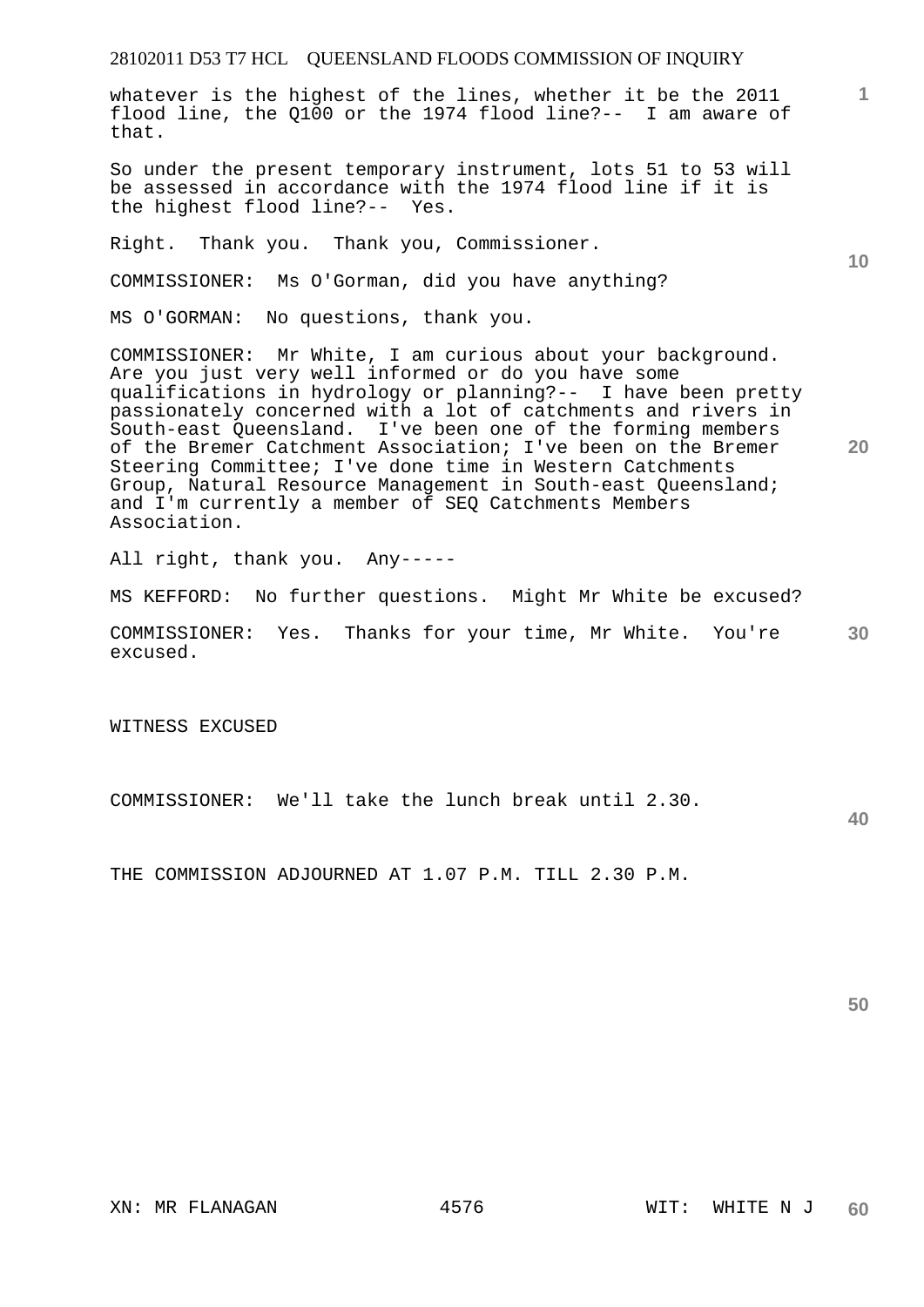THE COMMISSION RESUMED AT 2.29 P.M.

COMMISSIONER: Yes, Ms Kefford?

MS KEFFORD: I call Brett Davey.

BRETT JOHN DAVEY, SWORN AND EXAMINED:

MS KEFFORD: Is your full name Brett John Davey?-- That's correct.

And you're the development team coordinator, west team, at the Ipswich City Council?-- Yes.

And you have prepared a second statement for the Commission dated the 26th of October and that statement addresses a statement by Mr Nicholas White with respect to the Riverlink site at North Ipswich?-- Yes.

Can I ask you to have a look at this document, please? I apologise, this statement has already been tendered this morning, Exhibit 906. In terms of your statement, do you have a copy there with you?-- There is one here.

If I could ask you to go to attachment 15 to that second statement, which should be the first attachment, I understand?-- Yes.

That attachment shows the site that is the Riverlink development site; is that correct?-- Yes.

And in terms of the Riverlink site, it consists of lots 51 to 55 on that plan?-- Yes.

And that site, being lots 51 to 55, it is - is it the subject of an existing combined approval, preliminary approval, to override the planning scheme?-- Yes, and the approval extends to the existing Riverlink Shopping Centre.

And since the preliminary anywhere approval was granted, which I understand was by the Minister following a Ministerial call-in, there's been a number of subsequent development permits with respect to this land?-- Yes.

And those subsequent development permits are dealt with in your second statement?-- Yes.

COMMISSIONER: What were the circumstances of the Ministerial call-in, do you know? Can you give me a summary?-- No, I wasn't involved with the - that process at the time, Commissioner.

**20** 

**10** 

**1**

**40**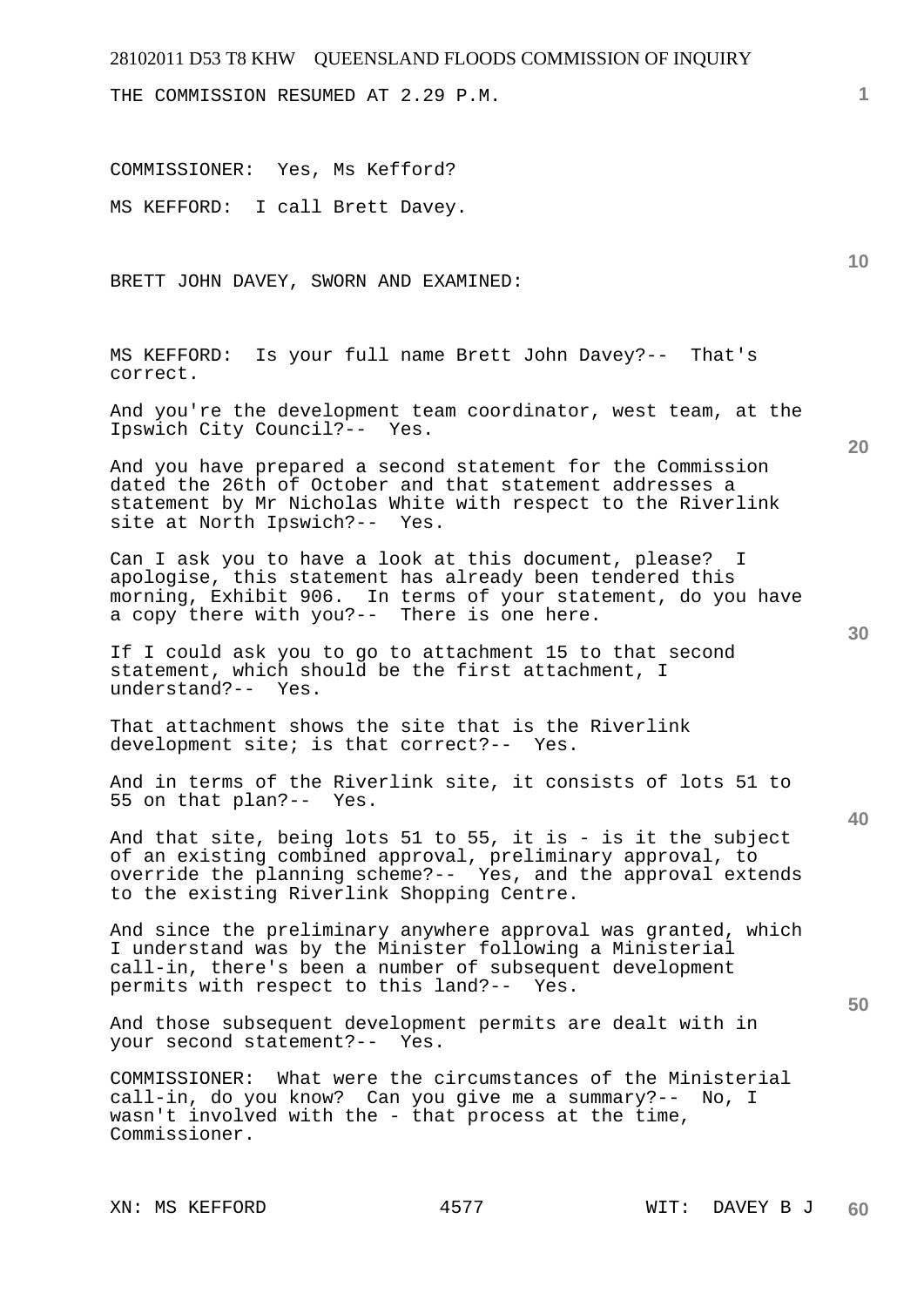All right. Thank you.

MS KEFFORD: In terms of the application for material change of use for 100 units, in your report - in your statement you attach at attachment 18 an assessment report for that development application, and if I could direct your attention to page 5 of that document where you say in the paragraph starting straight under that heading - do you see the paragraph, "Owing to the effect"?-- Yes.

Can I just ask you to briefly read that to yourself? That paragraph refers to the fact that - refers to the existence of the preliminary approval and says that, "As a consequence, the proposal is not assessable against the current Ipswich Planning Scheme." Can you just explain that concept to us in a bit more detail?-- In this instance, because of the existence of the preliminary approval, subsequent applications can be made pursuant to that. So, what that means is when you're assessing the level of assessment for a particular application, you have to look at that preliminary approval, rather than the planning scheme.

And in terms of the codes against which the further applications get assessed, are those codes stipulated by the preliminary approval?-- That's correct. The preliminary approval includes a reference to what you would actually assess future applications against. So, specifically one of the early conditions, I think it's condition number 3, specifies that you would assess it against the Ipswich Planning Scheme.

So, that's condition number 3 of the preliminary approval?-- Yes. I could check if you have got a copy handy.

I do have a copy handy. I have just been provided with a copy over lunch?-- Yeah, it is condition 3.

And so am I correct in my understanding that as a consequence of condition 3 of the preliminary approval, the subsequent development application for a material change of use for 100 units was required to be assessed against the Ipswich Planning Scheme codes?-- That's correct.

And so it was required to be assessed against the Development Constraints Overlay Code dealing with flooding and urban stormwater flow path areas?-- That's correct.

And that is why we see that the development application included a flood study?-- That's correct.

Because of the need to assess against that code?-- Yes.

I will tender a copy of that preliminary approval.

COMMISSIONER: It will be Exhibit 910.

**10** 

**20** 

**30** 

**40**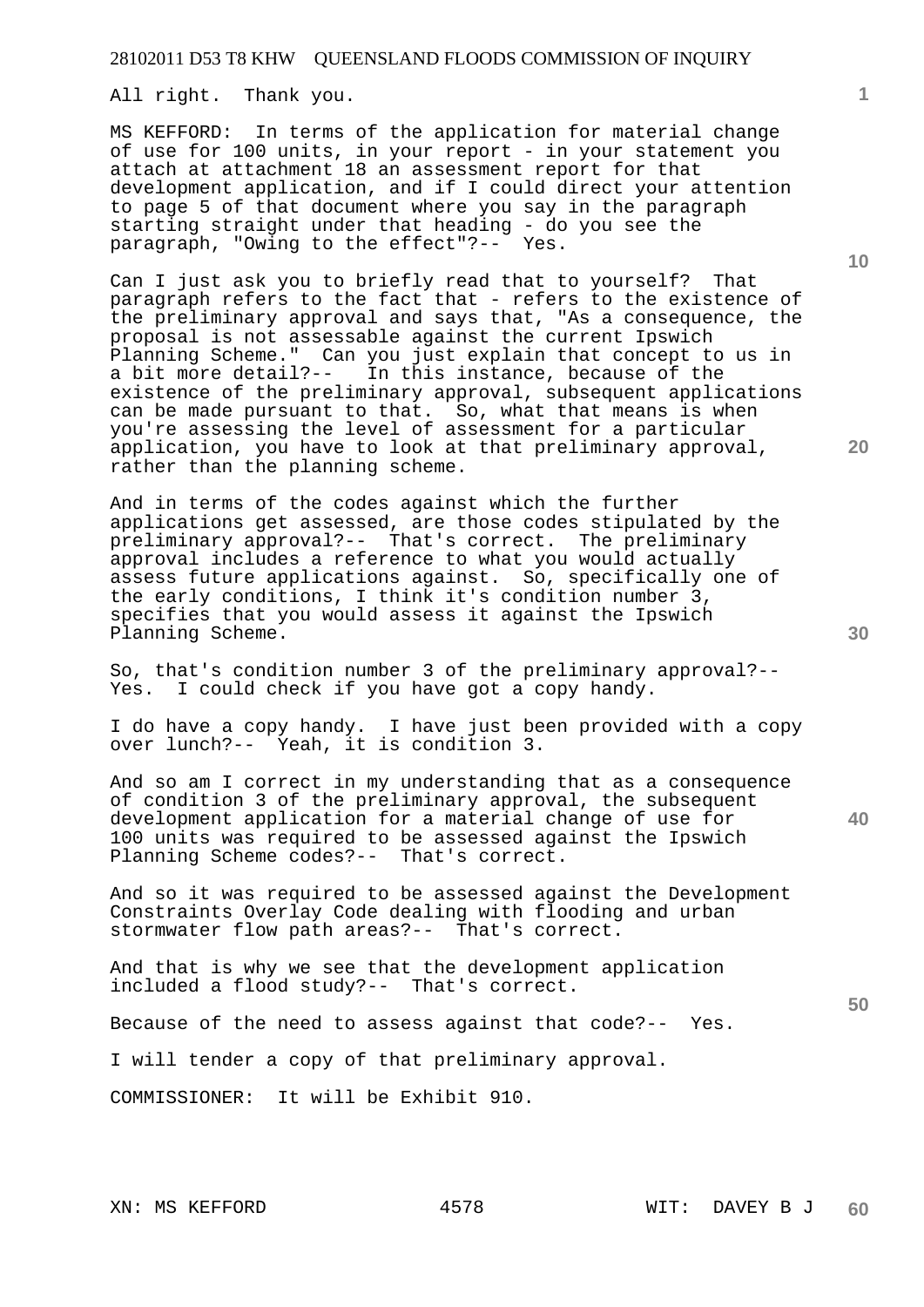ADMITTED AND MARKED "EXHIBIT 910"

MS KEFFORD: Now, the decision notice for this application for a material change of use for 100 units can be found behind attachment 19 to your statement. If I could ask you to have a look at condition 20G? And it provides that the construction of buildings is not permitted below the flood level associated with an ARI of 100 years. This was the only condition with respect to flooding, wasn't it?-- Yes.

And the absence of other conditions that reflect provisions of the Overlay Code, can that be explained by reference to the fact that there was to be no built structures below the one in 100 flood line?-- Yes, and the fact that their flood study had nominated a flood line of 18.31 metres and the proposed unit sites as referenced in their flood study again would be 19.2 metres, so there was a significance freeboard - so significant freeboard between those two levels.

And so that would obviate the need for any conditions, for example, requiring construction materials to be used that would withstand flooding?-- Yes. However, in retrospect, it would have been important to include additional conditions to make it very specific that all the flood - all the floor levels had to be a certain elevation above flooding as well to make 100 per cent certain that it was understood.

Thank you. I have no further questions.

COMMISSIONER: Mr MacSporran?

MR MacSPORRAN: I have nothing, thank you, Commissioner.

COMMISSIONER: Mr Flanagan?

MR FLANAGAN: No questions.

MS O'GORMAN: No questions, Commissioner.

MS KEFFORD: Might Mr Davey be excused?

COMMISSIONER: Yes. Thanks, Mr Davey. You are excused.

WITNESS EXCUSED

**50** 

**1**

**10** 

**20** 

**30** 

**40** 

MS KEFFORD: Madam Commissioner, I call John Stephen Adams.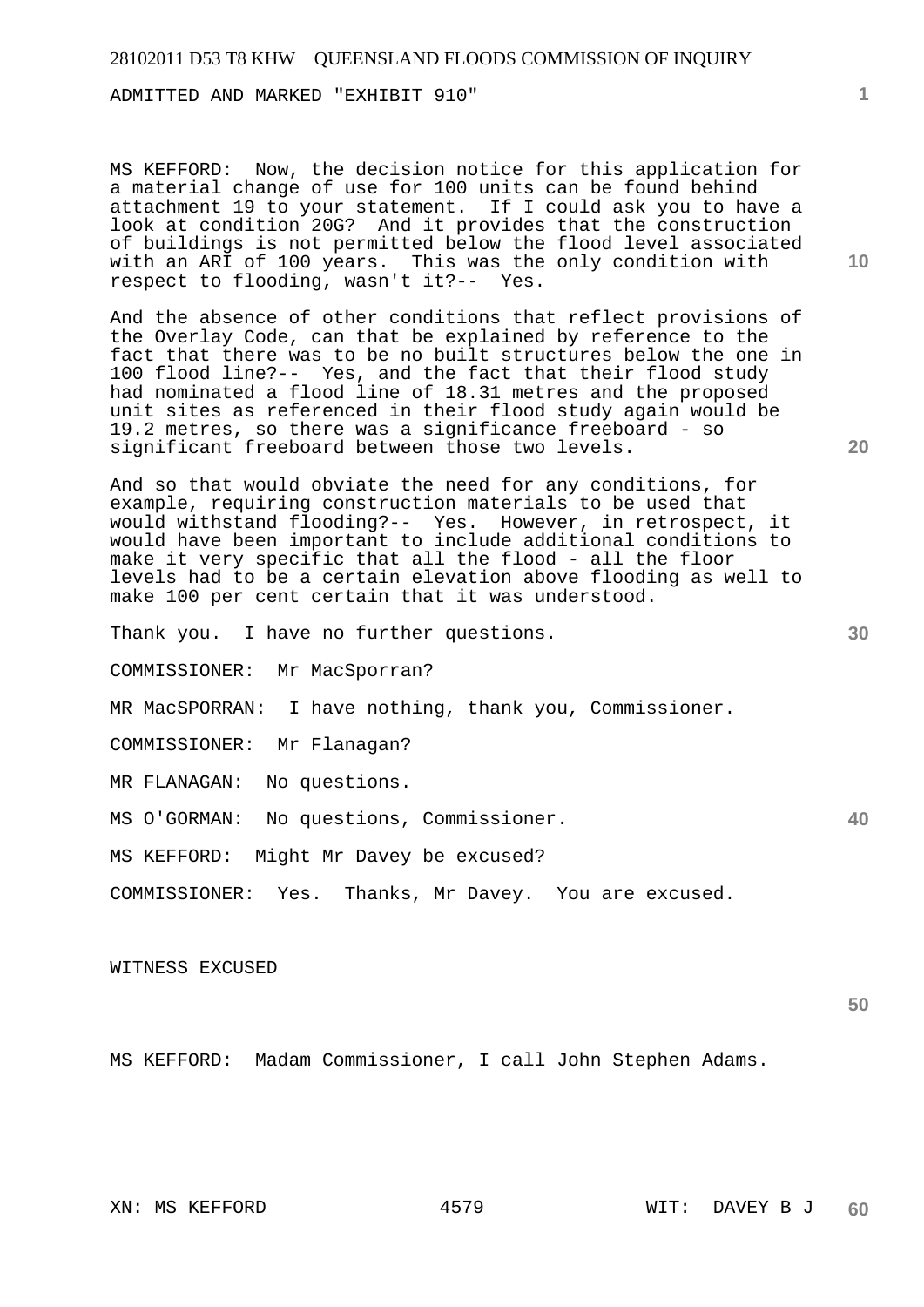# 28102011 D53 T8 KHW QUEENSLAND FLOODS COMMISSION OF INQUIRY **1 10 20**  JOHN STEPHEN ADAMS, ON AFFIRMATION, EXAMINED: MS KEFFORD: Your full name is John Stephen Adams?-- Yes. And you're the city planner for Ipswich City Council?-- Yes. You have responsibility for overseeing Ipswich City Council's planning and development activities; is that correct?-- Yes. And you prepared two statements for the Queensland Floods Commission of Inquiry. If I can show you a copy of the first of those statements, which was provided in response to a requirement dated the 10th of August 2011? Is that a copy of your first statement to the Commission?-- Yes. I tender that document. COMMISSIONER: Exhibit 911. ADMITTED AND MARKED "EXHIBIT 911"

**30**  MS KEFFORD: And you have since provided a second supplementary statement to the Commission. Can I ask you to have a look at the document you have now been handed? Is that a copy of your second statement?-- Yes.

And it's dated 25 October 2011?-- Yes.

I tender that statement.

COMMISSIONER: Exhibit 912.

ADMITTED AND MARKED "EXHIBIT 912"

**50**  MS KEFFORD: If I could firstly ask you a few questions about your first statement? At paragraph 12 of your first statement you make the point that the Ipswich City Council Local Government area is affected by significant development constraints, one of which is flooding. Do you know in ball-park terms what - to what extent the Ipswich City Council Local Government area is affected by the flooding constraint?-- I don't know if I have that actual figure to the top of my head. I think it's something like - total constraints in the City is something like 86 per cent is 900 and something square kilometres. I am pretty sure that figure is in my statement but I can't recall the exact figure for the flooding constraint. I know in the former Ipswich City area I have got some figures about that prior to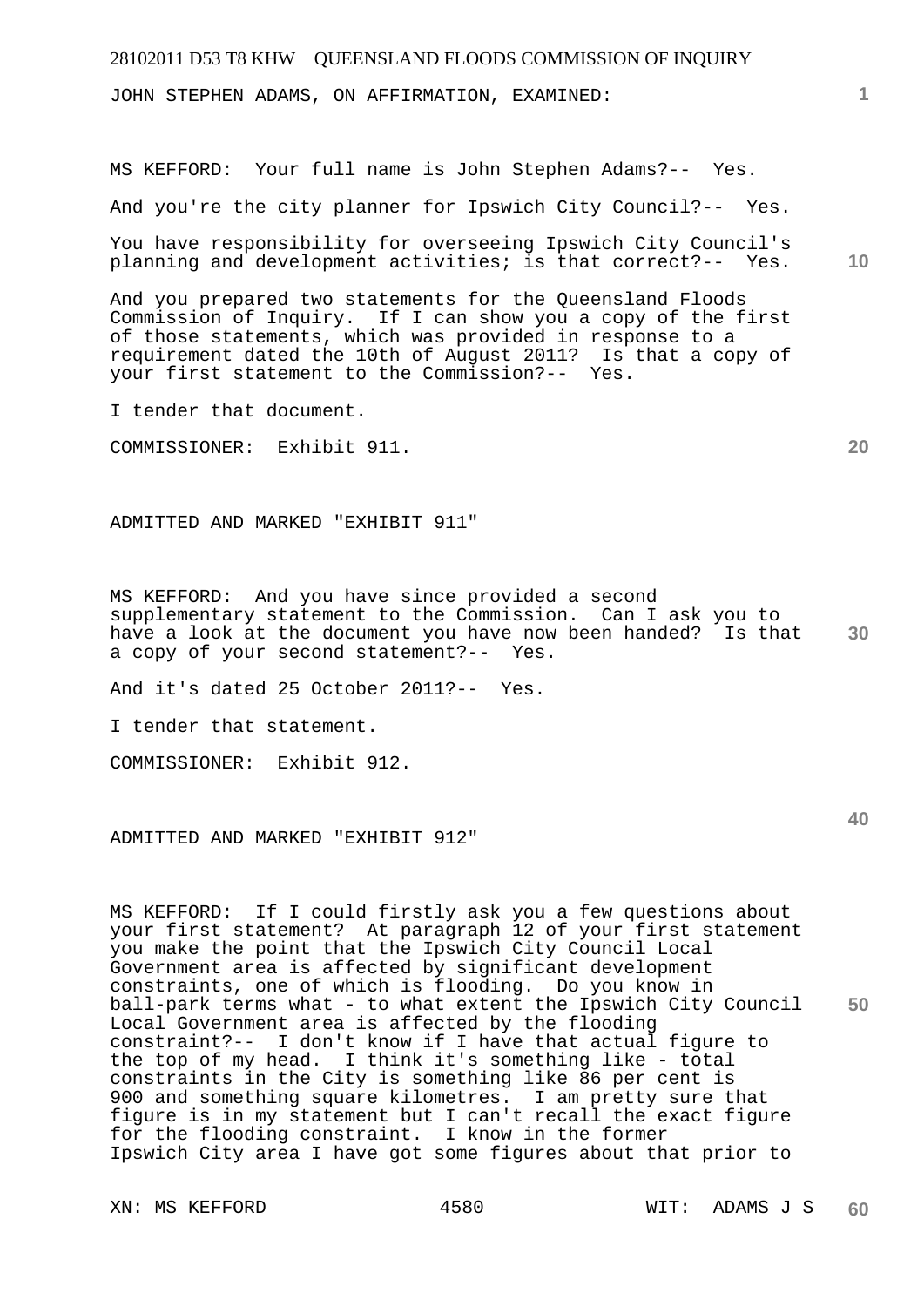amalgamation.

And are you able to say off the top of your head what the former Ipswich area - to what extent it was affected by flooding?-- Yeah, in the 1974 flood it was only 122 square kilometres from memory, and I think it was about 35 per cent, and about 14 per cent of the city, I think, was affected by the one in 20 flood level.

**10**  So, a significant part of the Local Government area?-- A much lesser percentage on the new Local Government area.

Yes. Now, you say that the planning scheme sets criteria for the impact of development constraints where appropriate to be managed through design of developments so that land's not sterilised. In terms of flooding, is that done through the development constraints overlay Code?-- Largely. It's also looked at through the allocation of zones where possible when the scheme is put together.

In terms of the allocation zones, what's taken into account and what types of development is considered appropriate where there is potential flood effect?-- When you are normally formulating your planning scheme and looking back to the 2004 scheme having the advantage of the State Planning Policy coming into force, the 1/03 just before that, one of the first thing you try to do is not intensify residential development within the flood affected areas. Unfortunately, it wasn't a clean slate, the city's a very old historic city, originally developed somewhat as a river port, so there were a number of areas where there were existing development already in place, there were a number of areas that already had existing zones for medium density housing, for instance, in place. So, what council tried to do was firstly allocate the new growth areas, particularly for the residential intensification out of those areas and into the areas above the one in 100 flood level, and any new industrial/commercial areas where possible simply being allocated outside, but, again, there were development commitments already in place for those areas as well. So, it was important to try and de-intensify the amount of development inside the flood affected the areas.

COMMISSIONER: Mr Adams, can I get you to make sure you take it fairly slowly?-- Oh, sorry.

Because you speak all longish sentences. Every word is being taken down, so if you just pause occasionally to give the Reporter a chance. Yes?

MS KEFFORD: In terms of development commitments, that's a topic that I want to explore with you, and if we could do that by looking at the Overlay Code, Overlay Constraints Code? I will get a copy handed to you. And ask you to turn particularly to paragraph 11.4.7(1)(a) of that Code?-- Yes.

And that deals with or specifies specific outcomes for land situated below the one in 20 development line for residential uses. You just have to answer?-- Yes.

XN: MS KEFFORD 4581 WIT: ADAMS J S

**1**

**50**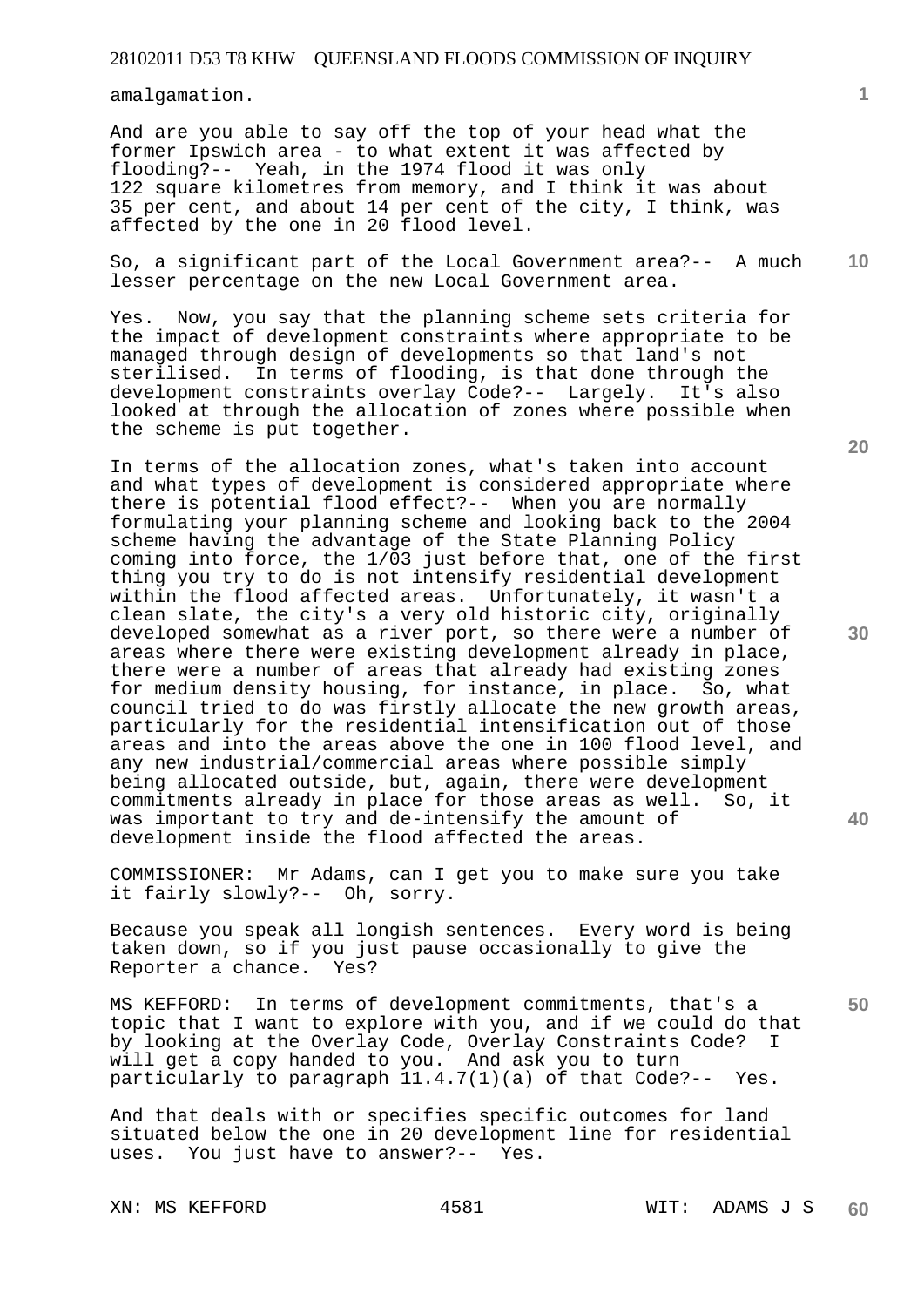That Code obviously doesn't apply to existing developments, does it?-- No. Under the Sustainable Planning Act and the Integrated Planning Act any existing use has existing use rights that can't be further regulated by the planning scheme.

And that's because planning schemes are forward-looking documents?-- Primarily, yes.

**10**  They don't seek to, as a consequence of the legislation that you were just referring to, they don't seek to further regulate development that already exists?-- No.

And the Code is only triggered - the application of the Code is only triggered when a development application is made?-- Yes.

Can you see in  $11.4.7(1)(a)$  and then over the page on page 11.25 subparagraph (iii), it says there, "Where a development commitment based on former zoning provisions allows additional dwellings to be sited within the areas affected by significant flood flow, such dwellings are designed to be capable of withstanding", certain loads. Can you explain to us what is meant in that provision by "development commitment based on former zoning provisions"?-- There was a number of those in place. There was quite a deal of land that was actually zoned residential low density and the assessment table in the scheme that goes with this showed that land between the one in 20 line and the one in one 100 line, those dwelling would be self-assessable so this wouldn't apply. There would have been a few instances where there might have been historic multi- density zones where this would have applied. Between the one in 20 and the one in 100 level there was not a lot of development particularly in intensified zones below the one in 20 line. So, you will see in section 11.4.7 there's a number of different flooding criterias and land use packages in there. So, it's not just one complete or one singular provision, there's essentially four break-ups in it.

So, in terms of the development commitment, what's being referred to there is not one of these existing lawful use rights where the development already exists; is that right?-- No. What would have been allowed under the zone itself.

So, is that what would have been allowed under the zone in the previous iteration-----?-- Yes.

-----of the scheme?-- Yes.

And so the council sought to continue rights that existed under the previous scheme?-- Yes, council have concerns and would still have concerns that if it's significantly changed or down-zoned property or changed the yield of those properties, it might be liable for compensation, and I think there's still an ongoing issue with SPA as it stands at the moment.

XN: MS KEFFORD 4582 WIT: ADAMS J S

**20** 

**30** 

**40**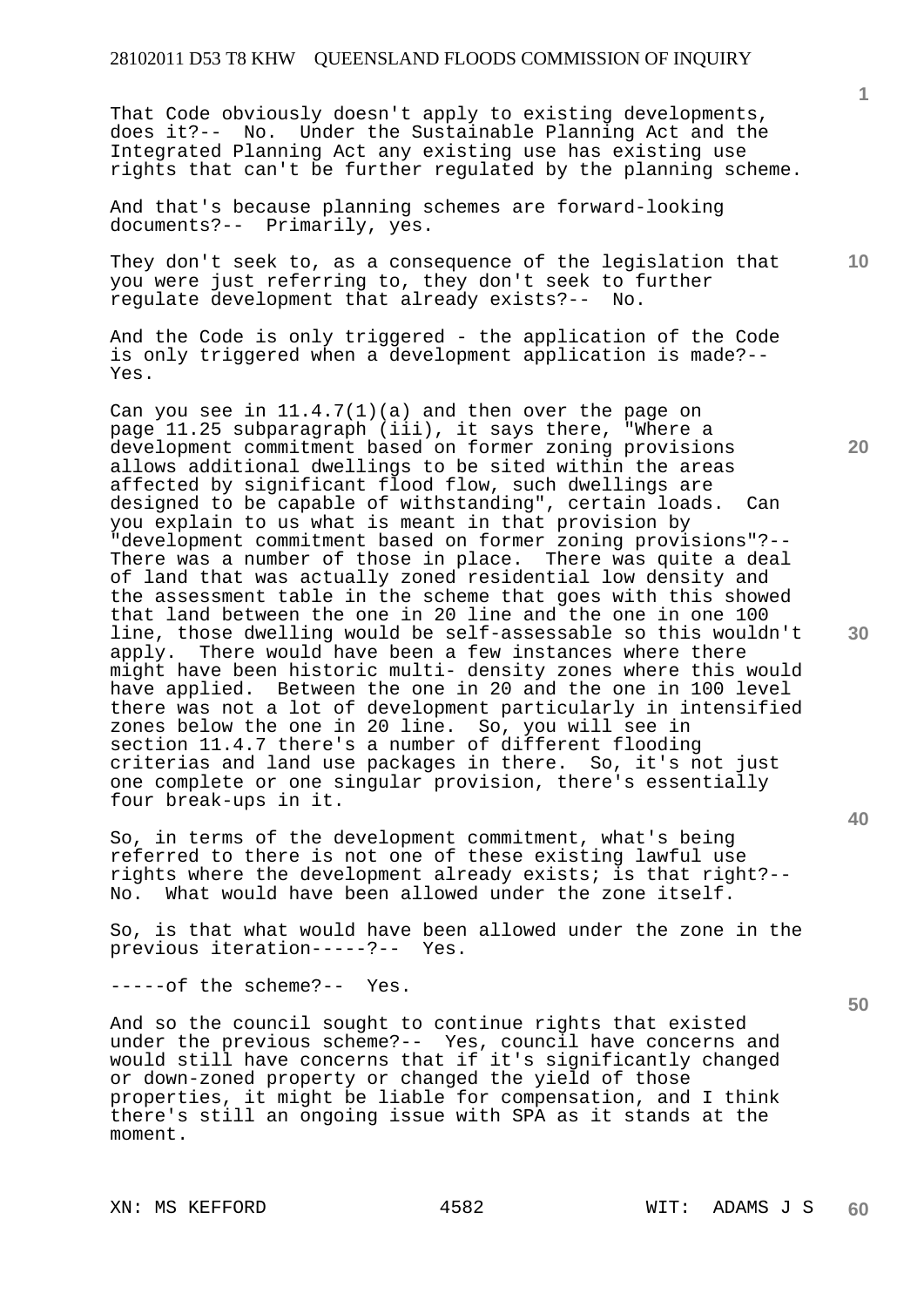So, that explains the context of this provision-----?-- Yes.

-----a concern that to impose stricter requirements, that might prevent development because of the location between a Q20 and a Q100 line might trigger compensation. Instead, the council elected to regulate the development in other ways, such as requiring the dwellings to withstand dynamic loads?-- Yeah. There was probably two issues that would come in there. One is a fairness issue in terms of people that, for instance, had brought a block of land was simply zoned residential and it was of a size - the only thing it could be used for was a house, to try and continue those use rights, and then the other issue was the compensation effects, if land had - there was a number of different sized accumulative compensation aspects or if it was one very large high value site, what that would mean in terms of dollars.

Do you know whether there are many properties that would fall into that category where that provision will be triggered?-- I think there would be very few below the one in 20. There would be a lot more between the one in 20 and one in 100. It would take me a bit of time to sort of work that out exactly.

How do you see this type of provision fitting with the strategic framework provision in the scheme that's referred to in paragraph 14 of your first statement, that residential uses are with the exception of existing development or current existing approvals generally located in areas to avoid identified development constraints?-- It needs to be read in context with - the strategic plan is probably a more aspirational document and then the zoning provisions and the code provisions come in in terms of more operational approach to it, but I don't see any conflict between them when they're read in that context together.

The phrase "development commitment" is also a phrase that appears in the State Planning Policy 1/03?-- Yes.

And if I could explore the use of the term in that document with you, so if we could have a look at the State Planning Policy 1/03 and a copy will be provided to you, and if I could take you to page 6 of that policy? Can you see in the grey box there reference to outcome 1?-- Yes.

And that is one of the outcomes that the State Planning Policy seeks development to comply with?-- Yes.

And it contains an exception?-- Yes.

**50**  And that exception - one of the exceptions where development doesn't have to be compatible with the nature of the natural hazard is where the development proposal is a development commitment?-- Yes.

You can see that. And "development commitments" are a defined term in the State Planning Policy. Were you aware of that?-- Yes, I am.

**10** 

**1**

**30** 

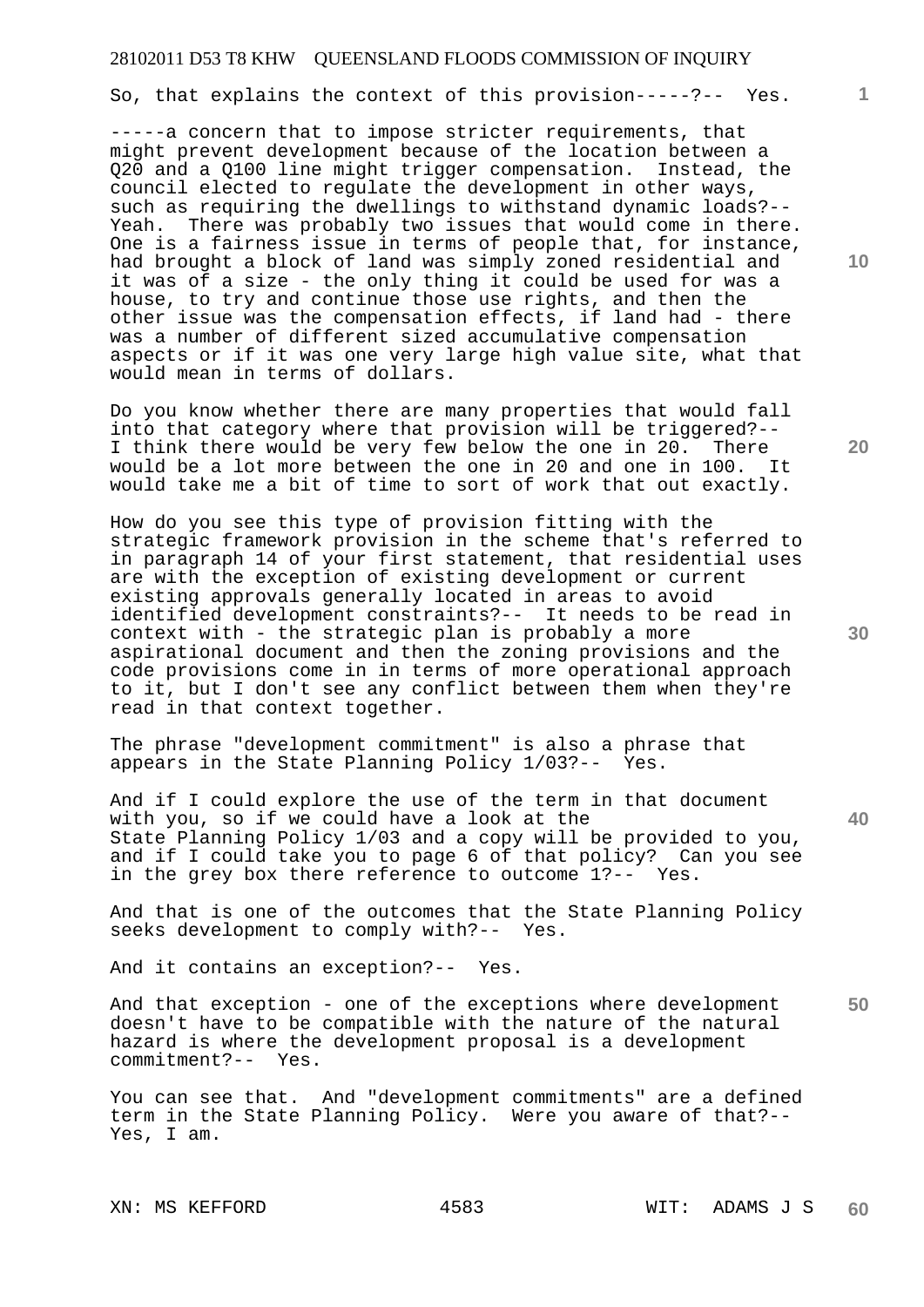And if we could go to that definition, which-----?-- Probably towards the end is it?

Yes, towards the end in the glossary at page 10. In terms of definition of "development commitment", there's four limbs to the definition there. The first bullet point, do you accept that that's what you would generally understand by use of the word "development commitment", that being an existing valid approval?-- Yes, that's one of the criteria.

Then in terms of - I'm particularly interested in the second limb, "'Development commitment' includes a material change of use that is code assessable or otherwise consistent with the requirements of the relevant planning scheme." Now, keeping in mind that this is an exception, the code assessable nature of an application under an existing planning scheme is an instance where outcome 1 would not need to be complied with?-- It probably is a bit broader than that. There is also what - "self-assessable" and "exempt" which are listed as consistent uses and in our scheme we actually have - we parcel those up and show the consistent uses and the inconsistent uses.

And is that how you construe the - or otherwise consistent with the requirements of the relevant planning scheme?-- Yes.

Do you think that phrase, "or otherwise consistent", has the potential to also capture impact assessable development that is considered consistent with the planning scheme?-- Yes, it may do that and, again, our scheme actually gives you and indication of that. Some forms of impact assessable development are listed as inconsistent.

So, the consequence of that definition of "development commitment", would you accept that there's a large number of development applications which even if the State Planning Policy was triggered would not need to demonstrate that they are compatible with the nature of the natural hazard?-- I could see how someone could mount that argument. I think we were able to put ourselves in a better position in the way we set up our assessment tables that we could call various types of development - whilst we couldn't prohibit it, we could potentially call those developments up to be further regulated through the scheme.

And do you see that as being a consequence of the way Ipswich chose to draft its scheme or a consequence of the application of the State Planning Policy?-- What I have just outlined is probably more the way we drafted our scheme.

**50**  And so if instead the council had triggered application of the State Planning Policy by simply providing flood hazard area maps and then relied on the outcomes in the State Planning Policy, would you agree that there's large scope for exceptions to outcome 1 in that scenario?-- I can see the debate occurring like you have suggested, yes.

Do you think that's a deficiency with the State Planning Policy that ought be addressed?-- I think it

**10** 

**1**

**30** 

**20**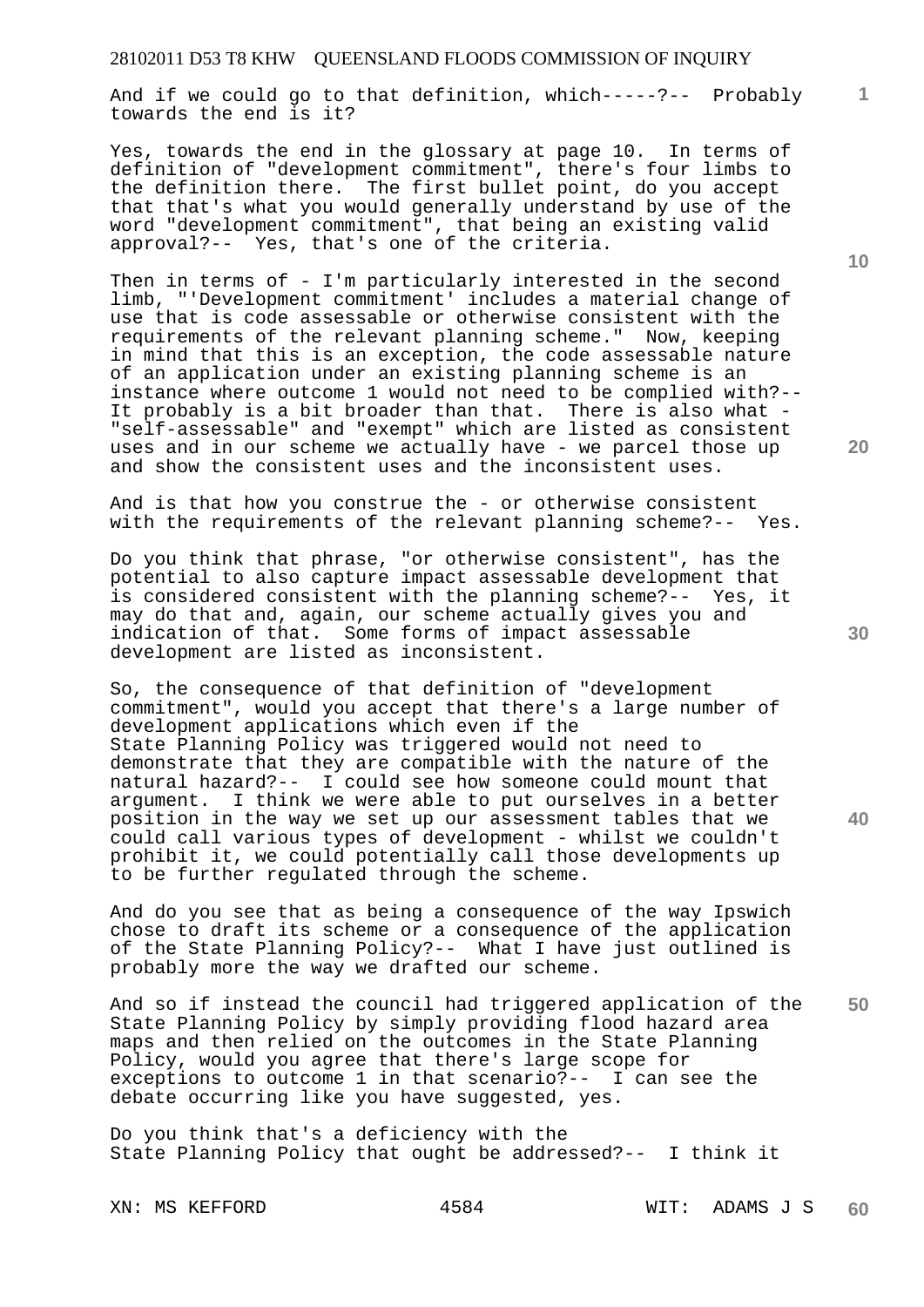could do with some clarity.

What type of things do you think should be the subject of a development commitment definition and an exception to the outcome?-- I suppose I come at it a slightly different way. What I'd suggest for the Commission to have a look at would be that definition - the issue about potential compensation for something like amending a scheme in the context of a natural disaster and I think that could assist more in terms of closing town the amount of developments that you may not want to have post one of these events in the area, rather than sort of playing with the definition as much.

Do you see that as a means of giving the council more scope to chose the zones?-- Yes.

And the development of the zones?-- Yes. As I said, there's, like, two issues that are very strong in my mind and I think council's as well, the issue about fairness to people that had bought, for instance, the block just to put one house on as opposed to something that was more a development interest where a natural disaster came along and there was a real question mark about the value of that land before the flood event and what should or could be done on it after the event. I see them as two different issues.

Thank you. If I could briefly ask you some questions about the Commercial and Industrial Code in the Ipswich Planning Scheme and I will have a copy provided to you. That part that I'm interested in directing your attention to is on 12-96 and it's specific outcome 12.7.4. It's at paragraph 5(c)(ii)?-- Sorry, I am a little bit lost.

Page 12-96?-- Yes.

Up the top of the page there's a (c)?-- Yes.

And a (ii)?-- Yes.

**40**  And this is a specific outcome that applies to development applications for commercial or industrial type developments?-- Yes.

And it seeks that where there is potential for stored material to escape and pollute nearby waters, that outdoor storage areas are located above the adoptive flood level?-- Yes, where possible, yes.

In terms of that provision, would you accept that it puts significant reliance on the accuracy of the adopted flood level?-- Yes, it does, but most of the provisions in the scheme that referred to flooding put a lot of reliance on the adopted flood level.

In terms of the adopted flood level, there are obviously events that would, even if the adopted flood level is corrected, there's the potential for events that exceed the adopted flood level?-- Yes, there are, but that then becomes

XN: MS KEFFORD 4585 WIT: ADAMS J S

**10** 

**1**

**20**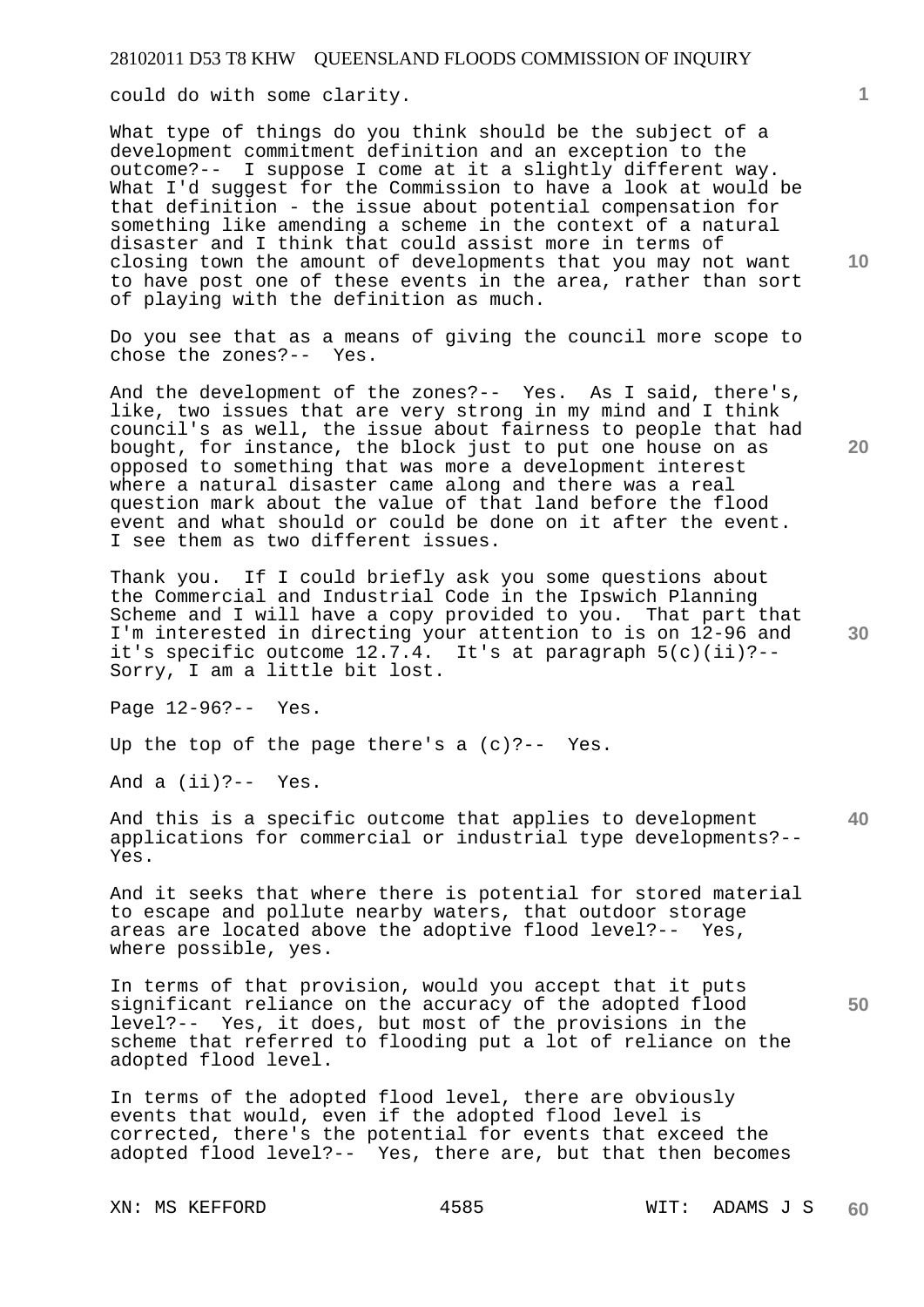very hard to regulate.

The State Planning Policy guideline included a probable solution which specified that there be storage structures sorry, structures used for the manufacture or storage of hazardous materials involved a design to prevent the intrusion of flood waters. Do you know whether any consideration has been given to including that type of mechanism rather than a mechanism that relies on the accuracy of the line or the flood level as a specific outcome in the Ipswich scheme?-- I think we have somewhat similar provisions in section 11.4.7 but the problem is always where do you start and where do you stop, and that's where the line is so crucial, that you do need to start - a starting point and a finishing point where you would bring these provisions in place.

In terms of the line being so crucial, do you have a view whether, moving forward, the use of a single line is the best way to regulate the planning as opposed to, for example, zones of risk?-- I'm putting my mind to that. It's been something that's been sort of concerning since the event happened in 2011. In Ipswich we did, in fact, have two lines, we had a lot more rigour with development below the one in 20 line and then we took what was in the State Planning Policy, being the one in 100 line as our - our upper level. I think we need to think a bit beyond that going forward. I am not sure what the right answer is at this stage.

In terms of the one in 20 line that you referred to in the Ipswich scheme, in the Ipswich scheme it uses the words "one in 20 development line". Is it what was regarded as a Q20 or something different?-- Yes, it was. We use the term "development line" because it wasn't like a sophisticated computer modelled one in 20 flood line, it was the best information we had available from the 1976 Ipswich Planning Scheme was where it came - and the drainage problem by-law. There was work done through hand surveying, et cetera, of where that line was, so it didn't meet the rigour necessarily of the State Planning Policy with the more sophisticated flood modelled line, so we use the term "development line" to distinguish that.

**20** 

**10** 

**1**

**30** 

**50**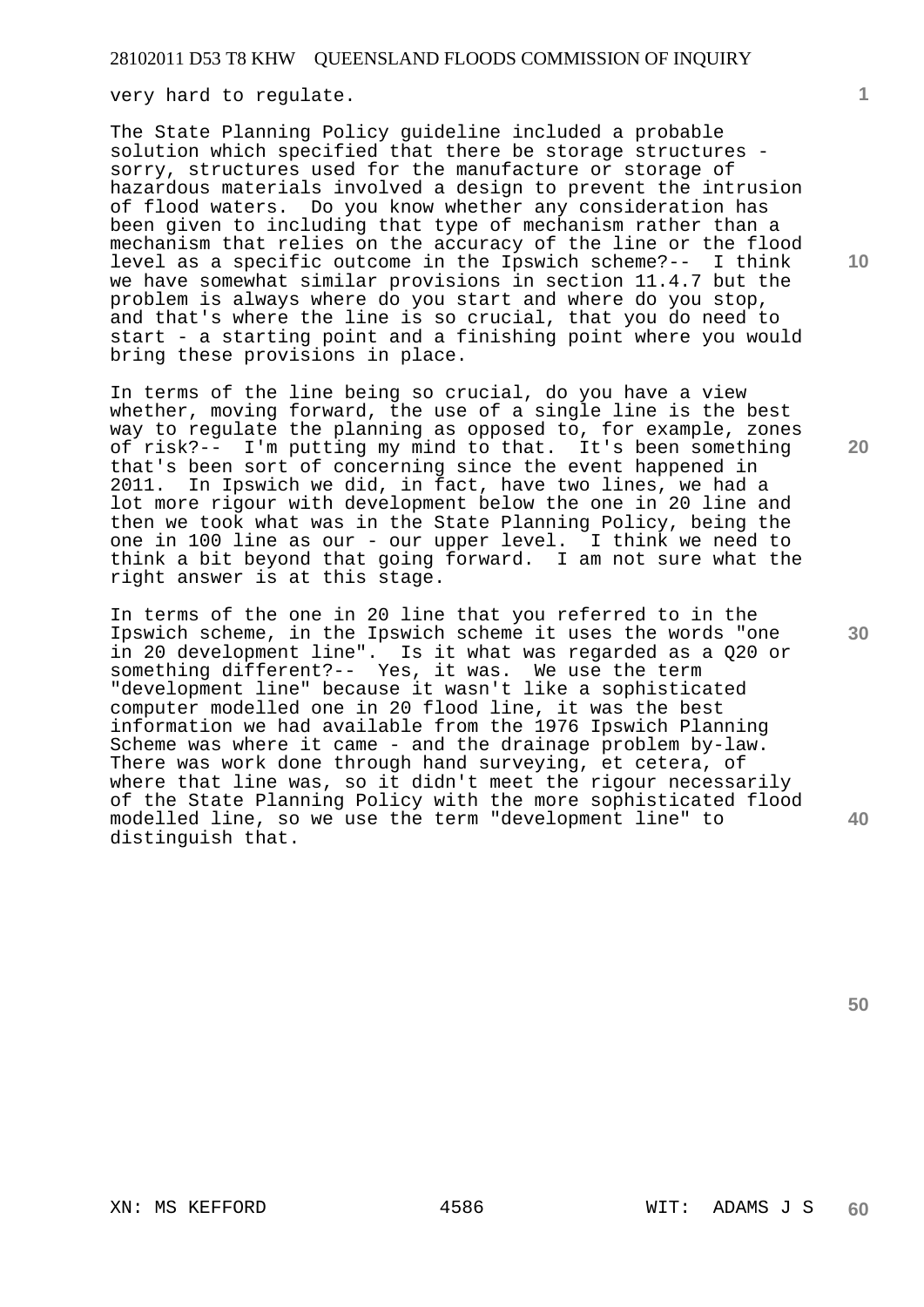If I could just move on to ask you a few questions about conditions packages used by the Council and reference in conditions packages to flood studies that are provided as part of a development application. When the Commission was sitting in Ipswich, Mr Ellis addressed in his evidence the fact that there was no reference to the Master Plan Flood Study for the Citiswich site in the decision notice for that development, and he suggested that the Council practice might be more recently to include such conditions in decision notices that get issued with respect to developments. Do you know whether that is the practice of the Council now?-- Well, the Citiswich development is relatively fairly new. I agree with that idea of Mr Ellis'. I think that that cascading effect of the master study going through to the focus stage flooding studies would be a really good thing to do and we'll be reviewing our conditions packages to do that.

And so do you anticipate that, moving forward, where a flood study is provided as part of a development application and where Council is satisfied with that flood study, that there'll be reference in the decision notices to the flood study and a requirement to comply with the measures referenced in that study?-- Generally, yes, but sometimes you don't necessarily have to repeat the flood study if the relevant information was in there - has been properly encapsulated in the development plan that you've done. Sometimes it might be just simply adequate to condition that development plan, or various conditions that come off of it, but certainly it's an important part of the conditioning package in terms of getting that information in place.

You've just referred to one instance where you considered that it wouldn't be necessary to refer to the flood study in the conditions package. Are there any other instances that immediately spring to mind?-- Probably the one that straightaway came to my mind was if you had a development site where, say, the back part of the site was flood-affected and that could be - that was going to be a recreational area and the front part was clearly flood-free, so you had an escarpment line or something like that - there was clearly two different sort of site levels - one was far above and one was below - and if you approved a development plan that matched that level, I don't think you'd necessarily need to go back and call up the flood study. So, that's the sort of simple example that readily comes to mind.

If I could move now to a broader issue of the plan scheme's compliance with the State Planning Policy? Are you aware of the evidence of Mr Gary Mahon with respect - he's the Assistant Director-General, Strategic Policy Division in the Department of Community Safety and has provided a statement to the Commission about comments made by the Department of Community Safety to the Department of Local Government and Planning about the Draft Ipswich Scheme and its compliance with the State Planning Policy?-- No, not off the top of my head.

**10** 

**1**

**20** 



**40**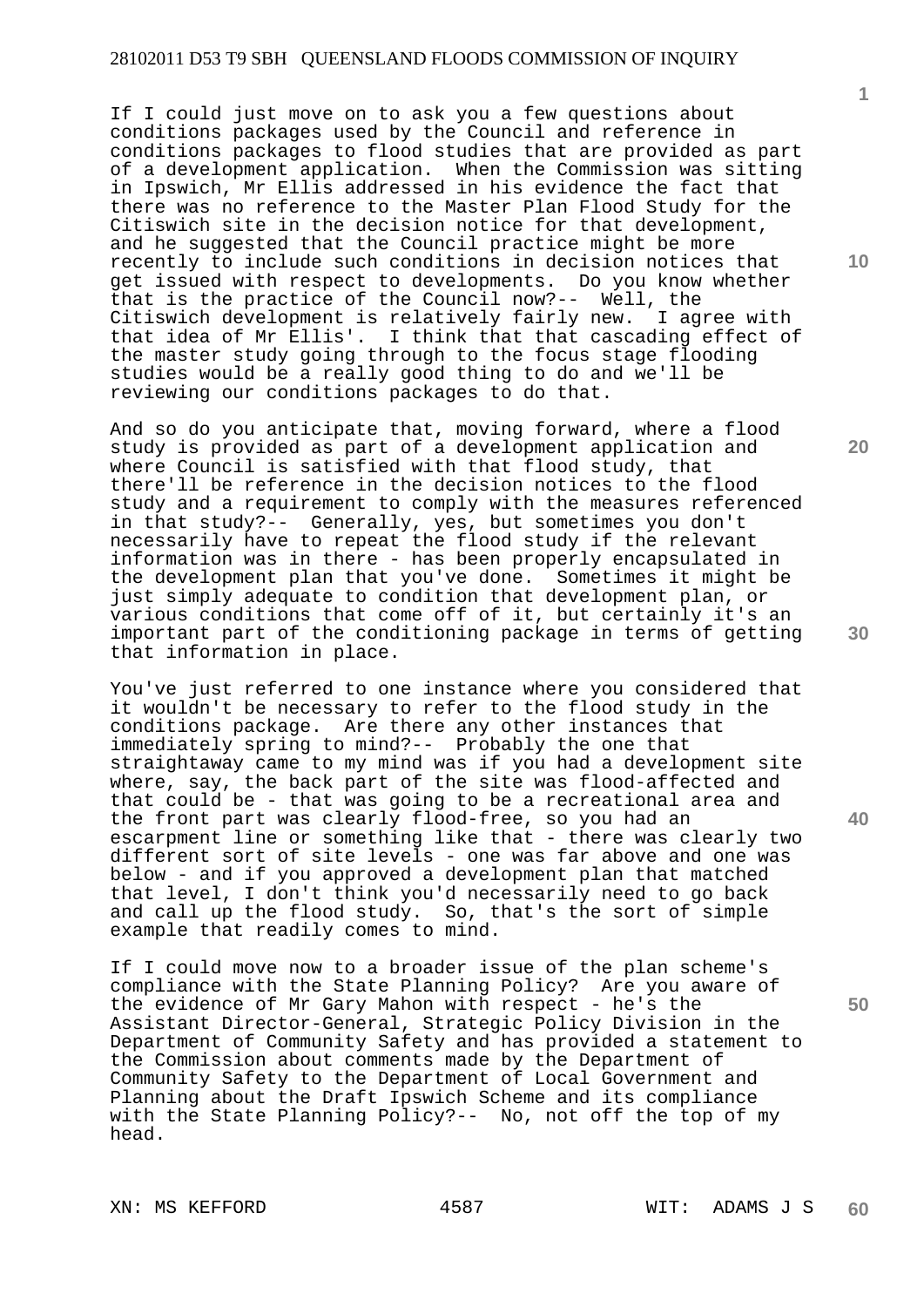Okay. Do you know who might be able to assist with that type of information?-- I'm not sure. Was Mr Mahon suggesting that there was an issue with the Ipswich Planning Scheme and its compliance?

Well, perhaps if I - Mr Mahon attached - Mr Mahon's statement attached documents which indicated that the Department of Community Safety had passed comments back to the Department of Local Government and Planning about the codes in the Ipswich scheme - Draft Ipswich Scheme - having not fully reflected the performance criteria contained in the draft - at that time - State Planning Policy, and I was simply curious as to whether those comments had been passed on to Ipswich Council at the time that the scheme was being prepared?-- I'm not - I was in my role as Strategic Planning Manager, I was actually responsible for the oversight of the 2004 scheme and I can't recall those sort of comments. What I can recall is the Department of Local Government and Planning being very happy with the scheme, the Minister signing off on it and we actually got a really nice letter sort of congratulating us for the fact that it had a lot of rigor and technical competence and that it met the State Planning Policies, so the statement you've just told me is quite surprising to me.

Okay, thank you. In terms of the Temporary Local Planning Instrument, Ipswich Council has adopted a Temporary Local Planning Instrument with respect to flooding, and would it be fair to say that the changes introduced by that TLPI create generally stricter controls on planning than existed prior to its introduction?-- Yes.

Were any of the changes introduced through that Temporary Local Planning Instrument considered prior to the January 2011 event?-- No.

On Wednesday of this week, there was an expert panel which gave evidence with respect to Bremer River flooding, and the expert panel expressed a view that the Temporary Local Planning Instrument for Ipswich should remain in place until the flood study that they recommend be undertaken for the Ipswich local government area - until that flood study is available. A Temporary Local Planning Instrument only has a life of 12 months; is that correct?-- Yes, as far as I'm aware.

Do you know whether any investigations - or there's any consideration by the Council to extending the life of its Temporary Local Planning Instrument through other mechanisms?-- Yes, and that's a real issue for us, and I read with interest that recommendation from that group. I think there is a real issue in terms of the ability for us to go forward with our - a new development line, given the fact we've only got a 12 month window of opportunity in our Temporary Local Planning Instrument.

And what about that issue is being looked into or what would you like to see occur in terms of that issue?-- We've been looking at two options: whether we can simply carry on with

**10** 

**1**

**20** 

**30** 

**40**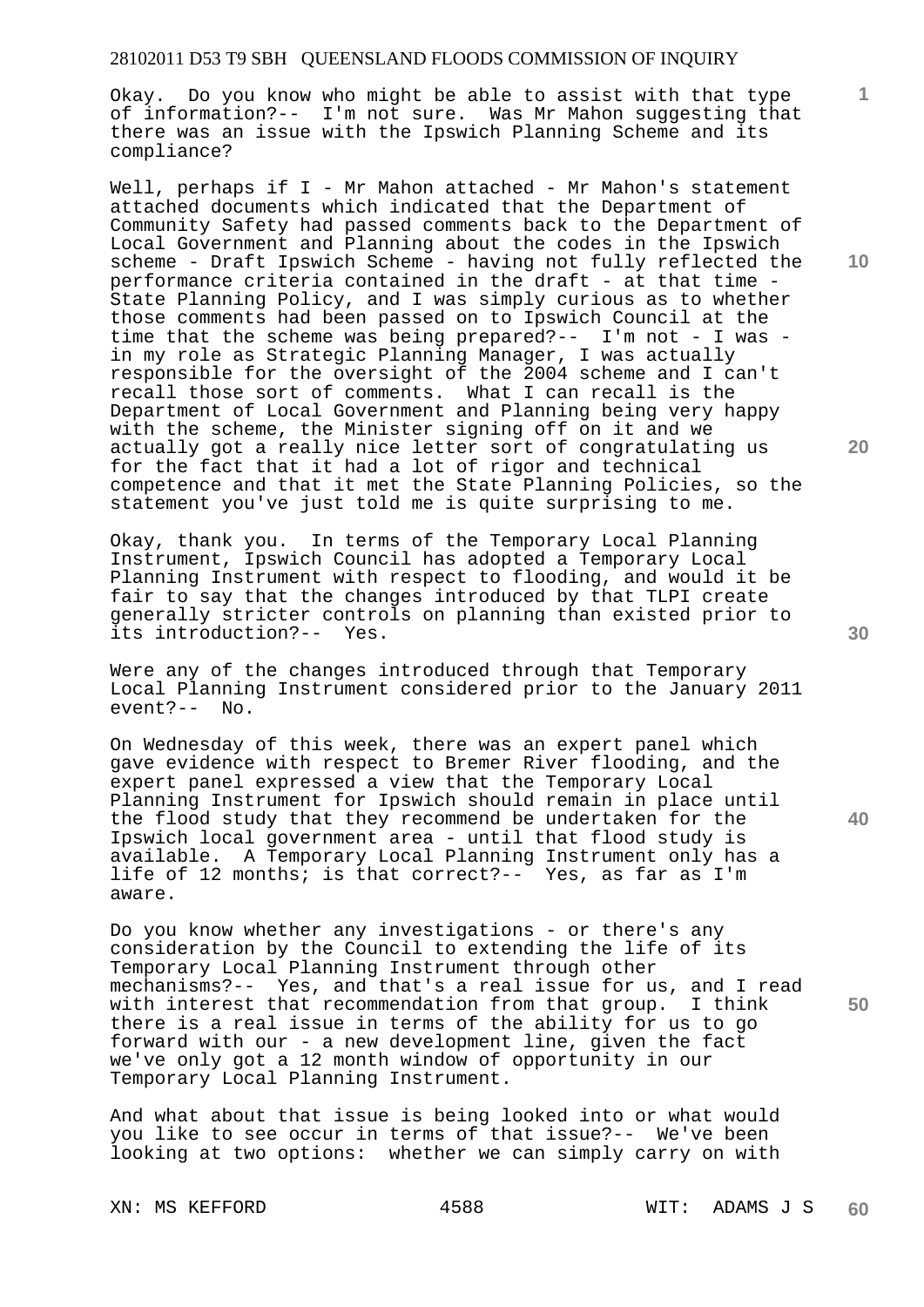an additional time period for our Temporary Local Planning Instrument - whether that can be done under the legislation or whether we can fast-track what would be an interim amendment to the planning scheme that would last - but it would have to be done, I suppose, as a permanent amendment until we had the new study completed. I think that's really important.

COMMISSIONER: Is it practical for you to continue with the TLP levels? Is that any problem?-- Yes, it is Commissioner, very much so, but I'm really concerned we've only got this 12 month window of opportunity - which is 19 June next year when, theoretically, it falls over.

So, it's not the three years, it's just how you manage to spin the existing TLP out for three years?-- Yes, it puts us in a really good position going forward until we have better information in place.

Thanks.

MS KEFFORD: And in terms of the interim amendments and fast-tracking an interim amendment, do you know whether - or do you have a view whether the current state of the legislation would allow you to do that, or would you - would you like to see legislative amendment to allow the TLPI to be in place for a longer period?-- There's a window of opportunity that we're looking at in conjunction with the QRA. Their temporary State Planning Policy - which is fairly new and I'm still getting my head around that fully - that might give us a go-forward mechanism where we can fast-track an amendment to our scheme that might parallel what we've got with the Temporary Local Planning Instrument, but if that is not - if that's not able to be done, then I would ask for some legislative amendment that the TLPI provisions can, perhaps with the Minister's agreement, be rolled forward each year. We might have to come back and justify that needs to be done, but I think we need that interim protection in place for longer than just the 12 months until June next year.

And this is because - is this because the Council would like to take up the recommendation of the panel of experts on flooding to obtain a study within the next approximately three years?-- Yes, yes.

Now, you're obviously-----

COMMISSIONER: Three years is by no means set in stone, you understand-----?-- Yes, I understand that. The sooner, the better.

Right.

MS KEFFORD: In terms of the joint expert statement that was prepared with respect to the Bremer River, can I take you to paragraph 46 of that statement? It's Exhibit 882. And can you see there that it says that, "The incremental consequences of exceeding the flood planning level are more severe than

**20** 

**10** 

**1**

**40** 

**30**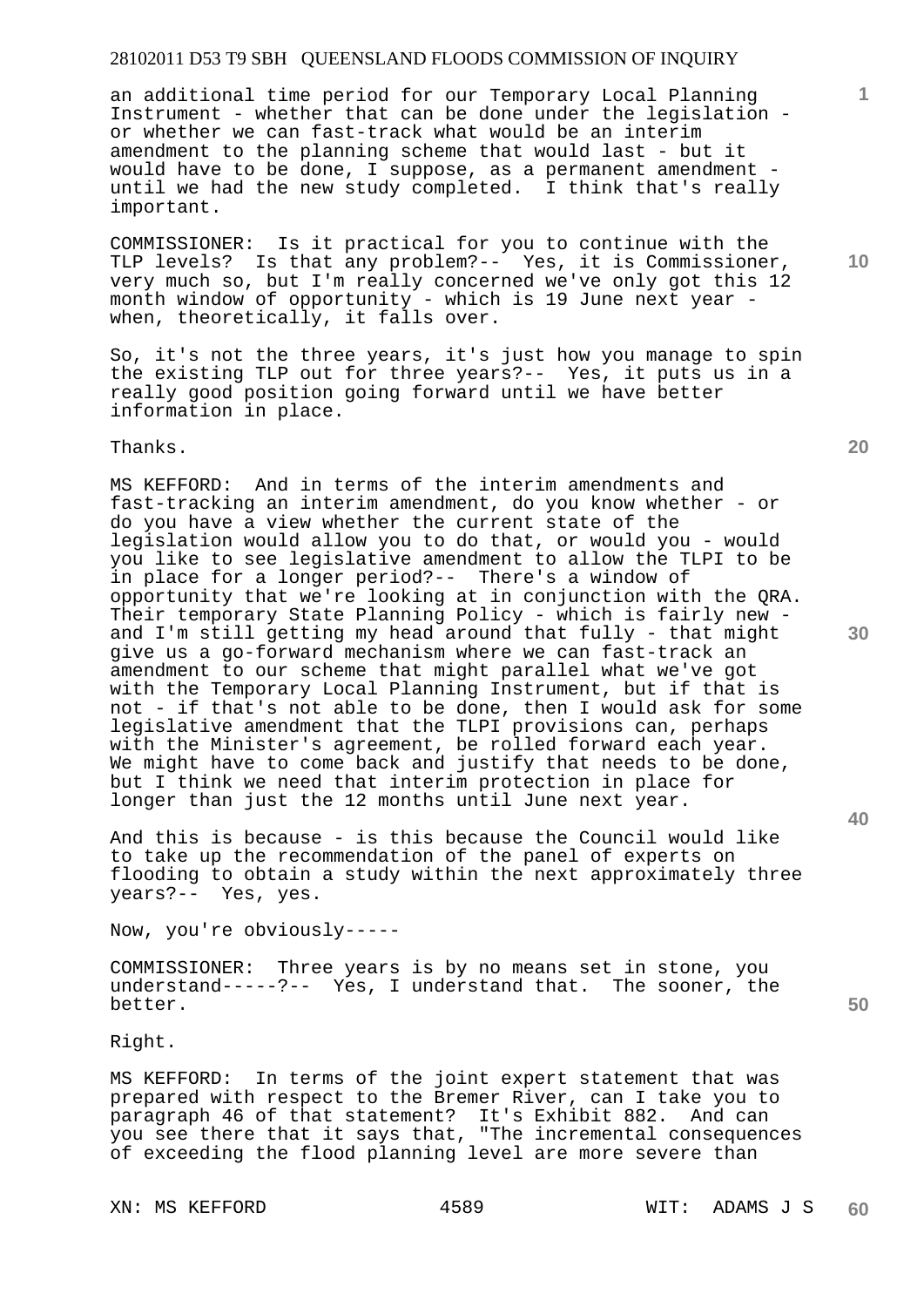commonly encountered in other flood plains."?-- Sorry,  $which---$ 

It's in the second line, the sentence actually starts, "In particular"?-- Sorry, yes, I see that. I'm not familiar with too many flood plains. Certainly I'm familiar with Ipswich.

And are you familiar with the concept that in Ipswich there's a large variation in flood levels?-- Yes.

Given that potential for large variation in flood levels, do you see it as important for the Ipswich Council to have in place ways to deal with a greater than Q100 flood?-- I think the first thing would be to get as good a handle as we can on what the real Q100 flood might be and the full impact of the dams. The 2011 event was very different to the '74 event dams were in place now, they weren't previously - and I'm not sure at this stage what the right planning framework is going forward, but we did use the 1 in 20 and 1 in 100 and maybe there's some other iterations we need to look at as well.

And you haven't turned your mind further to that at this stage?-- I've probably been sitting back seeing what's going to come out of this inquiry and see what we can learn from that, but we certainly have started looking at other possibilities for maybe different uses, different levels of immunity.

If we could go now to your second statement and in the second-----

COMMISSIONER: Just while we're on that, sorry-----

MS KEFFORD: Yes.

COMMISSIONER: -----the experts say that the notion of a Q100 as being the sort of gold standard of anything is really a bit out of date and not a particularly good approach. Do you have a view?-- I suppose there's a nice sort of arithmetic to the 1 in 100 - a 1 per cent annual sort of probability that we probably all latched onto-----

It is more a matter of what you do with it, I suppose?-- Yes, and it is really the whole risk assessment and what - you know, levels of danger, different sorts of uses. I think we probably put too much emphasis on the magic 1 in 100. There's probably a better way to do it, but we have to be really careful we don't sterilise a lot of really valuable land by going to something like a probable maximum flood that may never happen. I think that's too far to the other extreme. There's probably something which I haven't quite got my head around yet in between which is the right balance, and it really is a balancing approach, I think, that will give us the best result.

Thanks for that.

MS KEFFORD: In terms of that balancing approach, the

**10** 

**1**

**20** 

**30**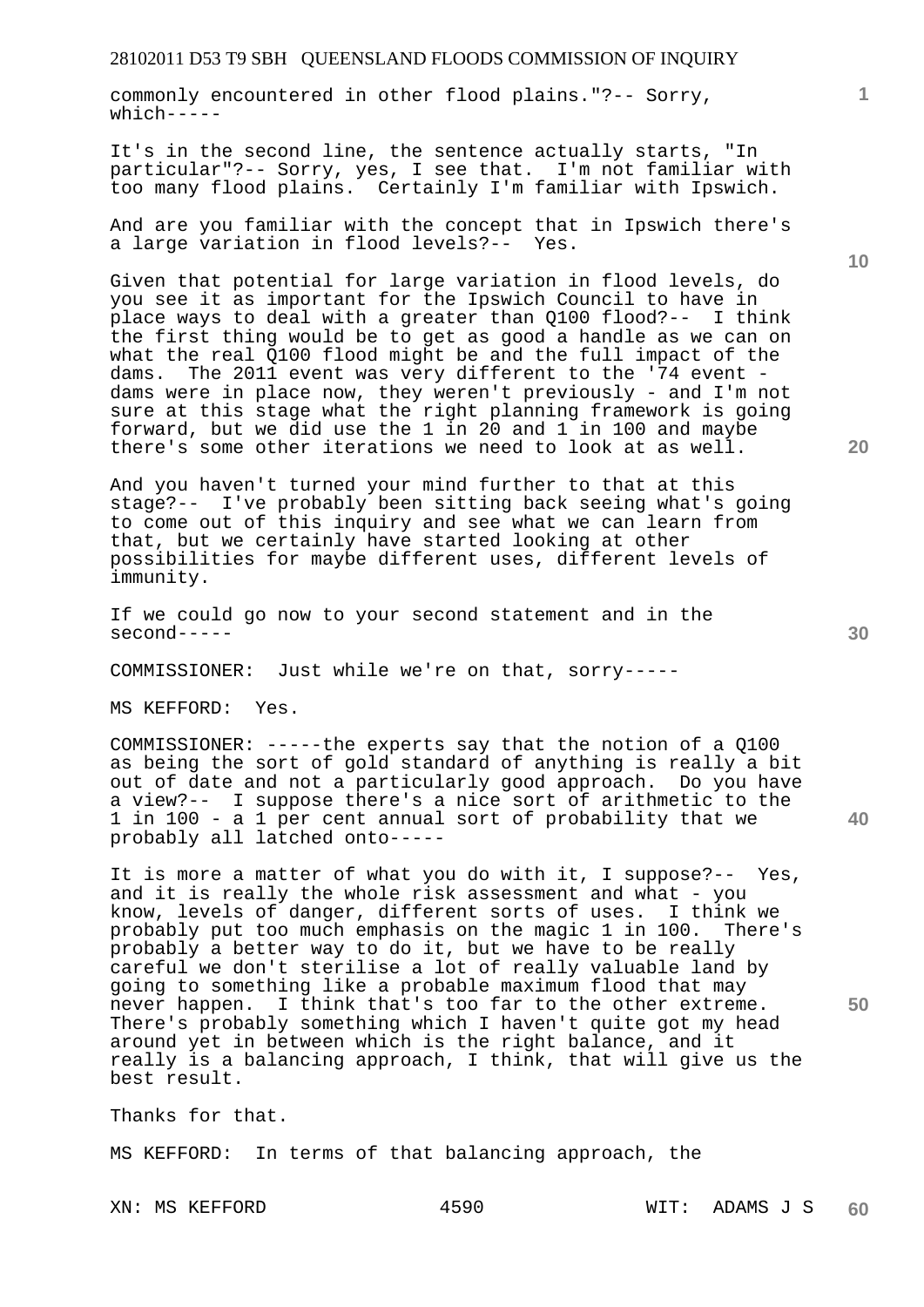Commission has heard, for example, that in Bundaberg, a - for river flood, a Q50 line is adopted, and that's because the circumstances of the flood involve quite a significant amount of warning time. Do you see those factors as coming into the equation more so than just the levels?-- The problem we've got in Ipswich, because it is such an historic city is we have development below most levels that we would pick, so we have to work out something to be done which it not a town planning outcome necessarily but a community resilience evacuation sort of outcome for those. I wouldn't like to see us intensify development - in terms of residential development - below the 1 in 100 line. I wouldn't like to go down to 1 in 50, for instance. Maybe - actually, no, I would like to at least stay at the 1 in 100 level.

And in terms of between 1 in 100 and a greater event, does the risk involved with the levels come into play, do you think, moving forward?-- Yes, it does, and the balancing and the sterilisation. There's also the issue about the type of flood: is it a flash flood, is it back water, is there any velocity involved? I think we need to get a better handle on that. Essentially what we've got from the modelling that was done back in 2002 and '98, whenever the studies were done in Ipswich, is an idea of a level, but I think we need more sophistication about what those levels mean in terms of velocity, amongst other things.

Now, in terms of your second statement, at paragraph 4 you deal with review - a review of the State Planning Policy what you think a review should encompass. If I could ask you a few questions about the suggestions that you make there? Firstly, you say that the planning schemes must be made - in the second line, that, "Planning schemes must be made consistent with State Planning Policies." In terms of that requirement, I'm certainly familiar that in the earlier iterations of the Integrated Planning Act there was a requirement for planning schemes to be amended to reflect the State Planning Policy. I wasn't able to find a similar provision in the Sustainable Planning Act. Do you have a particular provision in mind, or was that just a general understanding-----?-- General understanding. I haven't prepared a plan under the Sustainable Planning Act because our current scheme is still in force, but I was very aware of how it was done under IPA.

And certainly - probably at the time the Ipswich scheme was done - there was such a requirement in the Integrated Planning Act. Do you think that type of provision is an important provision where the State Planning Policy deals with matters relating to disasters?-- Yes, I do. I think it's important. That's one of the key checks the government should do - is that we deliver on these important matters of policy, not just flooding, but other ones as well.

Now, at paragraph (b)(i), you outline the notion of balancing the different objectives of ecologically sustainable development and the need to avoid sterilising flood affected land. Is sterilisation of flood-affected land a particular

**10** 

**1**

**20** 

**30** 

**40**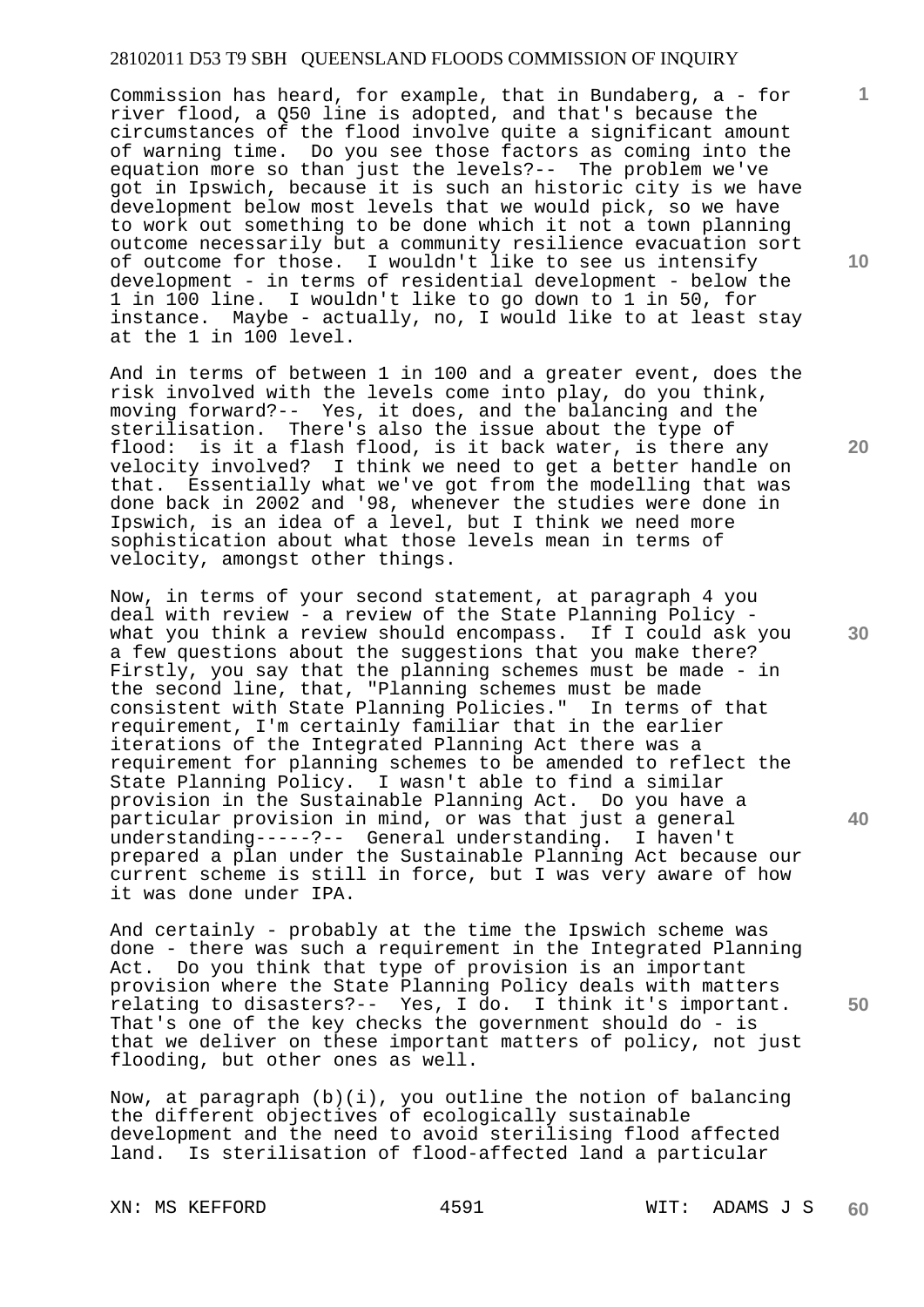problem in Ipswich?-- Oh, it might be if, for instance, the state mandated it had to be probable maximum flood, and you really couldn't have any development of urban purposes below that level. That would be a problem. Whereas what we've got at the moment, I think we can get a balanced outcome for. We just probably need to look more thoroughly at what the lines are and what they mean in terms of things like velocity, et cetera.

In terms of a problem, is it a problem as a consequence of the locations which might be sterilised in Ipswich? Are they not locations which could be used for farming or something of that nature or-----?-- Yes, and that's probably the difference with Ipswich. Because of its history, there is a lot of urban development in areas that if you had a greenfield site, you might take a higher line to start your city. Our forefathers didn't do that, for probably what were very good reasons at the time. That's still very good land now and shouldn't be sterilised, as opposed to a completely greenfield site. Can I just add, though, even with a greenfield site, it's still important that you create the right distances joining your urban form together and don't have them too far apart - again, if you pick, like, a ridiculous flood level, for want of a better term.

Do you think that there might be circumstances in which the risk of flooding and the nature of the flood hazard means that land should just not be developed?-- Yes.

In what type of circumstances do you think that situation arises?-- Something that was prone to flash flooding and was quite dangerous, I think you'd probably really just want to use that for either rural purposes or maybe some very low-intensity linear open space.

And so that example highlights the need to understand not just the level of the flood, but the nature of the flood; is that a fair summary?-- Yes, yes.

In terms of paragraph 4(b)(ii), you suggest that provisions for flood plain management should include an appropriate suite of both planning scheme and non-scheme measures to deal with existing land uses, existing development commitments and infill development. Do you have an opinion as to where the regulation of such matters through a planning scheme should end and emergency management measures begin?-- I suppose one of the issues is that the planning scheme can't regulate existing land uses, so that's clearly one mind.

And in terms of proposed land uses, is there a role for the planning scheme to play, do you think, in assessment of the appropriateness of the use, given proposed evacuation procedures, or is there some role for evacuation measures to play in the assessment of development applications-----?-- Yes.

-----on flood-prone land?-- Yes.

**20** 

**10** 

**1**

**40** 

**50**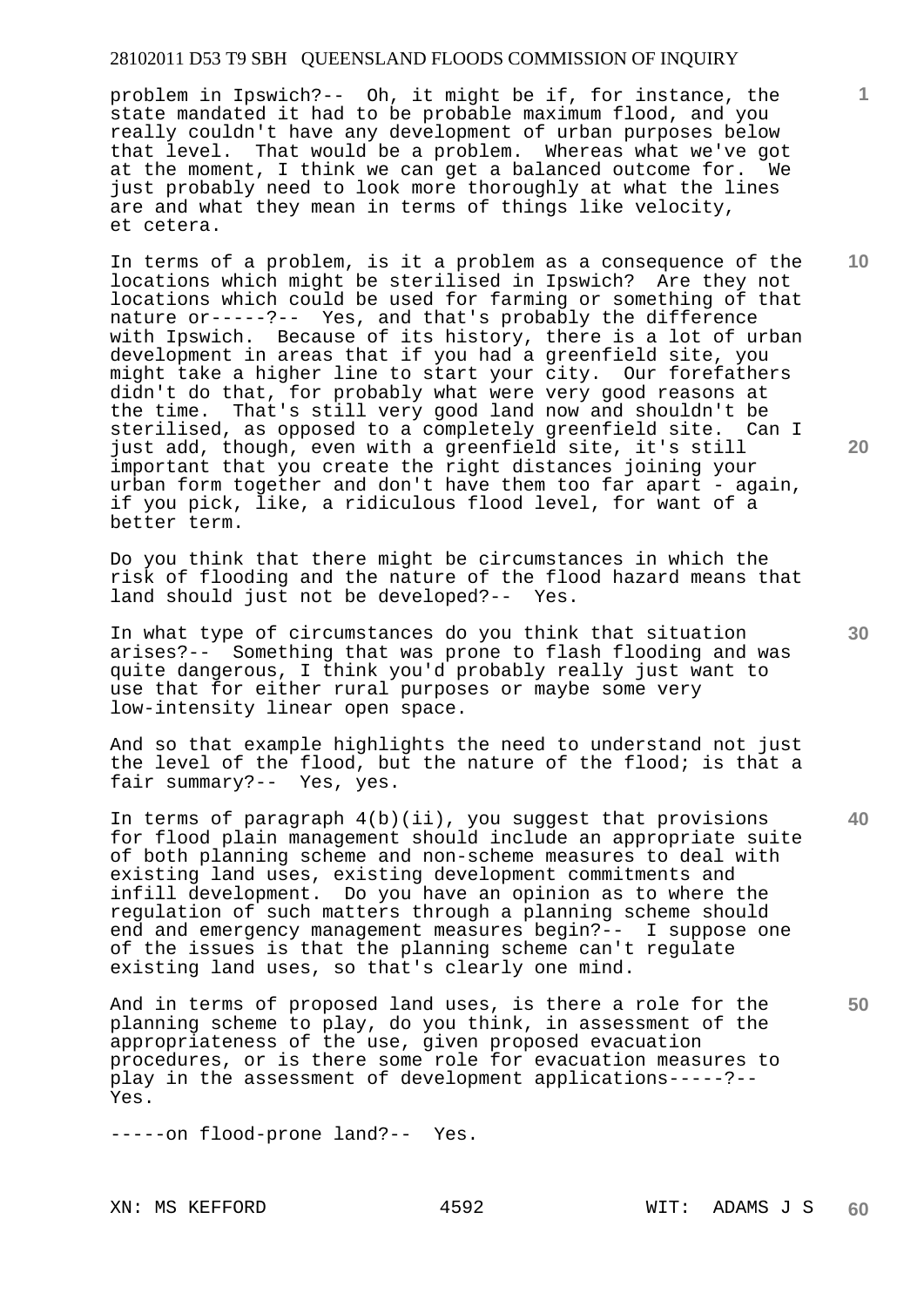What type of role do you think-----?-- Again, it's the nature of the flood, it's the nature of the urban form that it fits in. We're fortunate in Ipswich again that most of the existing developed areas are on a grid street network which gives you multiple escape opportunities. If we had some of the more cul-de-sac-style developments where flood-affected areas had more sort of focused road hierarchy, had limited ways in and out, that could be a real issue in terms of evacuation routes. It normally isn't too big an issue in Ipswich because most of the flood-prone areas, there's an uphill route that you can easily use to get away in the event of a flood, and most of our floods aren't flash flooding. Different in other areas. Those two factors could be a real issue.

Do you think it is necessary when considering evacuation routes and the like to consider the nature of the use in combination with the evacuation measures?-- Yes.

And so there'd be some uses where the evacuation measures might not be sufficient; would you accept that?-- Maybe.

And the Ipswich Planning Scheme - does it currently have any provisions that would require consideration of these type of issues?-- I think there's a number of references in different areas, and under the TLPI I think we've got some mention of different evacuation situations. We've even mentioned there about sports fields and major concentrations of people, needing to ensure that they - normally you would want to see a sports field actually in a flood-affected area because it is a good use in terms of it's not normally affected badly by flooding, but if there were large concentrations of people and you couldn't get out of the area quickly, that could be an issue. So, we have other examples like that.

Now, in paragraph 4(c), you ask that consideration be given to whether standard criteria should be developed, but outline the circumstances where a defined flood event higher or lower than the one per cent annual exceedence probability is appropriate for residential land use planning. What kind of criteria do you envisage being relevant - particularly (c)(iii)?-- I suppose it is the intensification. Normally we would not want to see residential development below the 1 in 100 level.

Do you think that the type of residential use, not just the intensity of it, but the likely occupants also come into play. What I have in mind is, for example, aged care facilities where there might be lesser mobility?-- Yes. But with aged care - like, I'm now over 50, but I think I'm a very active over 50 - that's very different to someone in a nursing home.

Nursing home, yes, that's what I had in mind?-- And we have quite a few lifestyle active over 50s areas, and we've got carports and garages and they don't really need any special attention, but a nursing home does.

And obviously not residential development, but in terms of commercial developments, would you accept that facilities such

**10** 

**1**

**20** 

**30** 

**50**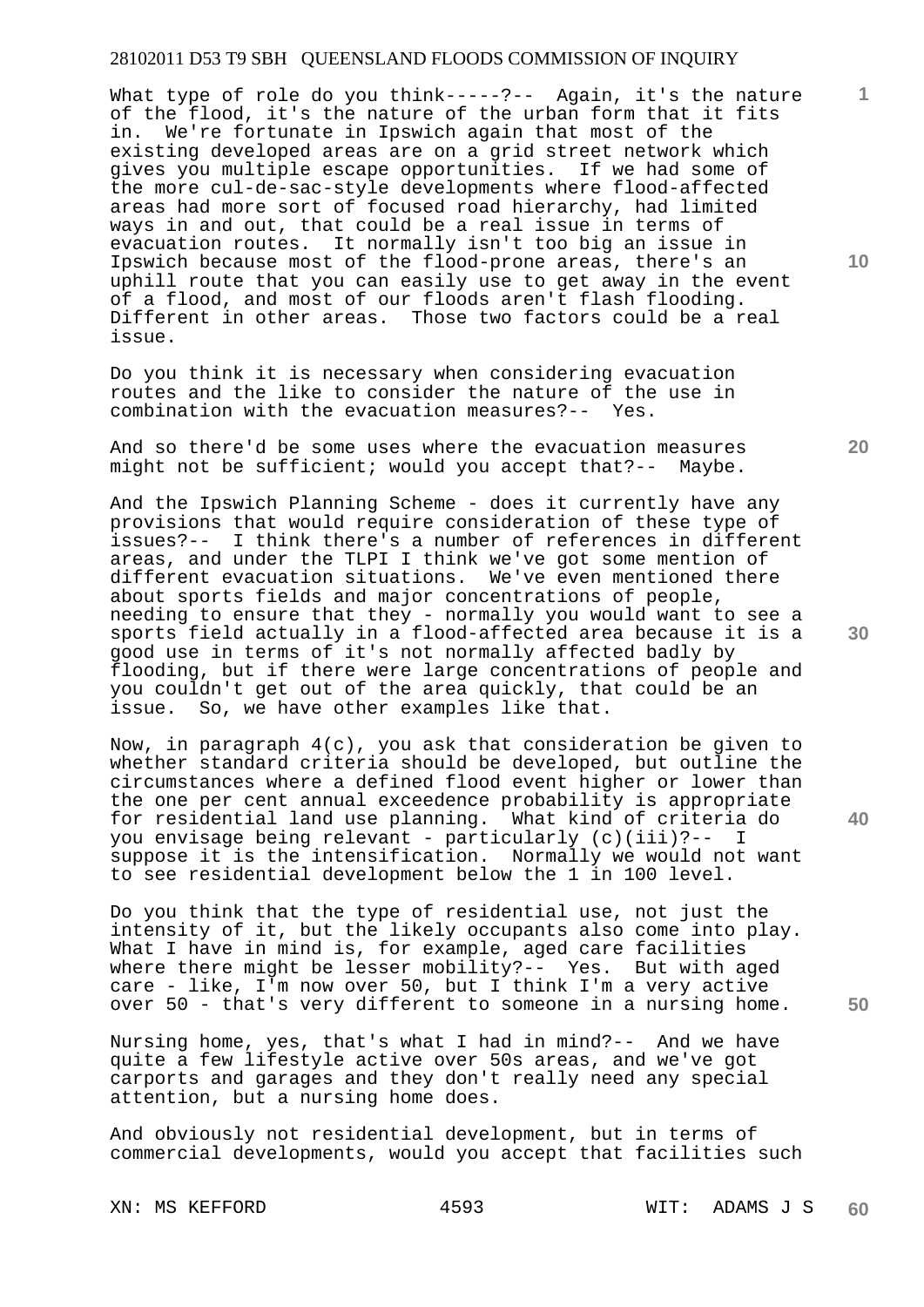as child care centres have constraints in terms of mobilising the occupants of the site to evacuate them?-- Potentially, yes, but then that issue of flash flooding is very important in that context as well.

So once again we come back to the idea that it is not necessarily just the level of the flood, but the nature of the flood risk?-- Yes.

In your second statement, you also address some matters about filling that occurred on the Citiswich site and filling that has occurred on a number of other - you identify a number of other sites in Ipswich where filling has occurred as a consequence of the Ipswich Motorway Upgrade project, and at Attachment 1 to that second statement is a letter from the Council to the Project Manager of the Ipswich Motorway Upgrade which addresses the matter of fill from the State Road Projects particularly. If I could just address the Citiswich site specifically? Have you - or are you aware of any other Council officers having had specific discussions with the Department of Transport and Main Roads about fill that was placed on the Citiswich site?-- Not so much in relation to the Citiswich site. I mean, I haven't had those involvements. I know a number of my staff have had discussions about this issue, and it's really, I think, an issue in terms of the Sustainable Planning Act in the exempt provisions, whether it is perhaps not so much the department but their contractors and the people who obtain the fill claiming the exempt status, and that can be a real issue when it can be very far away from the actual road corridor works themselves.

And you make some recommendations - or you state an opinion at paragraph 15 of your second statement that any exemption for earthworks associated with State Government projects, particularly large transport projects, should be clarified to ensure that the exemption only applies where that fill is being placed within the construction site for those projects?-- Yes, I do. I think that's an issue I would like to see resolved.

Is that because you think there's a need for Council to have the ability to consider and assess the placement of fill?-- Yes, it's become a bit of a learning for us, with the magnitude of the Ipswich Motorway works, to see so much soil being moved around the city, and there's a number of things happened: there's community concerns about what they perceive to be unauthorised filling activities, and I think there's an issue that comes through when it ends up on other blocks of land, what that means in terms of development potential for those blocks and if the local government is not involved in that decision, it creates a cascading problem.

In the - sorry to go back to it - but in the letter that was Attachment 1 to your second statement, the Council asked the Department to advise those within the Department and the Department's contractors and recipients of fill to contact the Council before fill is placed on land, and this letter is dated the 30th of July 2010. Do you know whether that process

**20** 

**10** 

**1**



**40**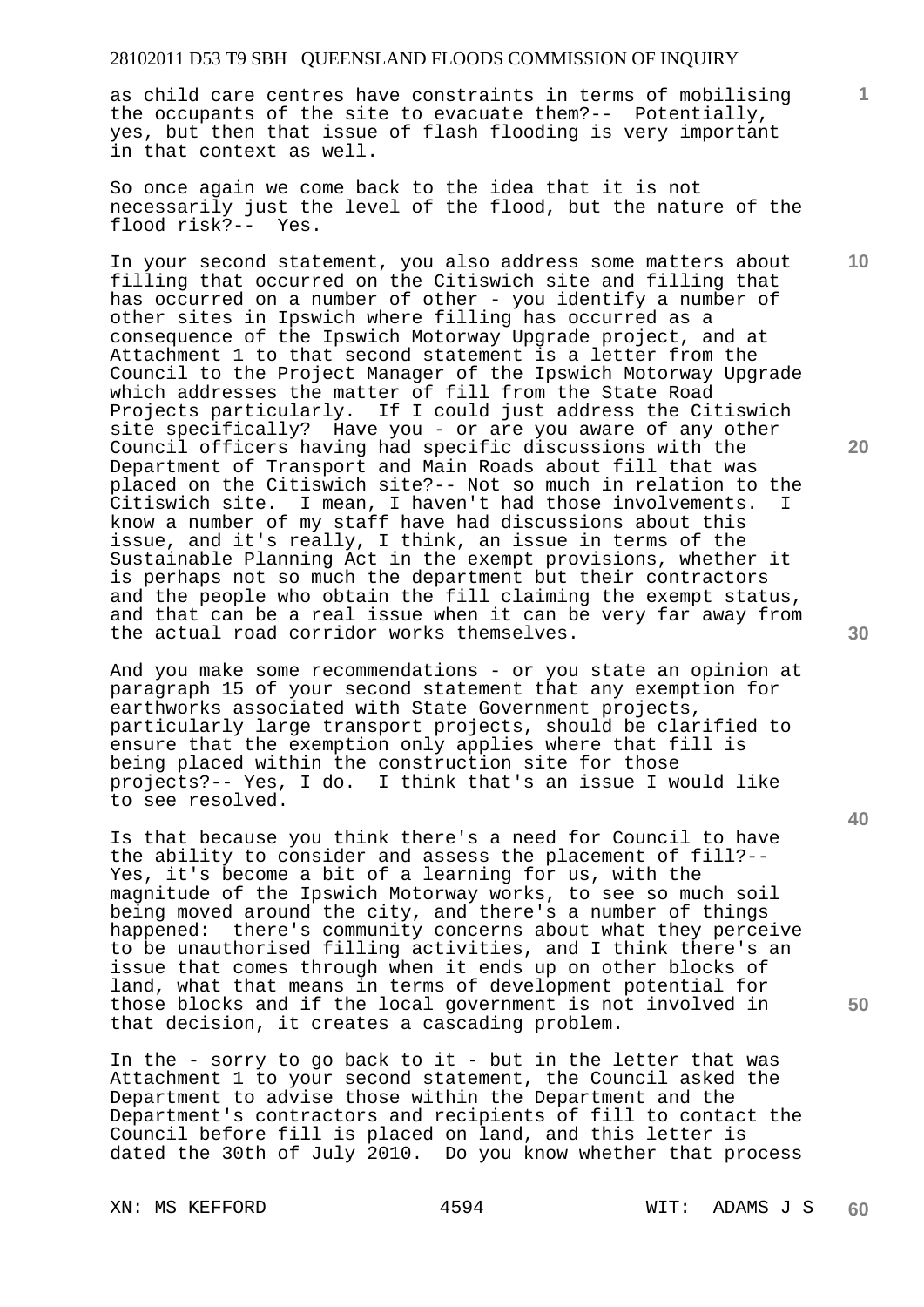has been occurring?-- No, I don't. I couldn't answer that with any degree of exactness.

Do you know who in Council might be aware of whether contact is being made before placement of fill?-- It could be people in my development planning branch, it could be some of our people in our works, parks and recreation area.

Given that the letter is quite general in terms of asking that contact be made with the Council, do you know whether at the Council's end there has been any information given to officers if they are contacted as to centralising that information that's provided - a central point of contact?-- Normally it would come through to the development planning area and it would be dealt with either by the team coordinators in the planning area for the geographic area concerned, or it would go to my engineering and environment branch, if it led to subsequent development activity.

And you're not sure whether that's been happening?-- Yeah, that's sort of detailed operation stuff that I tend not to get involved in.

Now, if I could just ask you a few questions about the contents of the South-East Queensland Regional Plan?-- Yes.

You're familiar with that document?-- Yes, I am.

And one of the provisions in the South-East Queensland Regional Plan stipulates that, for Ipswich, the subregional narrative stipulates - acknowledges Ipswich City, Springfield - and Springfield as principal regional activities centres?-- Yes.

And Goodna and Ripley as major regional activities centres?-- Yes.

The Goodna Major Regional Activity Centre - that area comprises an area of which 34 per cent is below the Q100 line, I think you tell us?-- Yes.

And 42.7 per cent was affected - of the Goodna area - was affected by the January flood?-- Yes.

In light of the risk of flooding in Goodna, do you think the requirement in the South-East Queensland Regional Plan that the Goodna area be a major regional activity centre produces difficulties for the Council in achieving that while balancing the flooding risk?-- To some extent, but can I just elaborate on that a bit?

Certainly?-- I think it is important that Goodna not be changed from its designation as a major regional activity centre because the geography means that there is a need for a major centre in that area. I can recall when I was at university in the late '70s, there was a Moreton Region Growth Strategy Investigation that come out after the 1974 flood and they recognised the importance of Goodna as a major regional

**10** 

**1**

**20** 

**50**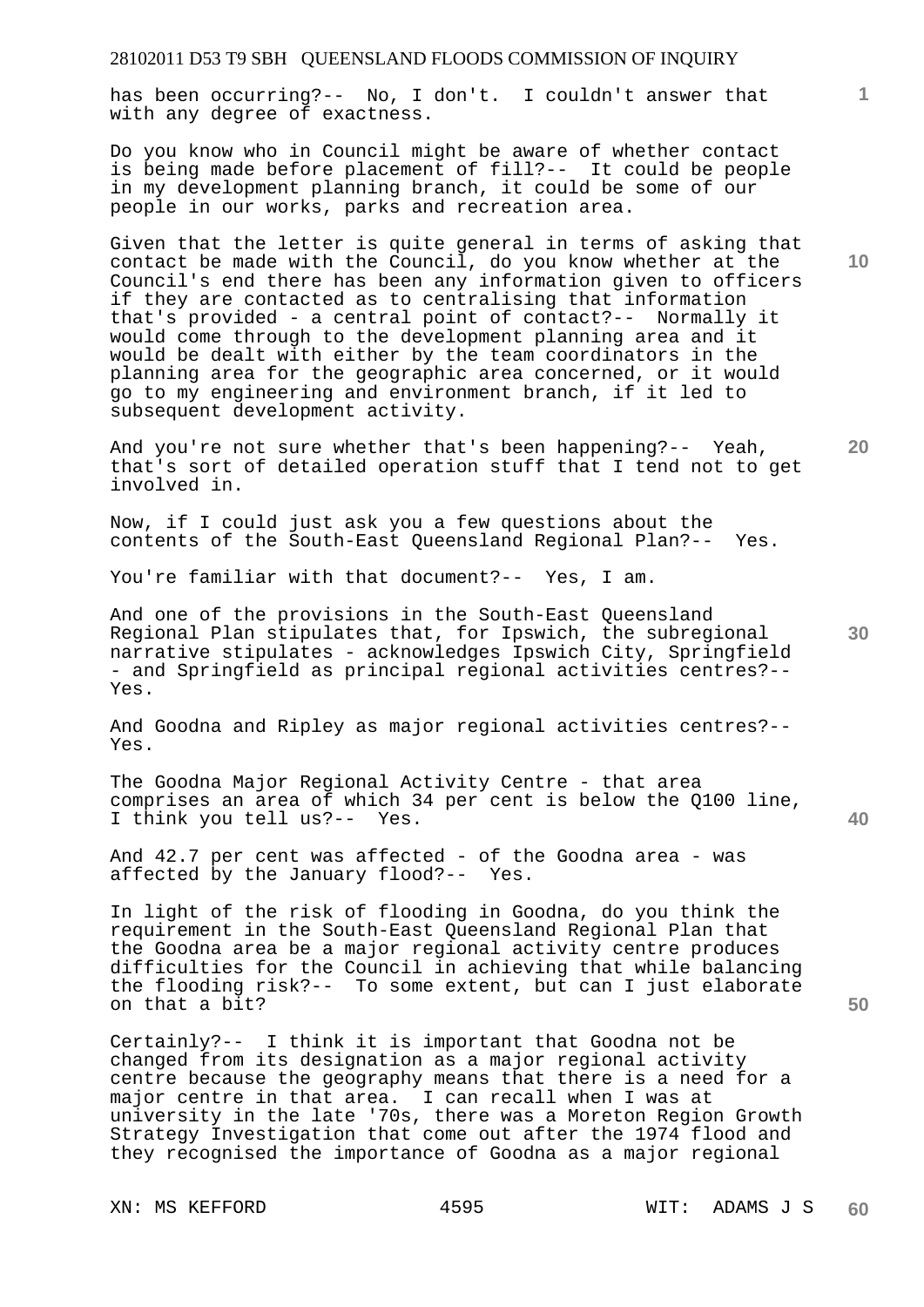centre. What I think Council needs to do in the next iteration of its scheme review is to look at the footprint of the centre and there is ample land to the south and west where we could grow the centre that might greater flood immunity. I think we need to look at that.

Is that land that was not affected by the 2011 floods?-- And nor the 1974 flood as well.

On another topic, in your second statement, at paragraphs 36 to 39, you address the topic of what information can be provided to the public about conditions placed on flood-affected land?-- Yes.

And you make some suggestions as to how the public can obtain or could potentially obtain information about conditions. One of the things you refer to is standard and full planning development certificates which can be requested by members of the public for a fee for any identified parcel of land. In terms of those types of certificates, the legislation provides a timeframe to the Council within which they must provide the standard certificate?-- Yes.

**30** 

**1**

**10** 

**20**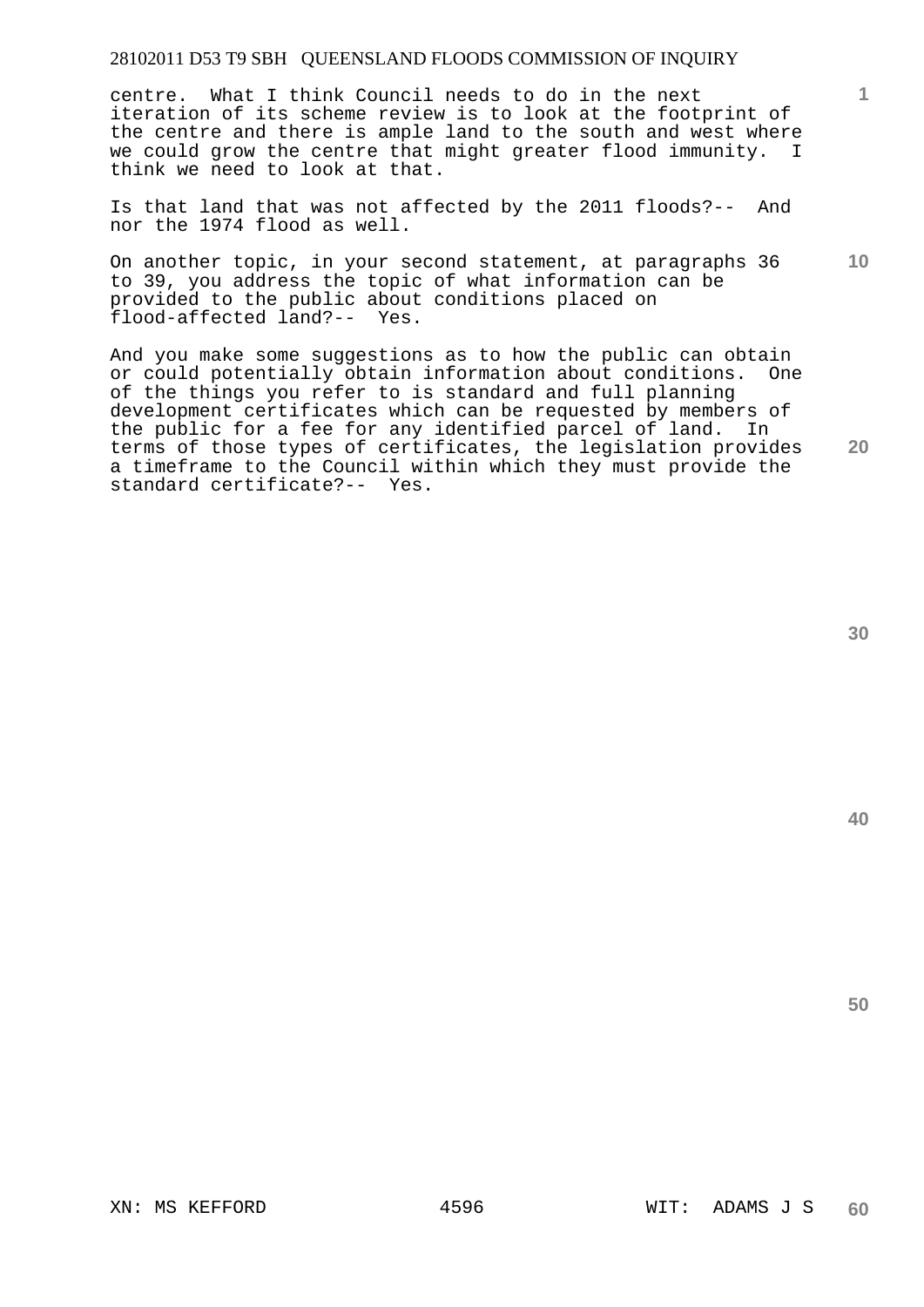And, from memory, was that ten business days, I think, something of that order?-- Look, I'm sorry, I can't recall that off the top of my head.

Do you know whether council commonly receives requests for standard planning and development certificates during a typical conveyance?-- Yes, we do but it is more the limited ones that are the bulk of the requests that we get.

And the limited planning and development certificate, that type of certificate doesn't provide information about what conditions attach to the land, does it?-- No, no, it doesn't. It is the standard that does that, standard certificate.

Do you think that where conditions relate to flooding, that those types of conditions should be included in a limited certificate?-- It is quite difficult to work out what conditions you would take out of a standard certificate - out of a development approval and put in a limited certificate. Perhaps that could be done. There is often the debate you should - if you are going to give some information, you should give all the information. That's the problem of sort of just taking flooding out because there could be mining issues, there could be a range of other issues as well. That's why it is probably useful to have a limited certificate for the basic information and then a standard certificate for the more complex stuff. The limited certificate would normally give you all the constraints information. It certainly does in the Ipswich context. It will tell you whether you are flood affected or mining affected, as an example.

So it would tell you you are flood affected but wouldn't flag any conditions that you need to comply with as a consequence of that flood affect?-- No.

And you would need to obtain the standard certificate-----?-- To get those conditions.

-----to get those conditions?-- They are also on PD Online as well for the more modern - more contemporary applications, since - in our instance, about 2005, I think it is.

Thank you, your Honour. I have no further questions.

COMMISSIONER: Mr MacSporran?

**50** 

MR MacSPORRAN: Thank you, Commissioner. Mr Adams, just a couple of matters. Firstly, you have worked for the Ipswich City Council since 1981?-- Yes.

Is that in the role of a planner?-- Yes.

So you've been a planner for a very long time?-- Yes.

XN: MR MacSPORRAN 4597 WIT: ADAMS J S

**1**

**10** 

**20** 

**30**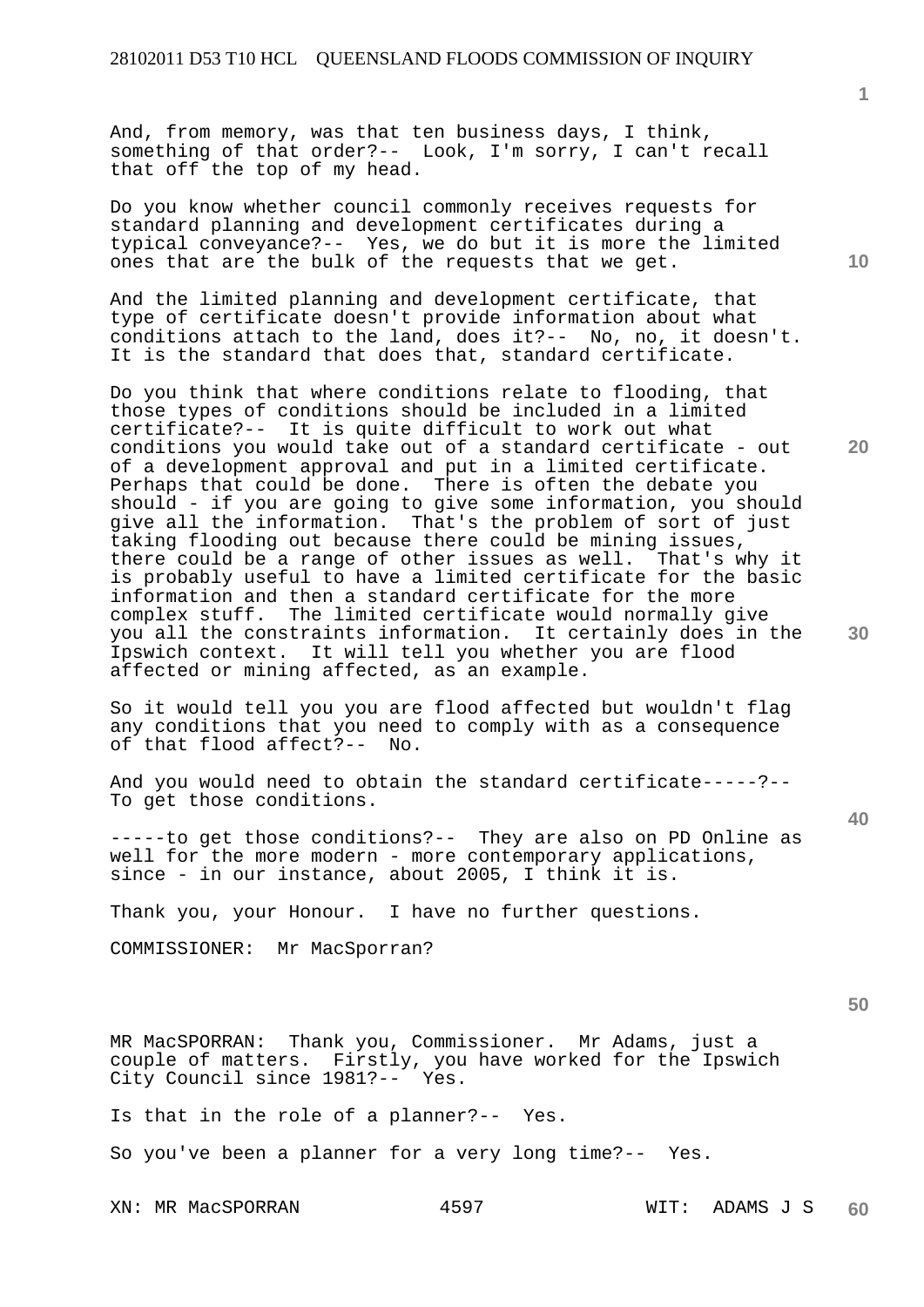And you've been Deputy Chief Planner at Ipswich for about 20 years?-- I think I had that title for a while. I have had a number of different titles.

But you've had a senior position for a long time in Ipswich?-- Probably since - yeah, probably since about 1990 something.

And you've been Chief Planner since 2008?-- Yes.

So you are a planner with vast experience?-- 30 years, yes.

You are familiar with the work of the Queensland Reconstruction Authority?-- Yes, I am.

And I understand that Ipswich has its own sophisticated planning scheme and flood study data that supports that scheme, but have you recently had a presentation from the QRA?-- Yes, I have.

And have you had sufficient time to become aware of what their work involves, and what it seeks to achieve?-- Not fully, because it was only a couple of days ago, but I've certainly mulled over some of the ideas that were put forward.

Have you had, in that couple of days, the opportunity to assess generally the merit of the approach the QRA have taken to their work?-- Yes.

Can you tell us in brief summary what your view is about the worth of their work?-- Oh, I think they are to be applauded for some of the work they're doing. I think for local governments that have no mapping and no code provisions at all for flooding, it would be a great step forward. I certainly congratulate them on that.

And, again, just briefly, can you describe how it would be of benefit to councils of the type you've mentioned?-- Well, it provides at least some level of understanding of areas that are flood affected. It is not as sophisticated, nor is it intended to be sophisticated as the sorts of studies that Ipswich did back in the year 2002. It provides some very useful code provisions, I think there are some really good diagrams in there. That's certainly the stuff in there that I'm interested in looking at to put into our scheme as well, depending on what mechanism we go through in terms of amendments.

And it is particularly valuable for councils that are - lack the resources to conduct flood studies that might otherwise assist them to construct their planning scheme?-- Yes, it is, and they can be quite expensive those studies.

Now, can I read this to you and ask whether you agree with this proposition about the work the QRA has done: "The production of the Interim Floodplain Maps by the QRA is a significant step forward for flood management in Queensland."?-- Yes.

**1**

**10** 

**30** 

**20** 

**40**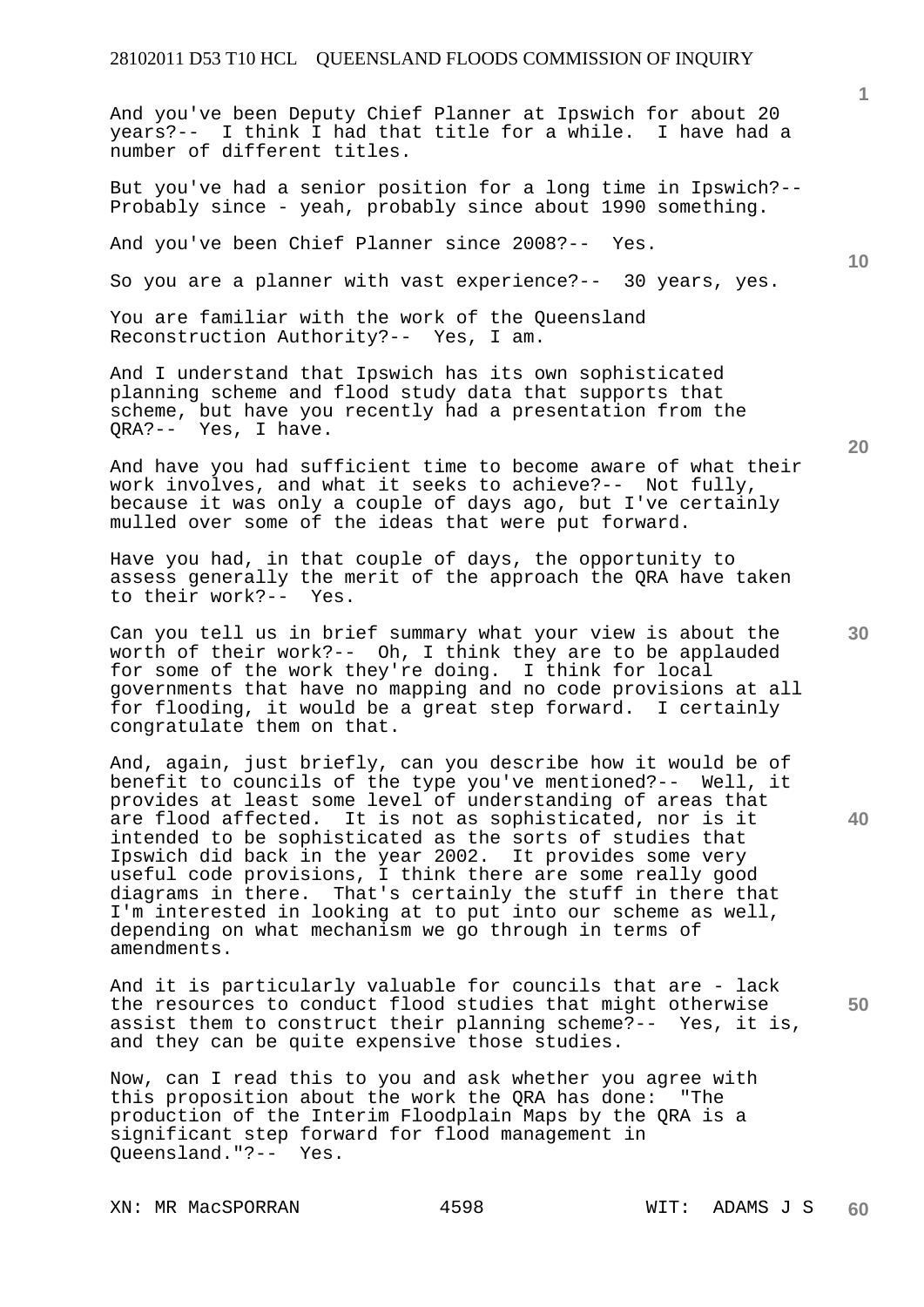"Whilst the maps are a desktop exercise, based on remote data sets and do not provide any AEP, they are a significant step forward for low-growth councils where no better or any mapping exists."?-- Yes.

"Appropriately, the maps are titled 'interim'. This is important and reflects their genesis and intention to be upgraded over time. They are also not to be used to affect levels of assessment, which is appropriate."?-- I might disagree on levels of assessment but-----

The general concept?-- Generally, yes.

All right. "In the absence of more accurate information to determine a DFE, the QRA Interim Floodplain Maps are suitable for mapping purposes in planning schemes."?-- Yes.

That's the real benefit of them, is it not?-- That's what I would think.

**20** 

**50** 

**10** 

They act as a trigger to alert councils that there may be an issue with development applications in a particular area, effectively?-- And if you've had no other information to go by, that would be a step forward.

And that's the case with many small Queensland regional councils?-- I understand that would be the case.

**30**  So the work they've done is a step - an innovative step in the right direction?-- Yes.

All right. Now, can I take you to one other topic in your statement? It is page 7, paragraphs 8 to 15?-- Which statement?

I am sorry, your second statement?-- Thanks. Could you give me those-----

**40**  Yes, it is page 7, paragraphs 8 to 15 inclusive?-- Yep.

This is the issue of fill-----?-- Yes.

-----you have spoken of. Now, do I take it that as the Chief Planner you would not have personal knowledge of most of the matters you raise in these paragraphs; that you've acted on advice from officers within your council?-- Largely. Some of them I received phone calls over myself as well.

Okay. Now, you say in paragraph 8, "Across the City of Ipswich, fill sourced from the Ipswich Motorway Upgrade Project has been placed on land without approval" from your council?-- Yes.

That's a fairly wide-ranging general statement?-- Yes.

Do you mean to convey in that paragraph that fill has been placed by the Department of Transport and Main Roads without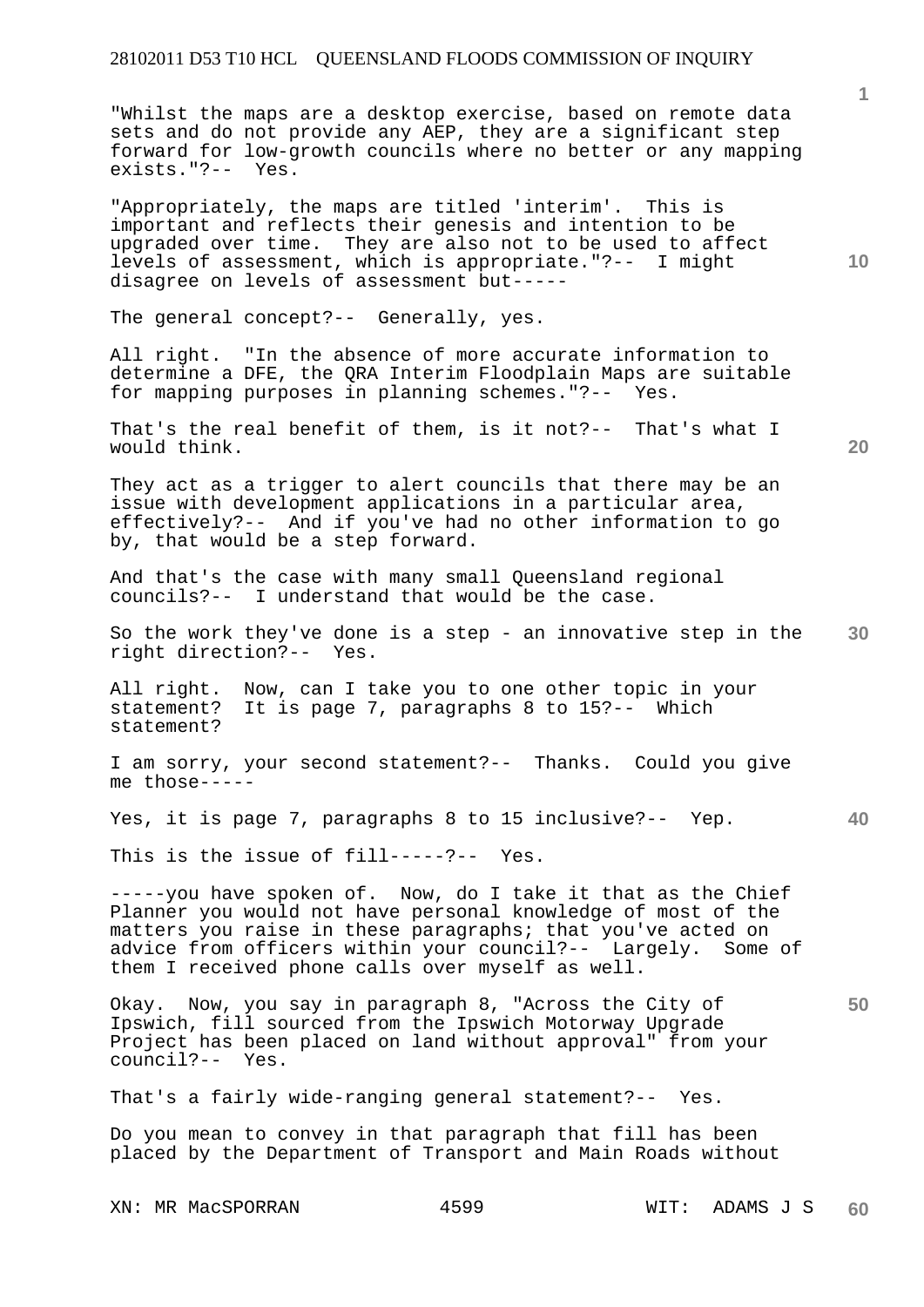council approval, or are you talking more generally?-- More generally. It could well have been contractors. I am not sure how much this would have been actually by the department.

Okay?-- And the approval is approval under the planning scheme.

Yes, all right. Now, wherever the fill comes from, and wherever it is placed, if it is placed on a - on land which is subject to a development application approval, the development can't go ahead without the conditions of that approval being complied with, can they?-- No, but often there is no approval in place in some of the ones we've sighted. The fill has just turned up.

Okay. And then the application for development is made after the fill is placed there, is that what you mean?-- Yeah, it could be.

Okay. Now, the ones you've set out in paragraph 10, in particular (a) to (f), do you know which category they fall into? Paragraph 10(a) to (f), those particulars sites that you have nominated there?-- I am not aware of any development application over (a), there is an existing club there; (b), we had an application, I believe, in the system prior to that; not aware of any activity on  $(c)$  or  $(d)$ ;  $(e)$  I think is the site office for - or one of the depots or something associated with the Motorway, and (f) the Citiswich Estate, we have had applications over that.

Okay. If I can just take you through them in terms of the Department of Transport and Main Roads' involvement in any of these sites - firstly, do you know whether there has been involvement by the department in any of those sites?-- No, it is just the fact there was no town planning approval given for the fill that's occurred.

Okay. For completeness, can I just take you through them very quickly? That with (a), that's the Boonah road site, the site of the Swifts Rugby League Football Club, there was no spoil from the Ipswich Motorway placed on that site at all?-- That's not what I've been informed of.

You have had different information?-- Yes.

But you have no personal knowledge yourself about that?-- No, but I've been advised by my officers and other people who followed through on it that was the source of the fill.

**50**  Your files would reveal the sources of that information and so forth?-- I imagine they would.

You would, no doubt, be prepared to speak with any officers from the department who wanted to-----?-- Yes, absolutely.

-----have clarification about what your information is?-- Yes.

XN: MR MacSPORRAN 4600 WIT: ADAMS J S

**10** 

**20** 

**1**

**30**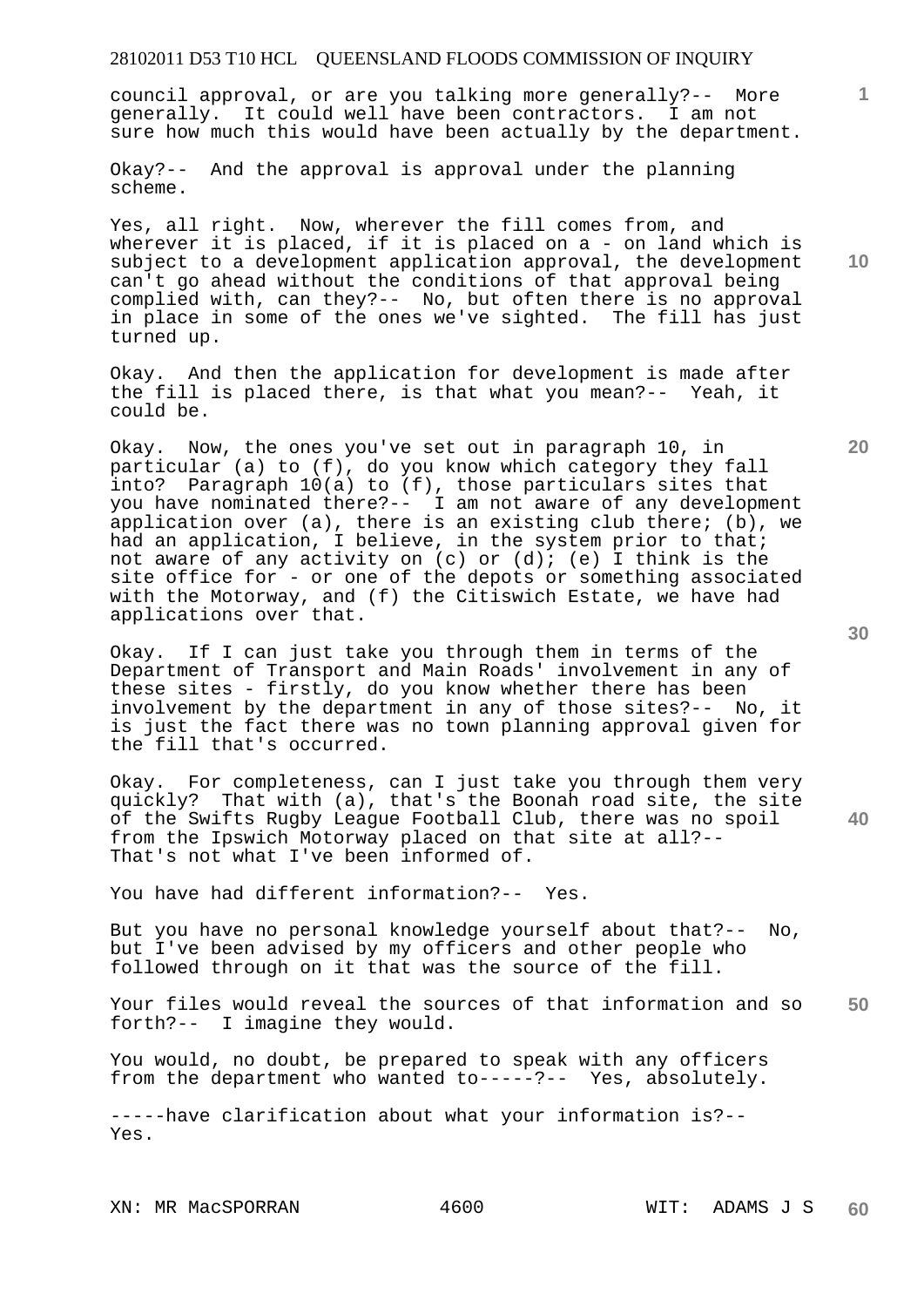Number (c), which is the Riverview site, that's in fact owned by the Department of Transport and Main Roads, that block, do you know - that land?-- No, I'm not sure. That's one of the ones we had community complaints about.

Okay. That's a department-owned piece of land and is used as a temporary storage site for spoils from the Motorway?-- Well away from the Motorway, though.

**10**  But that's a storage site owned by the department?-- I will accept your-----

Okay?-- -----analysis on that.

COMMISSIONER: Mr MacSporran, what do you think the chances would be of actually liaising with the council and working out some sort of schedule of what's where between you?

**20**  MR MacSPORRAN: Yes, well, that's - can I indicate this, Commissioner: there is a requirement currently in, which is due Monday, for a statement from the Director-General of the department. These issues are being addressed in detail. I thought I'd give Mr Adams-----

COMMISSIONER: Certainly do that.

MR MacSPORRAN: -----a chance to - yes.

COMMISSIONER: But if there is further checking needed, perhaps-----

MR MacSPORRAN: It can be done certainly.

COMMISSIONER: -----give us the product of it.

MR MacSPORRAN: Certainly, yes.

COMMISSIONER: Go ahead with this.

**40**  MR MacSPORRAN: Again, just briefly, Mr Adams, just in terms of the liaison between your council and the department over the Ipswich Motorway project generally, there was an officer of your department or your council employed by the project, wasn't there?-- Yes, there was.

A fellow called Gavin Heuer?-- Yes.

**50**  And that was an initiative of the department to provide some liaison between the council and the department during the course of the upgrade project?-- Joint initiative. Council also requested that.

And the issue of fill and where it was going was the subject of discussion between Mr Heuer, and the departmental officers on site?-- I am not aware of that, particularly fill offsite.

Okay. But it could be the case; you are simply not aware of it?-- I am not aware of it.

**1**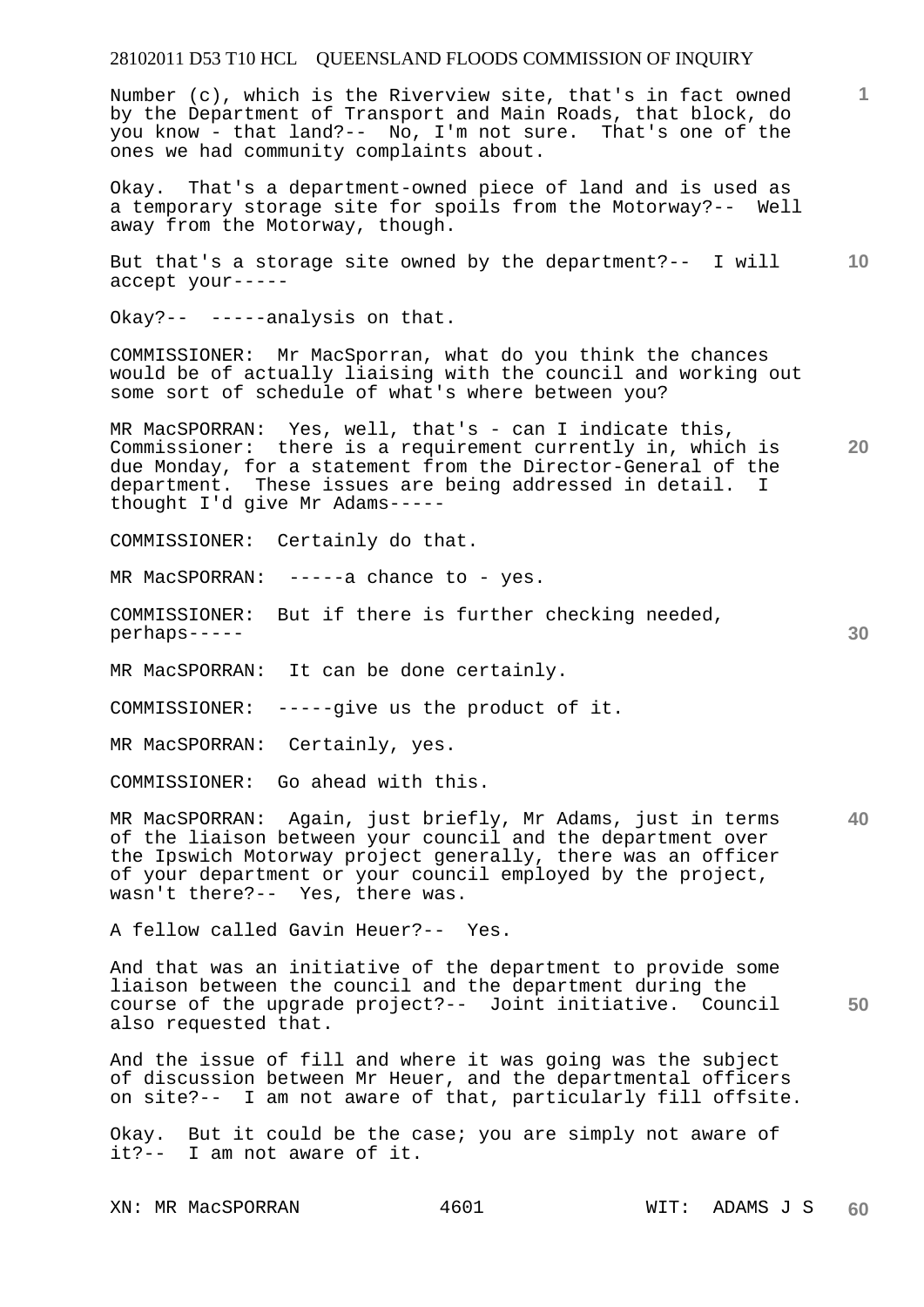Okay?-- Mr Heuer, though, wouldn't have - neither would I have - authority to give an approval to put fill on other people's blocks of land when they go through a planning process. The council would have to-----

Certainly?-- -----do that.

But it would provide the council, in theory at least, with knowledge of where the fill was going, what the proposal was as to where the fill was going?-- It may do if that was followed.

Yes. One of the purposes of having such an officer liaison liaising between the project and the department was for that very purpose, wasn't it, to be aware of these things?-- No, I think the main purpose was to try and coordinate some of the local issues immediately adjoining the corridor, some of the engagement of the local community, some of their sort of<br>interface traffic issues. I don't think it was about the I don't think it was about the fill issue. I think that's come up as a-----

As a separate issue?-- -----separate issue.

Okay. But necessarily, fill has to be placed somewhere during the course of the project?-- I imagine it would.

It is an ongoing thing?-- Yes.

**30**  Now, in paragraph 10 item  $(c)$  - I beg your pardon, item  $(e)$ , that's in fact a council waste site, is it not?-- No.

A former waste site?-- No, I think you've got the wrong location.

Have we?-- I think the reference was to the Woogaroo landfill site. It is a couple of hundred metres on the other end, western end of the street.

**40**  I see. So this corner of Church and Woogaroo Streets, Goodna is a separate locality to the landfill site?-- Yes.

Okay. Fill from the Ipswich Motorway Upgrade Project was sent to the landfill site? Are you aware of that?-- No, I am not aware of that.

If it went there you would expect it to have been with the knowledge and consent of the council?-- I am not sure because I am not aware of it.

All right. (f), the Citiswich, you have told us about that. Can I suggest there that the fill that went there was - went by way of contractor, by contractual arrangements between the department and the developer of the site?-- Yes, that's what<br>I'm aware of. I was advised that was a contractor, but the I was advised that was a contractor, but the source was from the Motorway and the exemption issue occurred as a result of that - potential exemption issue.

**10** 

**20**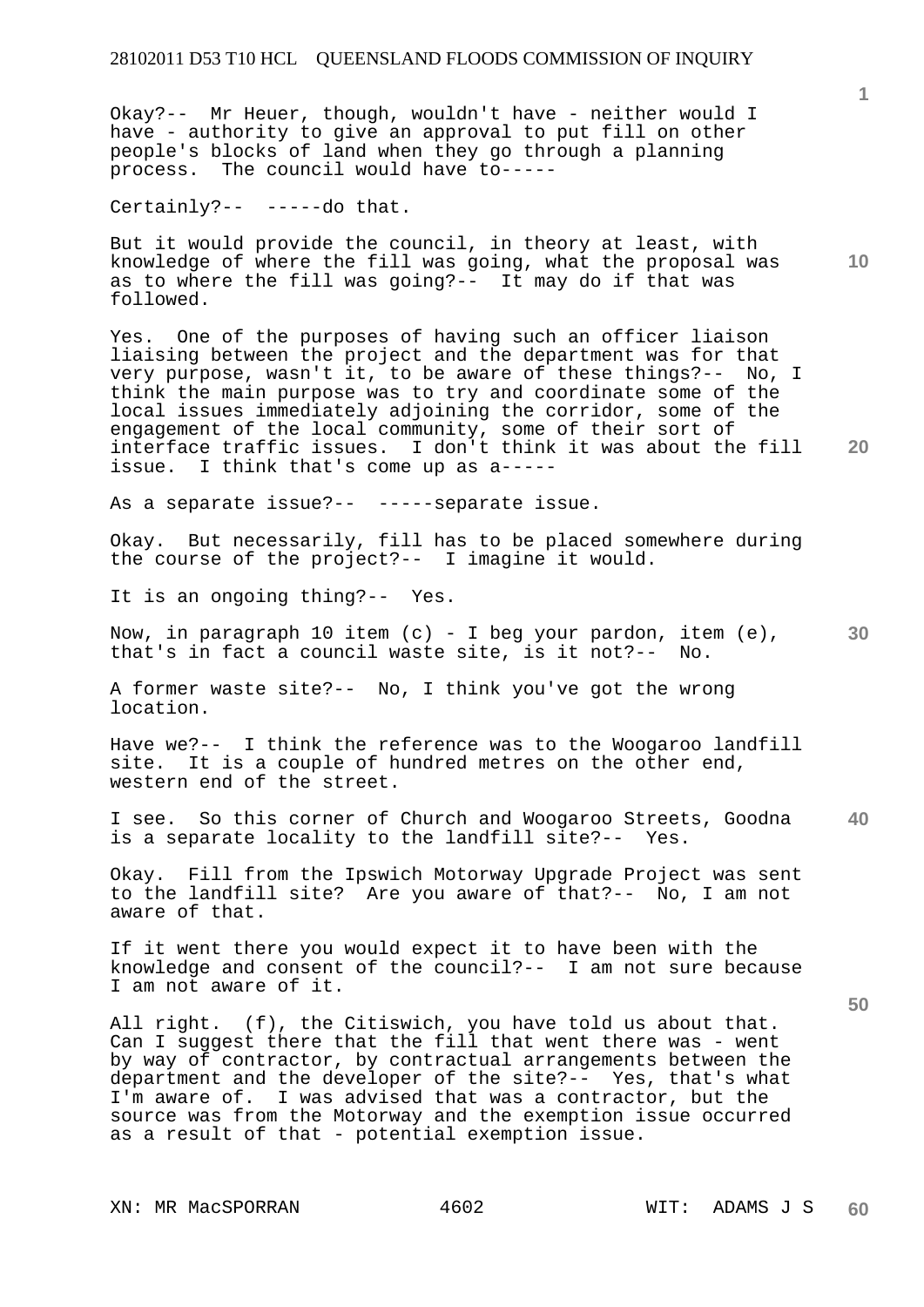That's one of the difficulties that you foreshadowed that despite what the department may say or put in place by way of conditions of cartage and where it should go and the conditions under which it should be dumped, it relies upon the contractor obeying those conditions?-- I suspect it is an unintended consequence of the way the legislation is worded and the exemptions in there. That was the point I was trying to make with the unintended consequence, and the ramifications of that for council.

You simply want something put in place to make sure that everyone's aware of what's going on and everyone can assess-----?-- I think we have to have a look at that exempt provision, I think it is just too broad, and that people could use it in a way, you know, that the department necessarily didn't want to cause an issue through contractors, et cetera.

Thank you, Mr Adams. Thank you, Commissioner.

COMMISSIONER: Ms O'Gorman?

MS O'GORMAN: No questions, thank you, Commissioner.

COMMISSIONER: Mr Flanagan?

MR FLANAGAN: Just one point. You were asked by Counsel Assisting in relation to the temporary planning instrument and the fact that it only lasts for 12 months, is that correct?-- Yes. As far as I am aware.

That's section 104 of the SPA?-- Thank you.

That's all right. The temporary planning instrument doesn't amend the scheme itself, does it?-- No, it doesn't. It puts the rest of the scheme in abeyance for a period.

In relation to your second option of amending the planning scheme, ordinarily you would need to go through the entire process under Chapter 3 Part 5 of the Sustainable Planning Act, is that correct?-- And that's two staged reviews. Public notification, it could be 12 to 18 months.

You think that process alone could be 12 to 18 months?-- That's been my experience. It has become quicker in recent times but it can take that long.

**50**  Following that process, it could well be that the temporary planning instrument expires before that process is completed?-- Yes. It has been a real concern to us.

Now, in relation to the Queensland Recovery Authority, they have proposed a draft new State Policy, is that correct?-- Yes.

And have you seen that draft?-- Yes, I have.

**10** 

**20** 

**1**

**40**